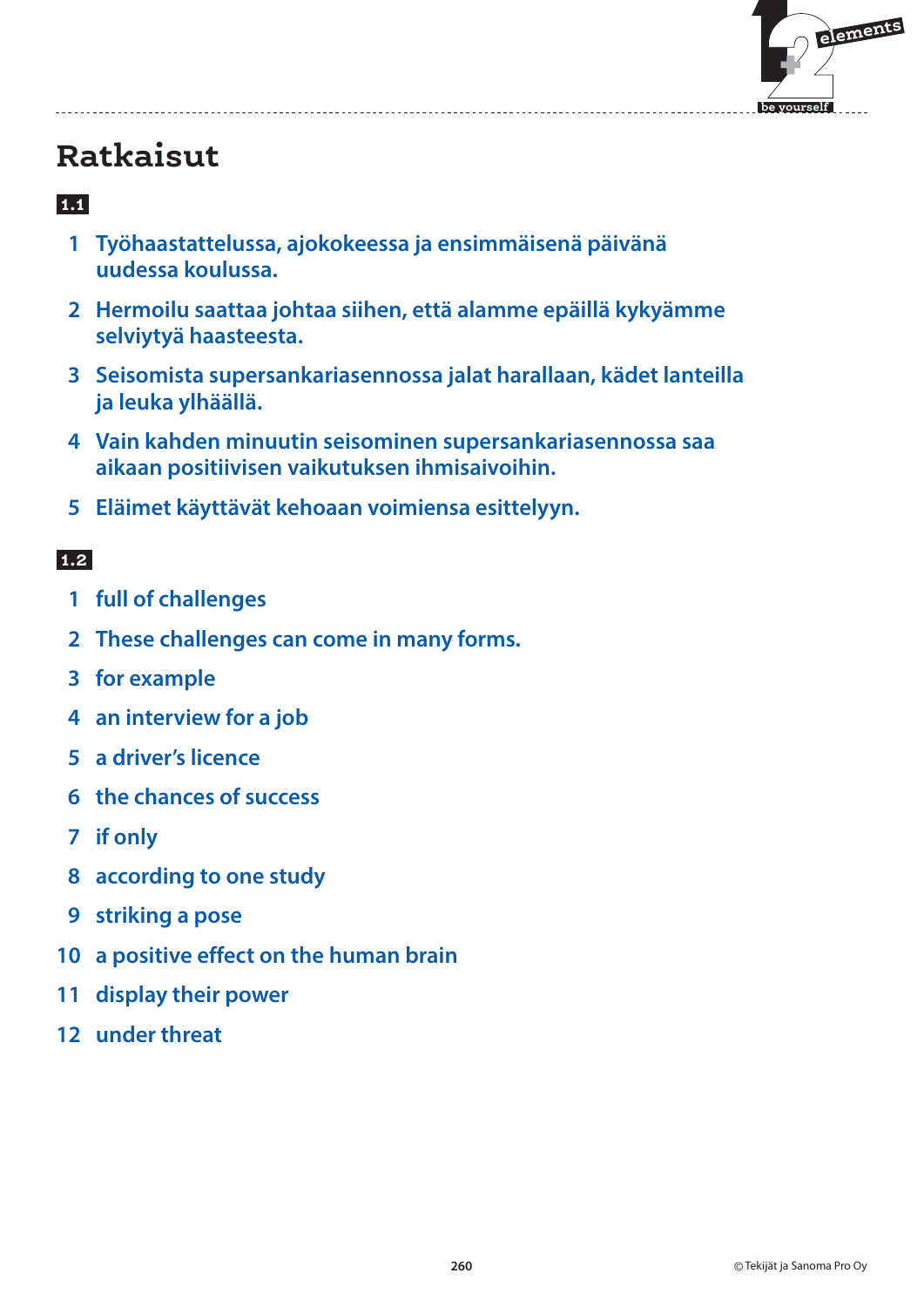

### **1.3**

|   | 1 challenge | 6 effect   |
|---|-------------|------------|
|   | 2 doubts    | 7 decrease |
|   | 3 hips      | 8 face     |
|   | 4 chin      | 9 ability  |
| 5 | nervous     | 10 handle  |

### **1.4**

- **1 My life is full of / filled with / packed with challenges!**
- **2 If only someone/somebody could help me. / I wish someone/ somebody could help me.**
- **3 What if I never get a driver's licence…**
- **4 And next week I'll have / I'm going to have an interview for a job/a job interview.**
- **5 Why do I always feel (that) I'm under threat?**

- **1 Because people can understand body language in various ways.**
- **2 Kinesics merely focuses on facial expressions and hand gestures.**
- **3 The interpretation of maintaining eye contact depends on the interpreter's background.**
- **4 The impact of the use of touch on people is most evident in greetings.**
- **5 To find the correct distance when talking to others without putting them ill at ease.**
- **6 As body language is strongly culture related, misinterpretations are relatively common.**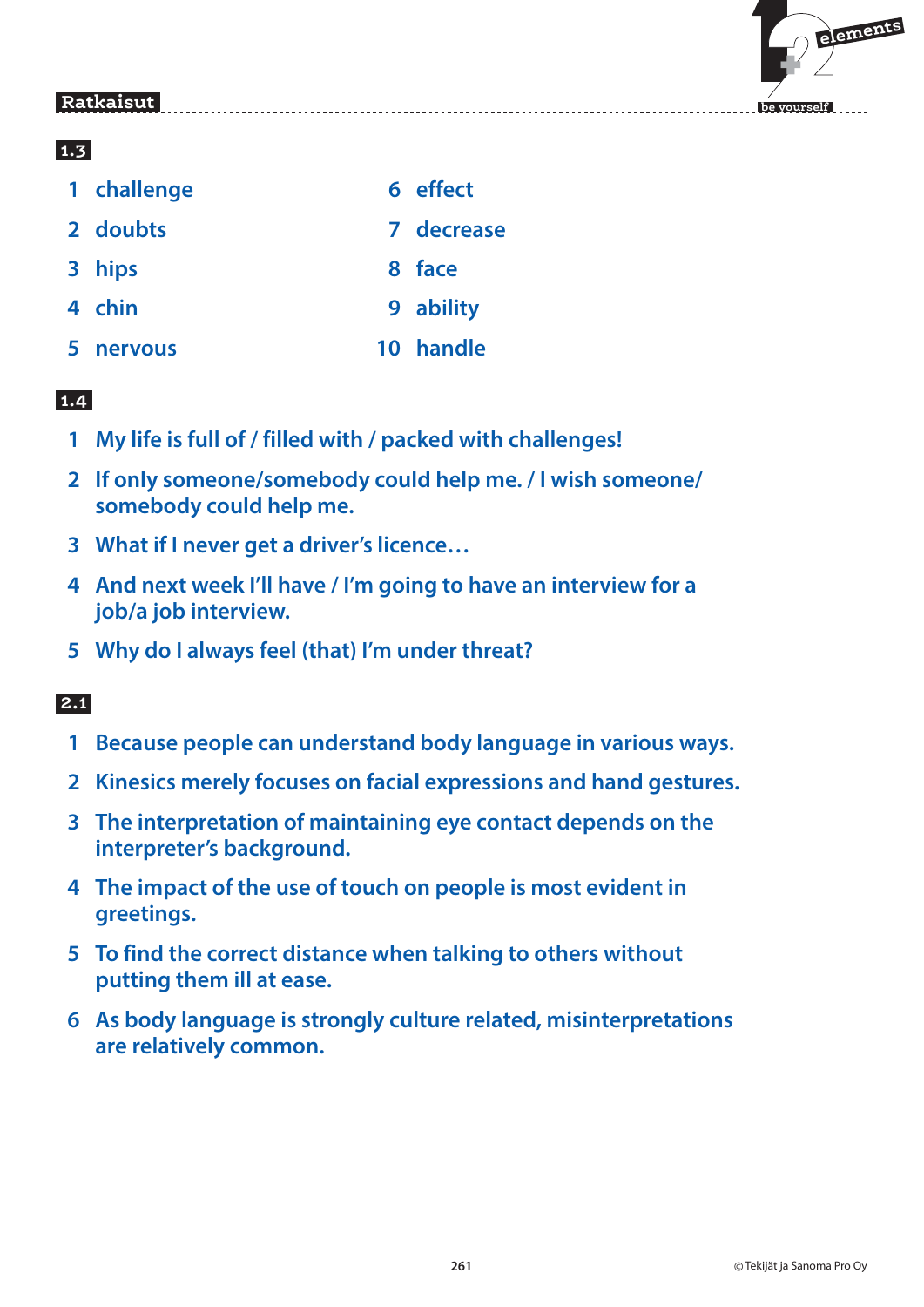

### **2.2**

- **1 consciously or unconsciously.**
- **2 misinterpret it / the message.**
- **3 find it offensive / will be offended.**
- **4 either that the person disagrees with or is romantically interested in the speaker.**
- **5 the ways to greet people differ around the world.**
- **6 it is considered disrespectful in some cultures.**
- **7 you are standing too close to them.**
- **8 people from southern Europe are comfortable getting much closer to a stranger / need only a 20–30-cm distance when talking to a stranger.**
- **9 very important.**

- **1 throughout the world 9 appease or offend**
- 
- 
- **4 conveys agreement 12 for example**
- **5 subsequently ensues 13 in particular**
- 
- **7 you strongly disagree 15 intimidating**
- **8 interact with each other 16 be aware of**
- 
- **2 proximity 10 especially apparent**
- **3 intentionally 11 are considered**
	-
	-
- **6 frank 14 have a huge effect**
	-
	-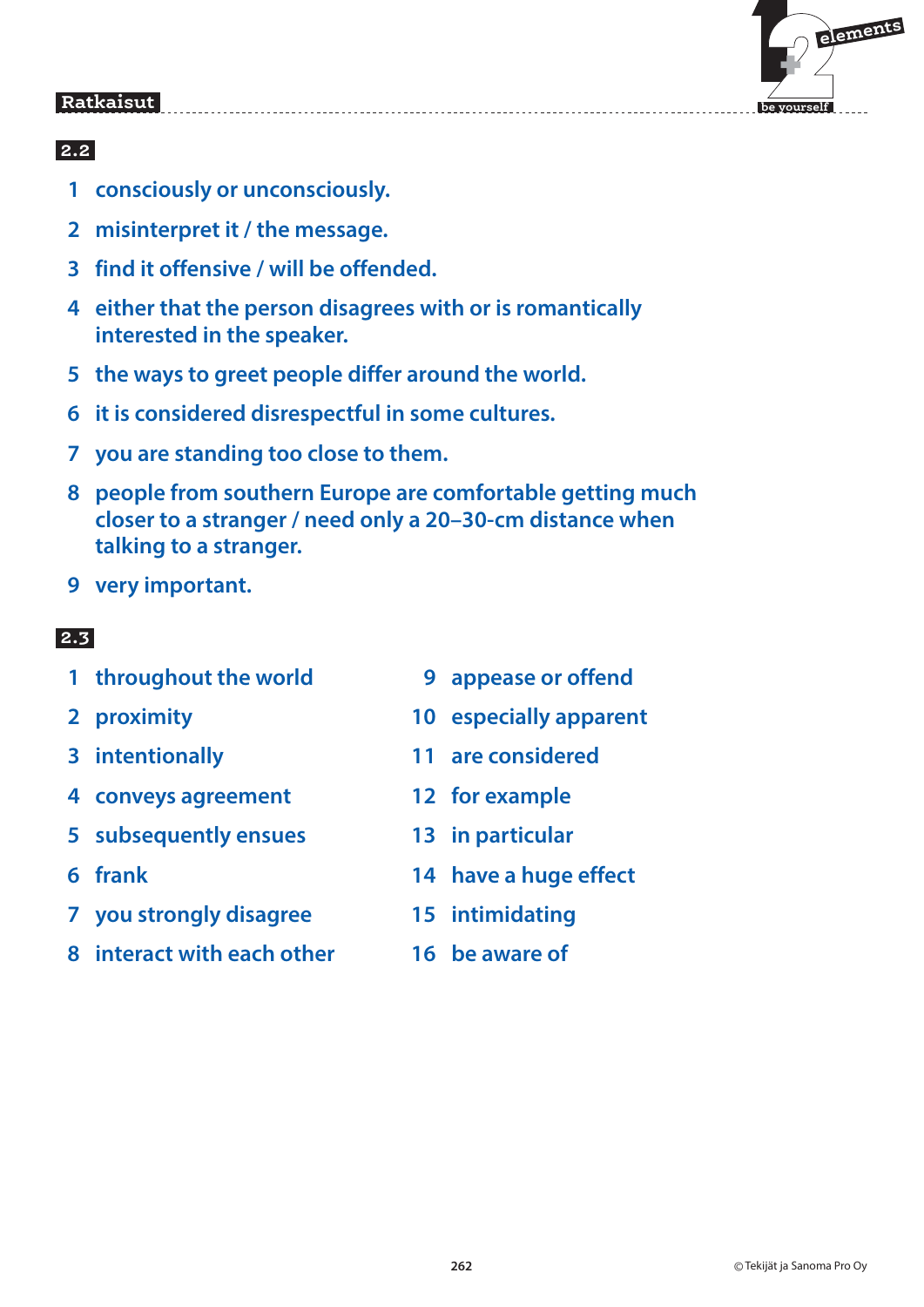

### **2.4**

- **1 consciously and intentionally / on purpose**
- **2 a desired effect / impact / influence**
- **3 to communicate**
- **4 especially / particularly**
- **5 convey information**
- **6 For example / For instance**
- **7 greeting each other / one another**
- **8 the handshake of the person**
- **9 will be considered / will be regarded as**
- **10 proximity / (physical) distance**

- **1 It is often difficult to know how to interpret non-verbal communication in different cultures.**
- **2 Even if we don't consciously want to hurt people's feelings, they might not understand what we are trying to convey / express / communicate.**
- **3 For example, if you look people in the eye in some parts of the world, they may/might think that you strongly disagree with them.**
- **4 Our body language such as facial expressions or hand gestures can also sometimes cause another person deep offence.**
- **5 If you are unfamiliar with the ways of / means of greeting in foreign cultures, you might/may feel very confused indeed.**
- **6 You / one should never assume that the way we interact / communicate with others is always considered/regarded as friendly and respectful.**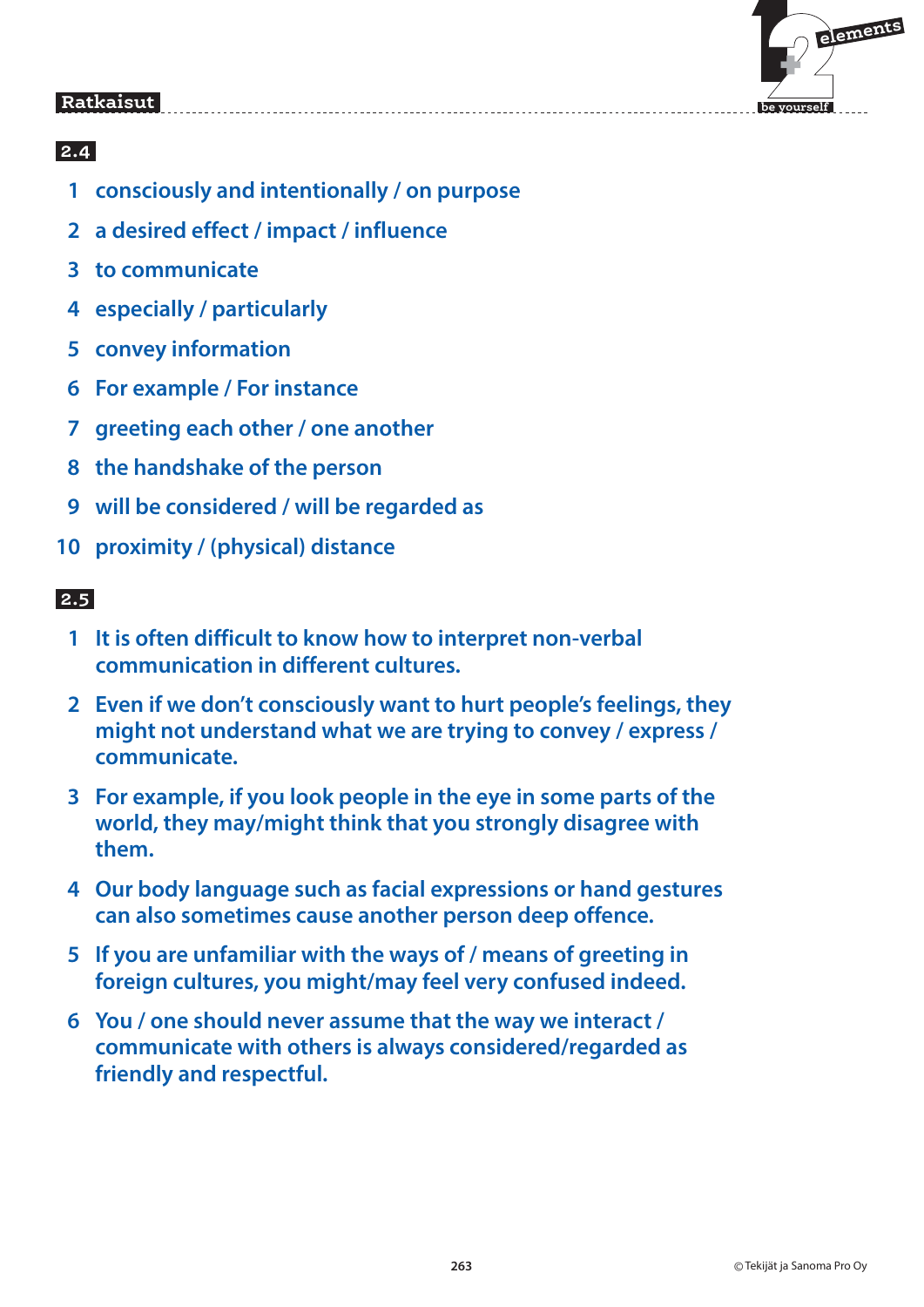

### **2.6**

| 1 True |  | <b>6 False</b> |
|--------|--|----------------|
|        |  |                |

- **2 False 7 True**
- **3 False** 8 True
- **4 False** 9 False
- **5 True 10 True**

### **2.9**

- **1 before anything is said**
- **2 make the people feel equal**
- **3 The conversation might not be very successful.**
- **4 She seems to understand it.**
- **5 They show a greeting that is universal.**

### **E1.1**

- **1 toes, thumbs**
- **2 head, chin**
- **3 shoulders, ring fingers**
- **4 legs, buttocks**
- **5 knees, elbows**
- **6 temples, forehead, fingers**
- **7 nose, tongue, ears**

### **E1.2**

- **1 One quarter of your bones are in your feet.**
- **2 Your ears and your nose never stop growing.**
- **3 Tongue prints are as unique as fingerprints.**
- **4 The jaw muscle is the strongest muscle in the human body.**
- **5 Half / fifty per cent of your hand strength comes from your pinky finger.**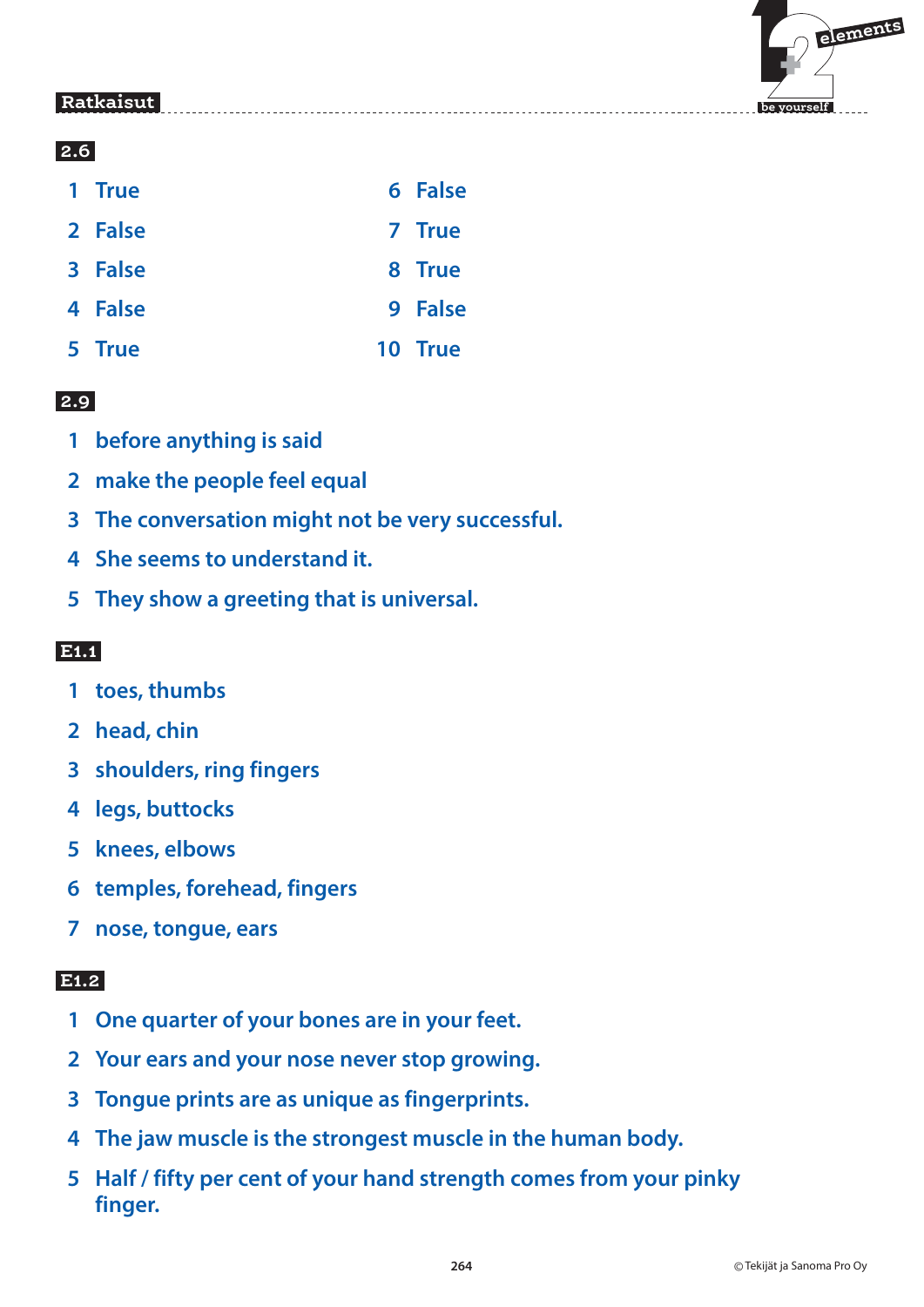### **E1.3**

- 1 fingers 7 shoulders
- **2 eyebrows** 8 nostrils
- **3 eyes 9 head**
- **4 tongue 10 toes**
- **5 lip 11 forehead**
- **6 chest**

#### E<sub>1.5</sub>  **E1.5**

- **1 peukalo ylös**
- **2 etusormi koukussa**
- **3 pikkurilli ja etusormi pystyssä**
- **4 peukalon ja etusormen päät yhdessä**
- **5 etusormi ja keskisormi pystyssä**
- **6 sormien napsuttelu**

# **E1.6**

- **1 an Achilles' heel 1 and 9 cold feet**
- 
- 
- **4 word of mouth 12 thumbs up**
- 
- **6 cost (somebody) an arm and a leg 14 play it by ear**
- 
- **8 fingers crossed 16 pull (one's) leg**

### **Secret message**

### **Has the cat got your tongue?**

- 
- **2 all ears 10 get under (one's) skin**
- **3 split hairs 11 give (somebody) a hand**
	-
- **5 tongue-tied 13 twist (someone's) arm**
	-
- **7 a sweet tooth 15 head over heels**
	-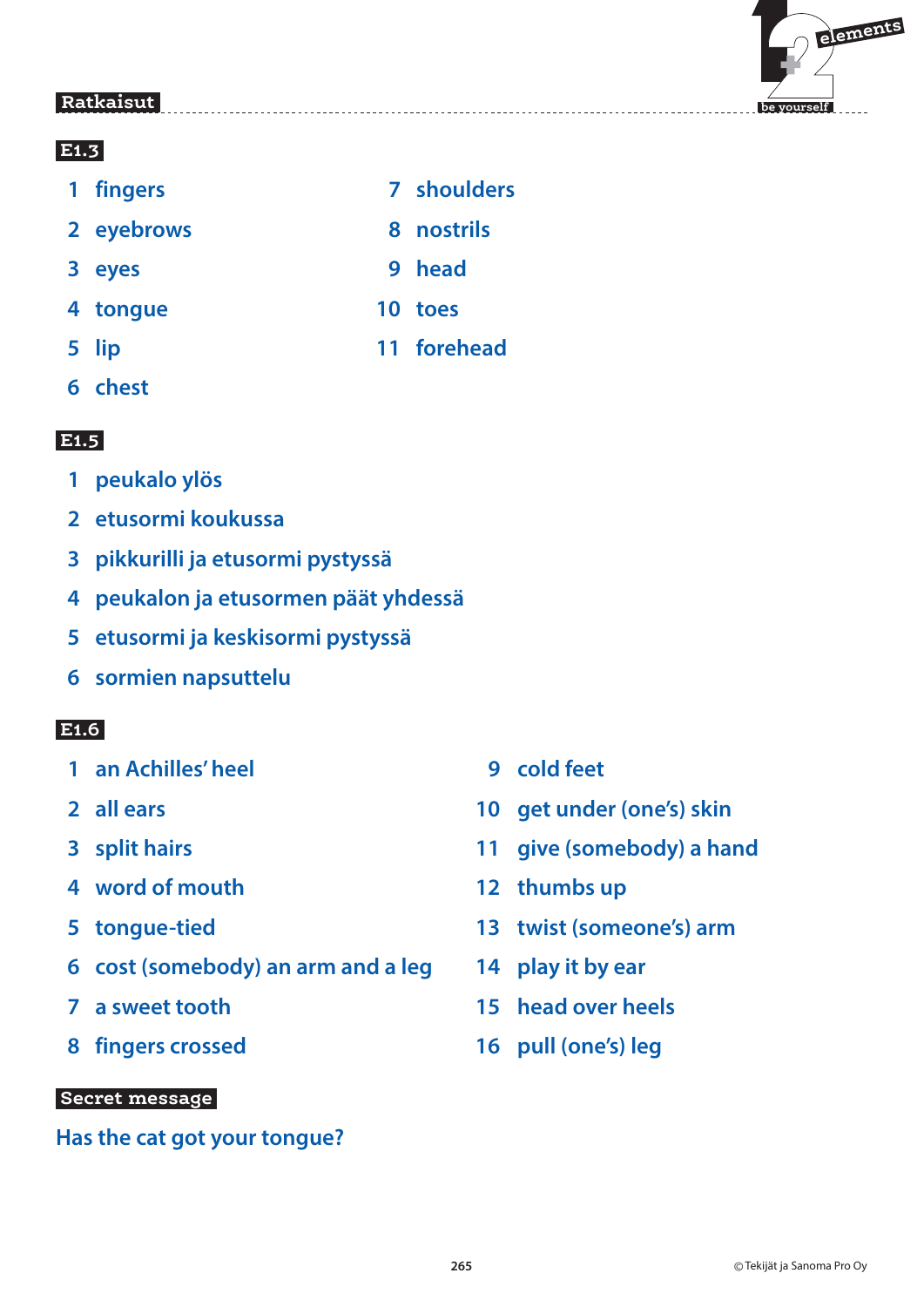

# **E1.8**

- **1 people can learn from their mistakes.**
- **2 society wants you to feel bad about yourself.**
- **3 you have to make mistakes when learning a language.**
- **4 are innovative.**
- **5 his great invention was an accident.**

### **E1.10**

- **1 It looks at the origin of common vocabulary.**
- **2 Hair on either side of your face.**
- **3 General Burnside's style of beard gradually became known as sideburns.**
- **4 The Earl of Cardigan had a habit of wearing sweaters that opened at the front.**
- **5 The Duke of Wellington wore boots over his trousers.**
- **6 A performer called Léotard was the origin of this name.**

# **E1.11A**

**John/Jane Doe, an unknown person raise Cain, cause trouble Achille's heel, a person's weak spot John Hancock, a person's signature Uncle Sam, the United States Adam's apple, a bulge in the throat any Tom, Dick and Harry, anyone Bob's your uncle, And that's it. Jack of all trades, a person who is skilled at many things**

**the real McCoy, the real thing**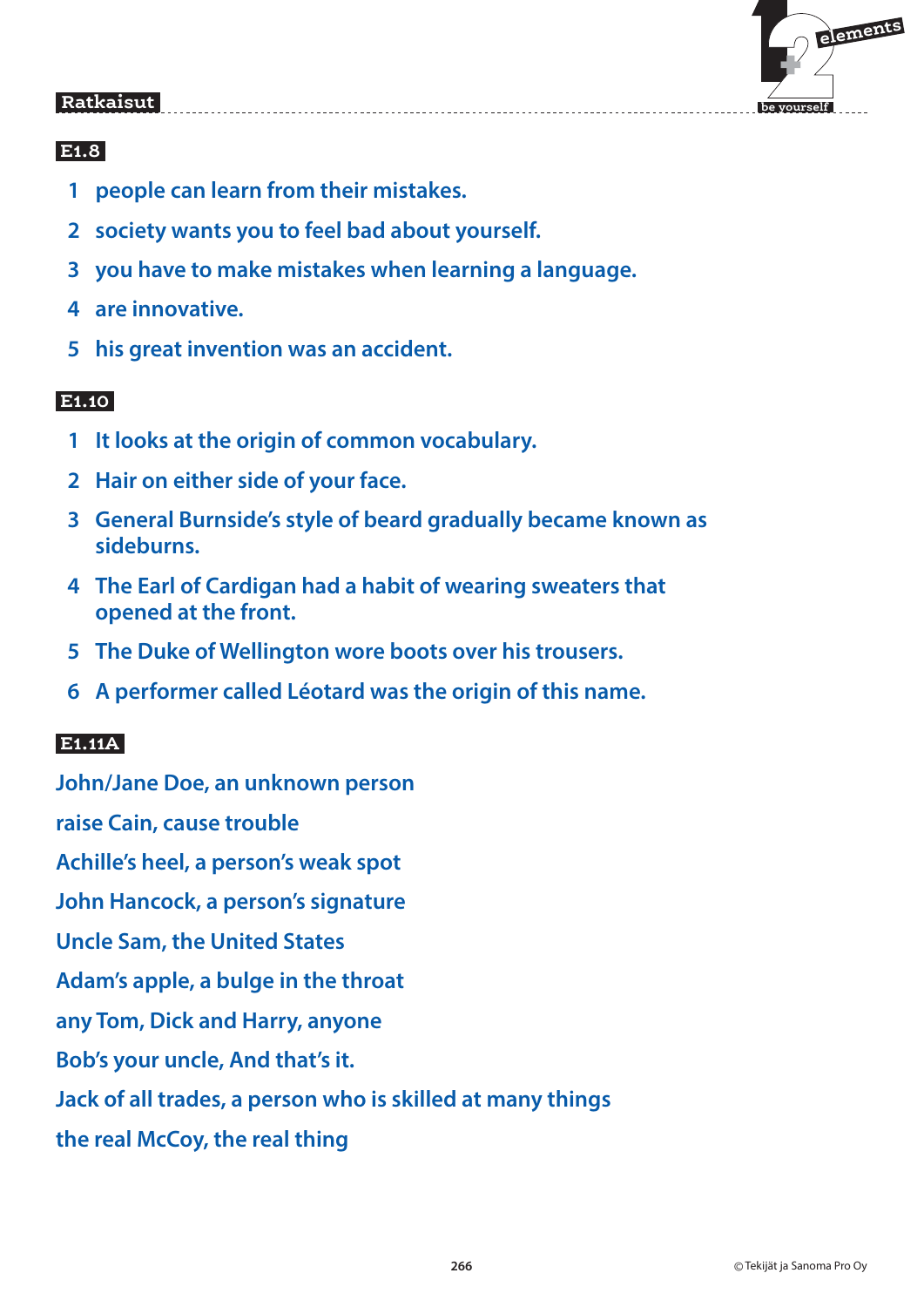

### **E1.13**

- 1 Sark **4 bushy**
- **2 Zinc 5 zone**

 **3 sigh**

# **E1.15**

**calm, composed, serene, placid, laid-back energetic, vigorous, lively , dynamic, high-spirited modest, humble, unassuming, self-effacing, unpretentious conscientious, diligent, hard-working, studious, meticulous straightforward, honest, candid, sincere, outspoken regretful, remorseful, ashamed, guilty, apologetic liberal, flexible, permissive, open-minded, non-judgemental communicative, chatty, loquacious, talkative, verbose self-controlled, puritanical, ascetic, abstinent, disciplined**

### **E1.16B**

**distressed, miserable, devastated, tormented, dejected sluggish, torpid, drowsy, sleepy, lethargic arrogant, vain, conceited, self-important, self-centered irresponsible, disinterested, lax, negligent, reckless dishonest, deceitful, immoral, unethical, untrustworthy unrepentant, unashamed, unapologetic, defiant, unblushing rigid, inflexible, strict, uncompromising, intolerant uncommunicative, taciturn, reticent, reserved, unassertive self-indulgent, decadent, hedonistic, self-centered, pleasure seeking**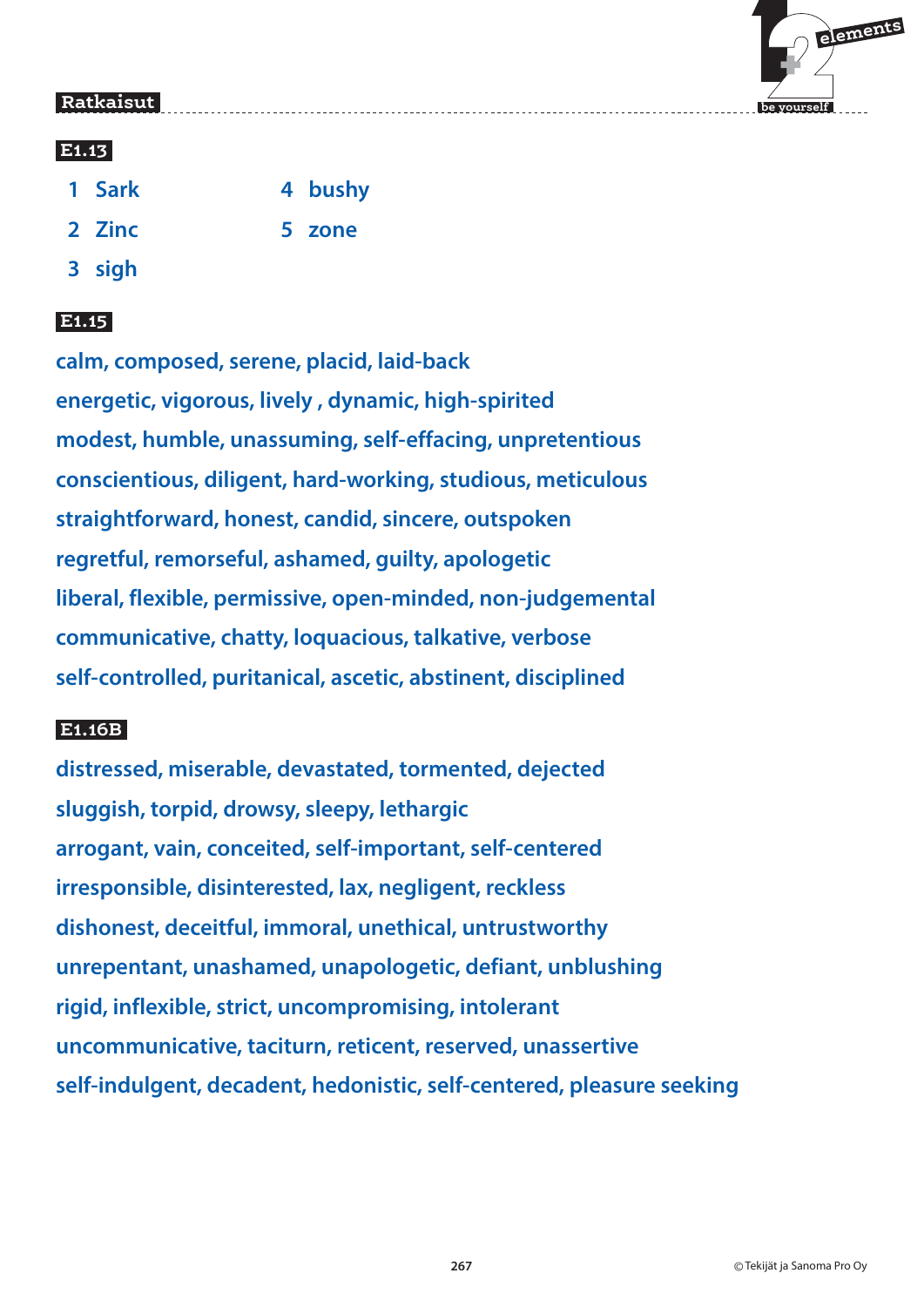# $\mathbf{F}$  **elements be yourself**

#### Ratkaisut  **Ratkaisut**

# **E1.19**

- **1 Because body language can often be misinterpreted, we have to pay attention to our non-verbal communication.**
- **2 Everyone should be aware of how they interact with others.**
- **3 Certain hand gestures and facial expressions can be considered friendly in some cultures but offensive in others.**
- **4 In northern Europe you need to keep more distance from the person you are talking to so (that) you don't seem intimidating.**
- **5 Is it always a sign of trust/confidence if you maintain constant eye contact?**

# **E1.20**

| 1 earlobes  | 6 shoulders |
|-------------|-------------|
| 2 dimples   | 7 wrists    |
| 3 sideburns | 8 teeth     |
| 4 freckles  | 9 moustache |
| 5 waist     | 10 ankles   |

# **3.1**

| 3000 BCE: It is not uncommon for students to pay for better |
|-------------------------------------------------------------|
| treatment.                                                  |

- **500 BCE: Students aren't wearing clothes when doing sports.**
- **300 BCE: Cuneiform script is taught in Greek gymnasiums.**
- **1300: Studying takes place in shops.**
- **1800: School is not only for the rich, and both boys and girls can attend school.**
- **1960: Students can make mistakes without fear of corporal punishment.**
- **2100: Student welfare plays an important role at school.**

**Ylimääräiset**

**Students study Latin in churches.**

**Students attend lessons 24/7.**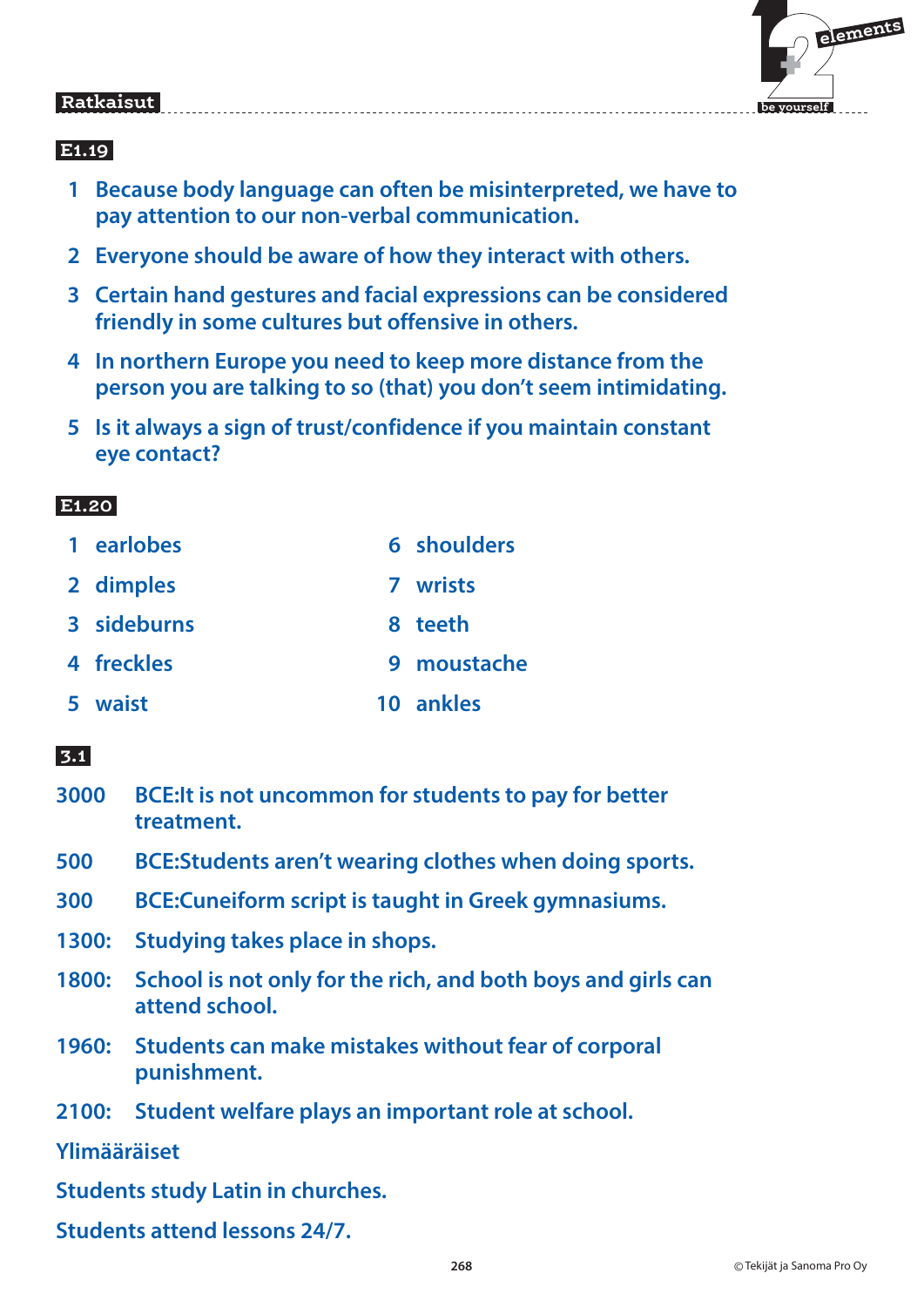

- **1 Opiskeltiin vain yhtä ainetta, kirjoittamista.**
- **2 Kreikan sanasta "gymos", joka tarkoittaa alasti.**
- **3 Se on vain kaupassa oleva huone, joka on erotettu verholla asiakkaista.**
- **4 Kirkonmiehet, asianajajat ja tieteilijät tarvitsivat sitä työssään.**
- **5 Myös työväenluokan/köyhemmät lapset pääsivät kouluun. Koulu oli pakollista. Myös tytöt pääsivät kouluun.**
- **6 Se ei ollut vain ulkoa opettelua, vaan opiskelija sai etsiä vastauksia itse ja jakaa tietoa muille. Virheiden tekemisestä ei enää annettu ruumiillista rangaistusta.**
- **7 Hän odotti robottiopettajaa ja virtuaalista luokkahuonetta, mutta tunnilla vaellettiinkin metsässä.**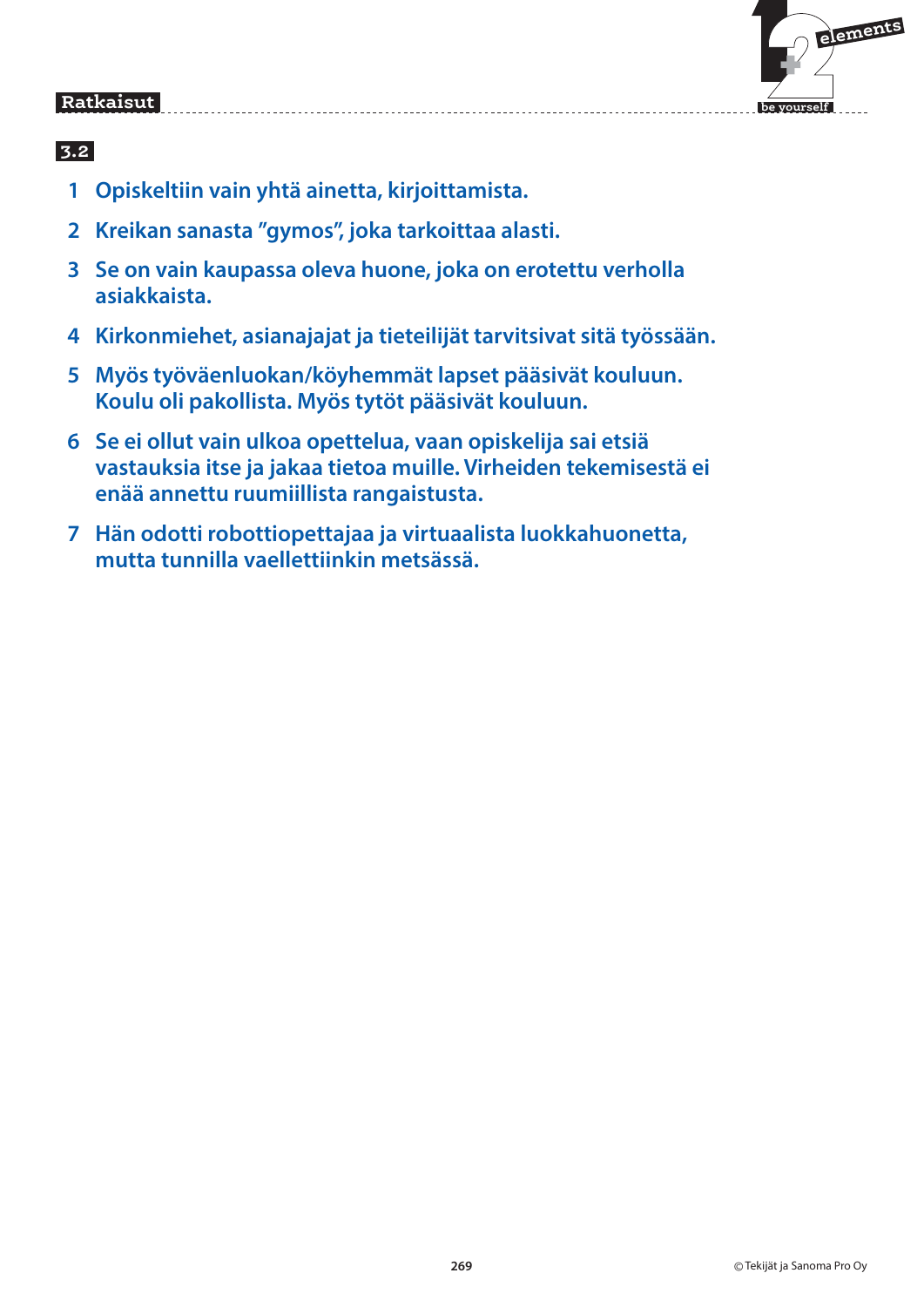

- **1 through the ages**
- **2 cast their eyes back through the history**
- **3 back a few millennia**
- **4 to his surprise**
- **5 pay bribes for better treatment**
- **6 a better range of subjects**
- **7 it's high time to head back / it is high time to head back**
- **8 from sunrise to sunset**
- **9 seven days a week**
- **10 in medieval London**
- **11 becomes fed up with studying**
- **12 to put some distance / put some distance**
- **13 in the twentieth century**
- **14 learning things by heart / to learn things by heart**
- **15 apparently**
- **16 part of the curriculum**
- **17 make sense / makes sense / to make sense**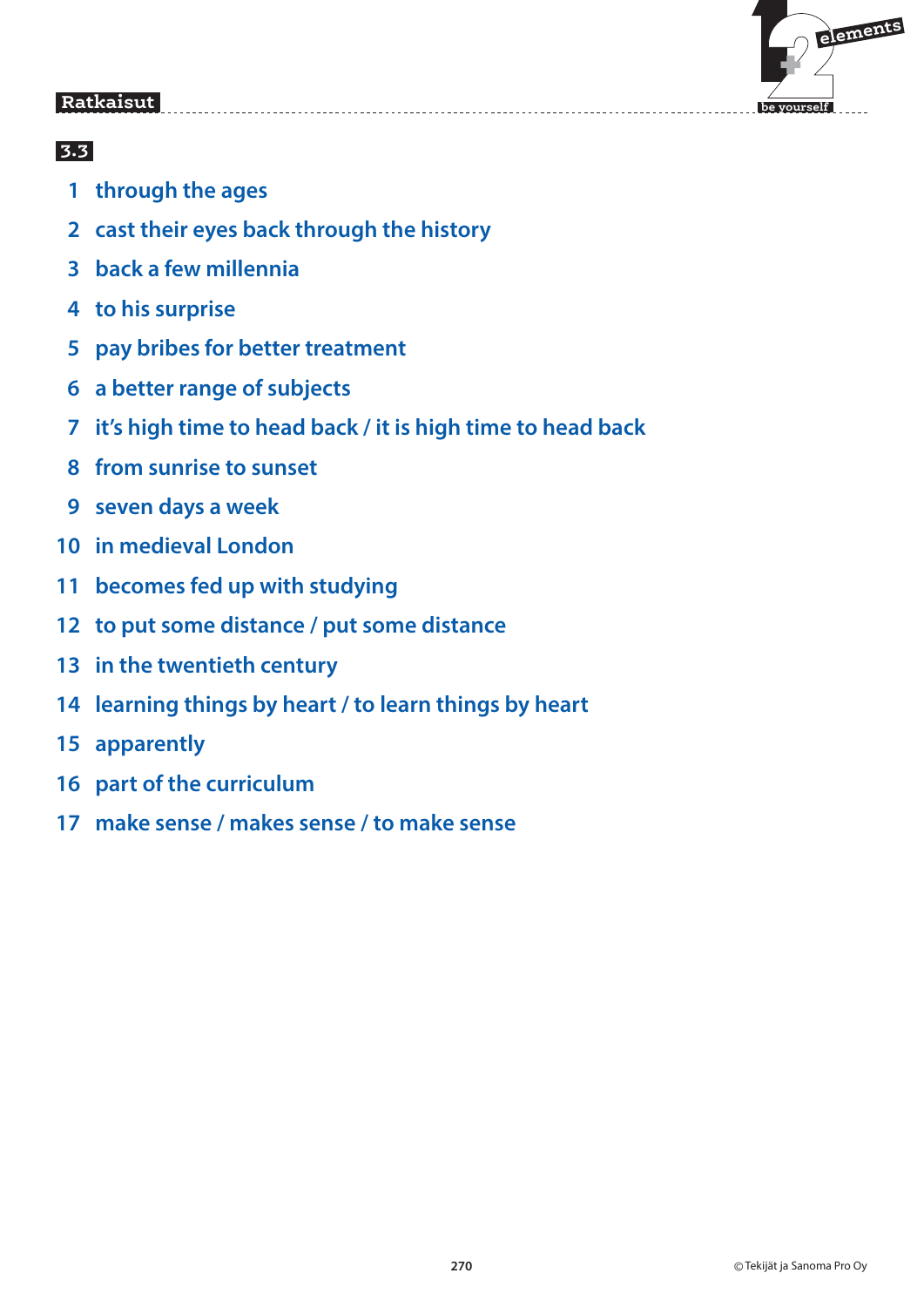

### $3.4$  **3.4**  1 through the ages **7** paid bribes for better treatment  **2 cast our eyes back to the past 8 Apparently 3 a few millennia 19 a 9 by heart 4 many subjects on offer 10 doesn't make sense 5 from sunrise to sunset 11 fed up with 6 making mistakes 12 part of the curriculum 3.5 1 centuries 6 bored 2 wealthy 7 proverb**

- **3 variety 8 fortunately**
- **4 established 9 education**
- 
- 
- 
- **5 dawn to dusk 10 obligatory**

- **1 What was studying like in ancient Greece?**
- **2 Students sometimes paid bribes to the head teacher for (getting) better treatment.**
- **3 In medieval London children studied Latin grammar in churches and cathedrals.**
- **4 In the 19th century / in the 1800s, people thought (that) it was high time to make schooling/education compulsory for everyone.**
- **5 Luckily/Fortunately, lessons nowadays are not just learning things by heart.**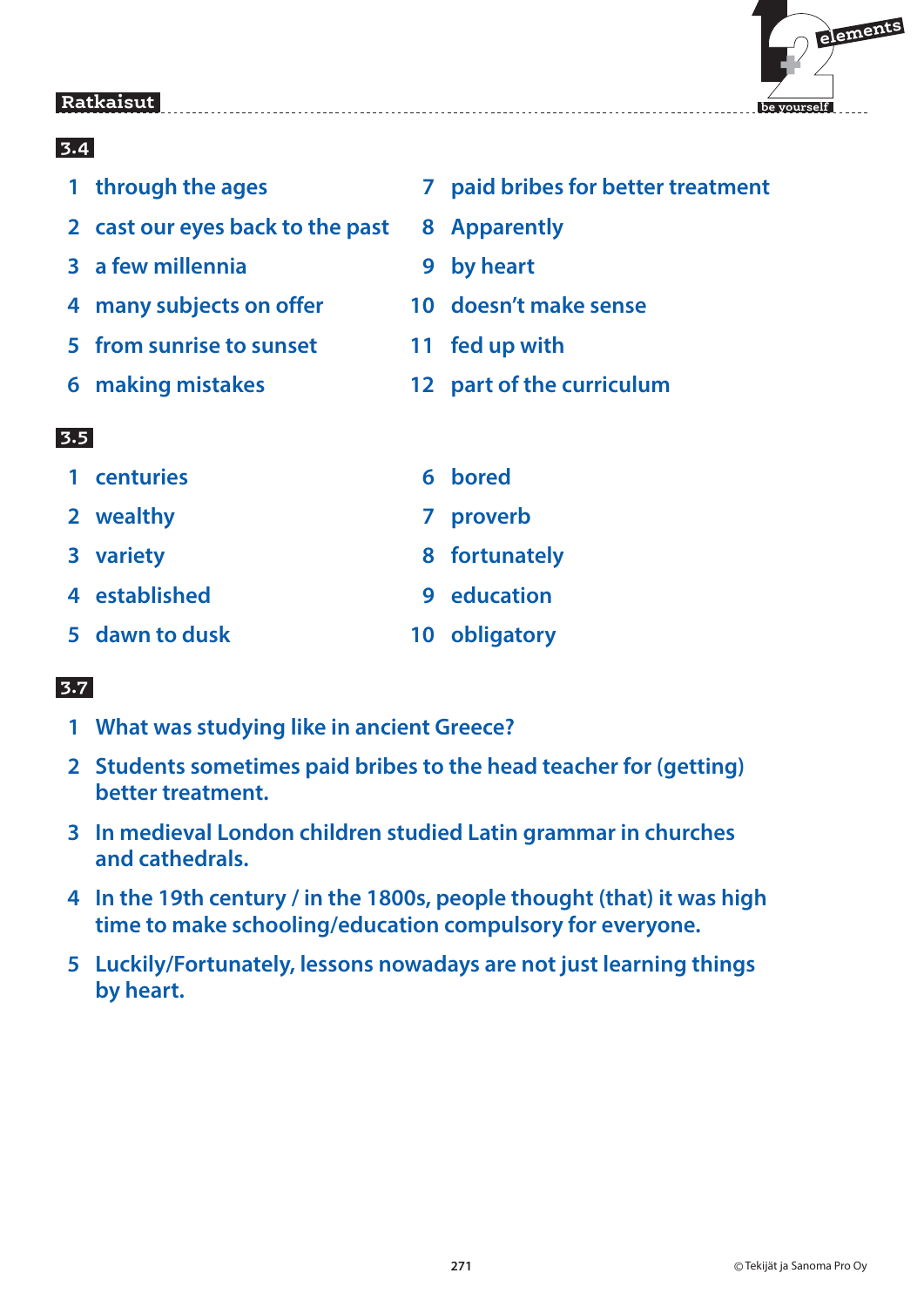|      | elements |
|------|----------|
| rsel |          |

 **be yourself**

#### Ratkaisut  **Ratkaisut**

## **4.1**

- **1 800-luvulla filosofi Al Kindi kehitti systeemin kääntää muinaiskreikkaa arabiaksi. Siitä lähtien ihmiset ovat etsineet nopeaa tapaa kääntää kielestä toiseen.**
- **2 Kaksi ihmistä pystyy keskustelemaan niin, että molemmat puhuvat eri kieliä ja silti he ymmärtävät toisiaan.**
- **3 Käännössoftalla on omat rajoituksensa purkaa sanayhdistelmän merkitys alkuperäiskielellä ja sitten koodata se uudelleen kohdekielelle niin, että viesti pysyy samana.**
- **4 Ihminen ymmärtää sanojen todellisen, sarkastisen, merkityksen, mutta kone ei pysty tunnistamaan sanojen asiayhteyttä.**
- **5 Kielenopiskelu tarjoaa mahdollisuuden uuden kulttuurin syvälliseen ymmärtämiseen ja uuden tavan hahmottaa maailma. Se antaa tuoreen näkökulman ihmisen omaan kieleen ja kulttuuriin. Useamman kielen hallitseminen tukee tiedollista kehitystä, esim. ongelmanratkaisutaitoja.**

- **1 according to … experts**
- **2 can be traced back to the 9th century**
- **3 in recent years**
- **4 the most commonly used**
- **5 raise one significant question**
- **6 entirely different**
- **7 arguably the most important**
- **8 a deep insight into another culture**
- **9 different perspective on the world**
- **10 improve people's attention spans**
- **11 make more rational decisions**
- **12 under any circumstances**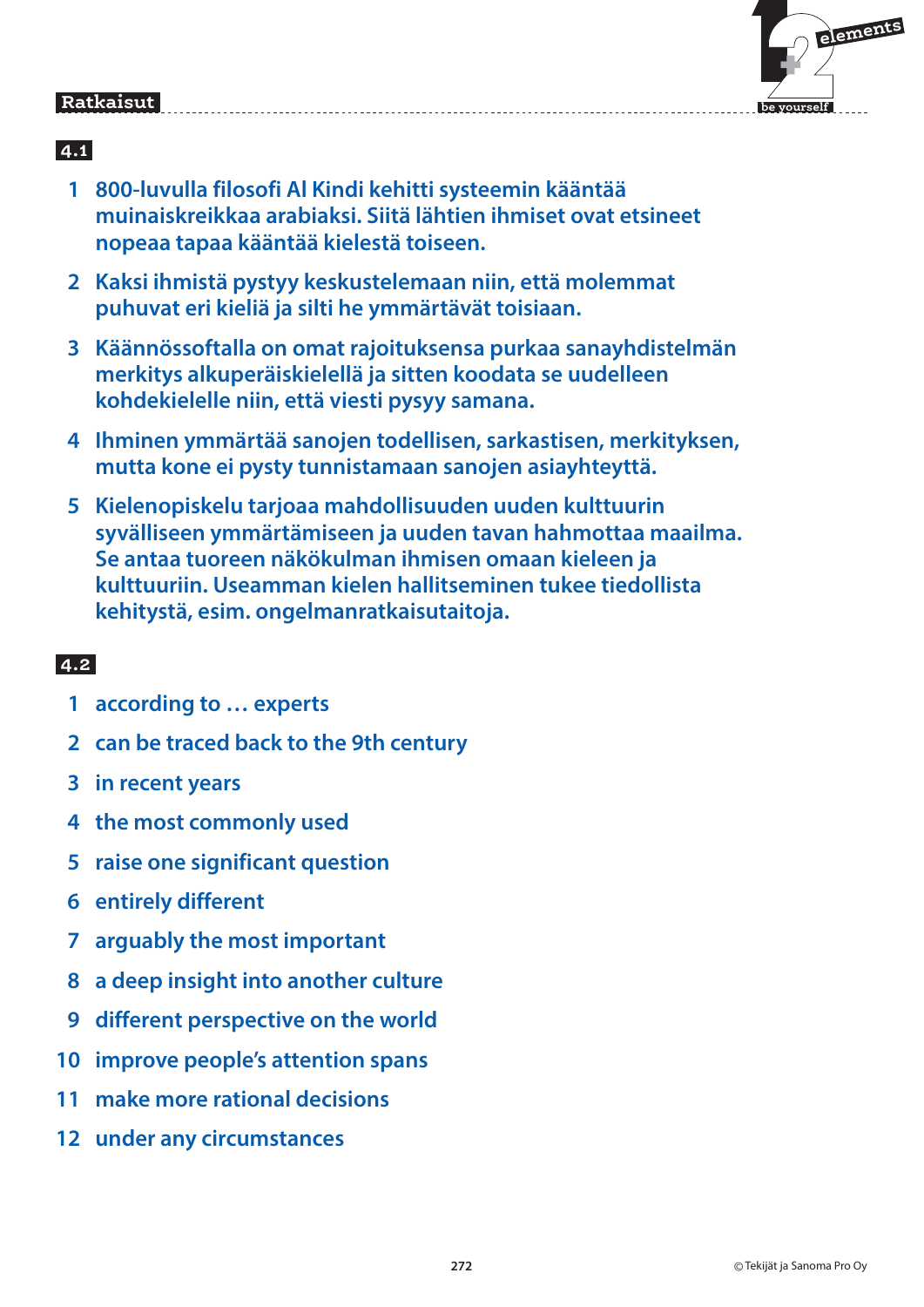

### **4.3**

- **1 obvious practical benefits 6 According to experts**
- **2** in recent years **7 7** linguistic
- **3** being able to converse **8** currently
- **4 improving cognitive skills 9 attention span**
- 
- 
- 
- 
- 
- **5 entirely different from 10 make more rational decisions**

# **4.5**

- **1 I felt I couldn't improve my attention span under any circumstances.**
- **2 Then I remembered the most commonly used way to improve my cognitive skills.**
- **3 I decided to achieve a deep/profound insight into another culture and a different perspective on the world.**
- **4 In recent years I have wanted to improve my mental dexterity by learning to converse in several different languages.**
- **5 It has helped me make more rational decisions.**

### **E2.1**

- **1 Koulutuksen pitää ottaa kaikki nuoret huomioon, olla saatavilla kaikille ja tarjota olennaista osaamista.**
- **2 Koulut eivät usein varusta nuoria taidoilla, joilla pärjätä teknologian suhteen muuttuvassa maailmassa.**
- **3 Oppimaan oppimista; tietoa, elämäntaitoja ja kriittistä ajattelua; kestävän elämäntavan ja ilmastonmuutoksen ymmärrystä; sukupuolten välistä tasa-arvoa, ihmisoikeuksia ja rauhaa.**
- **4 Yhteistyön lisääminen nuorten kanssa. Nuorten tukeminen siinä, että he ymmärtävät omat oikeutensa.**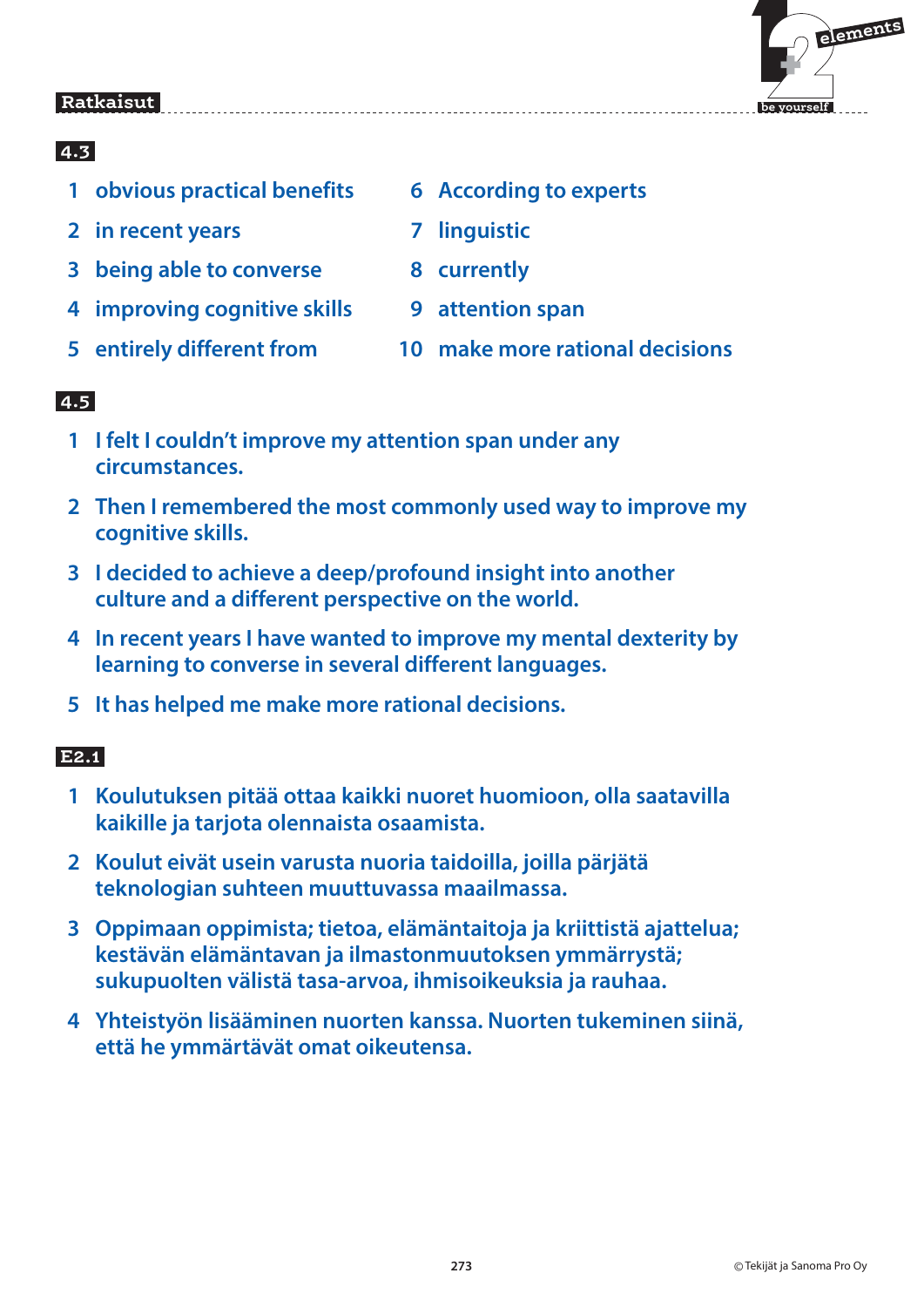# $\mathbf{F}$  **elements**

 **be yourself**

# **Ratkaisut**

# **E2.2**

### **AN ECOLOGICAL CRISIS / A NATURAL CRISIS**

**Chernobyl nuclear meltdown of 1986 (ecological, technological, political), East Africa drought of 2011 (humanitarian, natural)**

### **A POLITICAL CRISIS**

**Brexit (political), Chernobyl nuclear meltdown of 1986 (ecological, technological, political), COVID-19 pandemic (political, financia/ economic, humanitarian)**

### **A FINANCIAL CRISIS / AN ECONOMIC CRISIS**

**Black Monday of 1987, COVID-19 pandemic (political, financia/ economic, humanitarian)**

### **A HUMANITARIAN CRISIS**

**East Africa drought of 2011 (humanitarian, natural), COVID-19 pandemic (political, financia/economic, humanitarian)**

### **A TECHNOLOGICAL CRISIS**

**Chernobyl nuclear meltdown of 1986 (ecological, technological, political)Heartbleed security bug (technological)**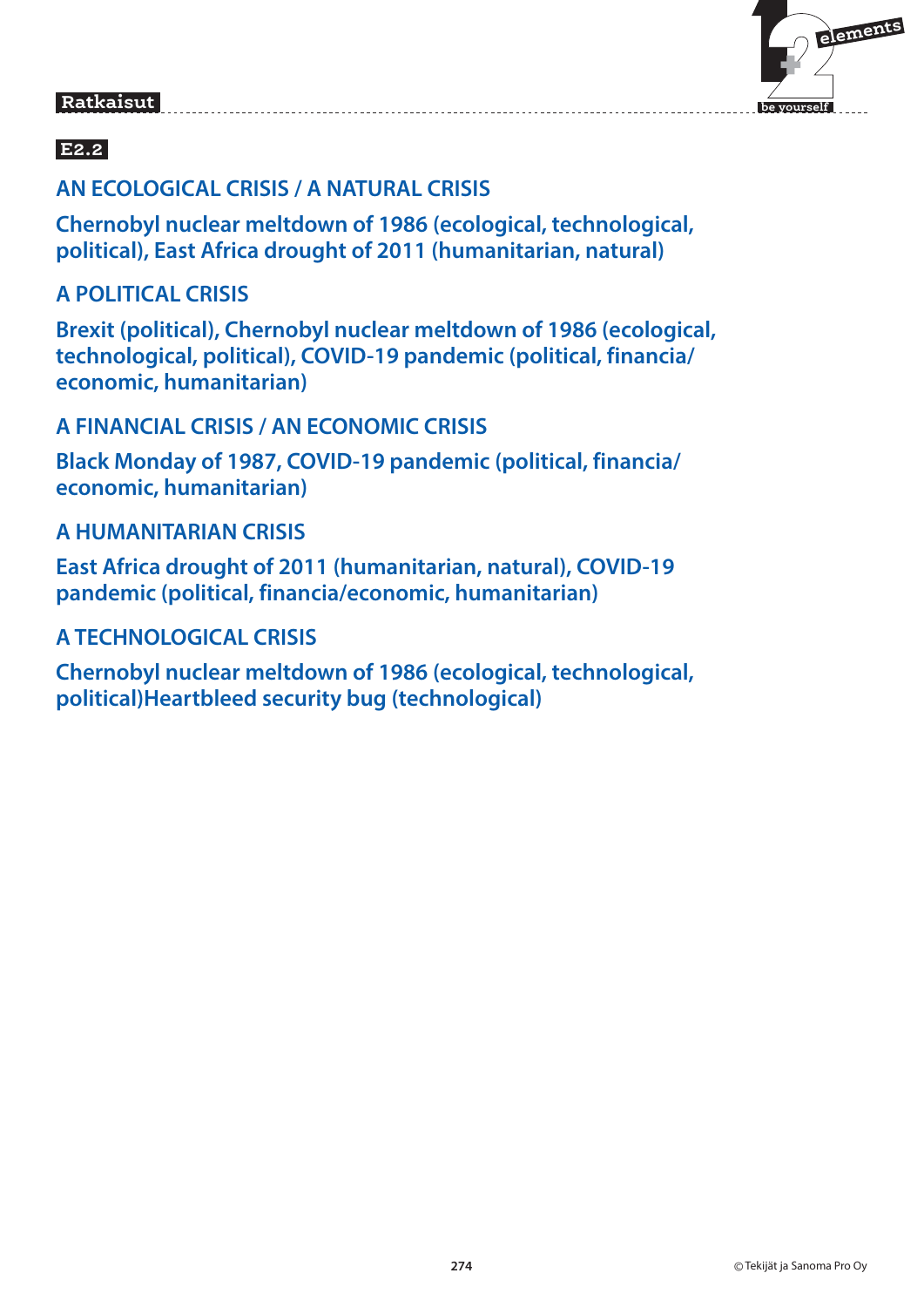# $\mathbf{F}$  **elements**

 **be yourself**

#### Ratkaisut  **Ratkaisut**

# **E2.3**

- **1 Kadotamme näkökulmia maailmaan, taiteellisia perinteitä, suullisia tarinoita ja runoutta.**
- **2 Kaikki on kirjoitettu kielellä, joka on katoamassa / luokiteltu uhanalaiseksi.**
- **3 Yhdysvaltain hallitus perusti sisäoppilaitoksia, jonne navajolapsia vietiin. (1p.)Tarkoituksena oli poistaa navajo-heimon kieli ja identiteetti. (1p.)**
- **4 Runot osoittavat mihin kieli kykenee / miten rikas kieli voi olla. (1p.)Runous tekee kielen näkyväksi. / Nuoret puhujat saavat mahdollisuuden lukea sillä kielellä. (1p.)**
- **5 Se yhdistetään valtaan / menestykseen. / Se on liike-elämän ja koulutuksen valtakieli. (1p.)Tästä syystä ihmiset mieluummin käyttävät englantia oman äidinkielensä sijaan. (1p.)**
- **6 Yli 2 miljardia ihmistä puhuu englantia. Runot saavat englannin kielellä suuren yleisön.**
- **7 Meidän tulee turvata ihmisten monimuotoiset elinolosuhteet / Ihmisiä ei saa pakottaa muuttamaan, jotta heidän synnynnäinen elinympäristönsä ja äidinkielensä säilyisi / ei katoaisi.**

# **E2.5**

| It goes without saying.  | something is so obvious that it is<br>needless to say it            |
|--------------------------|---------------------------------------------------------------------|
| It's all Greek to me.    | something that is not understandable                                |
| At a loss for words.     | you are so stunned to be able to speak                              |
| Talk is cheap.           | it is easier to say you will do something<br>than to actually do it |
| Speak the same language. | to have the same ideas, tastes and<br>attitudes as someone else     |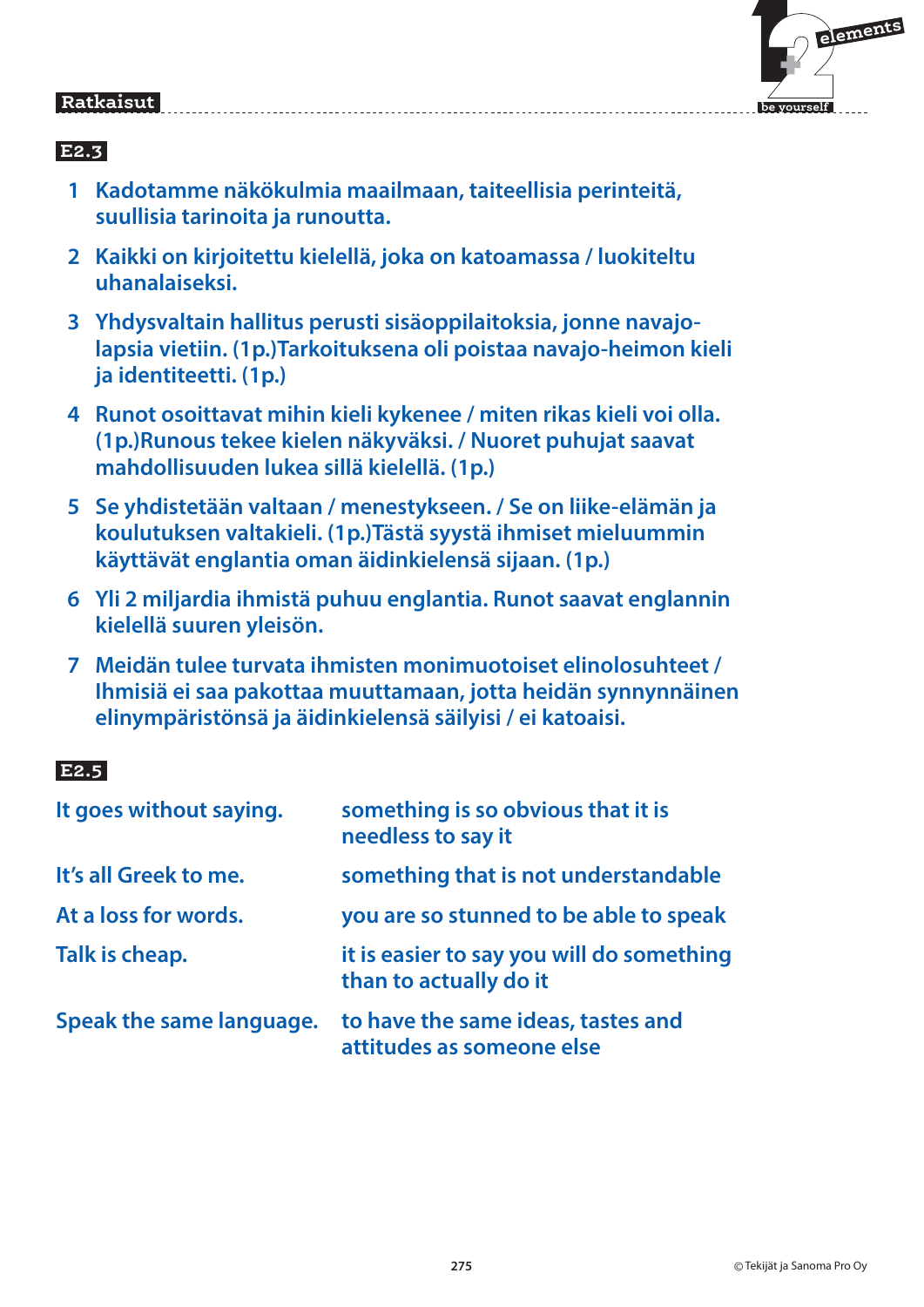

#### **vE2.6**

 **1 Rikossarjoissa käytetään usein sanontaa 'seurata vaistojaan'.**

- **2a) Sydän oli vastuussa älystä ja muistista.**
- **2b) Aivojen tehtävä oli viilentää.**
	- **3 Jotkut sanat ja sanonnat ovat vakiintuneet, eivätkä muutu, vaikka niissä olisi asiavirheitä.**

### **E2.7**

| learn by heart     | You memorise something.          |  |  |
|--------------------|----------------------------------|--|--|
| follow your gut    | You trust your feelings.         |  |  |
| be heartbroken     | Your feelings are hurt.          |  |  |
| your blood freezes | You are frightened by something. |  |  |

### **E2.9**

| $/t$ $/$     | /ʒ/      | /dz/     |
|--------------|----------|----------|
| <b>China</b> | sabotage | engineer |
| chief        | decision | Jim      |
| question     | illusion | gym      |
| stretch      | measure  | stage    |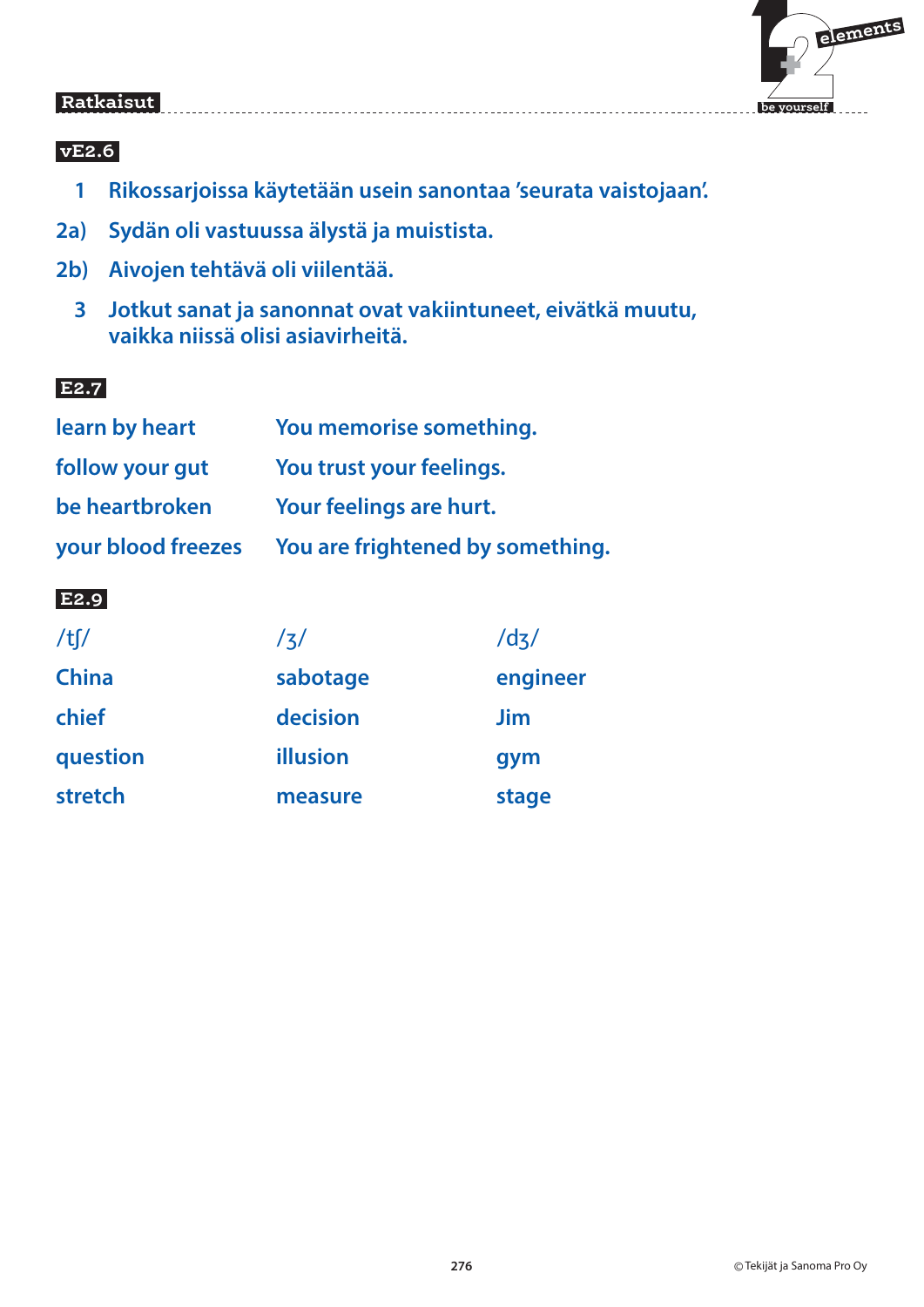

# **E2.10**

### **CONNECTION (yhteys muihin ihmisiin)**

**You can break the ice with new people. You have more opportunities for romance. You can communicate in countries where everyone doesn't speak English. You can build deeper friendships.** 

**You can get to know people from all over the world.**

### **COGNITIVE ABILITIES (ajattelu, muisti, järkeily, oppiminen)**

**You improve reasoning skills. You increase your concentration span. You are more capable of multitasking. You improve your decision-making skills. You improve your memory and prevent dementia. You learn any new language more easily.**

**PERSPECTIVE (näkökulma, asenteet, mielipiteet)**

**You learn to appreciate other cultures. You understand majorities and minorities better. You broaden your horizons.**

#### **CAREER (ura)**

**You have an advantage when applying for a job. You are successful in the working world.**

### **SELF-EXPRESSION (itseilmaisu)**

**You improve your skills in your mother tongue. You express yourself more fluently, accurately and vividly. You can play with words.**

#### **SOURCE (tiedonlähteet)**

**You find more information online. You can read texts in their original language.**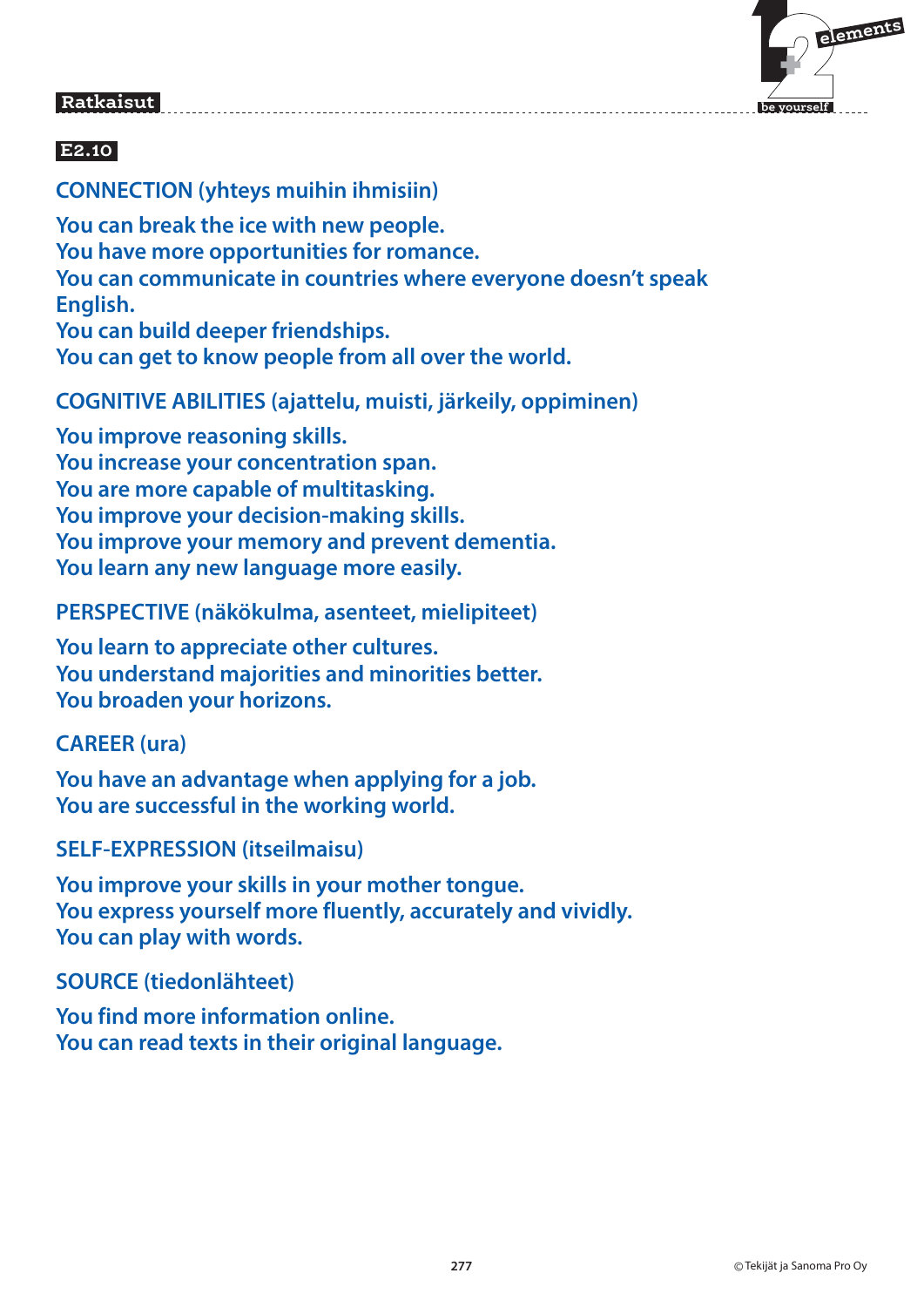

### **E2.12**

| Swedish: Can we |                         |
|-----------------|-------------------------|
| French:         | fever / a fever         |
| German:         | kitchen                 |
|                 | Hungarian: What kind of |
| Italian:        | The police, the radar   |

### **E2.14**

| Bob's your uncle.                                                | Se on siinä./ Ja sitten se on valmis.              |
|------------------------------------------------------------------|----------------------------------------------------|
| It's the bee's knees.                                            | Se on upea/maailman paras juttu.                   |
| He's telling porky pies.                                         | Hän kertoo valheita.                               |
| They are getting on like<br>a house on fire.                     | He pitävät toisistaan ja<br>ystävystyvät nopeasti. |
| You made a dog's dinner out of it.                               | Sinä pilasit/mokasit sen täysin.                   |
| I felt full of beans.<br>loistotuulella.                         | Olin täynnä energiaa /                             |
| I'm feeling a bit under the weather. Olen hieman huonovointinen. |                                                    |
| It's all gone a bit pear-shaped.                                 | Se on kaikki mennyt hieman<br>vikaan.              |
| That really takes the biscuit.                                   | Se on todella kaiken huippu.                       |
| That is just sour grapes.                                        | Happamia kuin pihlajanmarjat.                      |
|                                                                  |                                                    |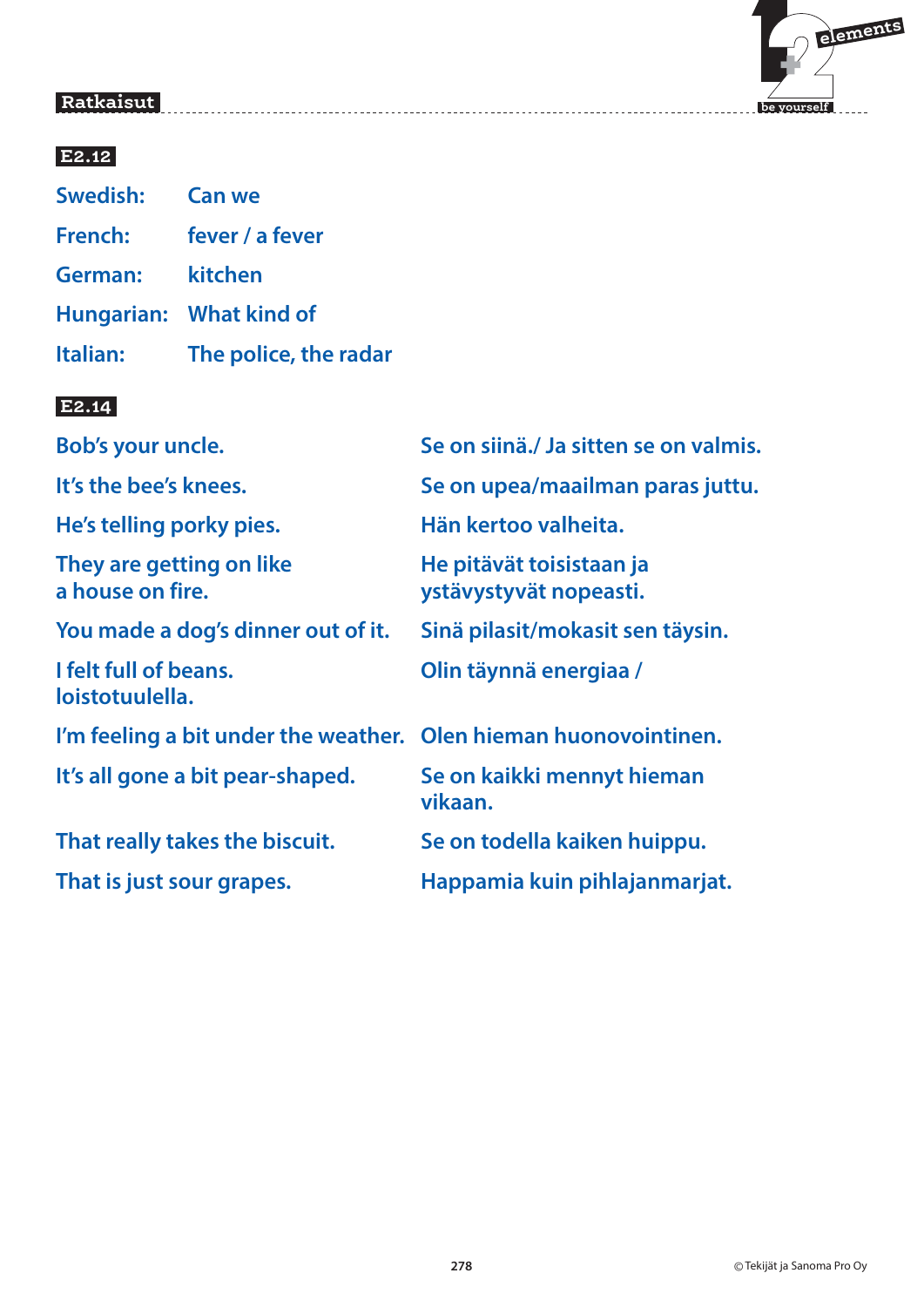

## **E2.17**

- **1 It is a fictional school of magic invented by the British writer J.K. Rowling. Harry Potter attended this school with his friends Ron Weasley and Hermione Granger.**
- **2 Text 3: Would you like to live in Medieval London?**
	- **Text 4: Multilingualism helps people to become better at problem solving.**
- **3 Text 3: put some distance between**
	- **Text 4: under any circumstances**
- **4 Text 3: Käännä valitsinta taaksepäin pari vuosituhatta.**
	- **Text 4: Google-kääntäjä voi purkaa ja koodata uudelleen pitkiä tekstipätkiä.**
- **6 Text 3: ancient**
	- **Text 4: dismissal**
- **7 Text 3: make**
	- **Text 4: span.**
- **8 Text 3: wealthy**
	- **Text 4: funny hilarious**
- **8 Text 3: Before Common Era**
	- **Text 4: It has become the global centre of technology, innovation and social media.**
- **9 Text 3: by**
	- **Text 4: in**
- **11 Text 3: opetussuunnitelma**
	- **Text 4: keskustella**
- **12 Text 3: in English: background**

### **in Finnish: tausta**

- **Text 4: in English: retort**
- **in Finnish: nokkela vastaus**
- **13 Text 3: kuri**
	- **Text 4: kunnianhimoinen**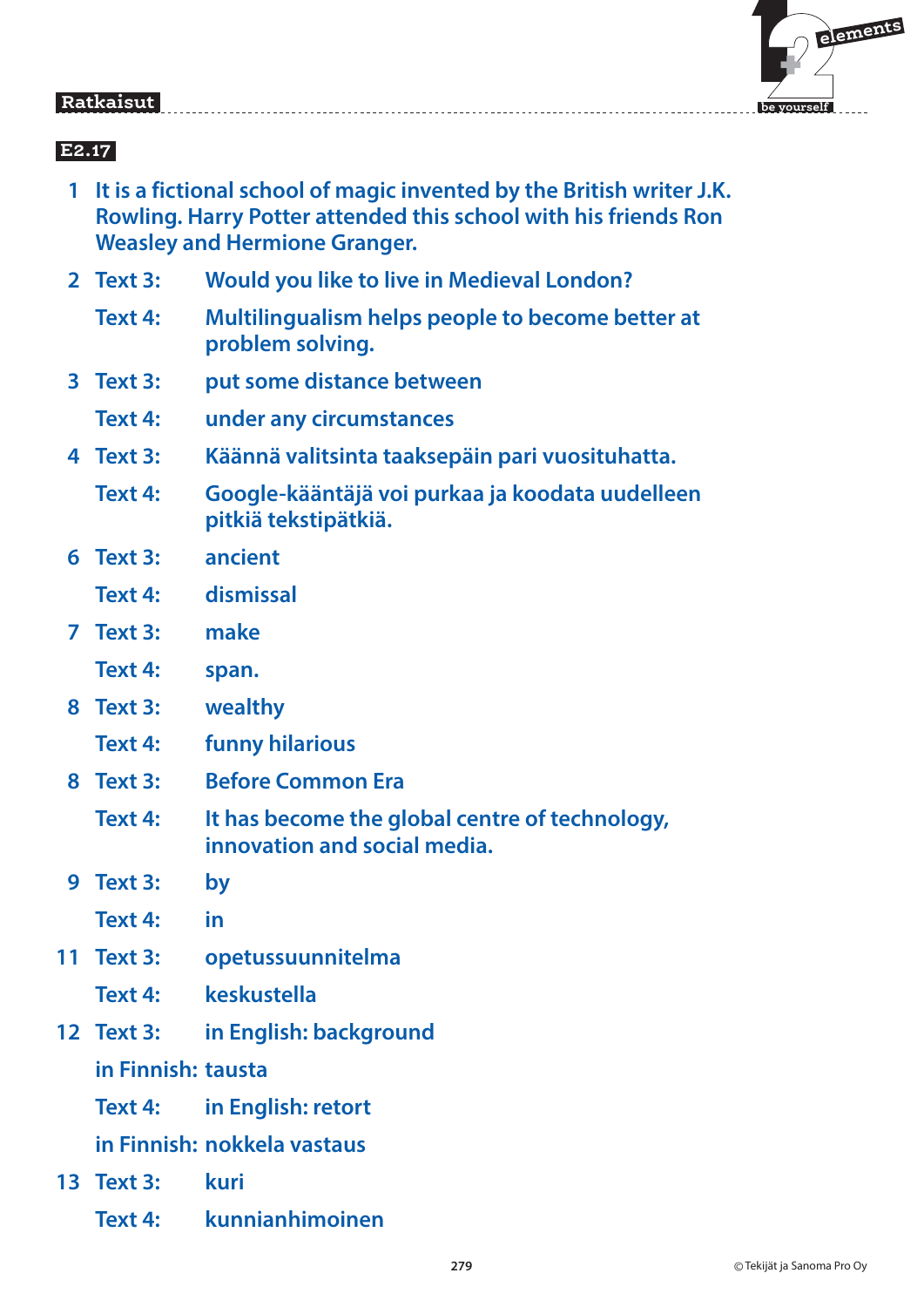# $\mathbf{F}$  **elements**

 **be yourself**

#### Ratkaisut  **Ratkaisut**

#### **Secret message**

**Is technology good for education?**

#### **Theme 3 start**

- **1 English is spoken across the world and non-native speakers clearly outnumber native speakers. English has become a global language particularly used in popular culture, politics, communications and science.**
- **2 French is used as a lingua franca in Western and Northern Africa, and as the official language of organizations such as the International OIympic Committee.**
- **3 Latin was the dominant lingua franca among European scholars up until the 1700s.**
- **4 Russian is widely used either as a first or second language in Europe, the Caucasus and Central Asia.**
- **5 With more than 100 million speakers, Swahili is the most common lingua franca in Eastern Africa.**

- **1 character 6 comic**
- **2 conversation 7 communicate**
- **8 competitive 8 compete**
- **4 costume 12 and 14 costume 12 and 14 and 14 and 14 and 14 and 14 and 14 and 14 and 14 and 14 and 14 and 14 and 14 and 14 and 14 and 14 and 14 and 14 and 14 and 14 and 14 and 14 and 14 and 14 and 14 and 14 and 14 and 14 a**
- **5 call out 10 confidence**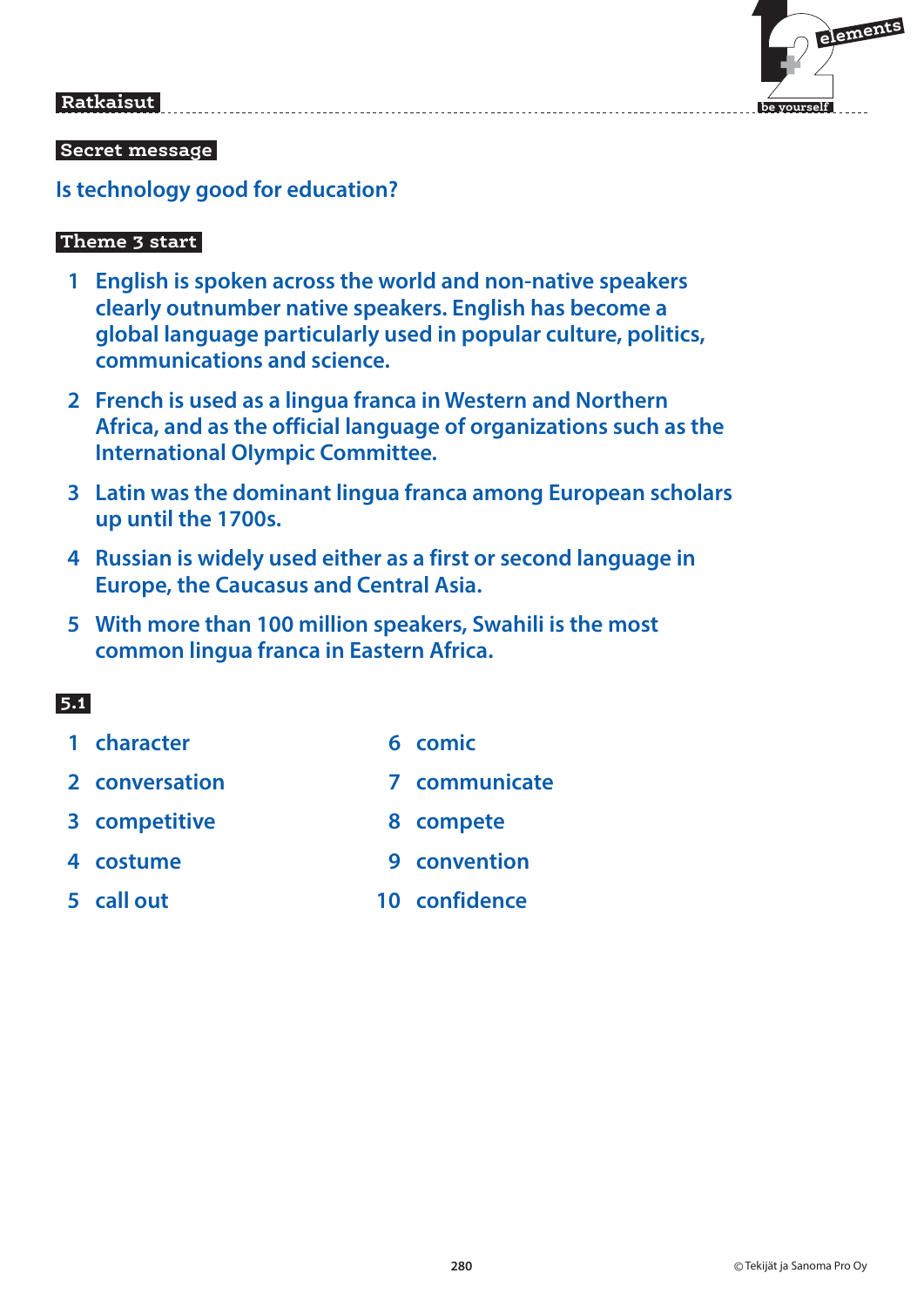

### **5.2**

- **1 …kaikki pukujen inspiraationa olevat teokset ovat joko englanninkielisiä tai käännetty japanista englantiin.**
- **2 …ihmiset huutavat englanninkielisiä iskulauseita tai meemejä toisilleen.**
- **3 …tuntuu luontevammalta puhua englantia.**
- **4 …rytmisen voimistelun säännöt ovat ainoastaan englanniksi.**
- **5 …siten voi oppia lisää lajista ja löytää keinoja parantaa omaa harjoitteluaan ja tekniikkaansa.**
- **6 …saattaa erottaa voittosuorituksen häviämisestä.**
- **7 …kaikki tieto ja informaatio on peräisin kansainvälisistä lähteistä.**
- **8 …on tärkeää paljastaa vihollisen sijainti nopeasti ja tarkasti.**
- **9 …pelaaminen nuorelta iältä on kehittänyt ja sanastoa ja lisännyt itseluottamusta englannin käyttäjänä.**

- **1 if it was not for the English language**
- **2 from all over the world**
- **3 as well as**
- **4 make the difference between winning and losing**
- **5 in my opinion**
- **6 there is no room for error**
- **7 a 12-second break … during which**
- **8 I have no doubt that…**
- **9 from a young age**
- **10 one of the biggest reasons**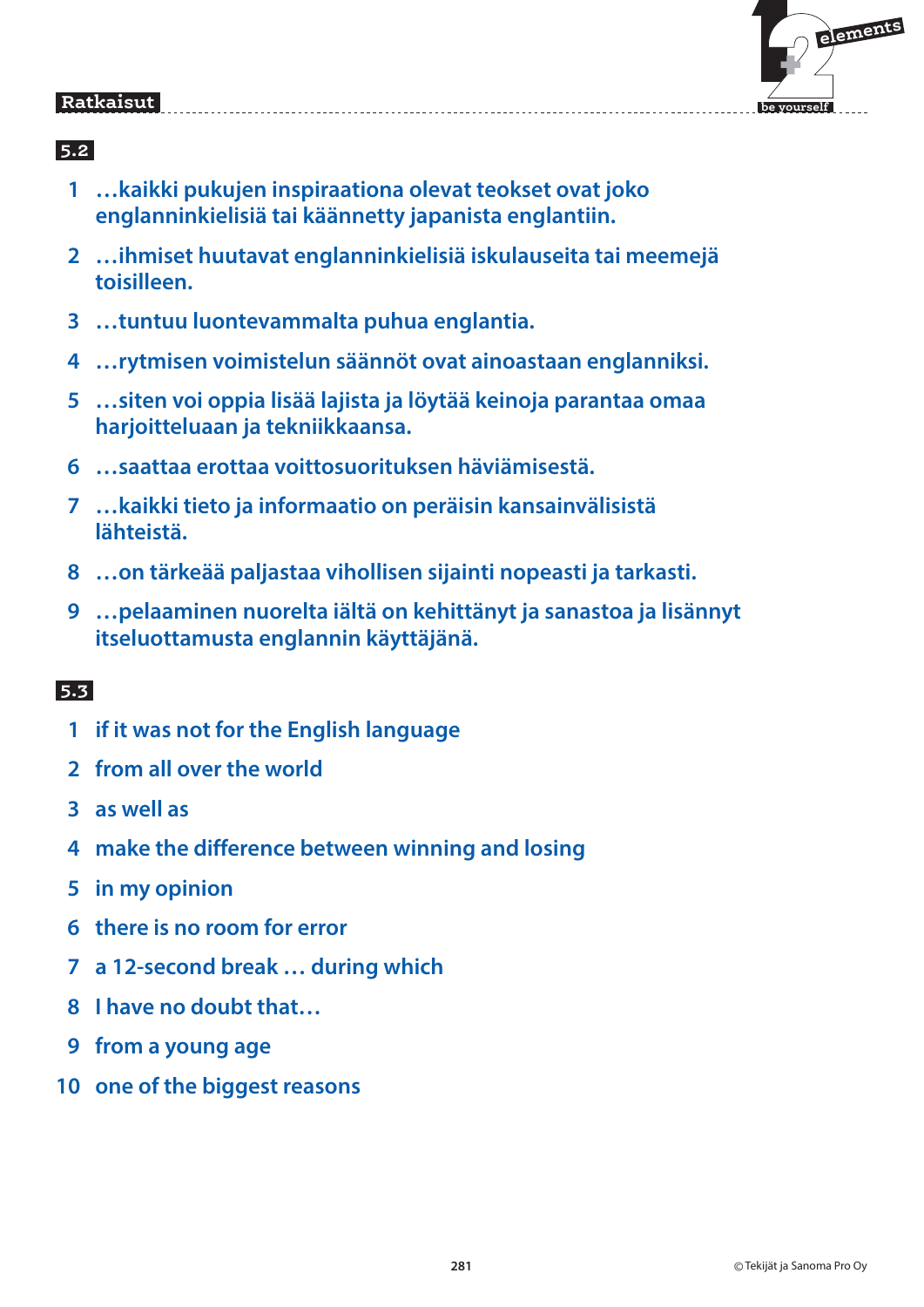

### **5.4**

- **1 from a young age**
- **2 as well as**
- **3 one of the biggest**
- **4 if it was not for her**
- **5 I have no doubt that**
- **6 from all over the world**
- **7 there is no room for criticism**
- **8 during which**
- **9 the difference between continuing or quitting**
- **10 in my opinion**

### **5.5**

| 1 gymnast     | 6 succeed     |
|---------------|---------------|
| 2 competed    | 7 inspiration |
| 3 level       | 8 costume     |
| 4 competition | 9 frustrated  |
| 5 precise     | 10 Therefore  |

- **1 Confidence and motivation are essential in succeeding/success.**
- **2 Competitive people like to develop and improve their skills.**
- **3 My friend even sees conversations as competitions and he might switch into Japanese mid-sentence / in the middle of a sentence.**
- **4 It's understandable that, in some people's opinion, competitions are frustrating./ It's understandable that competitions are frustrating in some people's opinion.**
- **5 Competing can, however, also be a source of inspiration. / Competing, however, can also be a source of inspiration. / However, competing can also be a source of inspiration**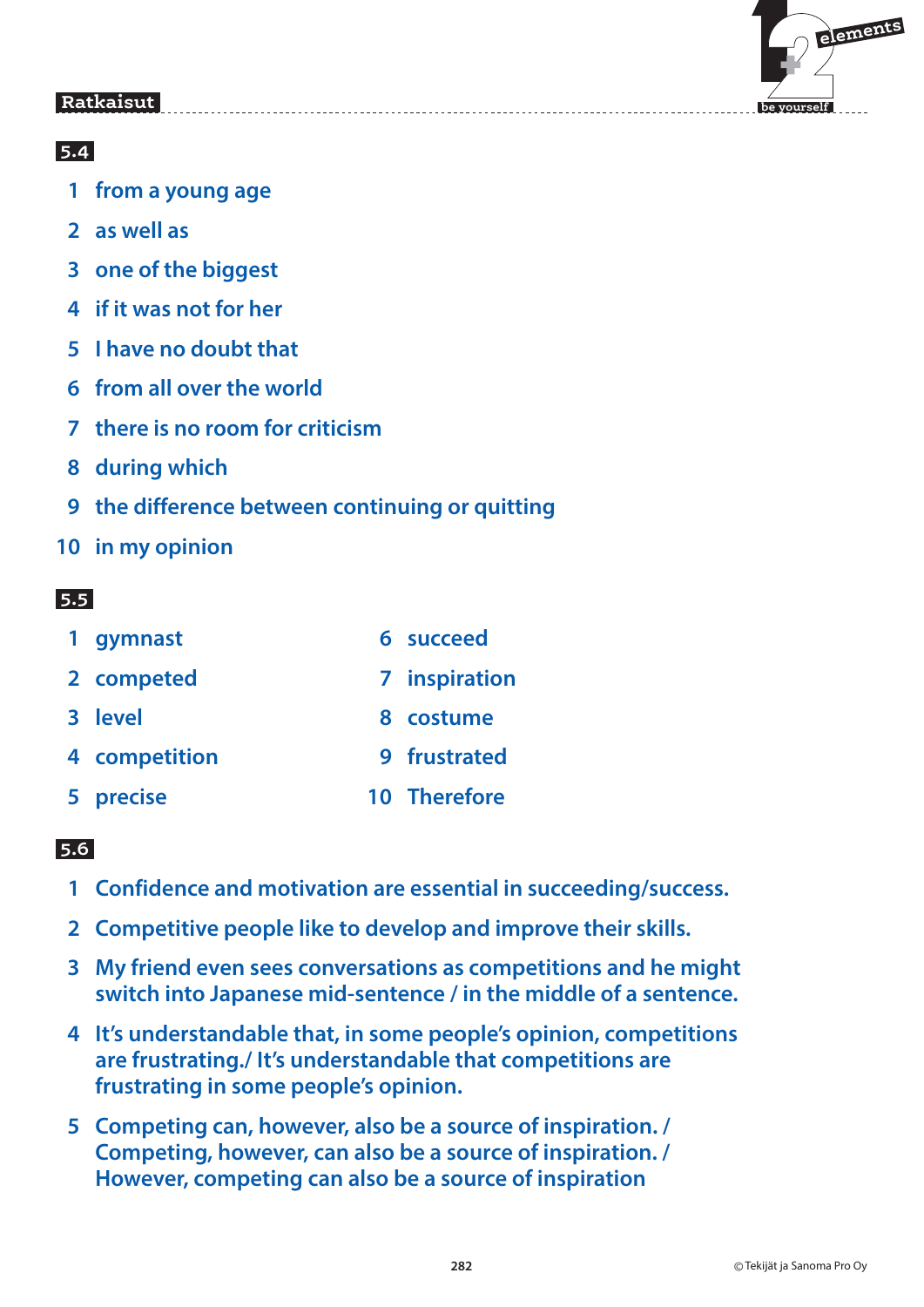

### **6.1**

| must              |    | 7 equipped |
|-------------------|----|------------|
| 2 cook            |    | 8 outdone  |
| 3 put on          |    | 9 bond     |
| 4 wrapped         | 10 | acts as    |
| 5 turbulent       |    | 11 pulled  |
| <b>6</b> portions |    | 12 wobbled |

- **1 in a detached house by the sea.**
- **2 He stops by a café when commuting to work.**
- **3 Communicating with one of his students has shown that he may have overestimated his language skills.**
- **4 engaged in the lesson.**
- **5 meets his colleagues to get information on the weather and currents.**
- **6 are all inexperienced divers.**
- **7 depend on tiny sea organisms for their nutrition.**
- **8 the group records the events of the lesson.**
- **9 In Anton's opinion the temperature and aroma in the air create an atmosphere people may long for.**
- **10 The work of a dive instructor is tiring but fun.**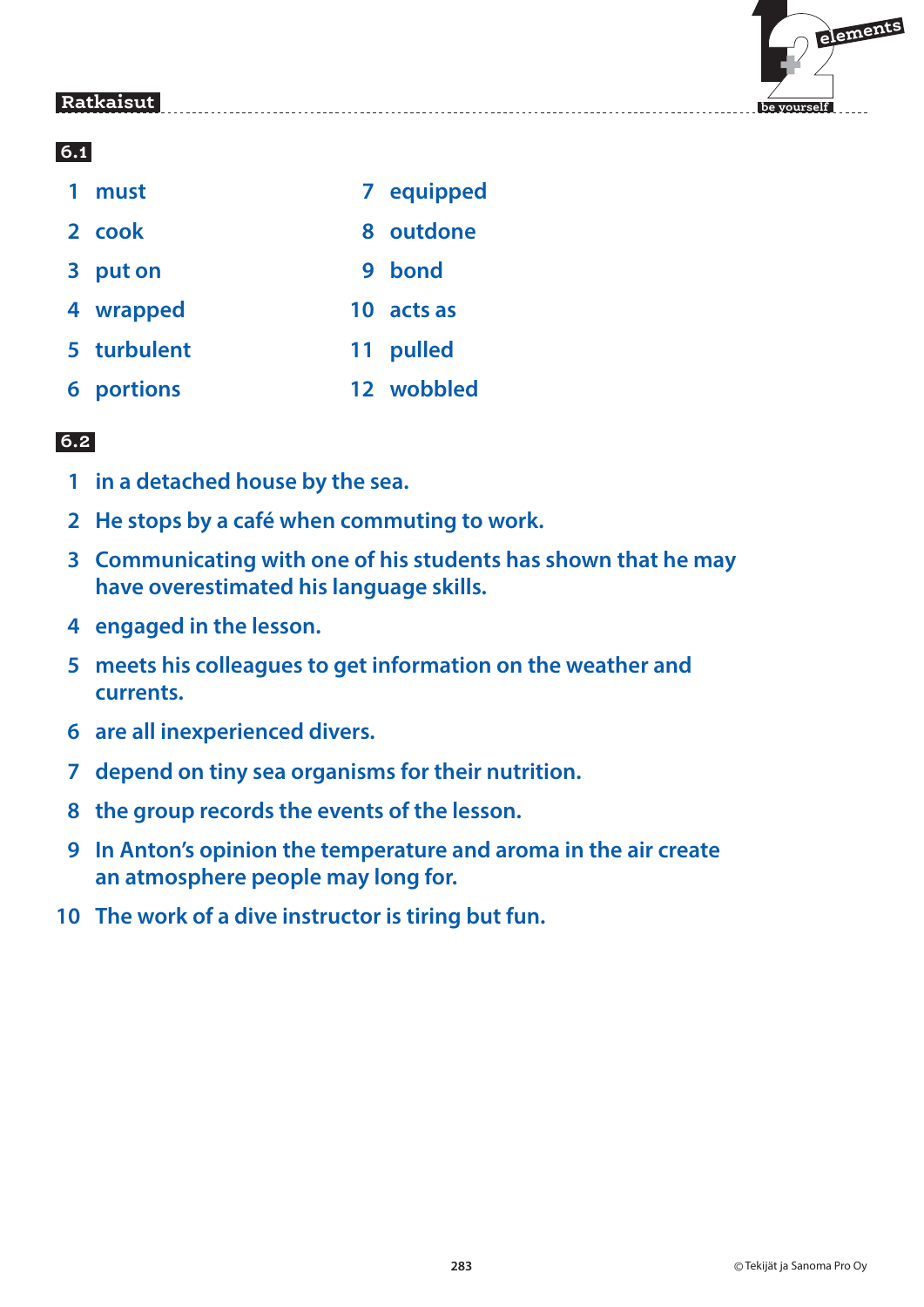

### **6.3**

- **1 …his cat needs food.**
- **2 …by walking to another room.**
- **3 …talks to his students via the internet.**
- **4 exhilarated**
- **5 …relaxes by using an online streaming service.**
- **6 The regularity of the movements helps him to relax.**
- **7 He wants to stay abreast of new developments in his field**
- **8 …lessons in specialised areas are pretty often taught in English.**
- **9 tempting**
- **10 He is aware of how much sleep he needs.**

# **6.4**

- **1 rotate (once) around its axis 9 keep … at bay**
- 
- 
- **4 every three hours 12 en route**
- 
- 
- 
- **8 you build better rapport 16 on the other hand**
- 
- **2 on night shift 10 we get woken up**
- **3 feels even colder 11 all the way to the horizon**
	-
- **5 he runs short of supplies 13 is proving a challenge**
- **6 has excelled himself 14 get up to speed (on)**
- **7 doesn't keep well 15 feed on plankton**
	-

#### $\overline{6.5}$  **6.5**

- **1 To build a better rapport with foreign clients, it is wise to keep prejudices at bay.**
- **2 We are running short of milk. Can you pick some up en route to the base?**
- **3 Meat and fish don't keep well in high temperatures.**
- **4 It has proven a challenge to get up to speed on all the new diving regulations.**
- **5 Although intimidating, whale sharks don't feed on human beings.**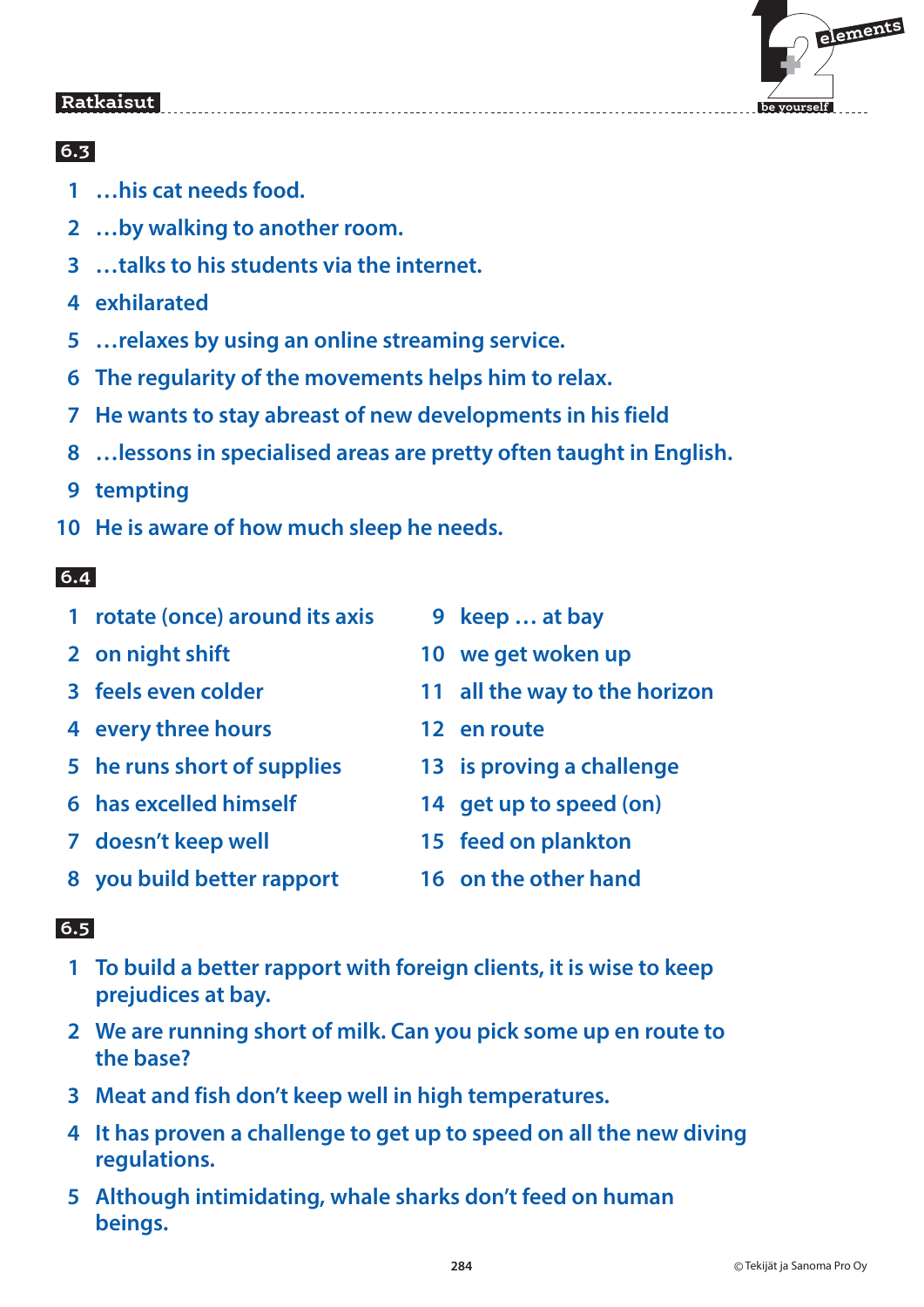

### **6.6**

- **1 horizon** 6 supply/ration
- **2 briefing 7 research**
- **8 temperature 8 non-existent**
- 
- **4 attentive 9 rapport**
- **5 rinse 10 meteorology**

# **6.7**

- **1 I woke up at 8 am to the sound of the gusting wind.**
- **2 I almost ran out / short of time so I didn't have time to fix/cook breakfast.**
- **3 I checked / looked at the weather report and decided to wrap up / dress warmly.**
- **4 I picked up my classmate because he lives on the way / en route to school.**
- **5 I told him he had excelled himself during last night's floorball game.**
- **6 It was hard for me to get up to speed with the day's tasks because I had skipped breakfast.**

### **E3.1**

- **1 played volleyball 6 rehearsal**
- **2 does judo 7 golf club**
- **3 go fishing the COV COVE SECONDENSISY SECONDENSISY SECONDENSISY SECONDENSISY SECONDENSISY SECONDENSISY SECONDENSISY SECONDENSISY SECONDENSISY SECONDENSISY SECONDENSISY SECONDENSISY SECONDENSISY SECONDENSISY SECONDENSISY**
- 
- **4 choir practice 9 swimming pool**
- **5 train(s)/practice(s) 10 bowling alley**
-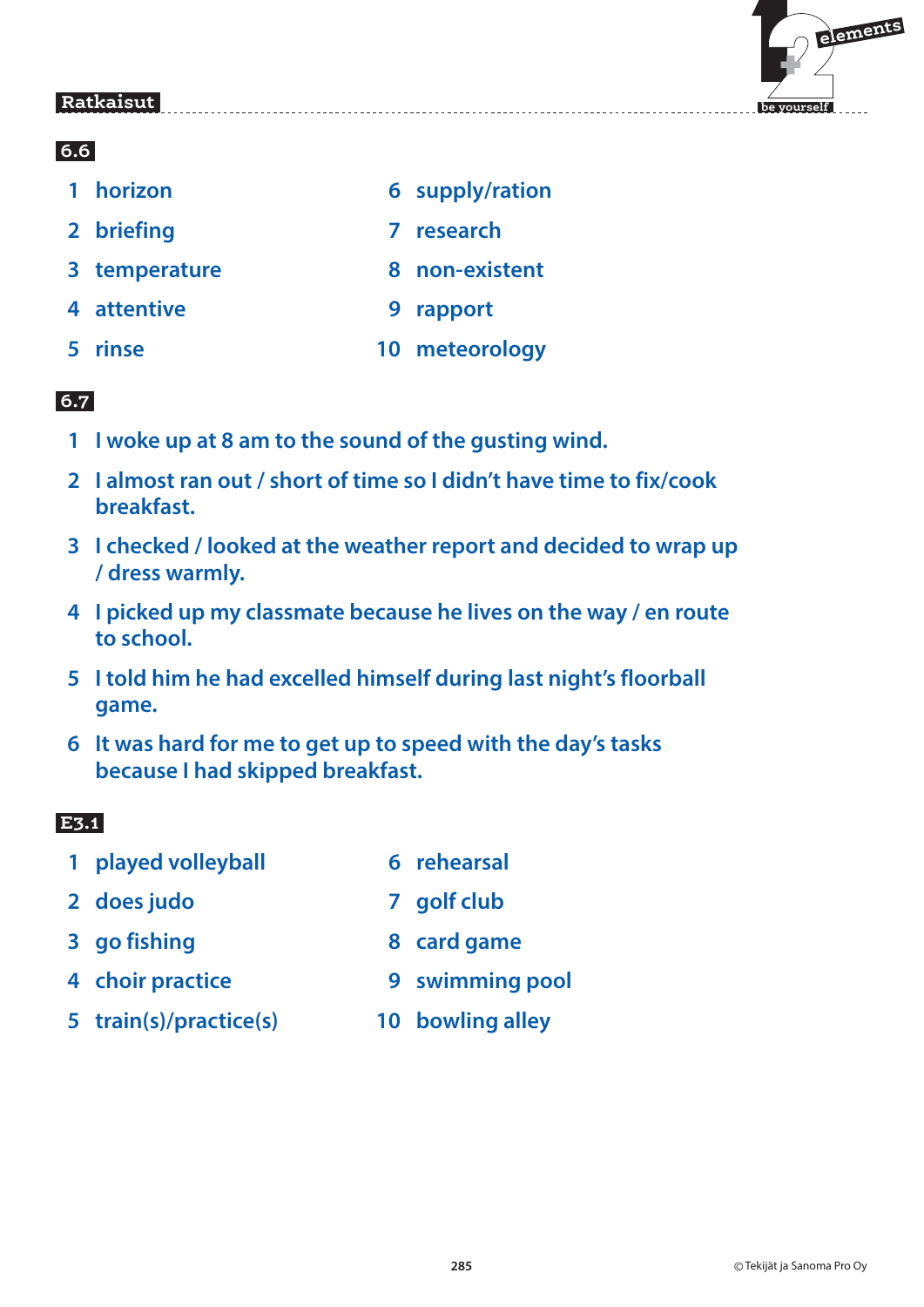

### **E3.2**

- **1 cricket, snooker, squash 5 basketball, tennis**
- **2 archery, martial arts, yoga 6 ice hockey, floorball**
- **3 hiking, surfing, swimming 7 rugby, football/soccer**
- **4 cross country running, golf**

 **E3.4** 

- **1 towel, luovuttaa, heittää pyyhe kehään, lyödä hanskat tiskiin**
- **2 ropes, olla lähellä epäonnistumista**
- **3 hitter, vaikutusvaltainen ihminen**
- **4 gloves, tilanne, jossa riitely tai kilpailu on äitynyt aggressiiviseksi ja säännöistä piittaamattomaksi**
- **5 belt, toimia epäreilusti, iskeä vyön alle**
- **6 bell, päästä pälkähästä**
- **7 sucker, yllättävä, odottamaton isku tai vastoinkäyminen, raukkamainen teko**
- **8 out, olla hyvin vaikeassa tilanteessa vailla rahaa ja asuinpaikkaa**
- **9 punch, hävitä viime hetkellä**
- **10 corner, saada joltakulta apua ja tukea**

### **Secret message**

**You really knocked it out of the park.**

- 
- 
-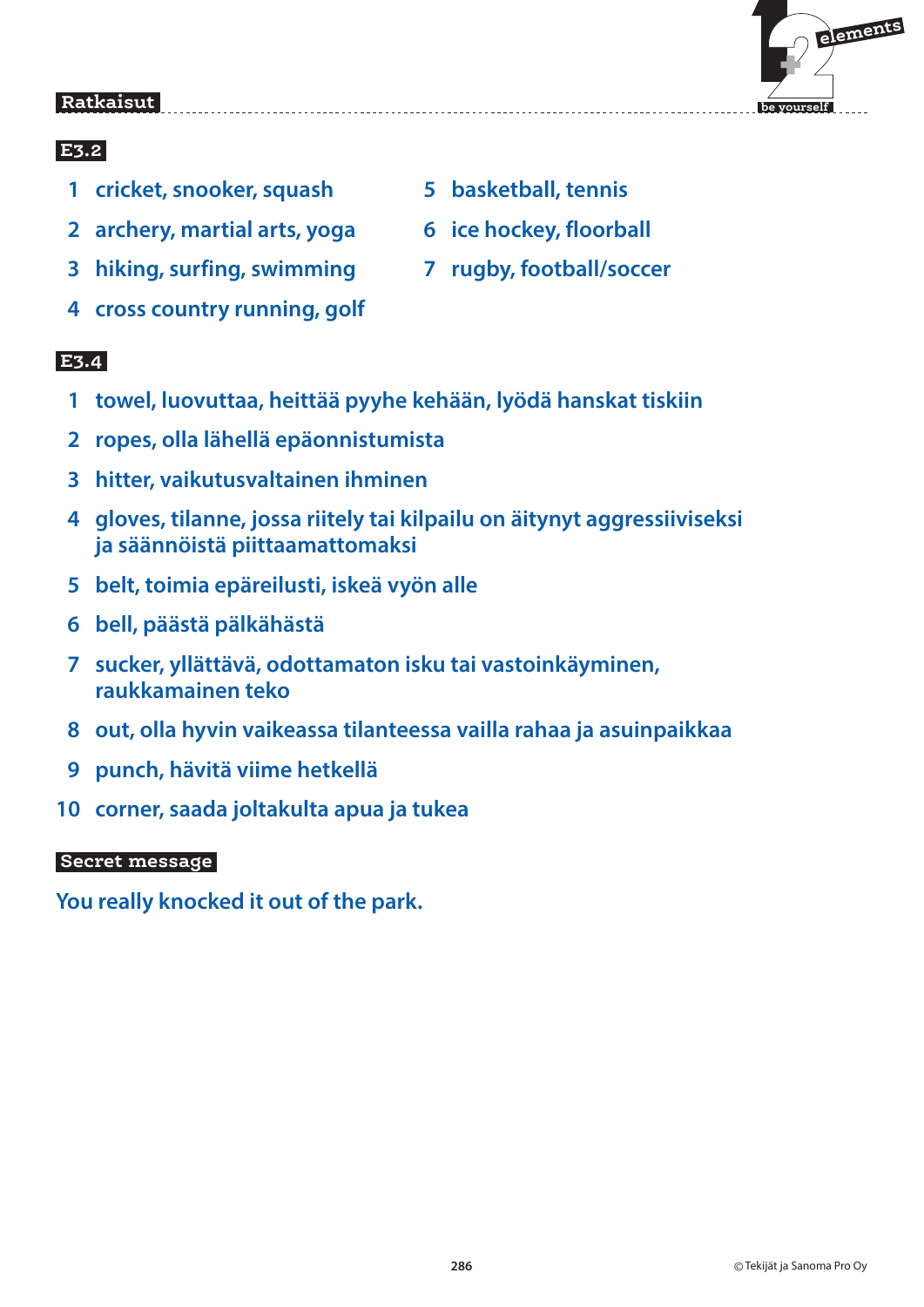# $\mathbf{F}$  **elements**

 **be yourself**

#### Ratkaisut  **Ratkaisut**

# **E3.5**

- **1 Pelaamalla pelejä, hän aloitti videopelien pelaamisen 5-vuotiaana. Startcraft 2 -peli aiheutti varsinaisen e-urheiluvallankumouksen, ja hän halusi olla siinä mukana.**
- **2 Hän on ollut aina kiinnostunut järjestämään erilaisia tapahtumia. Hänellä oli jo kokemusta pesäpallotuomaroinista. Hän ei ollut niin hyvä pelaaja, että olisi voinut pelata ammattilaistasolla, mutta tuomarointi antoi hänelle mahdollisuuden toimia myös tällä tasolla.**
- **3 Erittäin tärkeä, sillä se on kieli, jota kaikki pelaajat käyttävät. On tärkeää, että tuomari osaa englantia hyvin, varsinkin, jos pelaajien taito on heikompi**
- **4 Tuomarilla on paljon tehtäviä, ja näitä pitää pystyä hoitamaan samanaikaisesti**
- **5 Päivät ovat pitkiä, esim. 12-tuntisia. Hän on mukana rakentamassa pelipaikkaa, toivottamassa pelaajia tervetulleiksi, ja pitää huolen, että turnaus etenee sujuvasti.**
- **6 Hänelle yhteisön kiitos on tärkeää. Hän on huomannut, että tuomaroinnista on hyötyä myös elämän muilla aloilla. Hän on saanut siitä paljon.**

# **E3.6**

- **1 Mekaanisesta kellosta katsottu aika oli tarkempi kuin aurinkokellosta saatu aika. / Mekaanisesta kellosta katsottuun aikaan saattoi luottaa.**
- **2 Aurinkokello ei toimi öiseen aikaan. / Vuorokausi ei ole aina 24 tuntia pitkä.**
- **3 Se tarkoittaa, että jokin sujui todella hyvin.**
- **4 Teknologia kehittyy nopeammin kuin kieli. / Käytämme edelleen vanhoja sanontoja, vaikka teknologia kehittyy.**
- **5 Se on vanha sanonta, joka tarkoittaa sitä, että aika loppuu. Sanonta tulee ajalta, jolloin aikaa mitattiin hiekan valumisella tiimalasissa. Kun hiekka oli valunut loppuun, aika loppui.**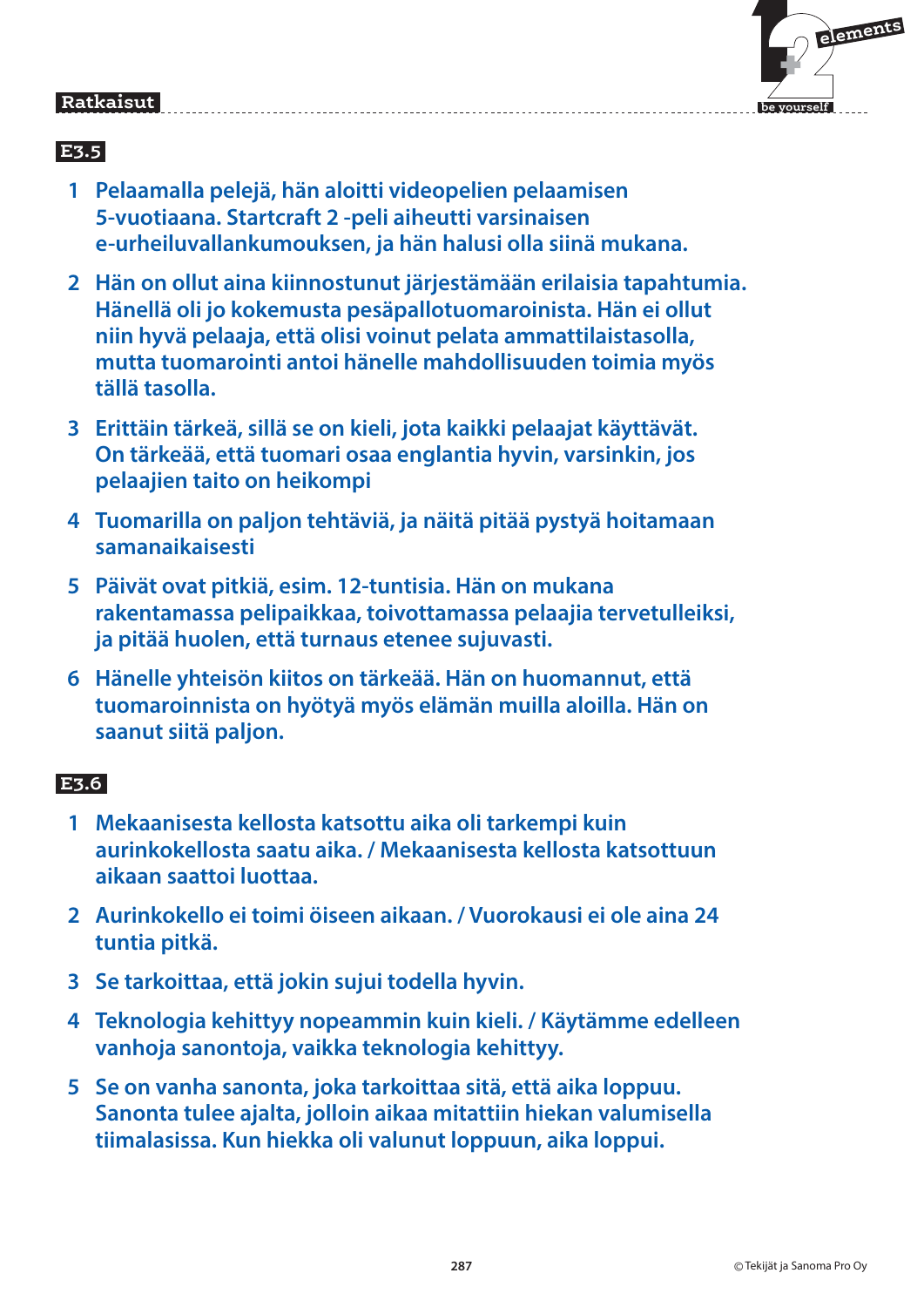

| vary         | viper        |
|--------------|--------------|
| vine         | wiser        |
| worse        |              |
| <b>E3.9B</b> |              |
| west         | <b>Wayne</b> |
| vile         | rowing       |
| vent         |              |
|              |              |

#### **E3.10**

| $1 \, C$ | 4 D |
|----------|-----|
| 2 A      | 5B  |
| 3 E      |     |

### **E3.11**

| 1 primer         | 6 forebears           |
|------------------|-----------------------|
| 2 endeavour      | 7 level playing field |
| 3 range          | 8 enthusiasts         |
| 4 unintelligible | 9 pioneering          |
| 5 attendance     | 10 underlying         |

### **E3.14**

**Onni calls out enemy locations.**

### **E3.15**

**Zoe logs temperatures.**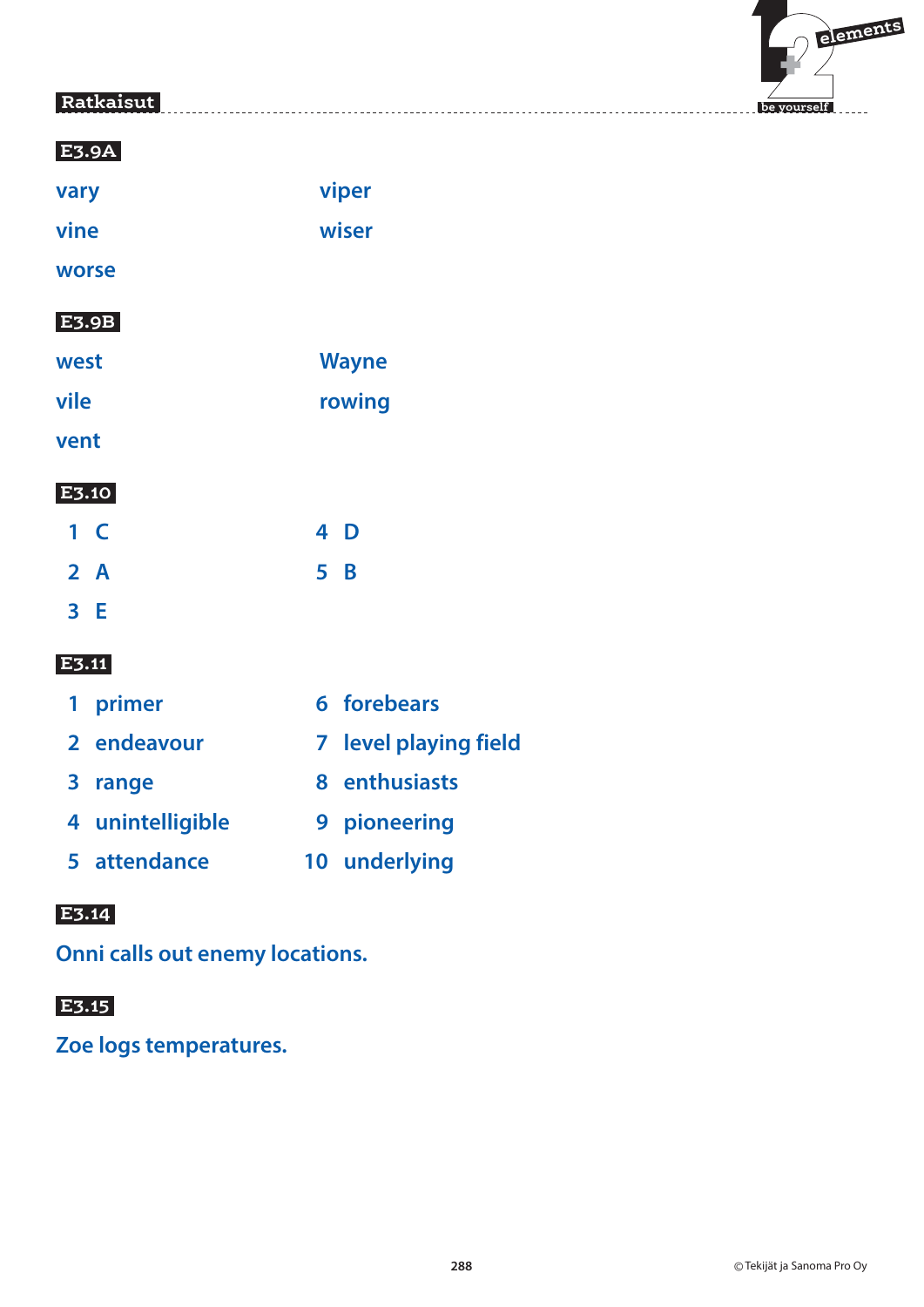

### **Theme start 4**

- **1 cure a disease (parantaa sairaus)**
- **2 suffer from a headache (kärsiä päänsärystä)**
- **3 sore throat (kipeä kurkku)**
- **4 catch a cold (saada flunssa)**
- **5 undergo surgery (mennä leikkaukseen)**
- **6 medical treatment (lääkärinhoito)**
- **7 dental procedure (hammastoimenpide)**
- **8 see a specialist (mennä erikoislääkärille)**

### **7.1**

- **1 If patients got rid of some extra blood, they would be cured.**
- **2 To help with skin problems.**
- **3 The patients lost their lives.**
- **4 A large collection of information.**
- **5 There was too much smoke in the air.**
- **6 Smoking will make your teeth whiter.**

- 
- 
- **3 had to be kept in balance 10 in fact**
- 
- 
- 
- **7 to say the least**
- **1 for centuries 1 more often than not**
- **2 to cure an illness 9 in the late 1800s**
	-
- **4 in the 1600s 11 good for people's health**
- **5 doctors would prescribe 12 the exact opposite is true**
- **6 picture the scene 13 in a number of different ways**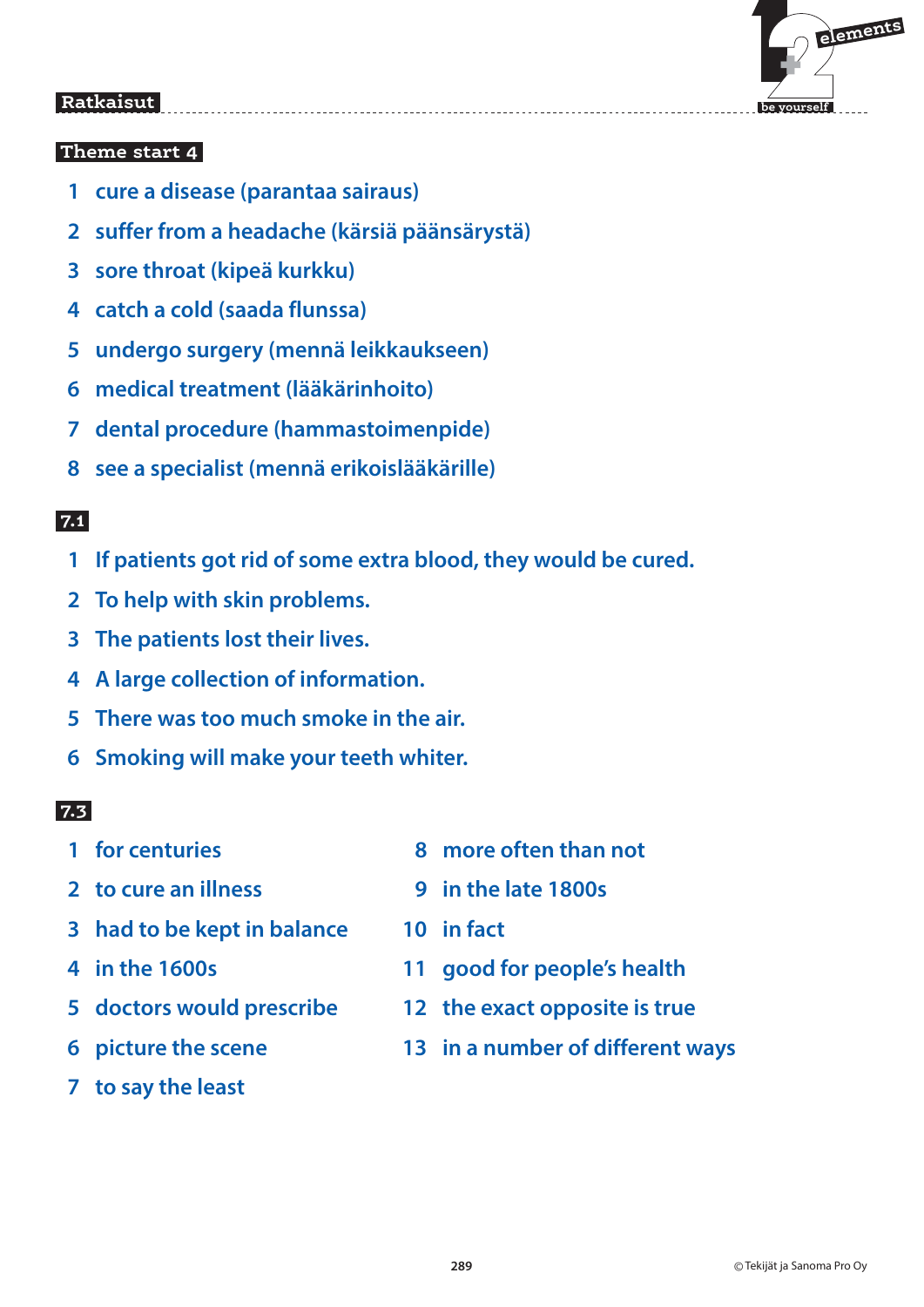

### **7.4**

**weird, strange, odd century, one hundred years ancient, very old solution, a way to deal with a difficult situation author, writer insanity, madness pharmacist, a person who prepares drugs according to a doctor's prescription expect, regard something as likely to happen respected, admired deeply damage, physical harm**

**Ylimääräiset one thousand years a drugstore**

- **1 incredible / unbelievable / amazing**
- **2 medicine / drug**
- **3 In fact**
- **4 for centuries**
- **5 in a number of ways**
- **6 cure any illness / cure any sickness / cure any disease / cure any ailment**
- **7 weird / strange / odd**
- **8 believe firmly in**
- **9 suffer from**
- **10 prescribe**
- **11 to say the least**
- **12 advertise**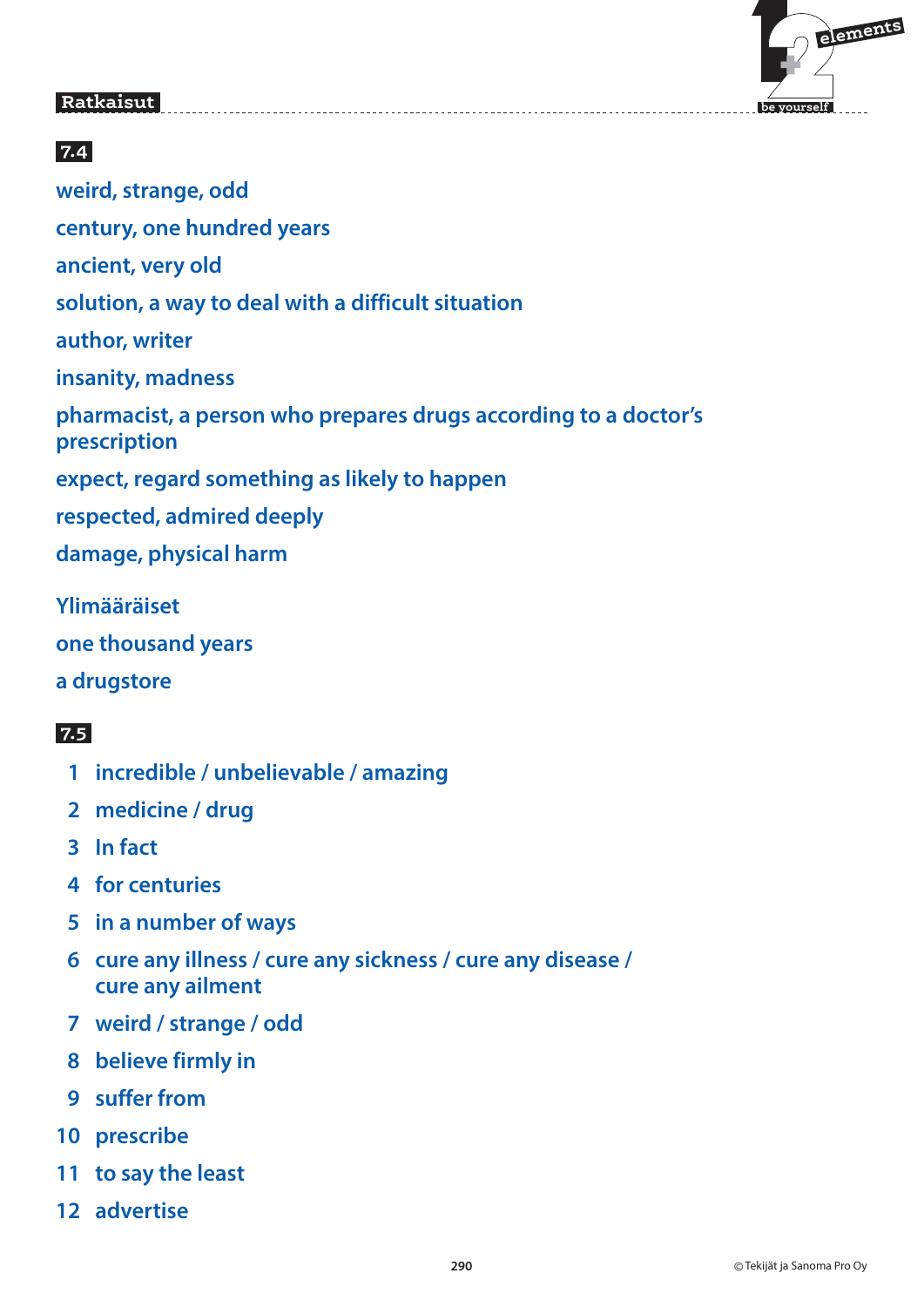

### **7.6**

- **1 In the late 1800s / 19th century many people believed that heroin was good for their health.**
- **2 In fact, the exact opposite is true.**
- **3 More often than not, doctors were not able to cure illnesses/ diseases.**
- **4 Pharmacists tried to treat insanity by keeping the body in balance.**
- **5 Kissing a donkey was an ancient solution to a cold.**

#### **Warm up 8**

- **Parker problem with his knee**
	- **otherwise would have had to wait for half a year longer for his knee operation**
- **Leona toothache/root canal work on one of her teeth – it was difficult to get an appointment with a local dentist**
- **Kylie problem with his vision – laser treatment was a lot cheaper abroad**
- **Bill back problem/backache – he found a specialist that was an expert on his condition abroad**
- **Jeff broken arm – a wonderful location in addition to a good hospital and staff**

- 1 thriving **7 portion**
- **2 chose 8 humid**
- **3 smart** 9 trouble
- **4 hazards 10 closed**
- **5 relentless 11 rest**
- **6 agonizing 12 getting ready**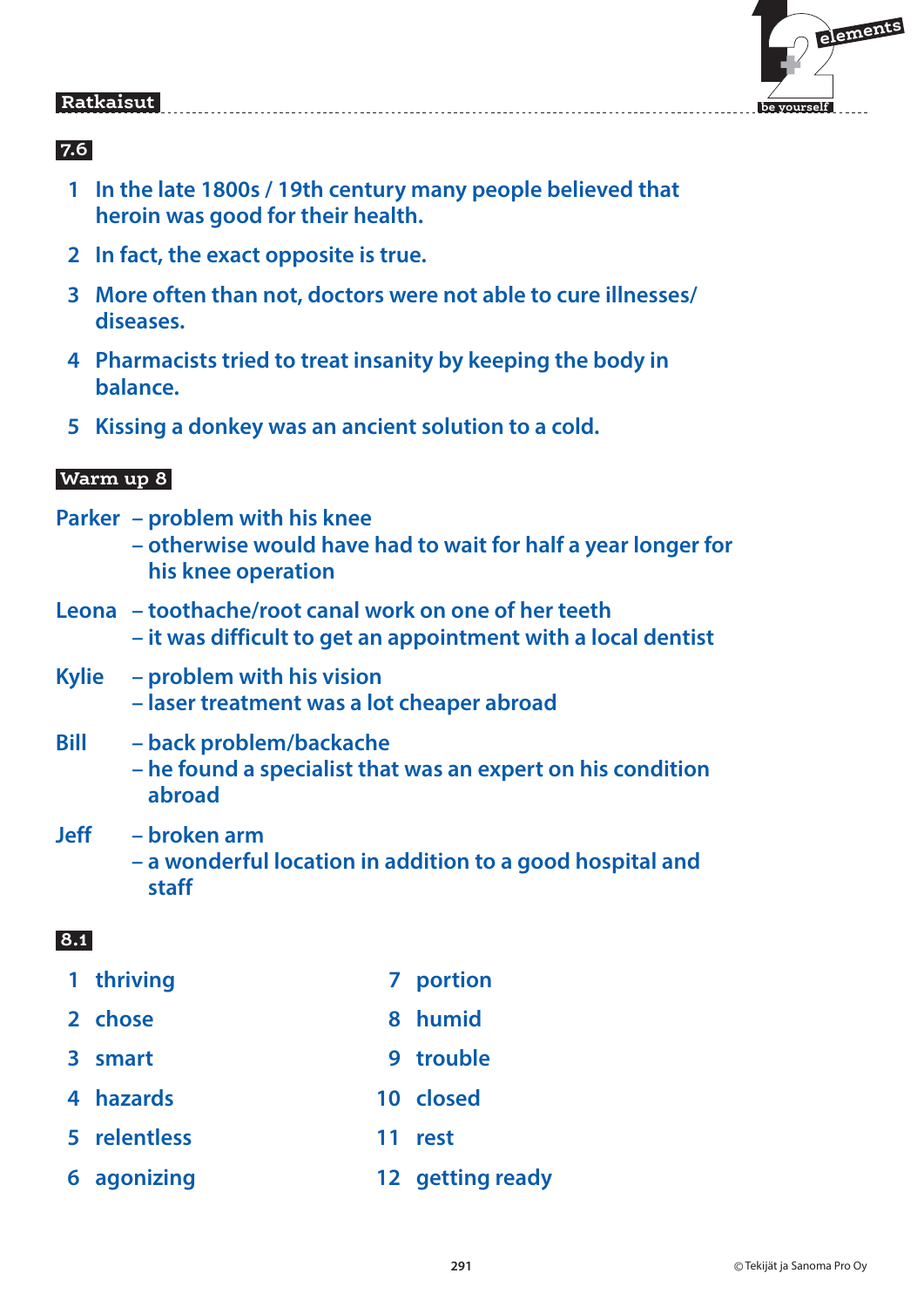

### **8.2**

- **1 dramatically 4 drastic**
- 
- 
- **2 dramatically 5 dramatically**
- **3 drastically**

- **1 People travel abroad to get suitable health care services for themselves.**
- **2 The level of health care services abroad isn't always of equally high quality.**
- **3 There was an infection in her feet.**
- **4 Her options in the UK were either too expensive or too far in the future.**
- **5 In addition to a successful operation, the weather was good for her condition.**
- **6 He wanted to look his best at his wedding.**
- **7 His dentist didn't want to risk the success of the procedure.**
- **8 The dentist didn't understand his instructions.**
- **9 His dentist saved Peter's wedding.**
- **10 He wasn't thorough enough in his plans.**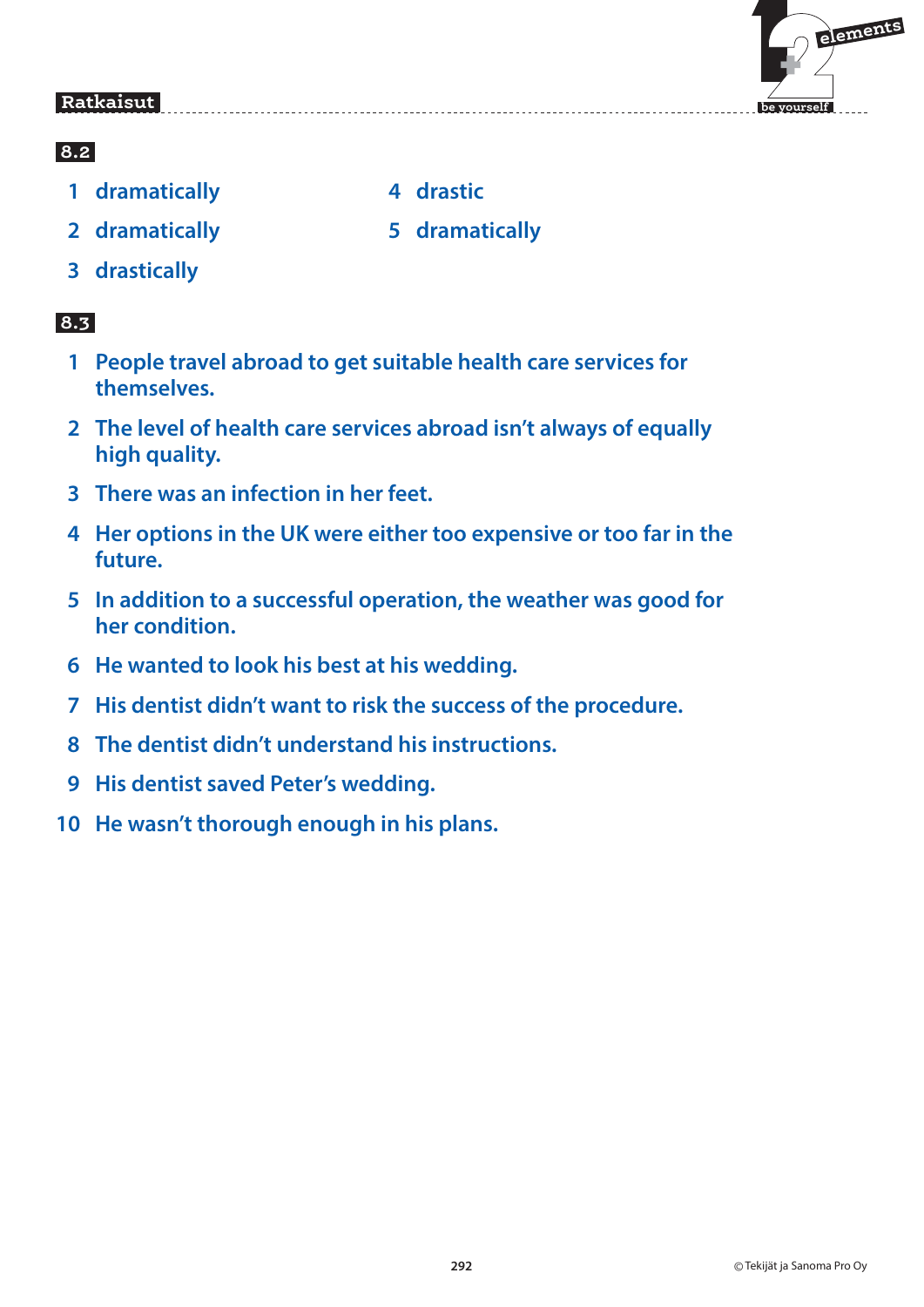

### **8.4**

- **1 vary wildly**
- **2 for either a medical treatment or to access health care services**
- **3 one of the fastest growing sectors**
- **4 to get a deeper insight**
- **5 undergo surgery**
- **6 faced two possible options**
- **7 unable to contemplate**
- **8 taking into account**
- **9 as an added bonus**
- **10 he was without a change of clothes**
- **11 he missed his appointment**
- **12 Peter was due to meet**
- **13 unbeknownst to him**
- **14 in agony**
- **15 take due time**

- **1 undergo surgery / have surgery**
- **2 are unable to afford / can't afford / cannot afford**
- **3 contemplate getting medical treatment / think about getting medical treatment / consider getting medical treatment**
- **4 Living in agony / Living in pain**
- **5 A savvy health tourist / A smart health tourist / A clever health tourist**
- **6 aware of the pitfalls / aware of the dangers / aware of the risks / aware of the hazards**
- **7 plan, prepare and research**
- **8 miss your appointment / be late for your appointment**
- **9 can vary wildly**
- **10 as an added bonus**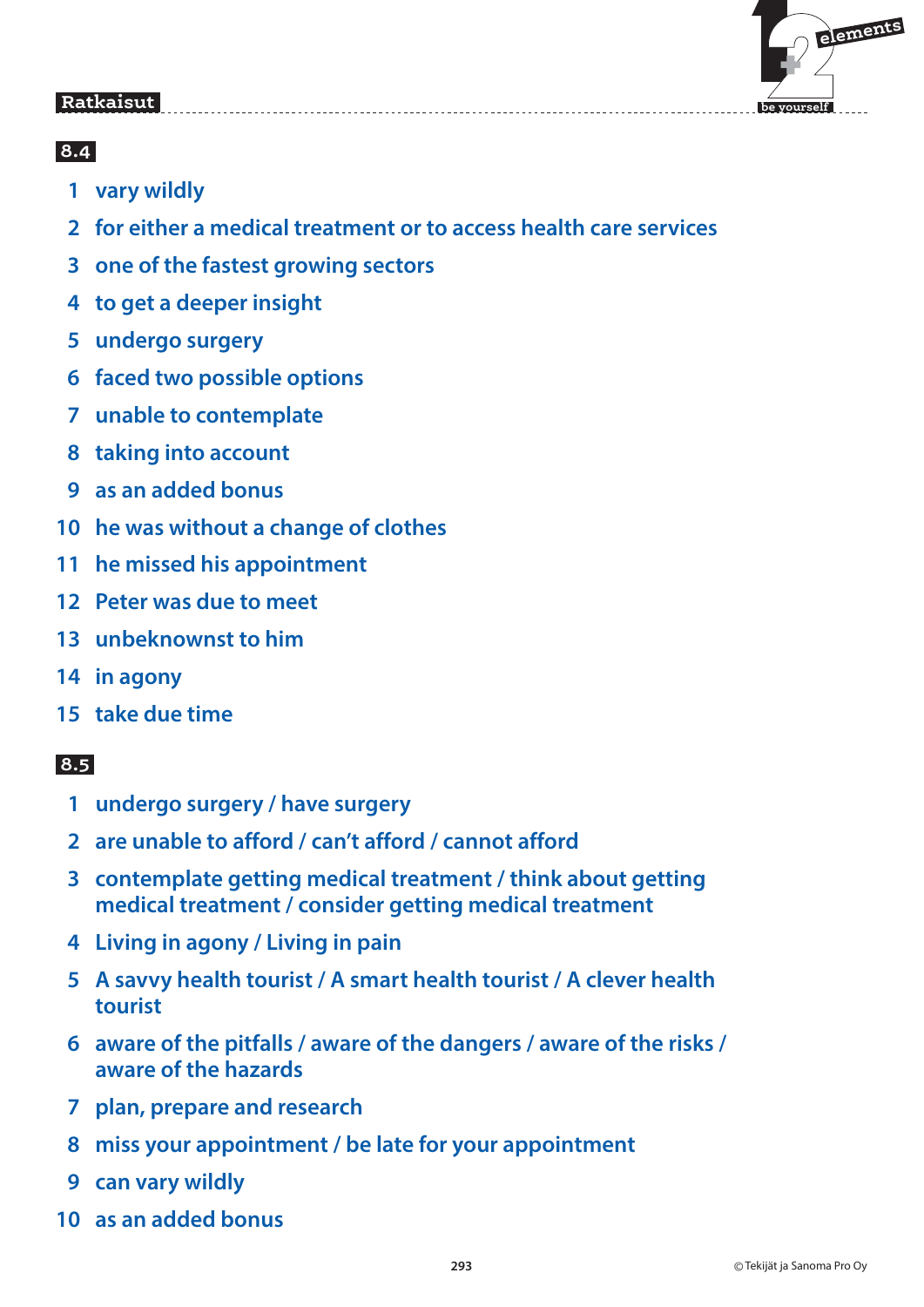

# **8.6**

- **1 Would you contemplate/ponder getting medical treatment/ care abroad if you had to suffer from excruciating pain for a long time?**
- **2 The health tourism industry is booming even though patients' experiences can vary from the hugely positive to the drastically negative.**
- **3 The savvy health tourist must take due / enough time to plan, prepare and research all the different options.**
- **4 You have to be aware of the pitfalls, which can be difficult if you are in agony/pain.**
- **5 As the costs of medical procedures can be only a fraction abroad, it's no wonder that health tourism is one of the fastest growing sectors in the healthcare industry.**

#### $E4.1$  **E4.1**

**toothache, painkiller fractured ankle, cast cut, band-aid eye infection, eye drops rash, ointment addiction, rehabilitation diabetes, injection heart attack, resuscitation bruise, cold compress depression, antidepressant**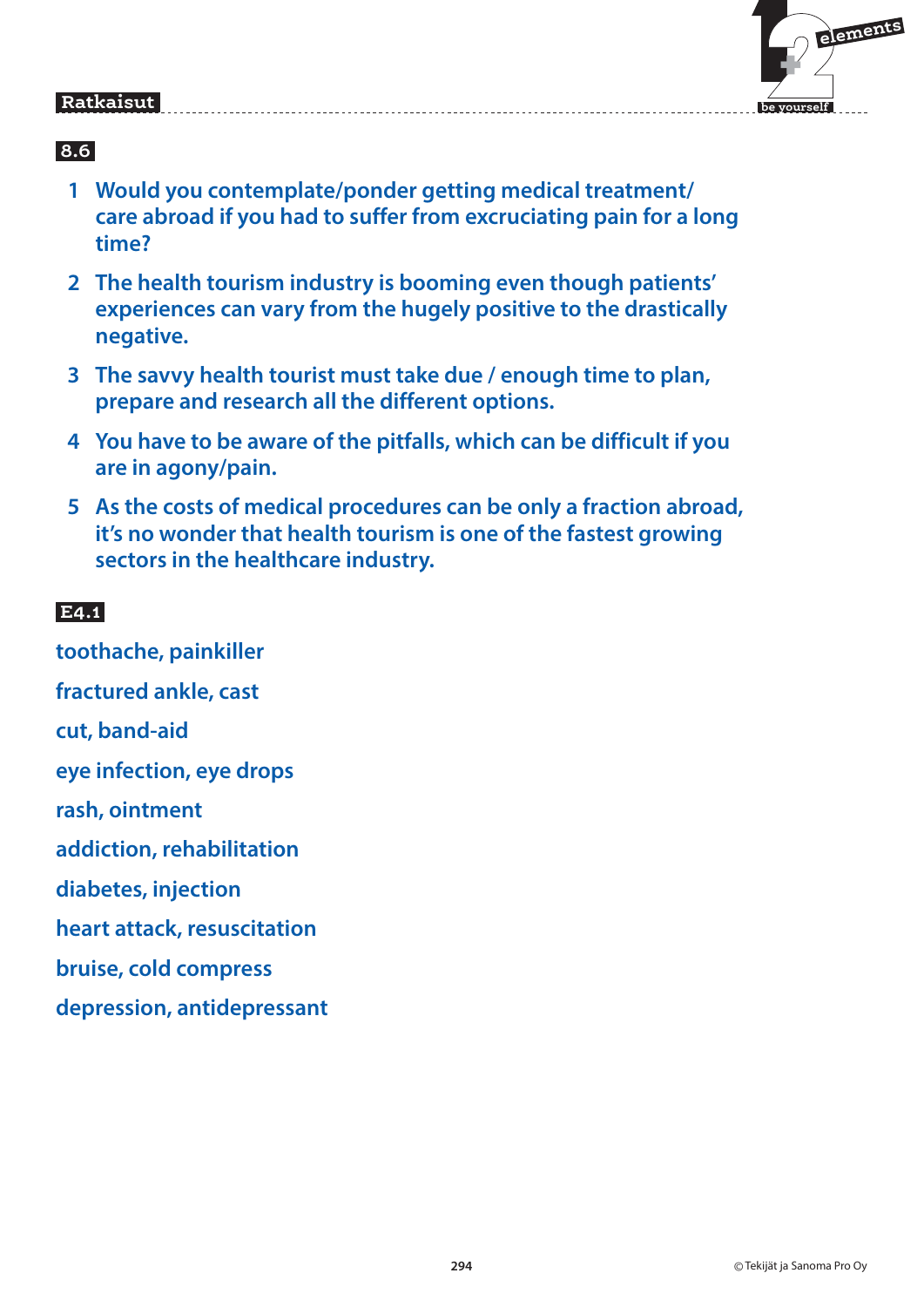

# **E4.2**

- **1 a kidney stone TRUE**
- **2 Bone marrow TRUE**
- **3 heart FALSE, 3 billion times**
- **4 lungs FALSE, one third of a tennis court**
- **5 sweat glands FALSE, through lungs**
- **6 digestion / digestive system FALSE, two days**
- **7 metabolism; thyroid gland / gland TRUE**
- **8 blood vessels FALSE, would encircle it 2.5 times**
- **9 pulse TRUE**
- **10 spine TRUE**

### **E4.3**

- **1 a thermometer, kuumemittari**
- **2 caught a cold, vilustunut**
- **3 a temperature, kuume**
- **4 a runny nose., nuha**
- **5 the emergency number, hätänumero**
- **6 to see a doctor, mennä lääkärille**
- **7 nauseous, pahoinvoiva**
- **8 food poisoning., ruokamyrkytys**
- **9 a dietitian, ravitsemusterapeutti**
- **10 on a special diet, noudattaa erityistä ruokavaliota**
- **11 intestines, suolisto**
- **12 blood sugar, verensokeri**
- **13 pulled a muscle, reväyttää lihas**
- **14 a physiotherapist, fysioterapeutti**
- **15 muscles, lihakset**
- **16 nervous system, hermosto**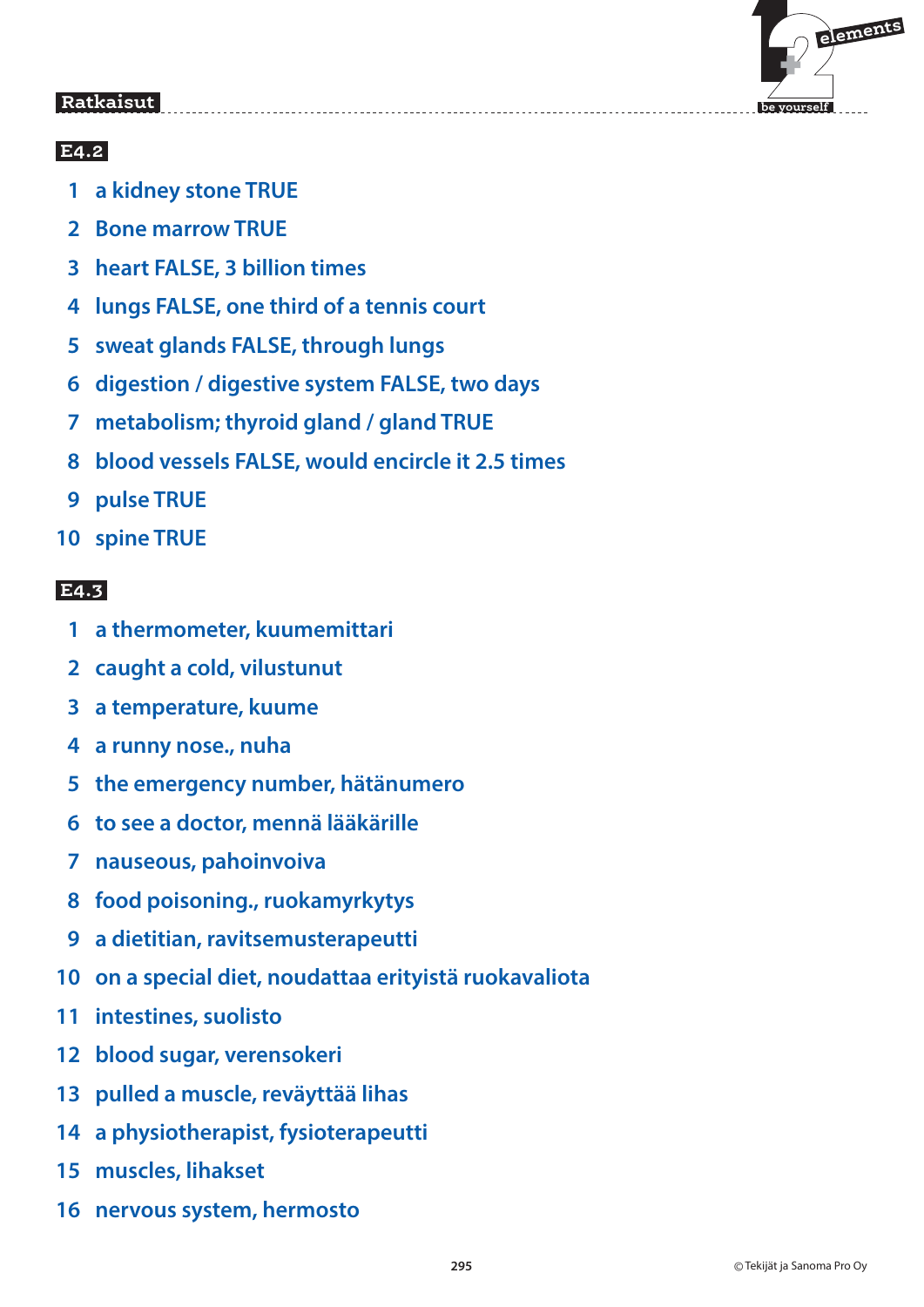

### **Secret message**

**I hope this message finds you hale and hearty.**

### **E4.5**

- **1 TRUE**
- **2 FALSE It was taken into use in the 18th century i.e. the 1700s.**
- **3 TRUE**
- **4 TRUE**
- **5 FALSE Influenza is a more precise medical term whereas the word flu can also be used to describe viral infections other than influenza.**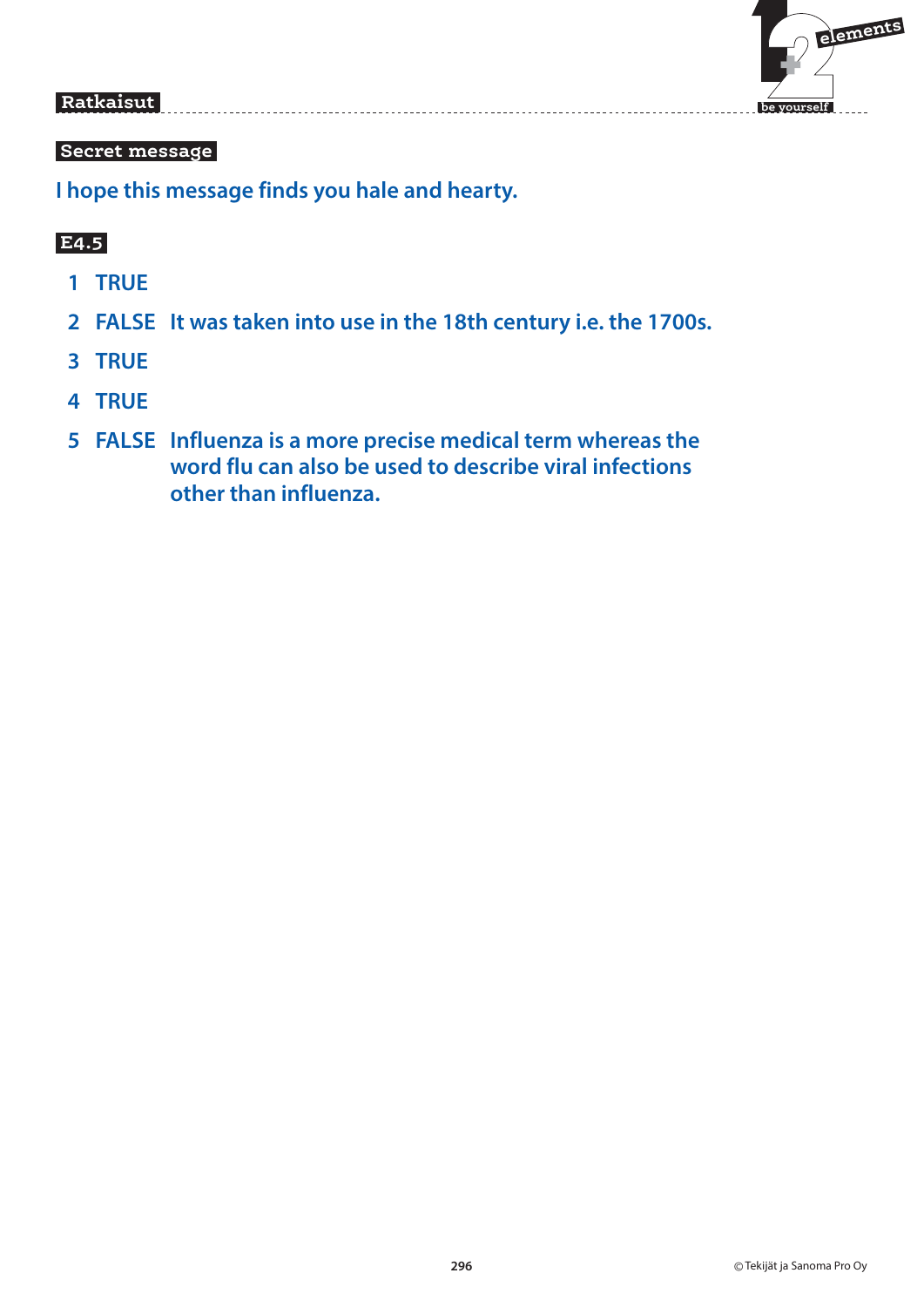

# **E4.6**

- **1 splitting Tarvitsen särkylääkkeen. Minulla on kova päänsärky.**
- **2 picture Tämä vauva on terveyden perikuva punaisine poskineen.**
- **3 green** 
	- **Oletko kunnossa? Näytät hieman huonovointiselta.**
- **4 knife Kuulitko, että Julian täytyy mennä leikkaukseen?**
- **5 up and about Isoisäni on ollut ylhäällä (on ollut riittävän terve ollakseen ylhäällä) sen jälkeen, kun hän kotiutui sairaalasta.**
- **6 dumps**

**Olen hieman huolestunut. Peter on ollut masentunut siitä lähtien, kun hän sai potkut.**

 **7 weather** 

**Tunnen itseni vähän huonovointiseksi. / En tunne olevani oikein kunnossa. Luulen, että minun olisi parasta mennä kotiin.**

 **8 fiddle** 

**Isoäitini on 92, mutta hän on terve kuin pukki.**

 **9 grave** 

**Miksi he valitsivat tuon miehen presidentiksi? Hän on niin vanha, että hänellä on toinen jalka haudassa.**

 **10 out cold** 

**Auto-onnettomuuden jälkeen Megan oli tajuton, mutta hän hengitti.**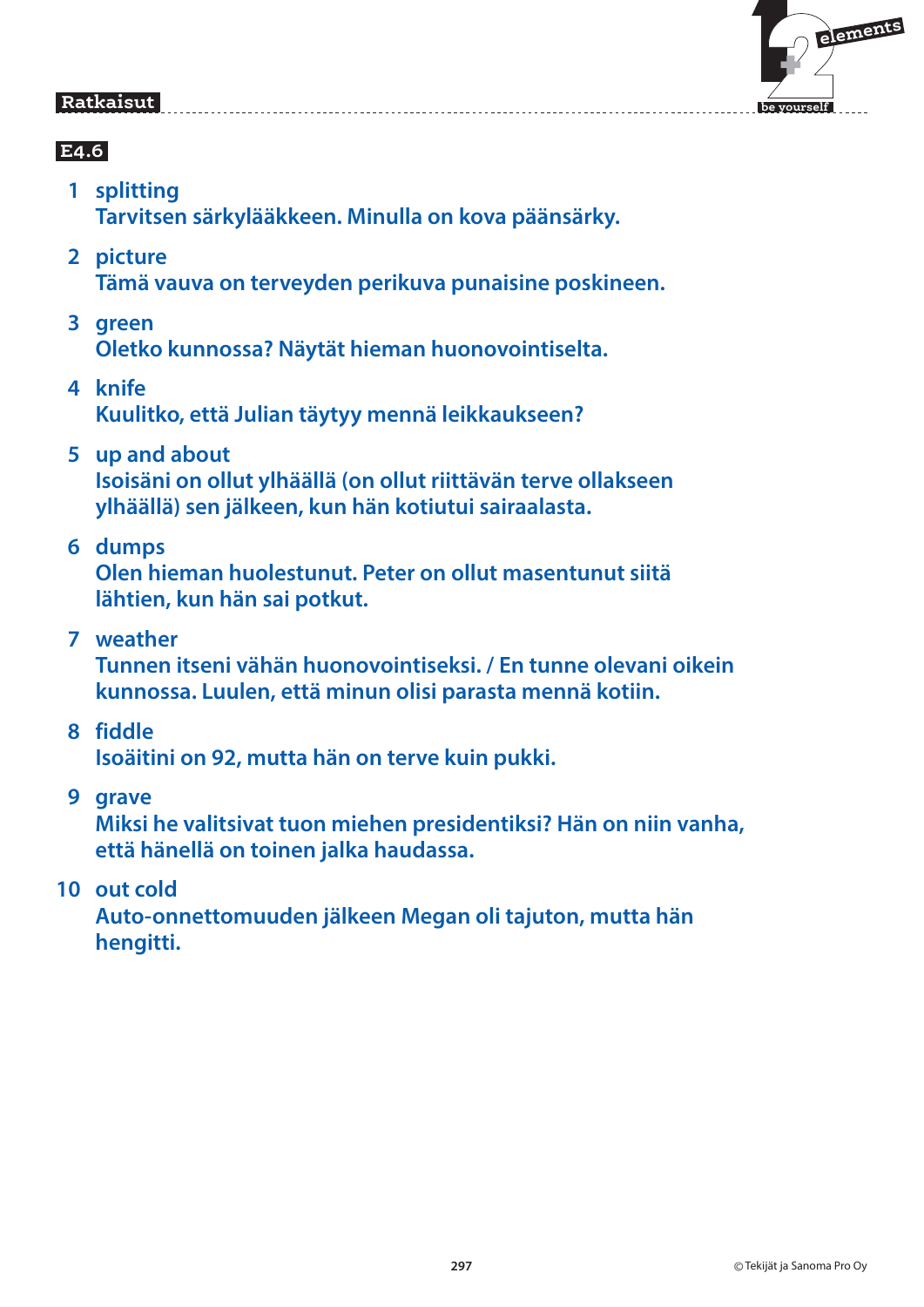

# **E4.8**

- **1** Kevin **is so much smarter than** Gavin**!**
- **2 The recipe says to** coat **the strawberries in** goat **cheese.**
- **3 We tried picking** peas **but there were too many** bees **swarming around us.**
- **4 It's impossible to find a proper** down **pillow in this** town**!**
- **5 I had no idea** Tom **was related to your uncle** Don**.**
- **6 My sister's** pug **swallowed a huge** bug**.**

# **E4.9**

**Is social media good for me?**

**Social media is an important part of our lives nowadays. For example, when we go out to meet friends or have dinner with a family, social media is always present.**

**I think we all have experienced that annoying moment when we want to have a conversation with someone, and they refuse to put their phone down. It is as if social media is more interesting than you are, and it feels frustrating.**

**On the other hand, I do enjoy social media myself. I couldn't imagine my life without it anymore since it plays an important part in the way I socialise. It's also amazing how you can video-chat with your friends when they are on the other side of the globe.**

**All in all, I think the key is knowing when it is time to let go of social media and just enjoy the face-to-face company of friends. Then you can finally say that social media is good for you.**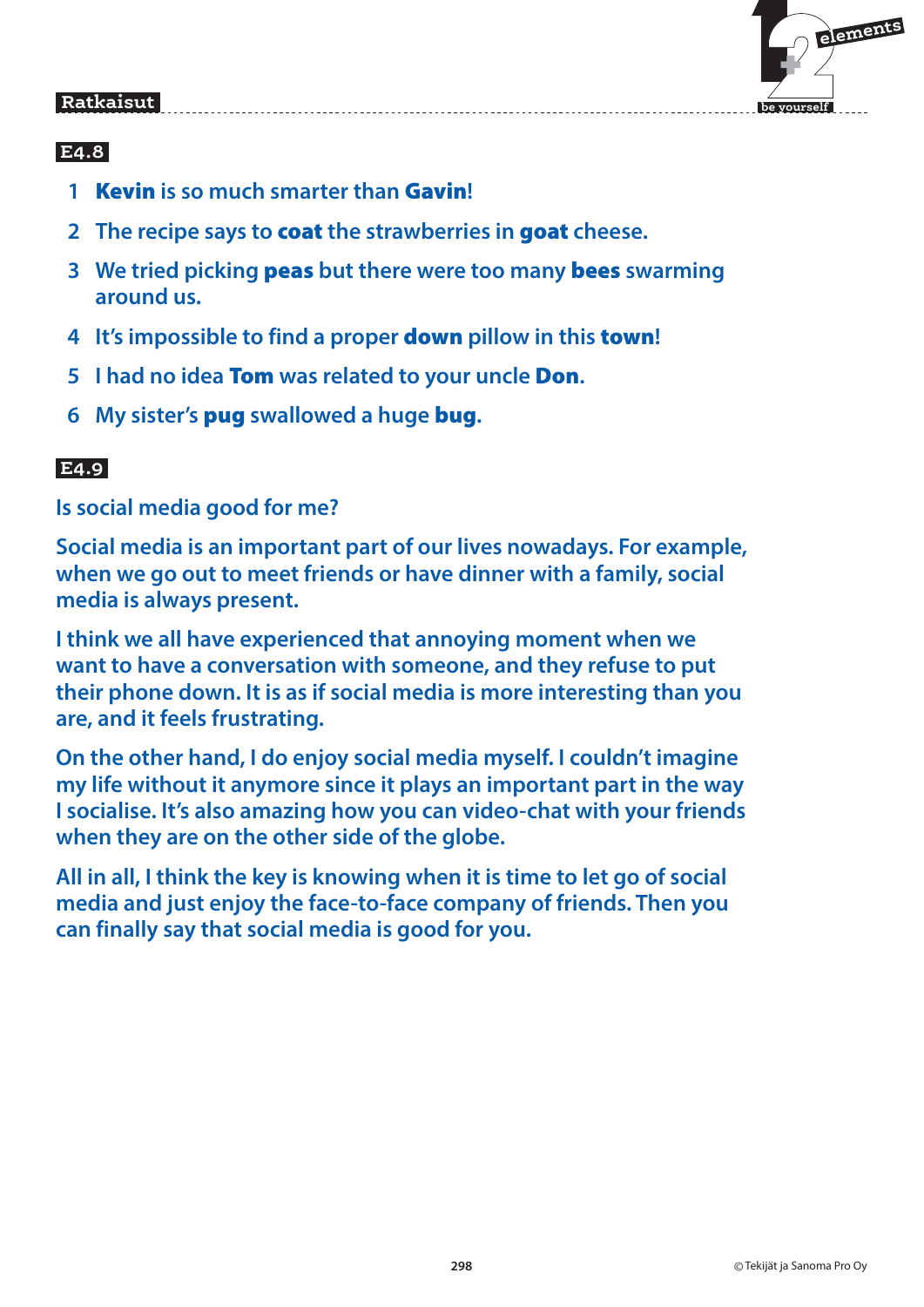

| E4.10         |                                                                                                                        |
|---------------|------------------------------------------------------------------------------------------------------------------------|
| cardiology    | the study of the heart and its action and diseases                                                                     |
| craniology    | the branch of science concerned with the shape<br>and size of the human skull                                          |
| cytology      | the study of the microscopic appearance of cells,<br>especially for the diagnosis of abnormalities and<br>malignancies |
| dermatology   | a branch of medicine dealing with the skin, its<br>structure, functions, and diseases                                  |
| ophthalmology | the study and treatment of disorders and diseases<br>of the eye                                                        |
| osteology     | a branch of anatomy dealing with the bones                                                                             |
| pathology     | the examination of samples of body tissue for<br>diagnostic or forensic purposes                                       |
| physiology    | the branch of biology that deals with the normal<br>functions of living organisms                                      |
| toxicology    | deals with poisons and their effect                                                                                    |
| virology      | the branch of science that deals with the study of<br><b>viruses</b>                                                   |
|               |                                                                                                                        |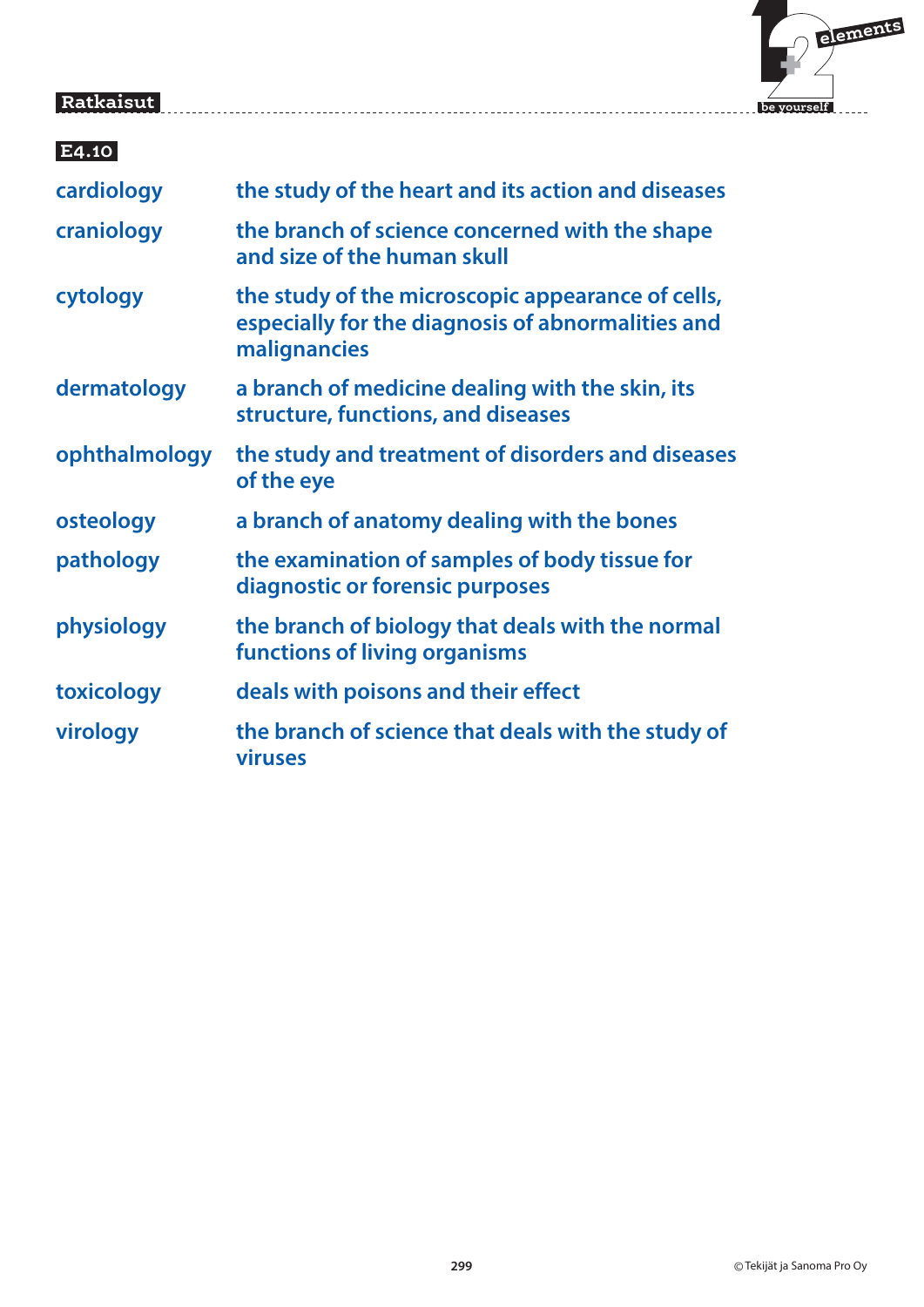# $\mathbf{F}$  **elements**

 **be yourself**

#### Ratkaisut  **Ratkaisut**

# **E4.11**

 **1 Diagnosis: Cold urticaria** 

**Diagnosed (how): Diagnosed by going through the medical history and allergies and looking for physical triggers (cold, exercise, heat, sunlight). Treatment: Treated with common antihistamines.**

 **Scale 1 See the doctor if you experience of the throat or tongue.**

### **2 Diagnosis: Stress**

**Diagnosed (how): Diagnosed through medical evaluation, measuring blood pressure and running blood work.** 

**Treatment: Treated with taking some time off, regular diet and in the most severe cases, sleeping pills or anxiety relievers.**

### **Scale 3**

**See the doctor if See the doctor to find out what causes stress and to get some sick leave to lower the stress and this way get rid of the most severe symptoms.**

### **3 Diagnosis: Pneumonia**

**Diagnosed (how): Confirmed in a blood test, X-ray and pulse oximetry.** 

**Treatment: Treated with antibiotics (bacterial pneumonia) or with anti-viral medication (viral pneumonia). The latter is more likely in this person's case as the symptoms have developed over several days.**

### **Scale 4**

**See the doctor if See the doctor immediately because of the chest pain and difficulty breathing. Sick leave for 1–2 weeks, hospital care if necessary. Extremely contagious, so everyone close should see a doctor if they have similar symptoms.**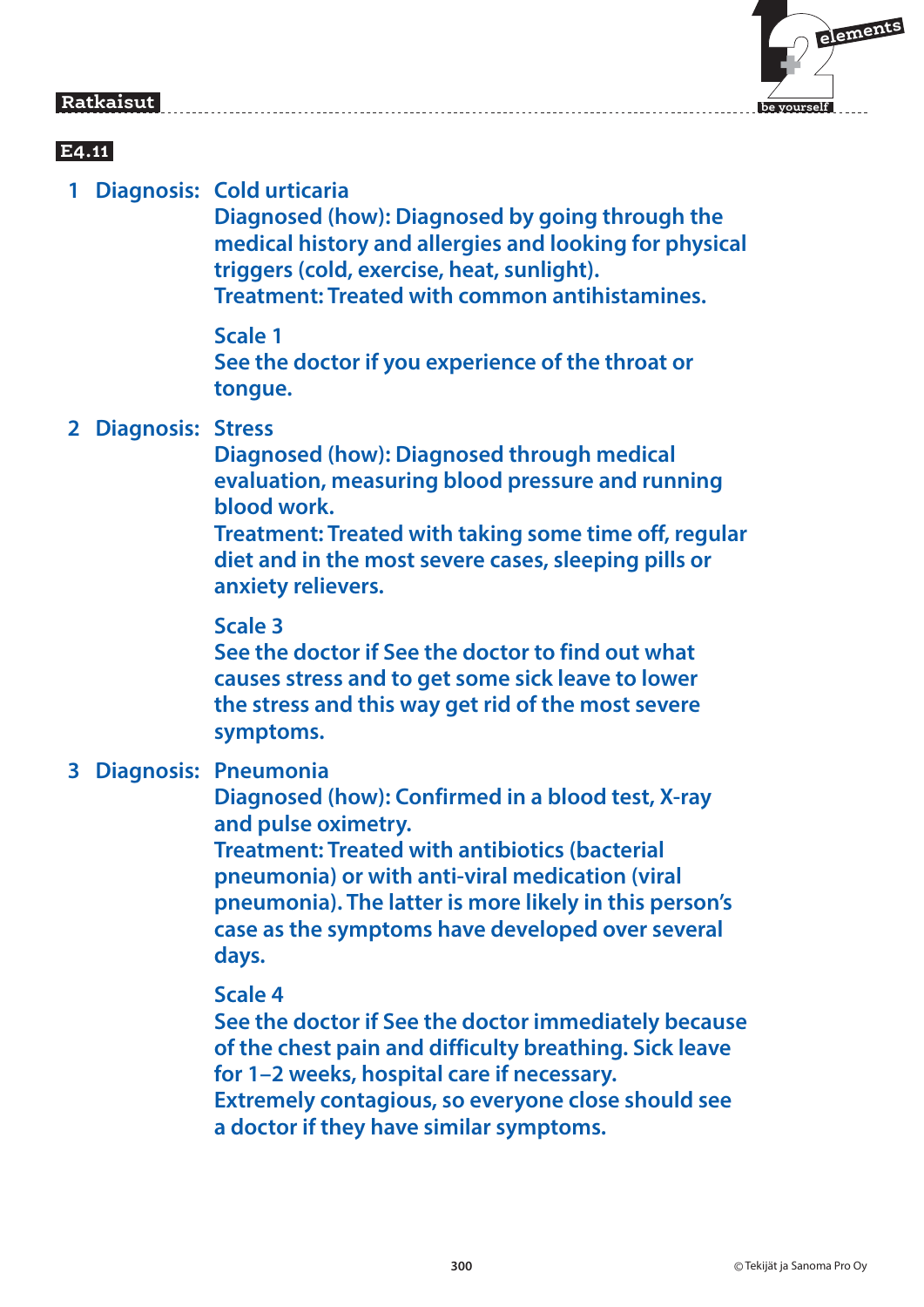

| 4 | Diagnosis: Instable vertebra in the neck.<br>Diagnosed (how): Diagnosed by excluding the<br>possibility of a brain tumor, cerebrovascular accident<br>and auricular migraine with a CT-scan or preferably<br>with an MRI.<br><b>Treatment: Treated with physiotherapy to strengthen</b><br>the muscles supporting the spine.<br>Scale Scale 5 to scale 2 when the most severe<br>diseases have been ruled out.<br>See the doctor if See the doctor again if the numbing<br>and blurred speech come back and don't subside. |
|---|----------------------------------------------------------------------------------------------------------------------------------------------------------------------------------------------------------------------------------------------------------------------------------------------------------------------------------------------------------------------------------------------------------------------------------------------------------------------------------------------------------------------------|
|   | 5 Diagnosis: Ruptured spleen, internal bleeding.<br>Diagnosed (how): Diagnosed with a CT scan with<br>contrast injected into the vein.<br>Treatment: Based on the degree of the rupture,<br>treated either by monitoring the patient and by<br>giving them blood transfusions or by removing the                                                                                                                                                                                                                           |

### **Scale 4**

**entire organ.**

**See the doctor if Call the paramedics if there is swelling in the abdomen, fainting or signs of shock as these all indicate massive internal bleeding.**

### **E4.12**

- **1 a wide varitey 6 suffer from**
- **2 introduced 7 a cure**
- **3 downright 8 ailment**
- **4 aren't based on 9 damage**
- **5 advertise 10 prescribed**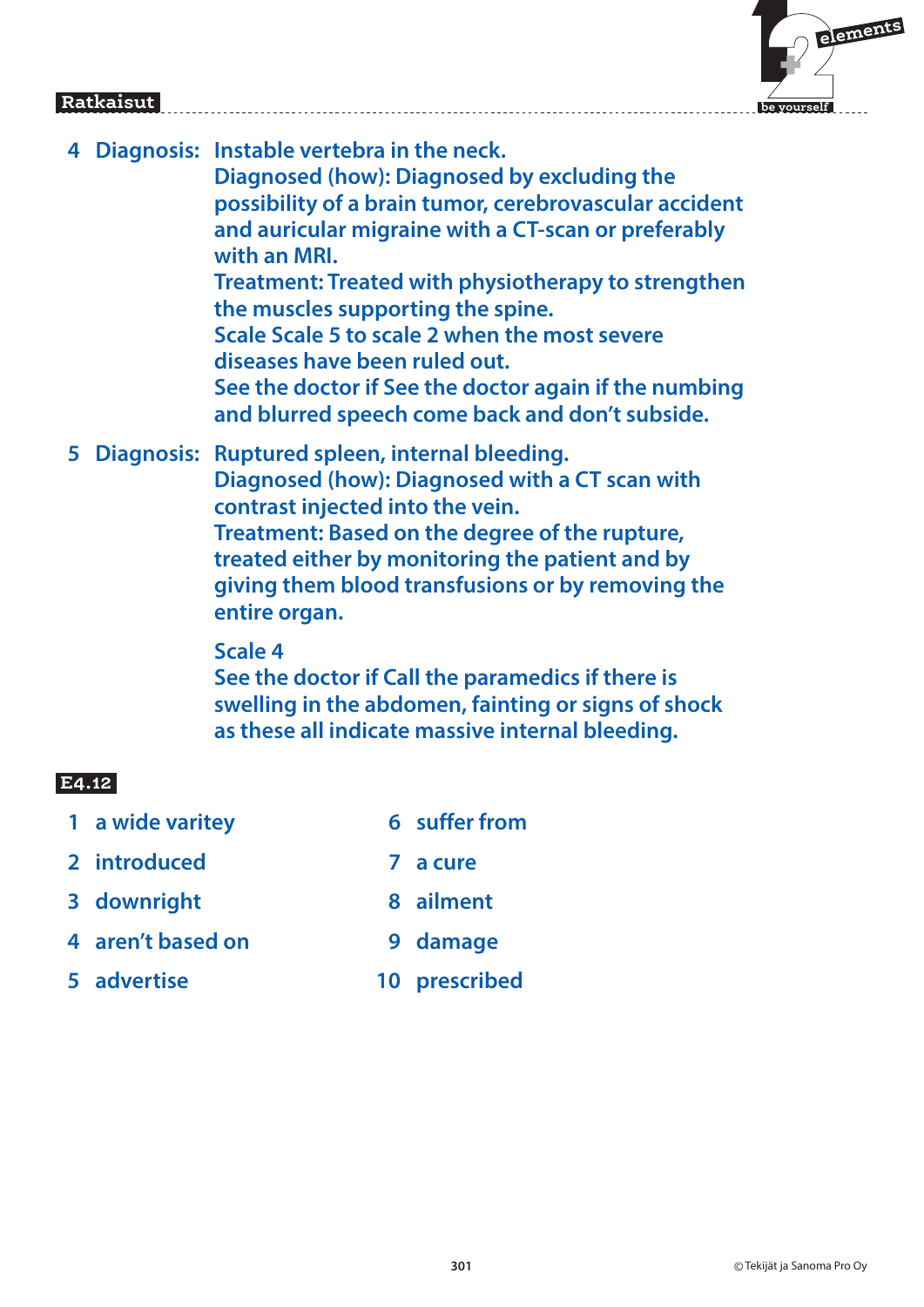

# **E4.13**

- **1 undergo surgery 6 can vary wildly**
- **2 for a medical treatment 7 A savvy health tourist**
- **3 one of the fastest growing 8 in agony**
- **4 To get a deeper insight 9 As an added bonus**
- 
- 
- 
- 
- 
- **5 to take due time 10 don't miss you're appointment**

# **E4.14**

- 
- **2 health care centre 7 headache**
- **3 pull a muscle 8 dizziness**
- 
- 
- **1 injury 6 Symptoms**
	-
	-
- **4 fracture 19 and 19 food poisoning**
- **5 heatstroke 10 dehydration**

# **E4.15**

- **1 Dehydration may cause symptoms such as dizziness or extreme thirst.**
- **2 Susan is on sick leave. She has caught/got a cold/flu.**
- **3 I think I need to get (some) ointment for my burn.**
- **4 If you have serious problems with your digestion, you must / have to see a doctor immediately.**
- **5 I'm on antibiotics / I'm taking antibiotics, but the infection doesn't seem to go away / to be going away.**

### **Theme start 5**

- **1 hamburger 1 amburger 1 4 nahcos**
- 
- 
- 
- **2 French fries 5 Caesar salad**
- **3 pizza 6 waffles**
-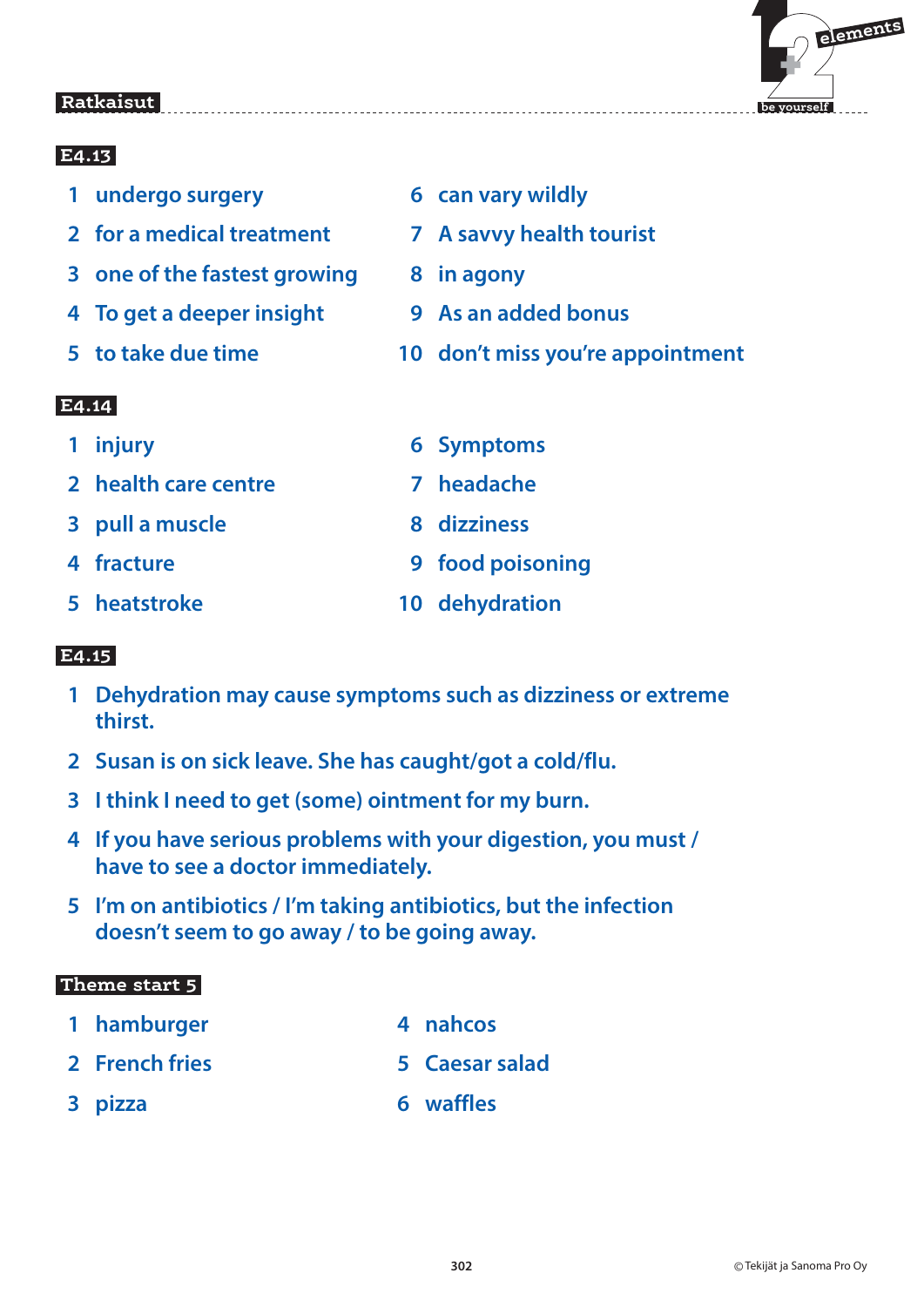

- **1 FALSE When you tuck into a locally produced delicacy.**
- **2 FALSE It's light enough not to slow you down.**
- **3 TRUE**
- **4 FALSE Tuna and seaweed flakes are sprinkled over the treat when it is served.**
- **5 FALSE A bit of curry powder is sprinkled on top.**
- **6 FALSE They are rice balls with a piece of mozzarella inside.**
- **7 TRUE**
- **8 FALSE Reusing hydrogenated oils makes the problem of trans fats even worse.**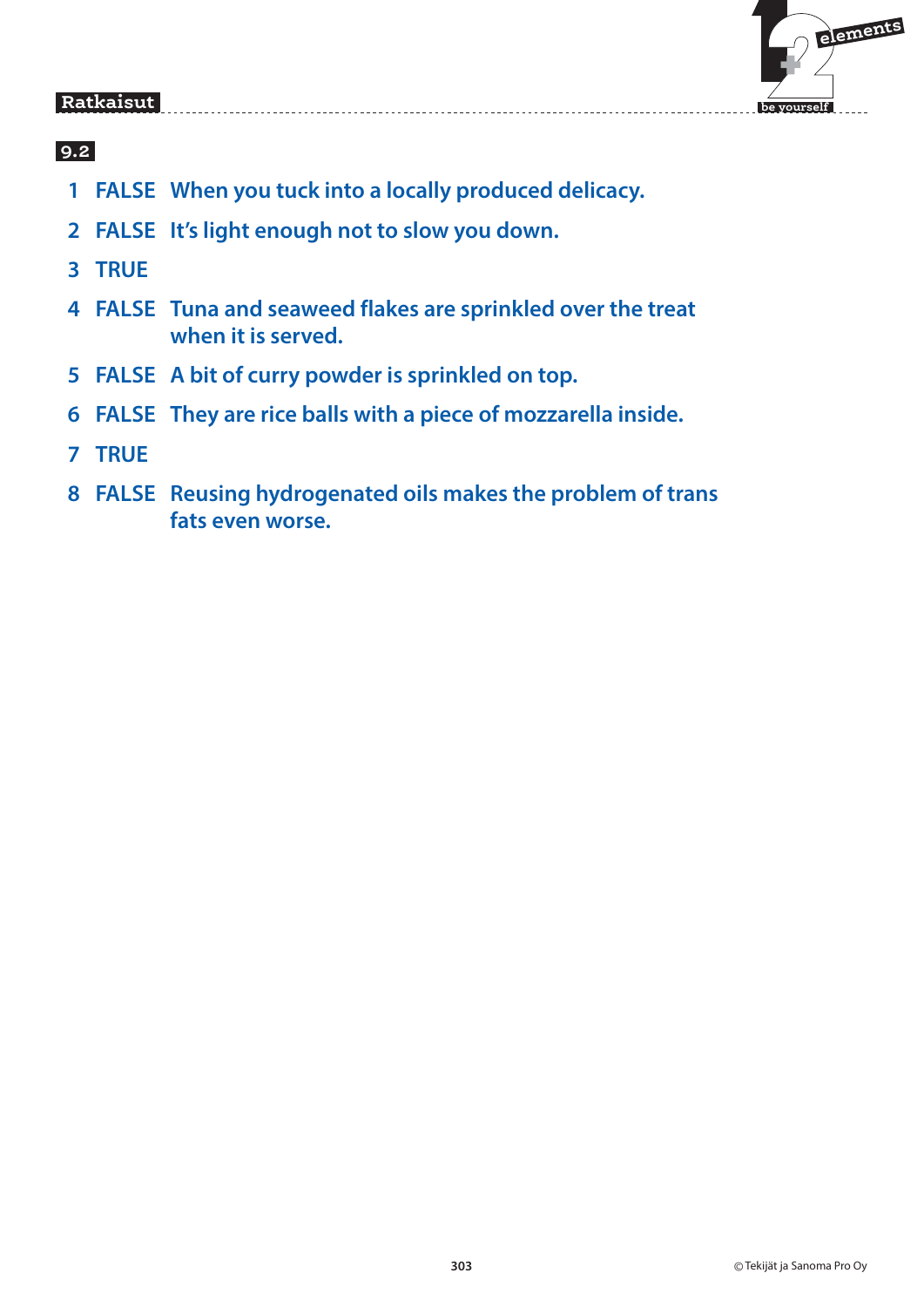| elements    |
|-------------|
| be yourself |

- **1 Ulkomaanmatkoilla kannattaa kokeilla paikallista katuruokaa. Voit nauttia katujen touhusta ja hyörinästä samalla kun maistelet erilaisia paikallisia herkkuja.**
- **2 Bhel puri on intialainen suolainen välipala, jota myydään teiden varsilla, katumarkkinoilla ja ostoskeskuksissa. Se on sekoitus paisutettua riisiä, kikherne-nuudeleita, chilejä, vihanneksia sekä makeita ja happamia chutney-maustekastikkeita. Tulet siitä täyteen, mutta menosi ei hidastu.**
- **3 Näitä savupiippu- tai putkipullia löydät Prahasta. Ne on valeltu sulassa voissa ja sitten kastettu kanelisokerissa, paistetaan hiiligrillin päällä. Niissä on rapea ulkokuori, lämmin ja pehmeä sisus. Maistuvat makealta.**
- **4 Takoyaki on japanilaista katuruokaa. Ne ovat paistettuja kuohkeita taikinapalloja, keskellä on maukas pala mustekalan lihaa. Pallot on peitetty kokonaan maukkaalla takoyakikastikkeella ja päälle ripotellaan tonnikala- ja merilevähiutaleita.**
- **5 Makkaraa myydään Berliinissä kojuissa ympäri kaupunkia. Suupalan kokoiset sianlihamakkaran palaset tarjoillaan suorakulmaiselta pahvilautaselta ja hukutetaan curryketsuppikastikkeeseen.**
- **6 Nämä riisipallerot, joiden keskelle on työnnetty sisään mozzarellan pala, ovat roomalaisten rakastetuin välipala. Riisipallerot kastetaan munaan, pyöritetään leivänmuruissa ja uppopaistetaan kullankeltaisiksi. Kun puraisee rapeaan ulkokuoreen, keskellä oleva sulanut juusto venyy pitkiksi langoiksi, mistä johtuu niiden italialainen nimikin "puhelinjohdot".**
- **7 Stella kiittää hyödyllisistä vinkeistä. Joe muistelee nuoruuden reppureissujaan, milloin hän ystävänsä kanssa söi paikallisten ihmisten ruokia. Hän lisäisi thaimaalaisen herkun Khanom Krokin listalle.Nitika kommentoi katuruoan epäterveellisyyttä, erityisesti niiden sisältämiä transrasvoja.**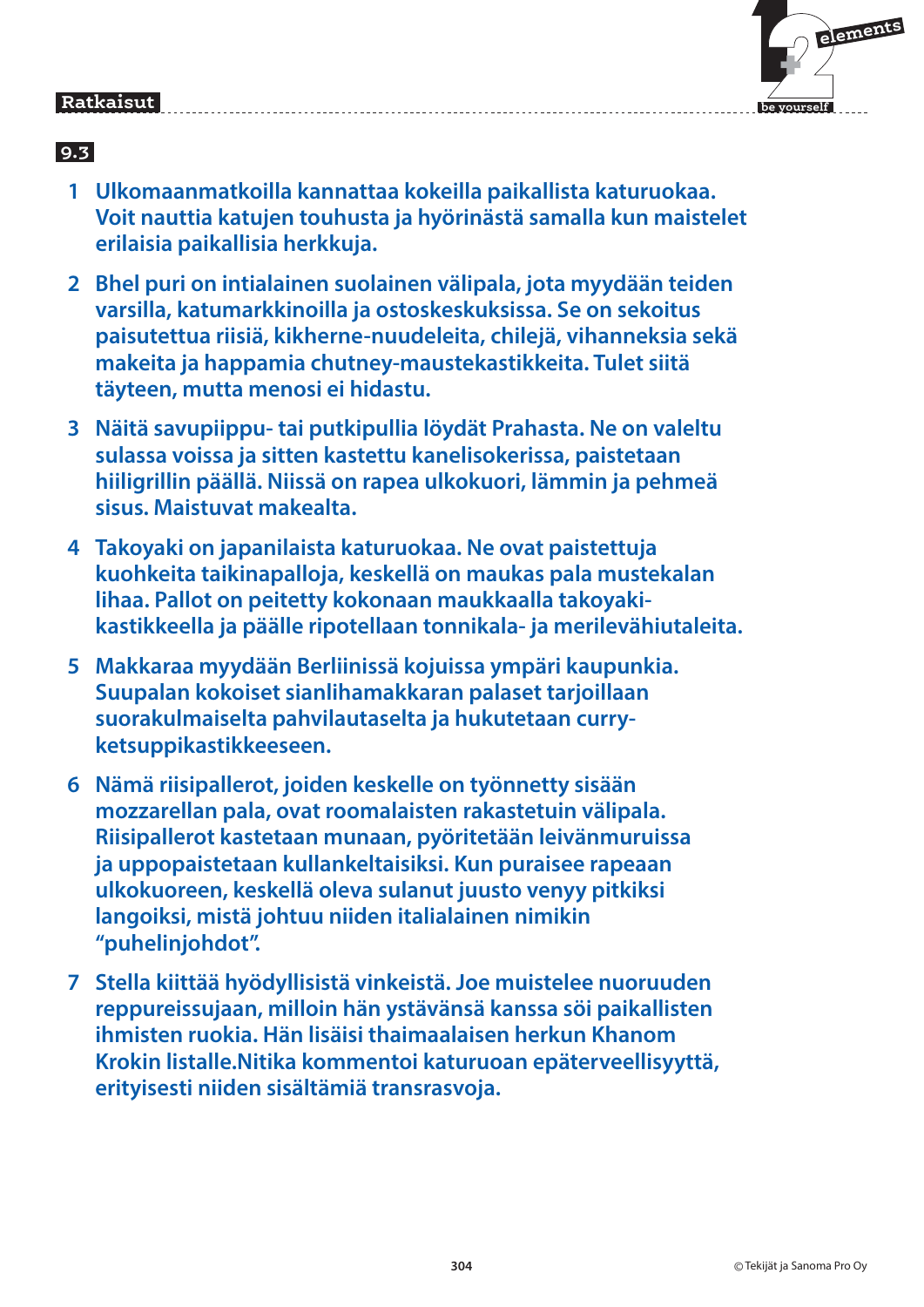

# **9.4**

- **1 you're missing out on**
- **2 (tuck into) a locally produced delicacy**
- **3 the huge variety of foods on offer**
- **4 when you're on the move**
- **5 light enough**
- **6 you're feeling a little peckish**
- **7 melt in your mouth**
- **8 could only have been invented**
- **9 make sure you follow this piece of advice**
- **10 bear in mind**

### **9.5**

**This is a piece of advice one should always bear in mind when travelling.**

**You might get hungry if you are on the move for many hours.**

**You should get a bite to eat as soon as you feel a little peckish.**

**This mozzarella ball fills you up but is light enough to be a quick snack.**

**Something this delicious could only have been invented in Italy.**

**The crispy treat just melted in my mouth.**

**What really amazed me at street markets, was the huge variety of foods on offer.**

**The exotic food stalls sell many locally produced delicacies.**

**If you don't taste local street food you will miss out on a great experience.**

**Your travel experience will be unforgettable if you follow this piece of advice.**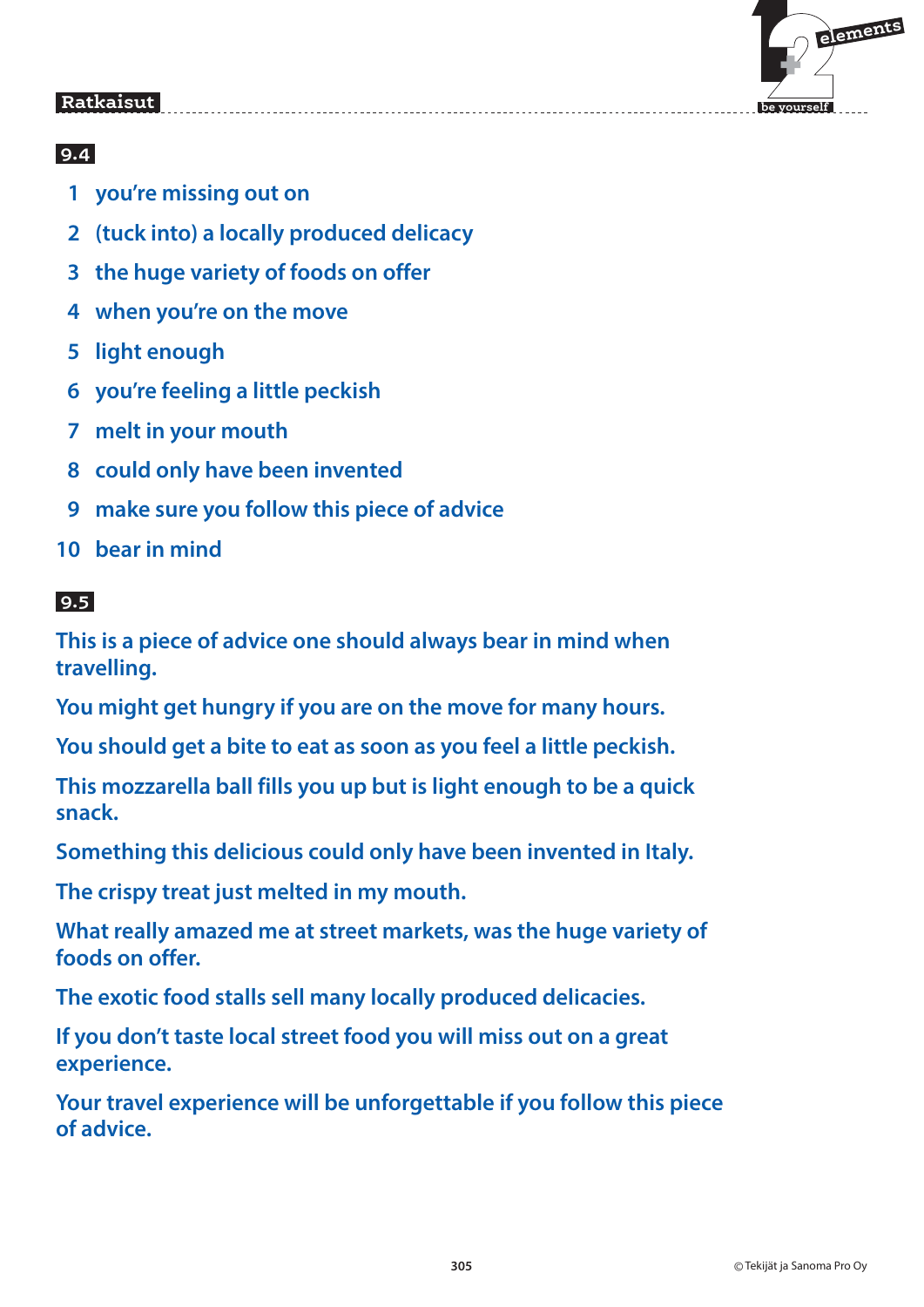

- **1 flavoured with chili peppers spicy tulinen, mausteinen Indian curries, salsa**
- **2 tasteless bland mauton porridge, cottage cheese**
- **3 highly pleasant taste delicious herkullinen your own preference**
- **4 an acid taste, like lemon sour hapan cranberries, natural yogurt**
- **5 has a pleasant taste or smell savoury maukas, hyvänmakuinen your own preference**
- **6 cooked in hot oil deep-fried uppopaistettu chicken nuggets, French fries/chips**
- **7 contains lots of sugar sweet makea cupcakes, candy floss**
- **8 makes a loud noise crunchy rapea popcorn, potato when it is eaten chips/crisps**
- **9 sharp, slightly unpleasant taste bitter karvas, kitkerä dark chocolate, vinegar, coffee**
- **10 contains sodium chloride (NaCl) salty suolainen pizza, sausages**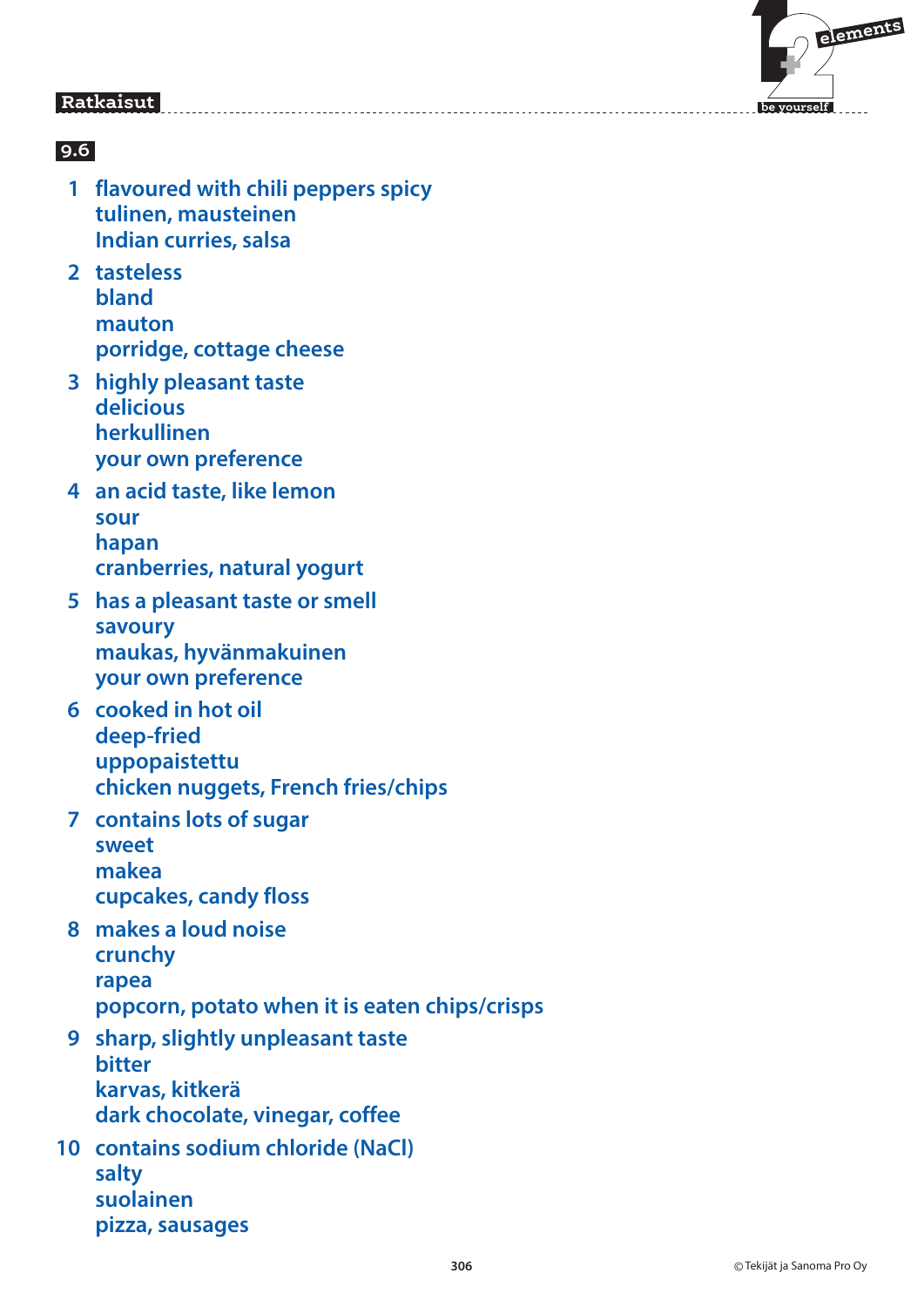

### **9.7**

- 1 bitter **4 delicious**
- **2 spicy 5 bland**
- **3 sour 6 savoury**

## **9.8**

- **1 When you are on holiday and on the move / out and about all day, indulge your taste buds and eat local street food.**
- **2 If you are looking for something different to try, the perfect choice is a savoury snack from a food stall.**
- **3 It's interesting to follow/watch the hustle and bustle of street markets and their vendors.**
- **4 Currywurst is at its best when it is served hot and spicy on a paper plate.**

- **1 yksi annos on 110 grammaa**
- **2 Tuotteessa A on enemmän proteiinia mutta vähemmän hiilihydraatteja kuin tuotteessa B.**
- **3 Tuotteessa A ei ole rasvaa, tuotteessa B on paljon rasvaa, erityisesti tyydyttämättömiä rasvoja (29% päivän saantisuosituksesta).**
- **4 Tuotteessa B on huomattavasti enemmän sokeria (15,5 grammaa) kuin tuotteessa A (7,1 grammaa). Molemmissa on paljon kalsiumia ja vähän suolaa. Ne eivät sisällä kuituja ja niissä on vähän tai ei ollenkaan vitamiineja A ja C.**
- **5 Tuotteessa A ei ole rasvaa ja sokerimäärä on pieni. Tuotteessa B sen sijaan on paljon rasvaa ja sokeria, mikä tekee tuotteesta vähemmän terveellisen vaihtoehdon.**
- **6 Tuote on jogurtti. (A on rasvaton kreikkalaistyyppinen persikanmakuinen kevytjogurtti, jossa ei ole lisättyä sokeria. B on kreikkalaistyyppinen mansikanmakuinen jogurtti, johon on lisätty sokeria.)**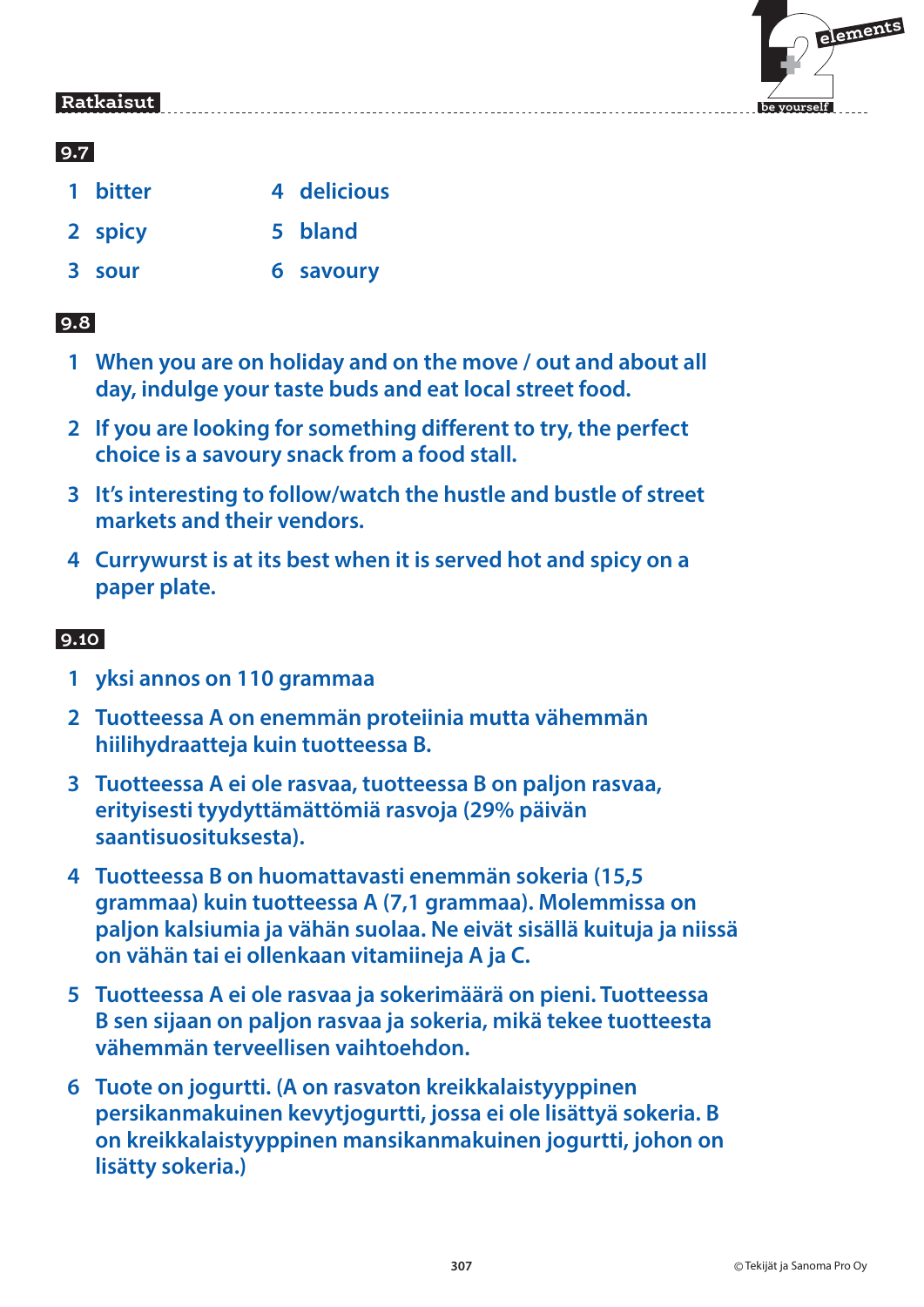

### **10.1**

- **1 TRUE**
- **2 FALSE It is a relatively new area of research.**
- **3 FALSE They are also produced by the bacteria inside our gut.**
- **4 FALSE Serotonin is known to regulate feelings of well-being.**
- **5 FALSE Studies have suggested that probiotics improve gut health.**
- **7 FALSE Fibre is found in fruit, vegetables, pulses, nuts and wholegrains.**
- **8 FALSE Unsaturated fats are good for the gut whereas saturated fats should be avoided.**
- **9 TRUE**
- **10 TRUE**

- **1 Mielialamme voivat aiheuttaa tuntemuksia vatsassamme ja suolistossamme ja päinvastoin, kuten kuka tahansa, joka on kärsinyt sekaisin olevasta vatsasta voi todistaa.**
- **2 Koska aivojen välittäjäaineet vaikuttavat muun muassa mielialoihimme ja tunnetiloihimme, suolistomikrobeillamme on huomattavaa vaikutusvaltaa sen suhteen, miltä meistä tuntuu.**
- **3 Näiden molekyylien tärkeä rooli henkisessä hyvinvoinnissamme antaa meille vahvan kannusteen terveen suoliston kehittämiseen.**
- **4 Kun pidämme mielessä, ettei syömämme ruoka ole ainoastaan ravintoa itsellemme vaan myös sadoille suolistossamme asuville bakteerilajeille, minkälaisia ruokia meidän pitäisi syödä?**
- **5 Emme vielä tunne suolistobakteerien täyttä vaikutusta mielialaan, minkä vuoksi suoli-aivoakseli on niin suosittu tutkimuksen aihe.**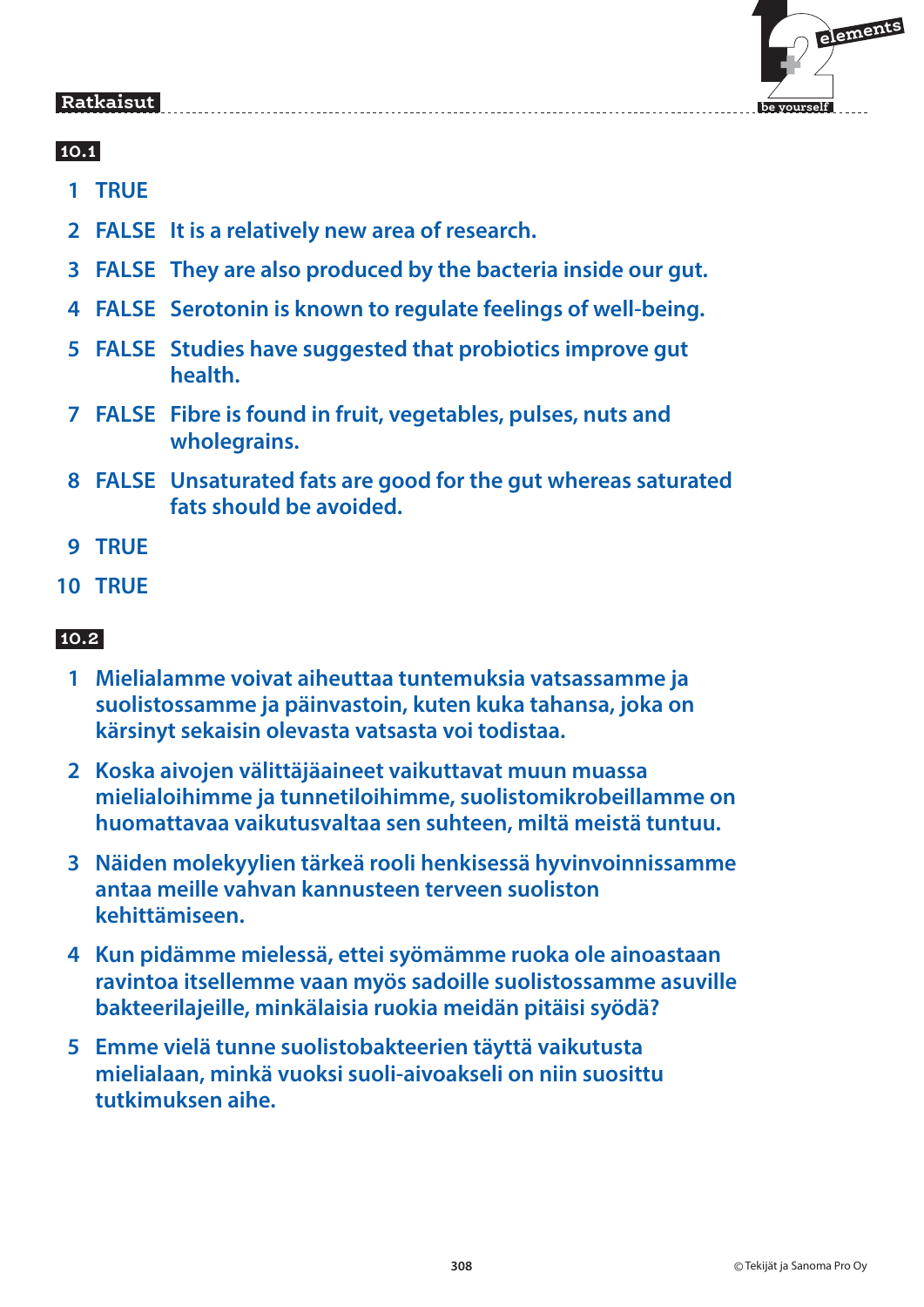

### **10.3**

- **1 provide a crucial link**
- **2 since neurotransmitters affect**
- **3 gives our gut microbes considerable sway**
- **4 a strong incentive to cultivate**
- **5 studies have suggested**
- **6 reach the intestines intact**
- **7 promotes mental well-being**
- **8 bearing in mind that what we eat is not just nutrition for ourselves**
- **9 a wide range of plant-based foods**
- **10 a diverse community**
- **11 rich in**
- **12 the full extent of the impact**
- **13 rates (depression and anxiety) as a leading cause**
- **14 a whole new way of treating mental illness will open up before us**

#### $10.4$  **10.4**

- **1 are rich in probiotics**
- **2 A diverse community of bacteria**
- **3 The wider range of fruit and vegetables you eat**
- **4 the full extent of gut health's effect/impact the full extent of the effect/impact of gut health**
- **5 a strong incentive to find**
- **6 Since/Because/As people in modern societies live**
- **7 provides a fascinating link**
- **8 A/One study has suggested**
- **9 doesn't promote an increase**
- **10 Bear in mind**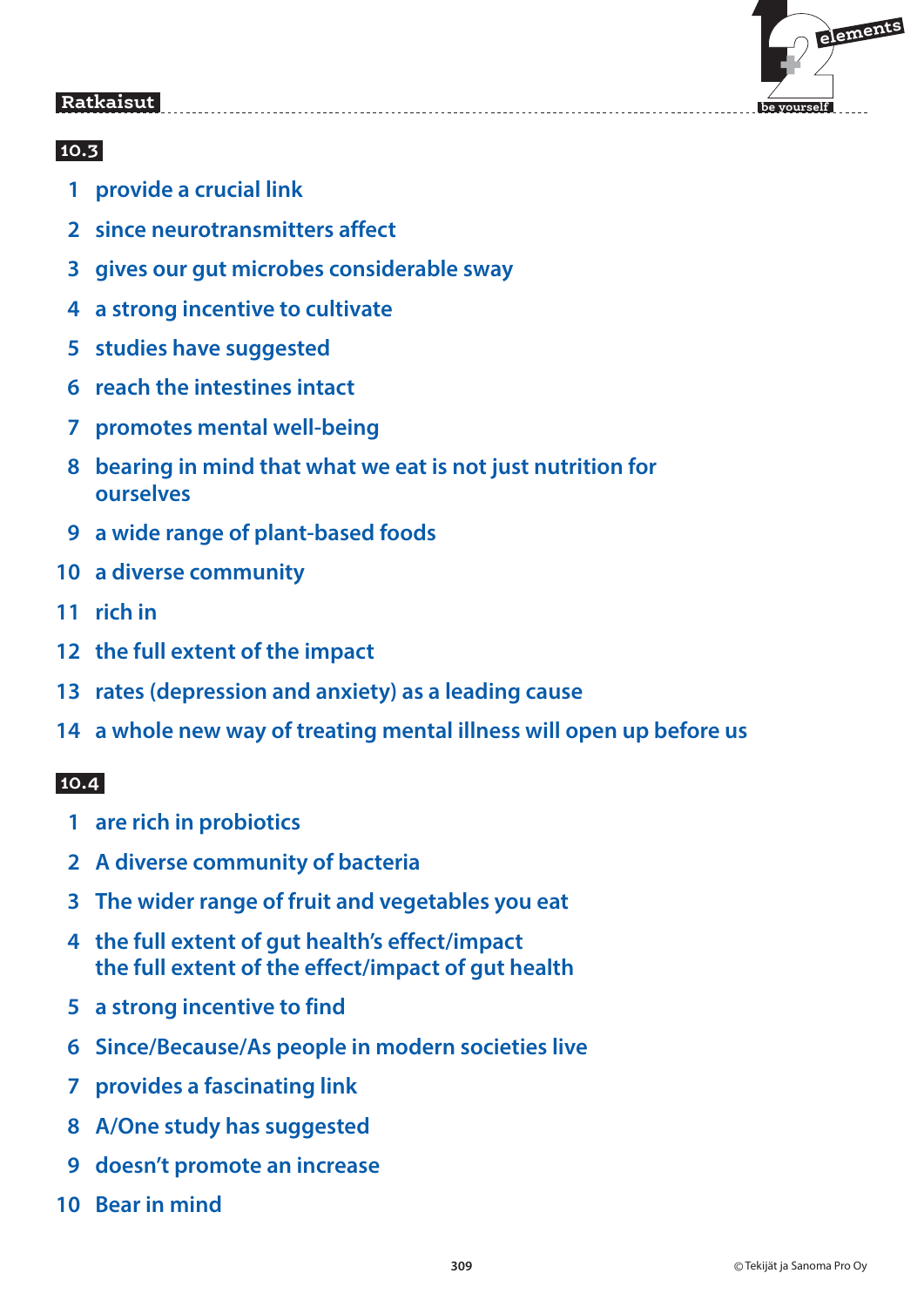

### **10.5**

| 1 emotions    |   | 7 promote       |
|---------------|---|-----------------|
| 2 vice versa  | 8 | intact          |
| 3 worldwide   |   | 9 estimate      |
| 4 suppress    |   | 10 considerable |
| 5 transformed |   | 11 subject      |
| 6 pulses      |   | 12 turmoil      |

# **10.6**

**nerve-(w)racking eyebrow-raising stomach-churning heart-rending finger-licking jaw-dropping mind-boggling spine-tingling mouth-watering ear-splitting**

- **1 mouth-watering, finger-licking**
- **2 eyebrow-raising, jaw-dropping**
- **3 heart-rending**
- **4 ear-splitting**
- **5 spine-tingling**
- **6 mind-boggling, nerve-w(r)acking**
- **7 stomach-churning**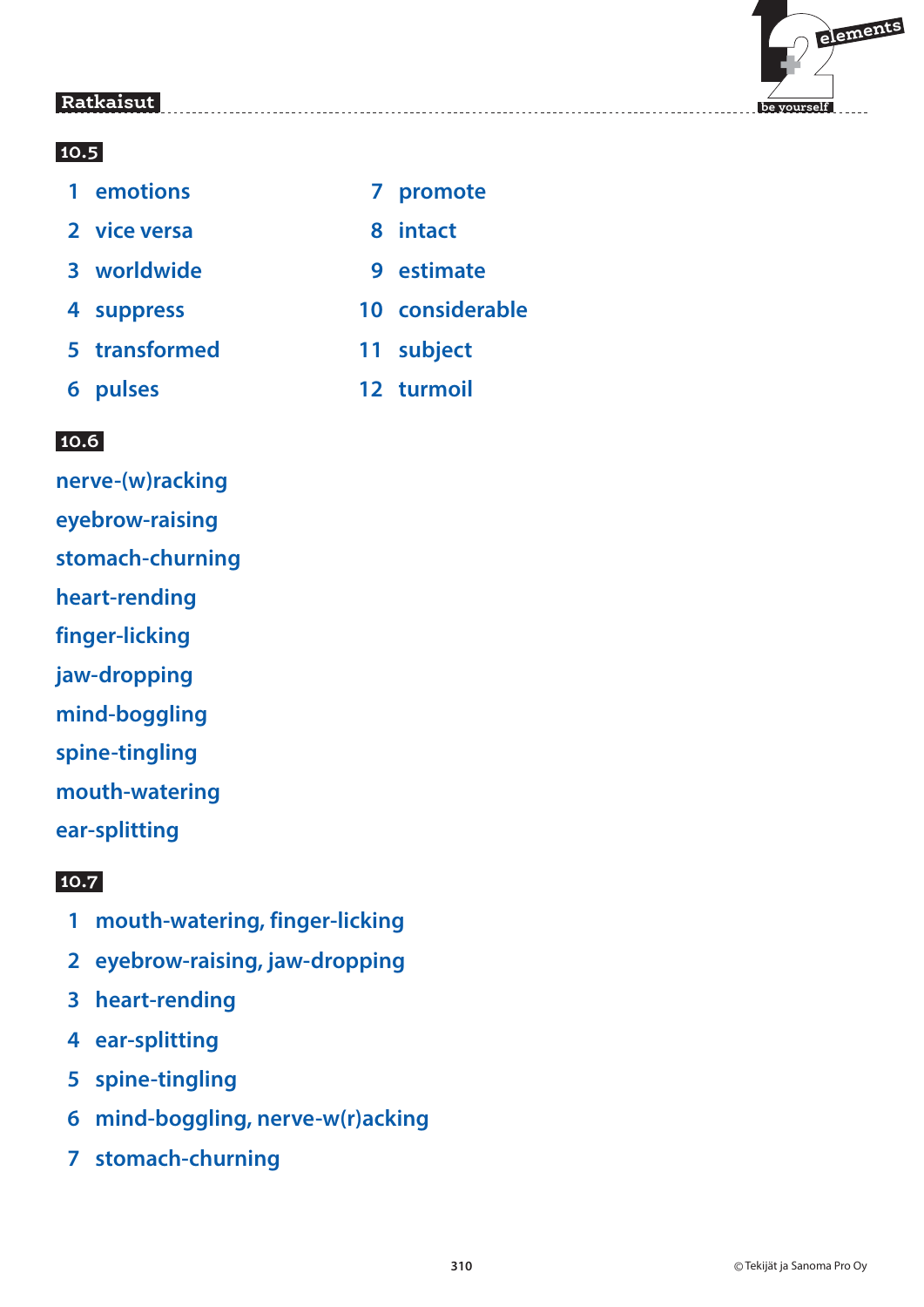

# **E5.1**

- **1 Is there a replacement service?**
- **2 OK, I'll give it a miss then. Thanks.**
- **3 Fine, I'll remove it.**
- **4 sorry, I didn't catch that.**
- **5 Just what I was looking for. Thanks.**

### **E5.2**

- **1 scenery 6 shuttle bus**
	-
- **2 resorts 7 platform**
- **3 airline 8 amenities**
- **4 connecting flight 9 en suite**
- **5 check-in 10 cruise**

- **1 itinerary**
- **2 visa**
- **3 travel insurance**
- **4 (youth) hostel**
- **5 accommodation**
- **6 baggage/luggage**
- **7 carry-on luggage / checked baggage**
- **8 customs**
- **9 passport control**
- **10 destination**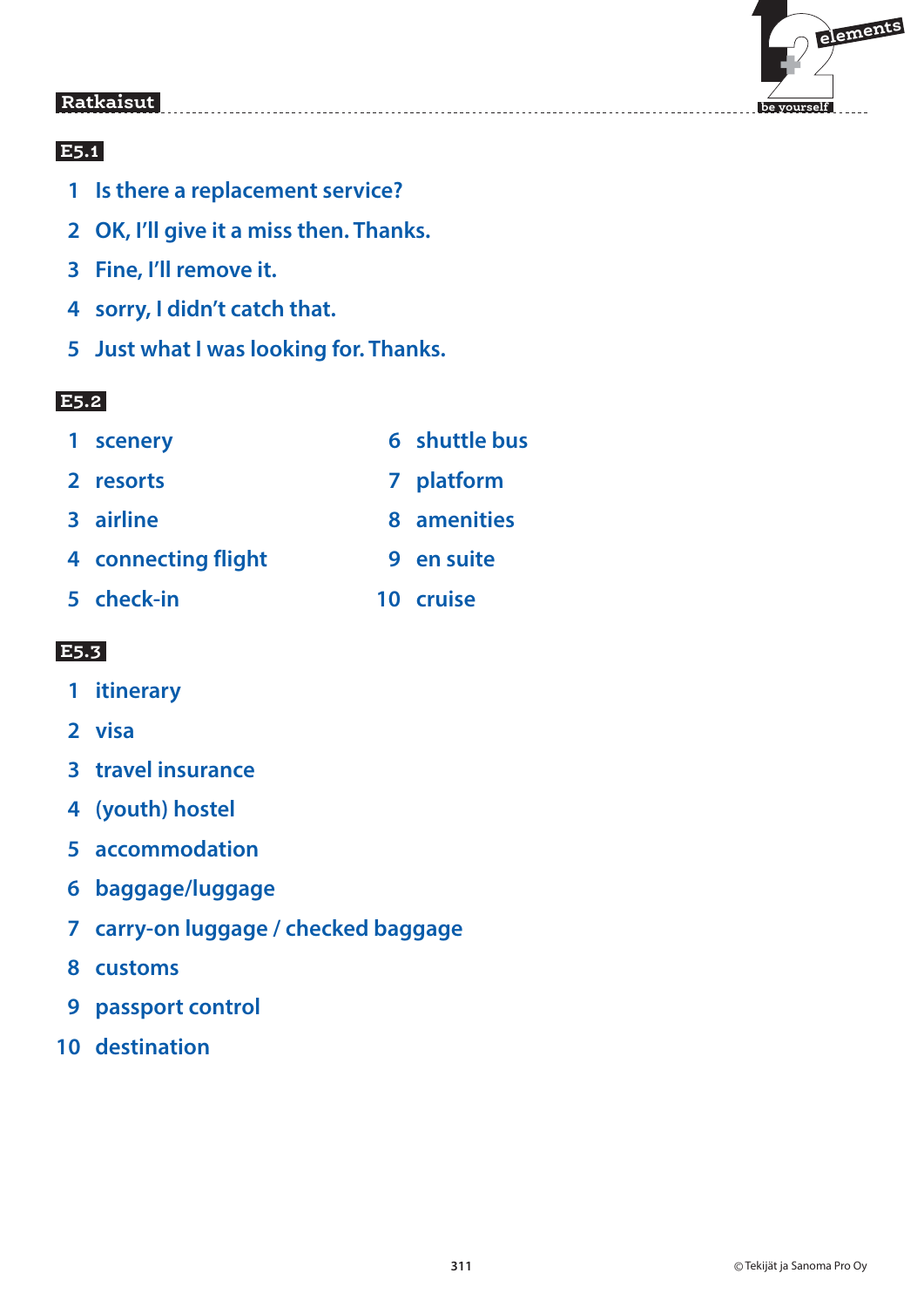

### **E5.4**

- **1 The best moment in travelling is when the airplane takes off.**
- **2 I also like sightseeing and buying souvenirs.**
- **3 I'd like to work as a holiday rep or a flight attendant.**
- **4 I could enjoy international flights and landings at new destinations all the time.**
- **5 Helping passengers and planning itineraries would be great!**

### **Secret message**

**Have you travelled off the beaten track?**

- **1 It might make people fly less.**
- **2 People pretend to be something they are not.**
- **3 No other human activity pollutes more quickly.**
- **4 We don't know how long the trees will keep growing.**
- **5 It's a good way to boost the local economy.**
- **6 Flights full of tourists boost the economy.**
- **7 It encourages people to protect their local environment.**
- **8 We should find ways to make flying more eco-friendly.**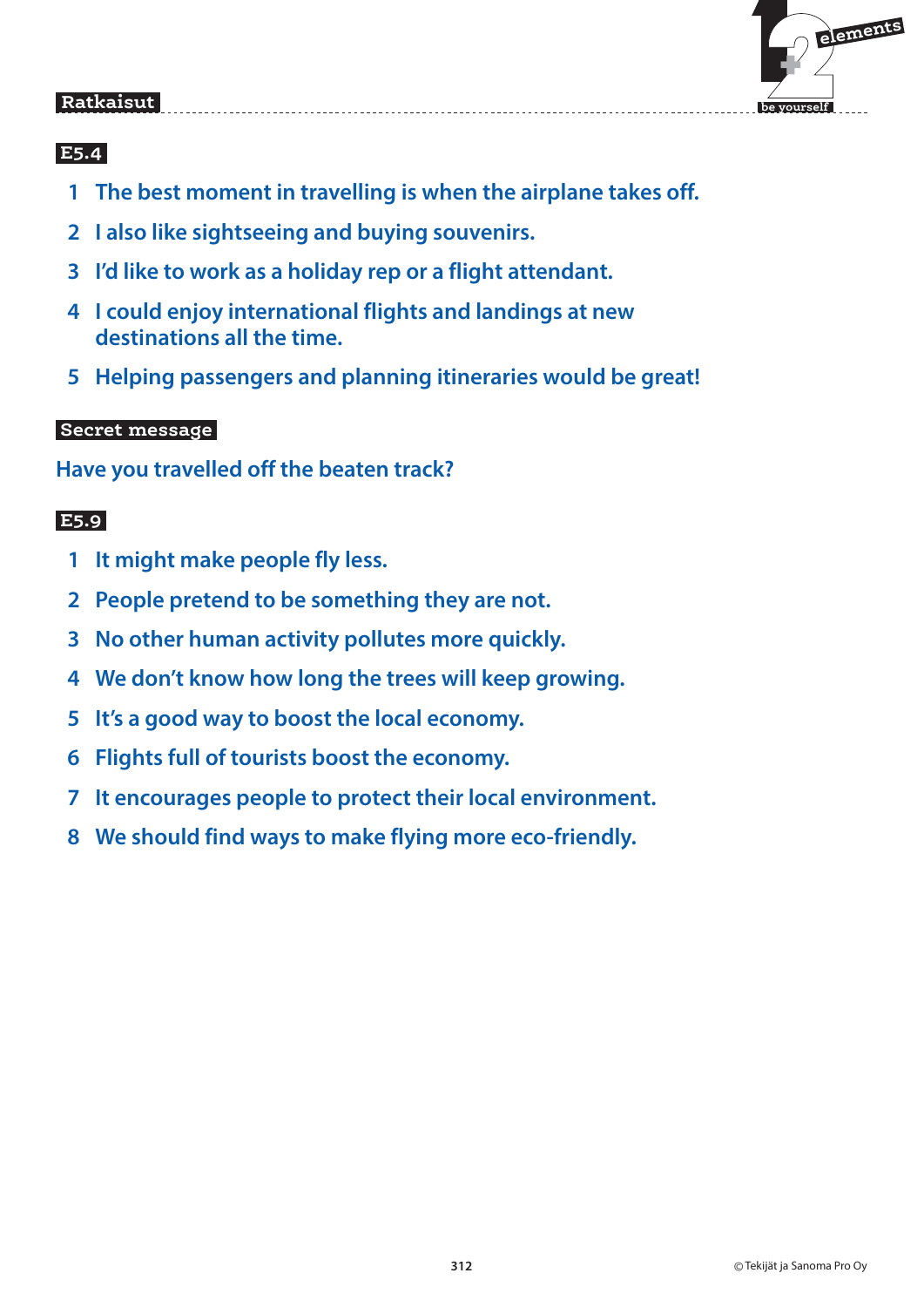

### **E5.11**

- **1 Se yhdistetään trooppiseen paratiisiin, se antaa trooppisen maun (juomaan/smoothieen), se laitetaan pizzan täytteeksi (jolloin pizzaa kutsutaan havaiji-pizzaksi).**
- **2 Ananas ei kasva männyssä (pine) eikä ole omenankaltainen hedelmä.**
- **3 'Ananas' on eurooppalaisissa kielissä yleisempi kuin 'pineapple' / vain englanniksi ananasta kutsutaan 'pineapple'-nimellä, sana 'ananas' tulee Etelä-Amerikasta ja tarkoittaa eksoottista hedelmää.**
- **4 'Pine' viittaa männynkäpyyn, jota se muistuttaa ulkonäöltään. Sana 'apple' tarkoitti aiemmin yleisesti hedelmää.**
- **5 Vain rikkailla oli varaa niihin / köyhillä ei ollut varaa niihin, he osoittivat vaurauttaan muille ihmisille niillä / ne laitettiin illallispöytään koristeeksi, jotta vieraisiin voitiin tehdä vaikutus.**
- **6 Niitä ei saanut syödä. Ne otettiin mukaan juhliin, jotta voitiin kehuskella ystäville.**
- **7 Niillä kaikilla on harhaanjohtava englanninkielinen nimi. Ne kaikki ovat herkullisia.**

| 1 bread    | 6 bacon   |
|------------|-----------|
| 2 cucumber | 7 fish    |
| 3 mustard  | 8 peas    |
| 4 butter   | 9 salt    |
| 5 beans    | 10 grapes |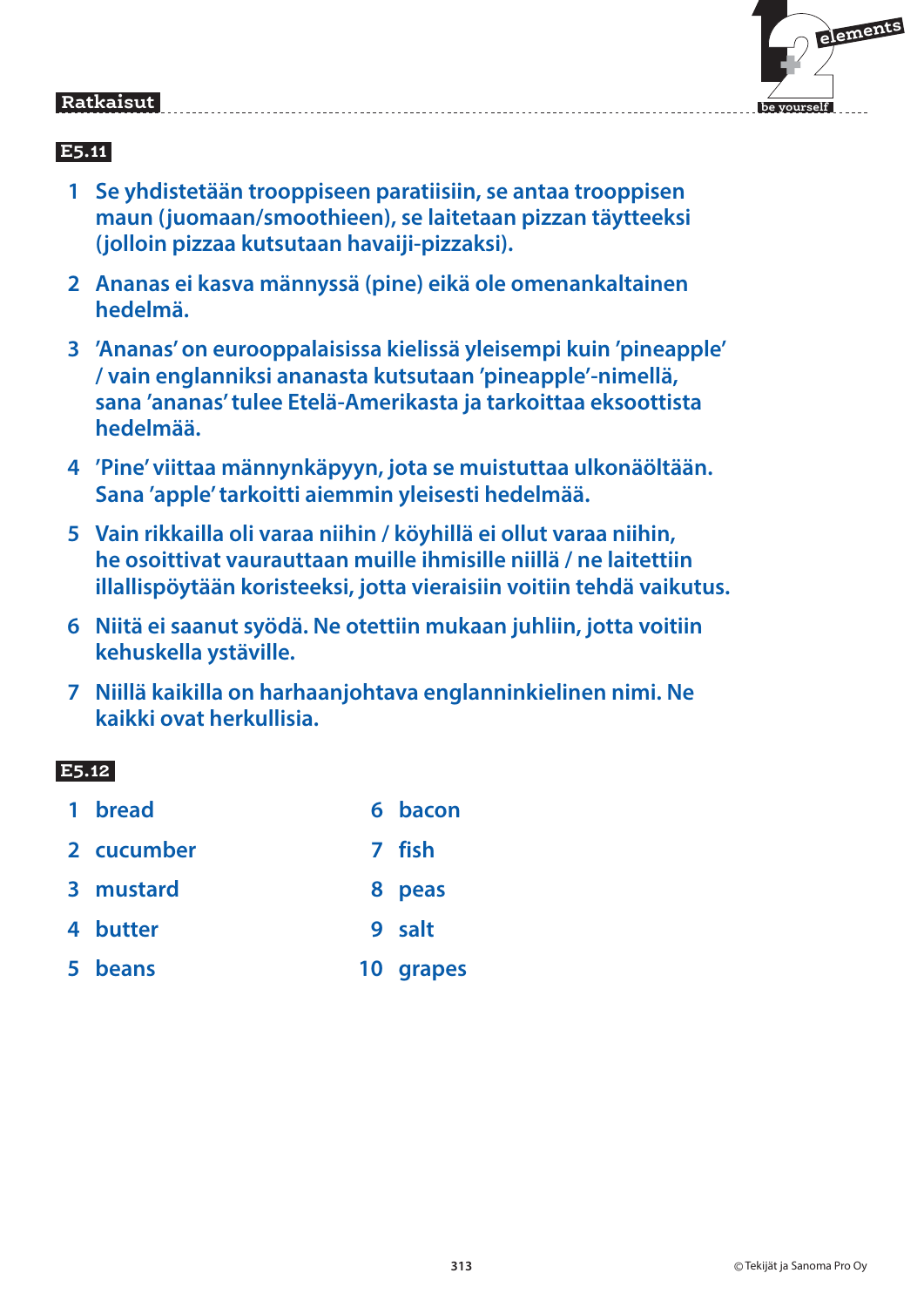

### **E5.13**

- **1 very calm**
- **2 very expensive**
- **3 something goes completely wrong**
- **4 face severe problems**
- **5 physically strong**
- **6 as a final benefit**
- **7 someone constantly opposing things**
- **8 get mad**

# **E5.14**

- **1 FALSE Ubert says Mexico is famous for its culture and incredible cuisine.**
- **2 FALSE The dish contains dried chillies.**
- **3 TRUE**

# **E5.16**

**leather, though, loathe, than, southern, breathing, gather, therefore, worthy, them, brother, soothe, otherwise, neither, thereby**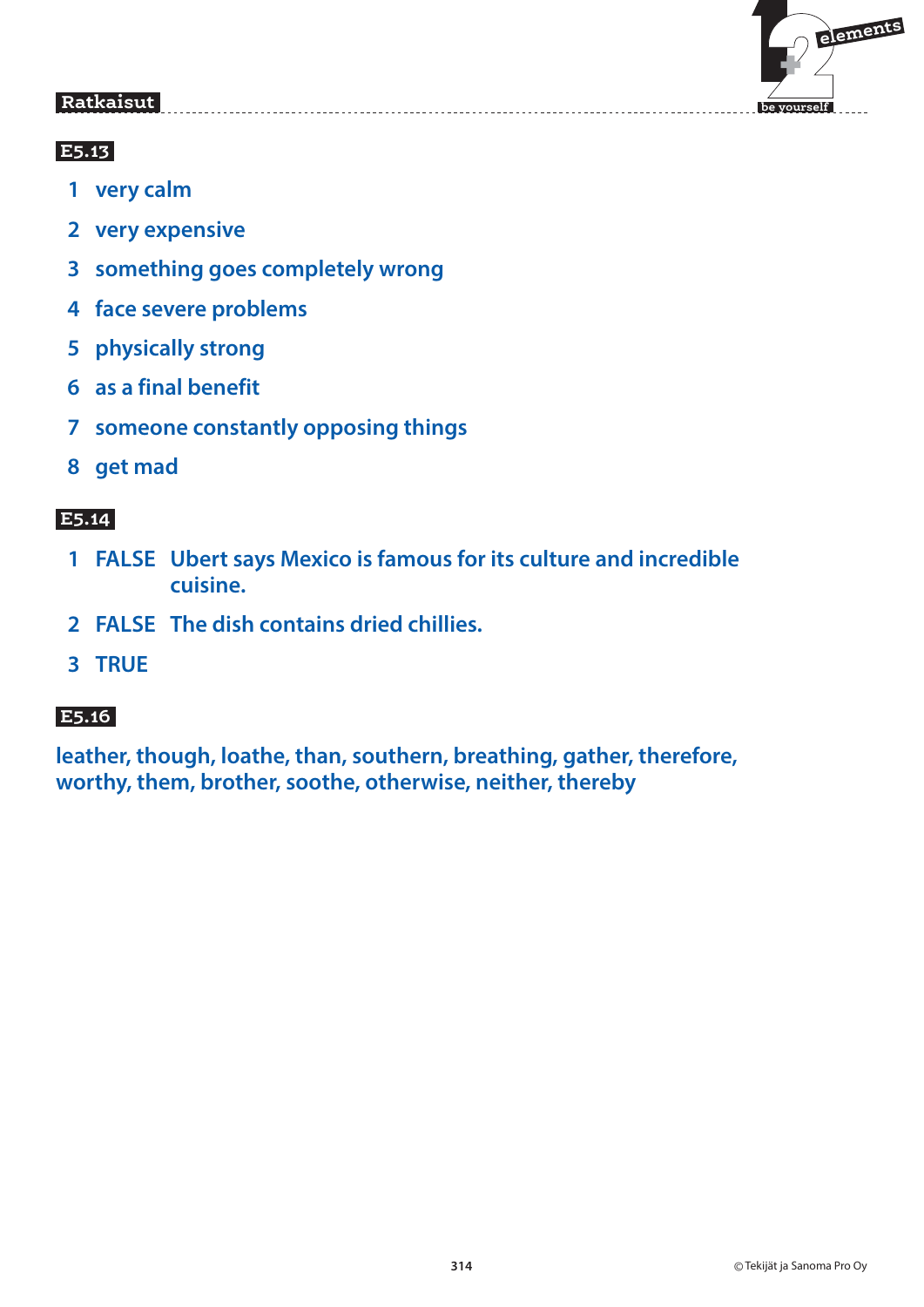### **elements**  $\mathbf{F}$ e vourself

 **be yourself**

#### Ratkaisut  **Ratkaisut**

- **1 Peckish means hungry. The other words describe something that tastes good.**
- **2 The expression "hustle and bustle" means a great amount of movement or work in an area that is typically quite noisy. The other expressions mean someone is being active and is moving around.**
- **3 Chutney is a food product made of fruits, vegetables and/or spices, vinegar and sugar. The other words are adjectives to describe food that is firm and makes a loud noise when it is eaten.**
- **4 A coating is an outer layer. The other words describe a floury mixture used for baking or frying things.**
- **5 An interior means the inside part of something. The other words are related to the selling of goods.**
- **6 Seasoning is the something you add to food to improve its flavour. The other words mean a small amount of something.**
- **7 A selection means a variety of something. The other words describe something that is good to eat.**
- **8 A combination is a mixture of two or more things. The other words describe a local area or the people there.**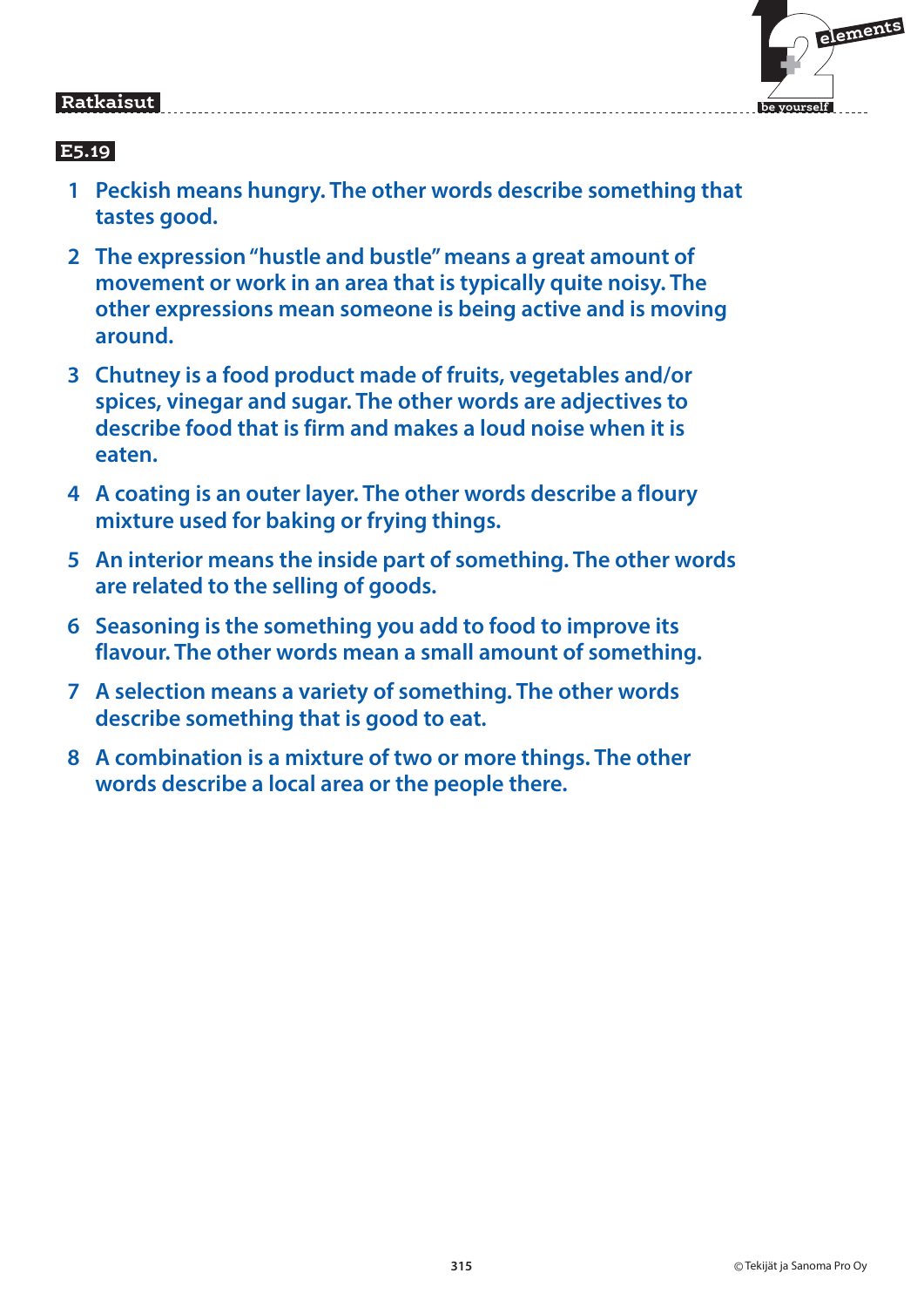

# **E5.20**

- **1 My grandmother loves spicy food and sometimes she indulges in a bowl of chili grasshoppers for breakfast.**
- **2 I am too timid to try something so exotic.**
- **3 You will miss out on some great food experiences**
- **4 if you only eat local food.**
- **5 Sorry, but you can't persuade me to eat unfamiliar food. I've never enjoyed sampling ethnic dishes.**
- **6 But I guarantee that once you try, for example, some Asian street foods, you'll love them!**
- **7 You should bear in mind that some of us have food allergies to worry about.**
- **8 Sorry, I forgot about that. Maybe we can at least tuck into some cinnamon rolls my grandmother baked for dessert.**
- **9 Yes, please. They're absolutely delicious. I'm glad your grandmother also appreciates traditional foods.**

**extra words: rarely, initial**

#### E5.21  **E5.21**

- **1 quantity 9 expression 2 anxiety 10 impact**
- **3 testify 11 extent**
- **4 intestines 12 yeast**
- **5 suppress 13 considerable**
- **6 species 14 diverse**
- **7 sensation 15 incentive**
- **8 nutrition**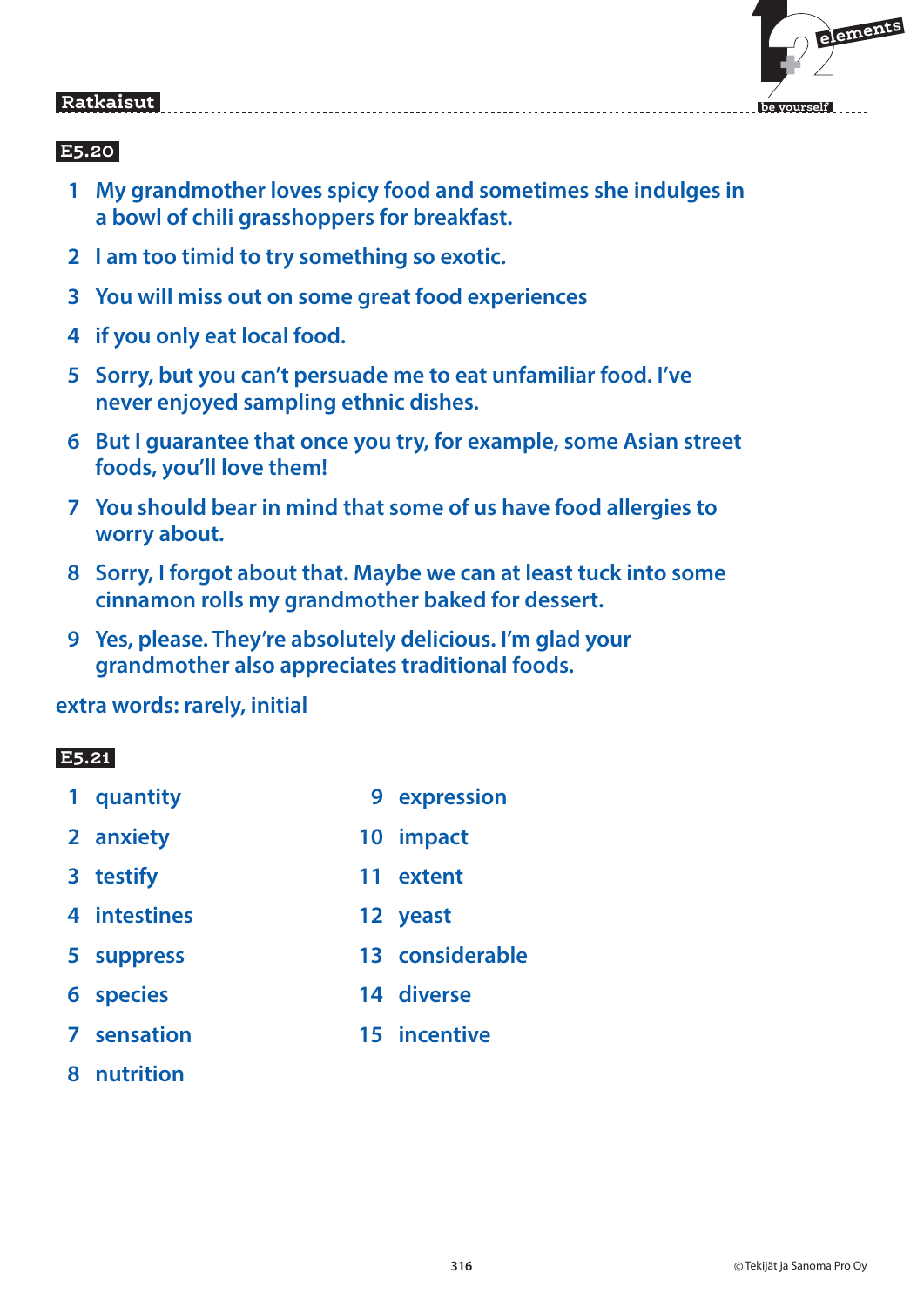

# **E5.23**

- **1 Läpäisitkö jo passintarkastuksen ja turvatarkastuksen?**
- **2 En koskaan matkusta ruumaan menevien matkatavaroiden kanssa, sen sijaan minulla on vain käsimatkatavarat mukanani.**
- **3 Onko lentosi kotimaan lento vai kansainvälinen lento?**
- **4 Viimeisin matkani oli lomakeskukseen, meillä oli kaikenkattava valmismatka ja se oli ihana!**
- **5 Jean on reppumatkaaja, joka rakastaa nähtävyyksien katselua mutta välttää turistikohteita.**

### **11A.1**

- **1 She thought that Henry wouldn't develop good social skills.**
- **2 He needed time to himself. / He needed time to be on his own / and play his own games.**
- **3 Henry didn't want to hurt his friends' feelings, and he wanted his dad to give him an excuse.**
- **4 He understood that being an introvert isn't a flaw but a part of who he is. / He read an article that explained how some people's brains work differently.**
- **5 They think that he's hard to get to know, but when they do get to know him, they like him.**

### **11A.2**

- **1 Joskus ystävilläni oli tapana kutsua minut kotiinsa, ja minun täytyi keksiä tekosyy, jos en jaksanut lähteä.**
- **2 Myöhemmin teinivuosinani aloin ajatella, että tämä luonteenpiirre tarkoitti, että minussa oli jotakin vialla.**
- **3 Pidän paljon parempana pientä ryhmää läheisiä ystäviä kuin että olisin ystävä satojen ihmisten kanssa, joille minulla ei olisi kuitenkaan koskaan aikaa puhua.**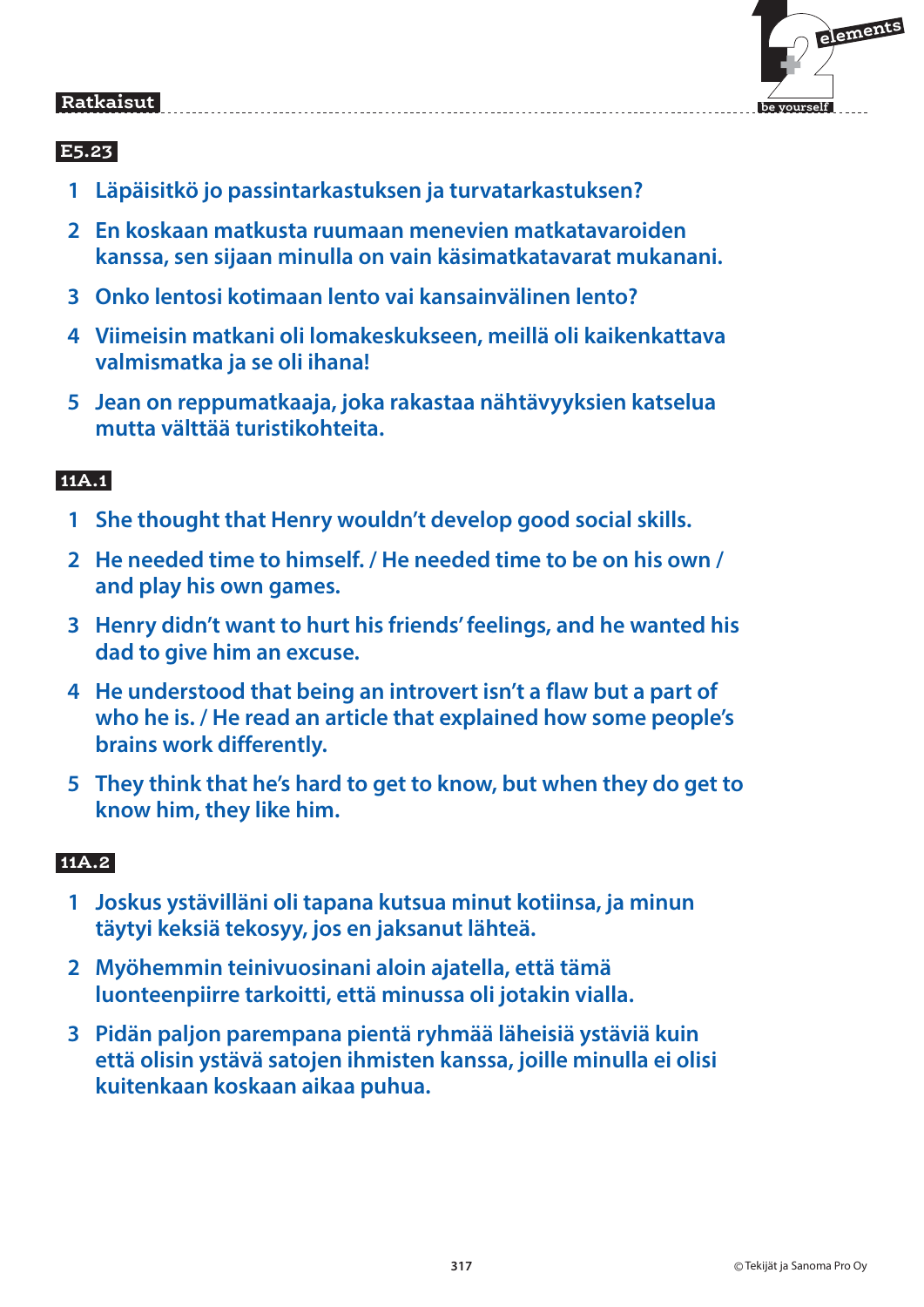

### **11**

- 
- 
- 
- 1 on my own **4 I wasn't allowed to go somewhere**
- **2 it wasn't that 5 this wasn't a flaw**
- **3 I used to call my dad 6 once they do get to know me**

### **11B.1**

- **1 She would make everyone stay quiet while she performed some song-and-dance act.**
- **2 She wanted to be with people because that gave her energy and happiness.**
- **3 Silence makes her uncomfortable, and she feels an urgent need to fill it.**
- **4 She talks to someone about it. Just saying the words out loud may help her to come up with a solution.**
- **5 She messages her friends, talks on the phone and makes plans to keep the feelings of loneliness away.**

# **11B.2**

- **1 Perheelläni oli tapana pitää säännöllisesti isoja kokoontumisia, ja minulla oli tapana laittaa kaikki olemaan hiljaa sen aikaa kun esitin jonkin laulu- ja tanssinumeron.**
- **2 Ryhmässä oleminen antoi minulle niin paljon energiaa ja iloa.**
- **3 Huomaan, että joskus ihmiset pitävät energiaani uuvuttavana, mutta tämä on erityispiirteeni.**

### **11B.3**

- **1 From as long ago as I can remember**
- **2 to be at the centre of everything**
- **3 I would feel very sad and alone**
- **4 some of the best conversations**
- **5 A problem shared is a problem halved.**
- **6 makes me feel better**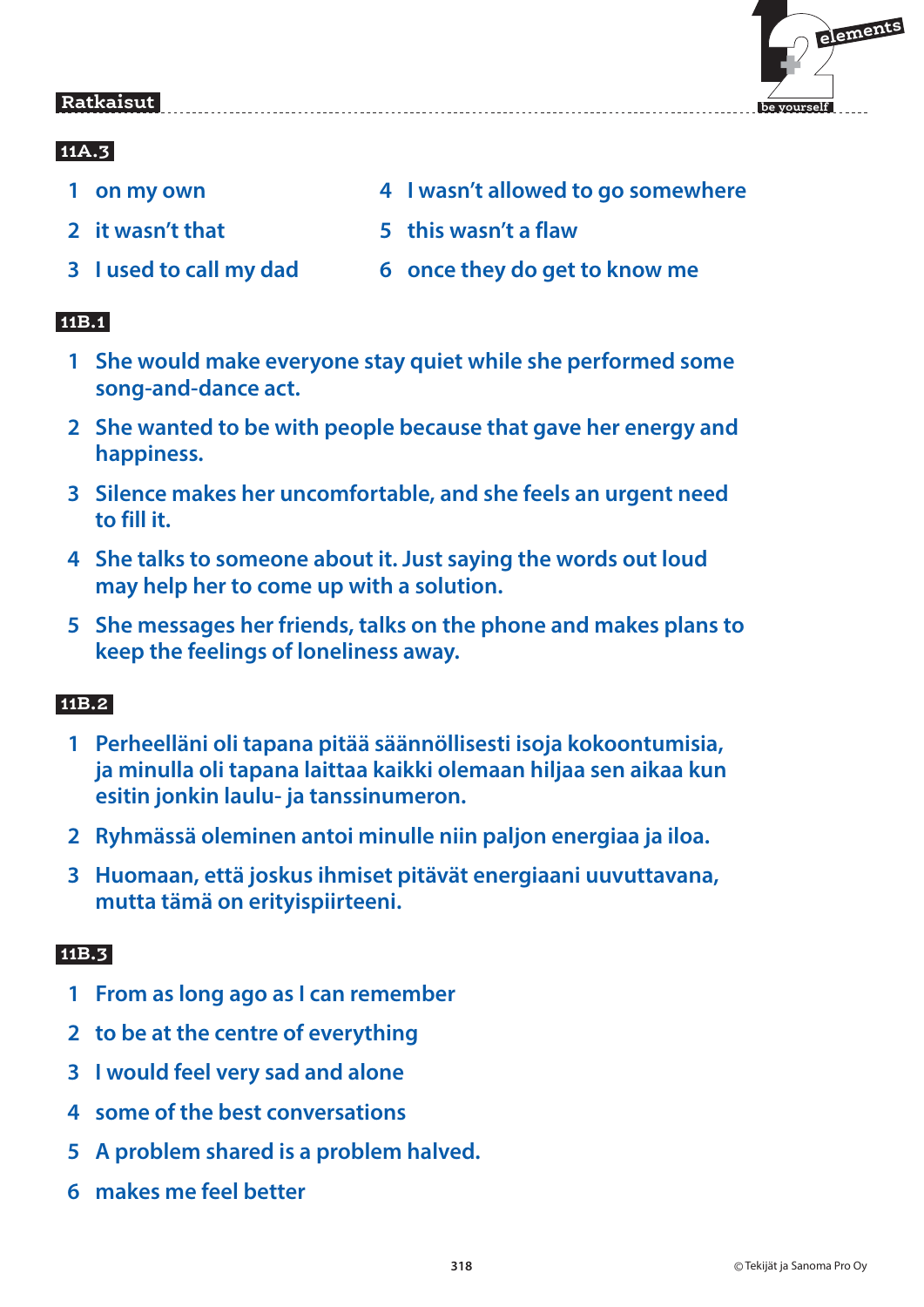# $\mathbf{F}$  **elements**

 **be yourself**

#### Ratkaisut  **Ratkaisut**

# **11C.1**

- **1 They don't make any sense to him because in his opinion most people are both.**
- **2 He likes to walk around a city he has never been to before or binge-watch some TV series at home.**
- **3 Because some said he seemed shy and quiet, and others thought he was talkative and outgoing.**
- **4 He places introverts, extroverts and ambiverts on his world map, where an introvert is the North Pole, an extrovert is the South Pole and an ambivert is the equator, and the people he meets are placed accordingly.**
- **5 His extroverted side wants to take part in all kinds of activities when they are planned, but when he should actually go somewhere, his introverted side wants to come up with an excuse why he can't go.**

# **11C.2**

- **1 Esimerkiksi pidän työskentelystä yksin ja ryhmässä, riippuen tehtävästä.**
- **2 Eräs lempitekemisistäni maailmassa on kävellä ympäri kaupunkia, jossa en ole aiemmin ollut.**
- **3 Jos introvertti on pohjoisnapa, ekstrovertti on etelänapa, niin olen jossakin päiväntasaajan paikkeilla.**

### **11C.3**

- **1 they've never made any sense to me**
- **2 in certain situations**
- **3 there is no point**
- **4 which is typical of an introvert**
- **5 it used to be quite confusing**
- **6 in Central Europe**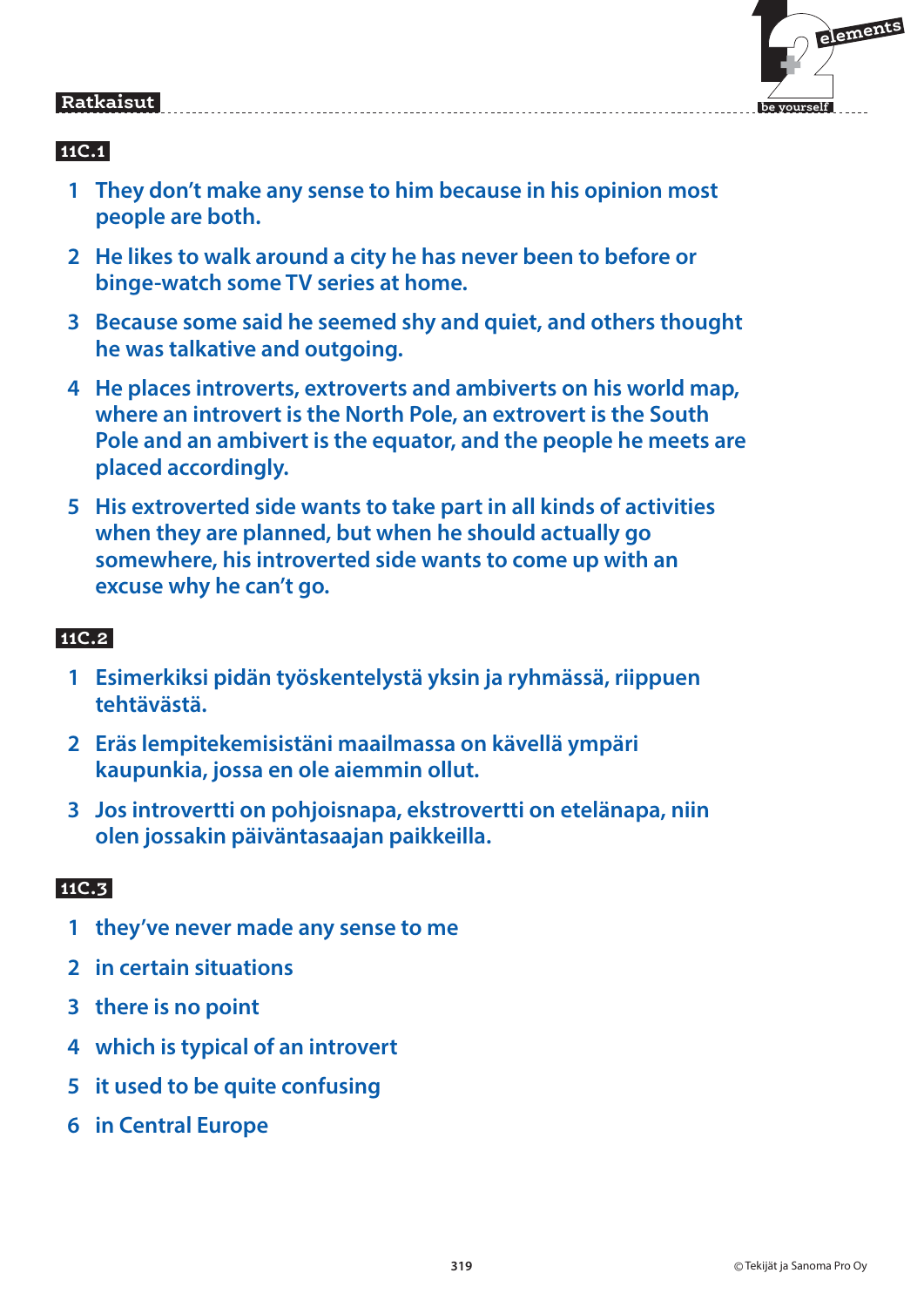

### **11.4**

|                                 | <b>Henry</b>                                                                          | Sarah                                                                                                                                | <b>Thomas</b>                                                                                                               |
|---------------------------------|---------------------------------------------------------------------------------------|--------------------------------------------------------------------------------------------------------------------------------------|-----------------------------------------------------------------------------------------------------------------------------|
| As a child                      | played mostly on his<br>own                                                           | performed to<br>people in family<br>gatherings                                                                                       |                                                                                                                             |
| <b>Likes to work</b>            | (alone)                                                                               | In groups                                                                                                                            | depending on the<br>task, on his own<br>or in groups or<br>with others                                                      |
| <b>Characteristics</b>          | quiet and<br>reserved                                                                 | talkative, likes to be at<br>the centre of everything                                                                                | sometimes<br>shy and quiet,<br>sometimes<br>talkative and<br>outgoing                                                       |
| Relationship to other<br>people | has a small<br>group of close<br>friends, but finds<br>crowds of people<br>exhausting | being with people<br>gives her energy<br>and happiness,<br>doesn't want to<br>be alone, can start<br>conversations<br>with strangers | likes meeting new<br>people, likes to<br>say yes to plans,<br>but then might<br>not want to go                              |
| Favourite things to do          | going to his room, being<br>on his own                                                | meeting people,<br>talking to them                                                                                                   | walking around a<br>new city, taking<br>in all the sights,<br>smells and<br>sounds, binge-<br>watching TV<br>series at home |
| <b>Personality type</b>         | introvert                                                                             | extrovert                                                                                                                            | ambivert                                                                                                                    |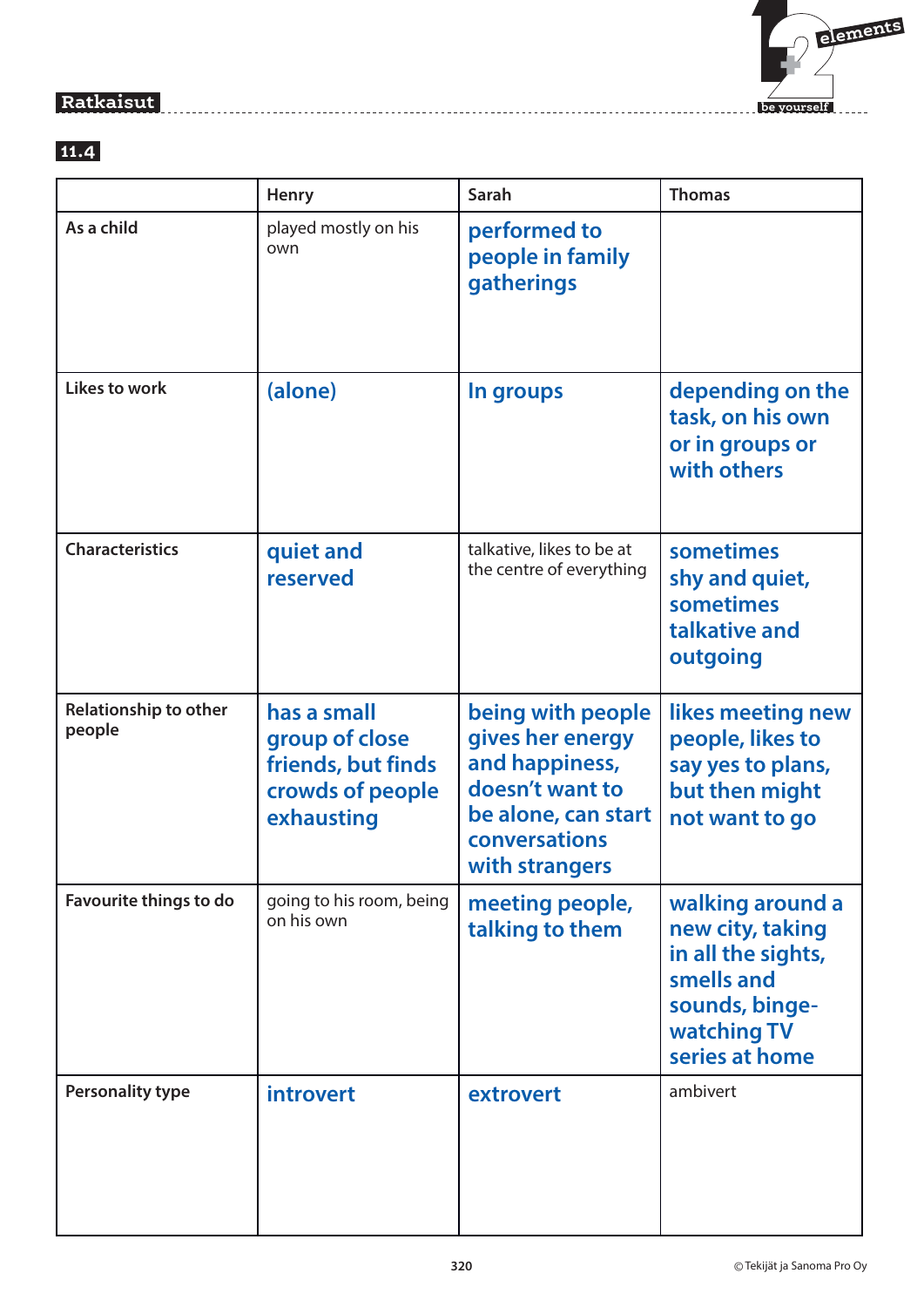

# **11.7**

- **1 talkative and outgoing**
- **2 distinguishing features**
- **3 on their own/alone**
- **4 reserved or shy**
- **5 personality traits/traits/characteristics**
- **6 prefer … to**
- **7 typical of**
- **8 come up with excuses**
- **9 depending on**
- **10 social skills**

# **11.8**

- **1 Is the assumption correct that extroverts always want to be at the centre of everything?**
- **2 Do you prefer to have a couple of good friends to knowing a lot of people?**
- **3 What kind of distinguishing features do introverts have?**
- **4 Do you have friends who often come up with excuses when they don't want to go somewhere?**
- **5 Are you more outgoing and talkative than quiet and reserved?**

- 1 sort out 5 work out
- **2** feel up to 6 take in
- **3 kick in Transform 7 came up with**
- **4 find out 8 look into**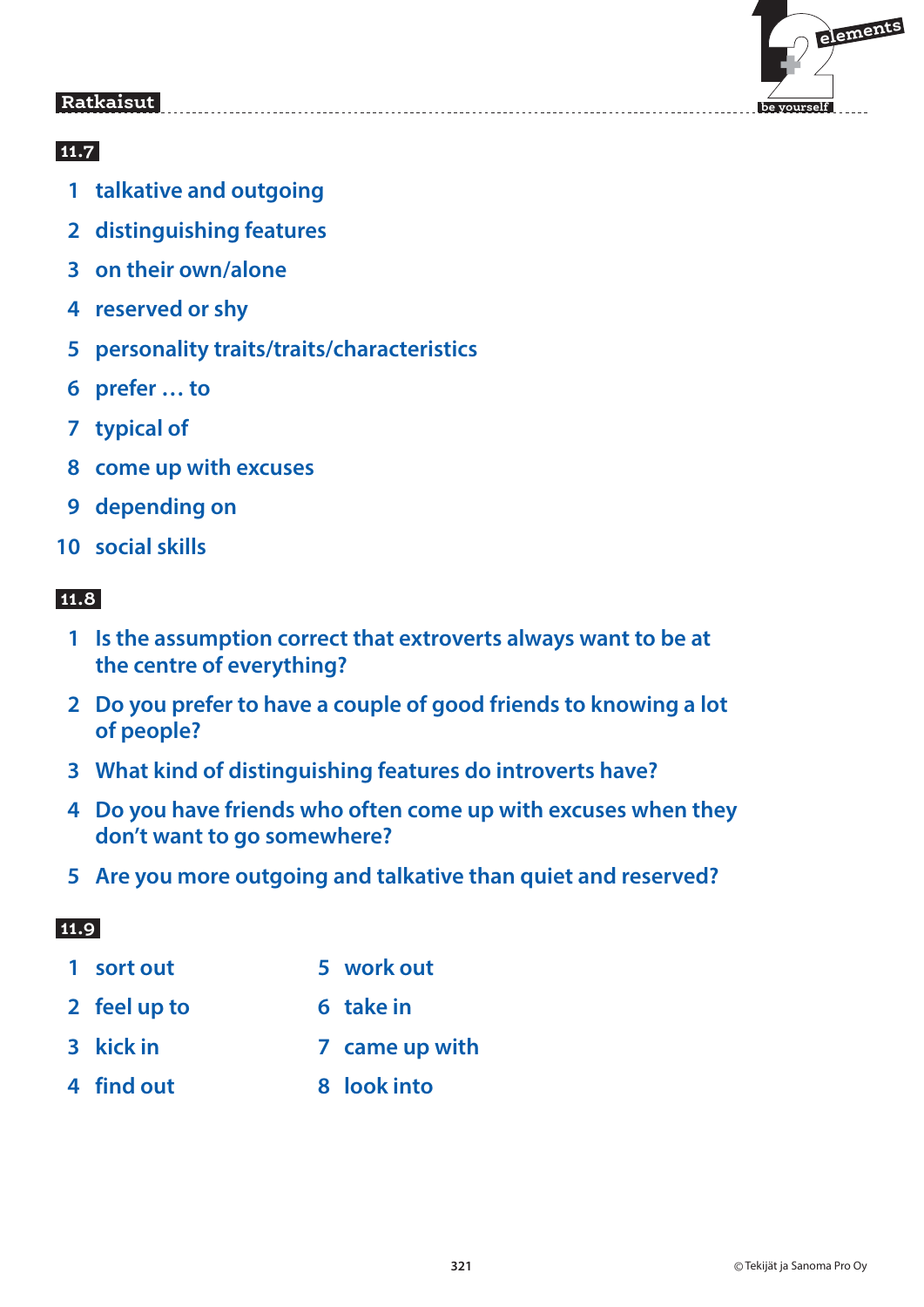

### **11.10**

| 1 on   | $6 \; \mathsf{In}$ |
|--------|--------------------|
| 2 at   | 7 of               |
| $3$ in | 8 on               |
| 4 to   | 9 of               |
| 5 on   | 10 about           |

#### 11.13  **11.13**

- **1 caution and reluctance 6 actively seeks out**
- 
- 
- 
- 
- 
- **2 has its defenses up 7 adept social mover**
- **3 warmly welcomed 8 the center of attention**
- **4 interacts with 9 human interaction**
- **5 energy expanded 10 approach strangers**

### **Warm up 12**

**Suggested key**

**The happiest colour is yellow.**

**Research has suggested two main reasons why yellow is considered the happiest colour. Many studies have linked the psychological powers of yellow to the sun. The second reason scientists believe yellow has mood-lifting effects is the ability of yellow to stand out from other colours in the spectrum.**

**There is no clear answer to the questions about the happiest food, but the following foods will help you boost your mood: honey, olive oil, blueberries, dark chocolate, yogurt, mangoes, pumpkin seeds, mussels and green tea.**

**People don't seem to agree on the happiest emoji. Some say it's the grinning face with big eyes, while others prefer the face with the tears of joy.**

**There are several possibilities for the happiest flower as well. Daisies, lilies, tulips, roses and daffodils are on this list.**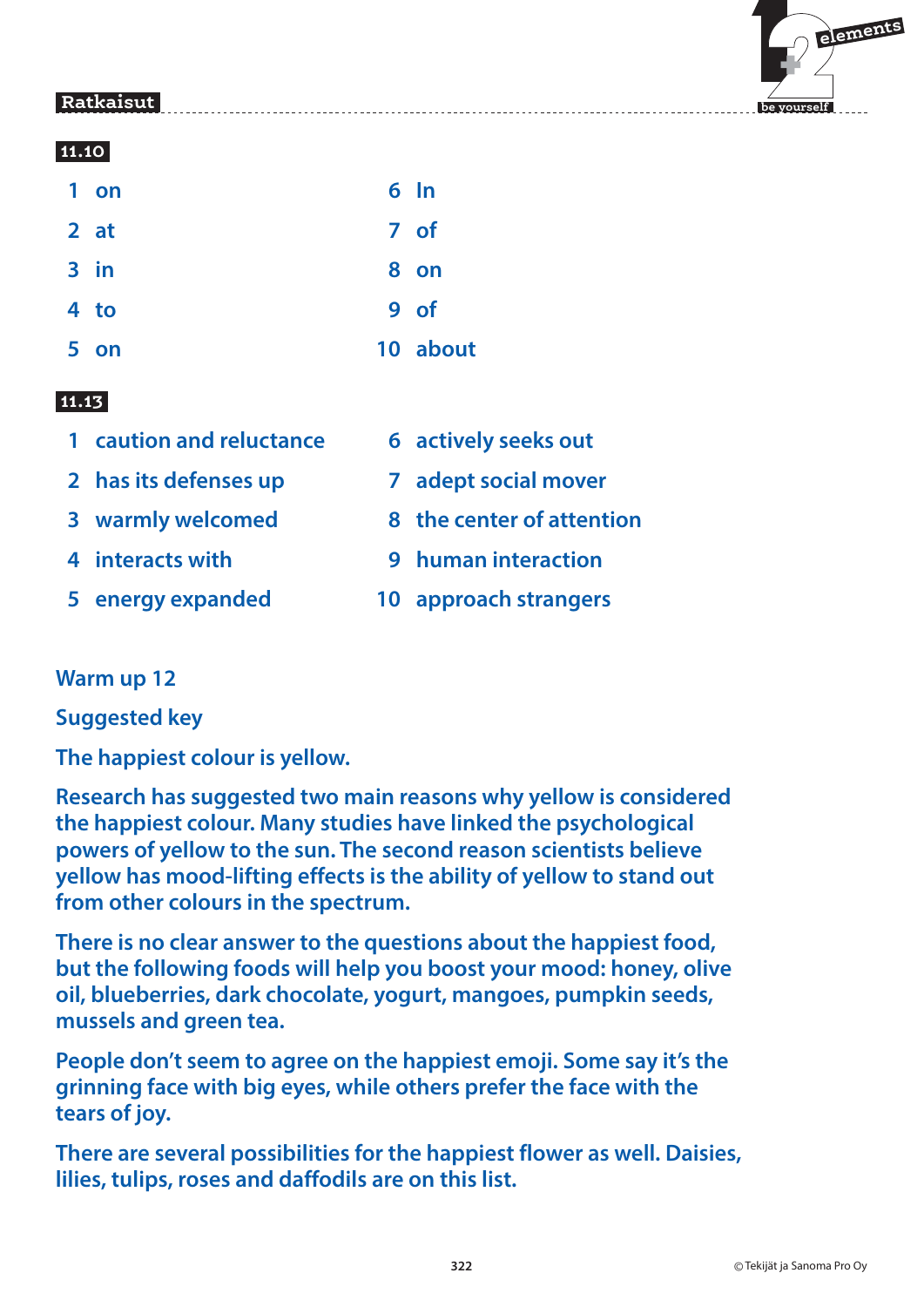

# **12.1**

- **1 Guillaume Apollinaire is a French poet who gave some advice for achieving happiness.**
- **2 Neil Pasricha is a Canadian author who shares/develops Apollinaire's advice.**
- **3 Walking, preferably in natural surroundings will, according to the text, make you feel happier by improving sleep, relaxing muscles, lowering stress and blood pressure, and releasing endorphins.**
- **4 Taking up a hobby can make us feel happier by giving us a chance to do something we love, offering us mental esape or providing an opportunity to socialise.**
- **5 Being kind to others will also make us feel happier.**
- **6 Being grateful for what we have will improve feelings of wellbeing.**

- **1 TRUE**
- **2 TRUE**
- **3 FALSE We can decide to be happy even without success.**
- **4 FALSE Psychologists agree on several ways we can increase our happiness.**
- **5 FALSE Walking reduces stress regardless of how fast we walk.**
- **6 TRUE**
- **7 TRUE**
- **8 FALSE A list of things you are grateful for is likely to increase your satisfaction.**
- **9 FALSE Happiness is always worth the effort you put in.**
- **10 TRUE**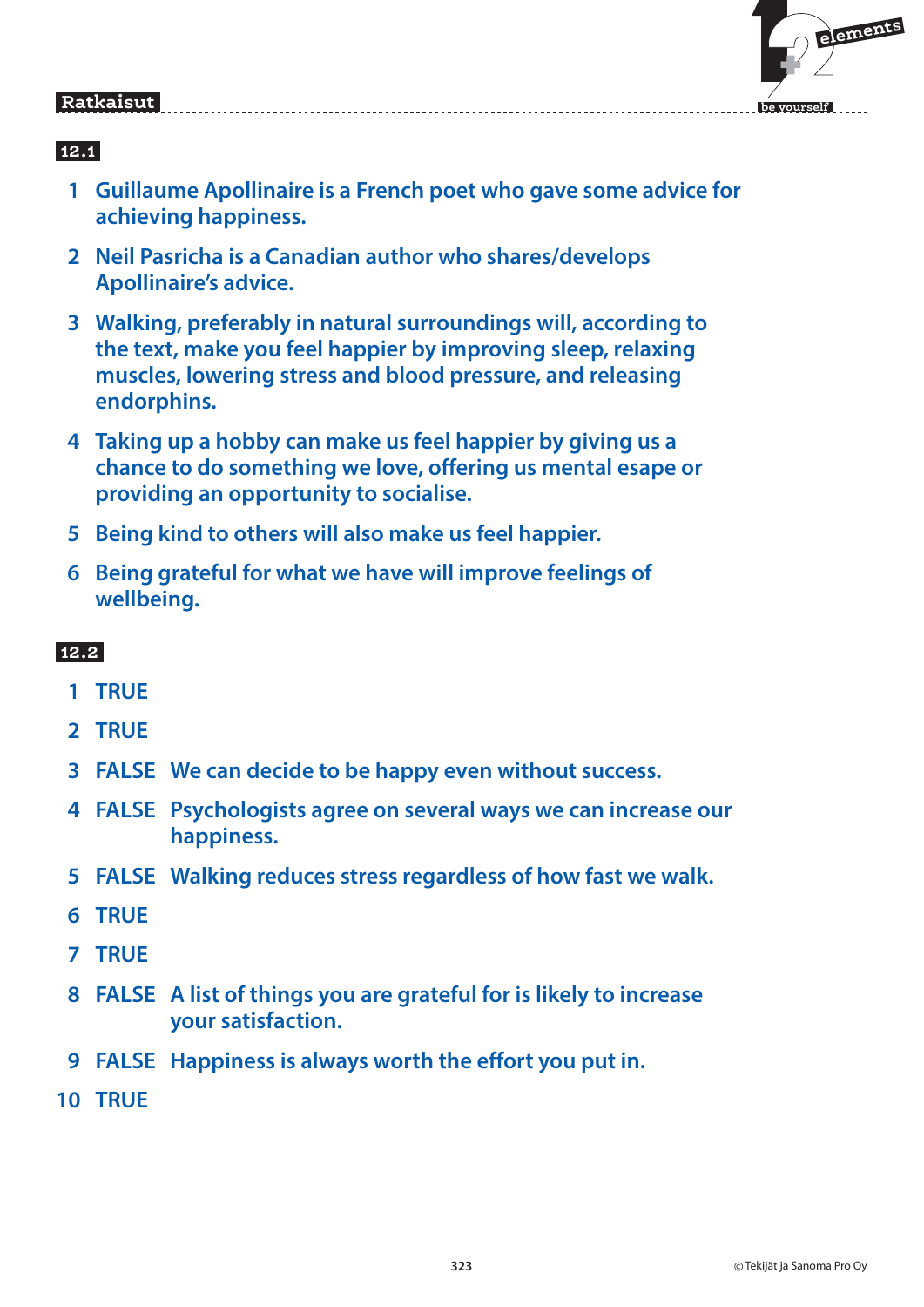

## **12.3**

- **1 a piece of advice**
- **2 now and then**
- **3 pursuit of happiness**
- **4 set new goals**
- **5 in turn**
- **6 easier said than done**
- **7 eases muscle tension**
- **8 lowers blood pressure**
- **9 reduction in stress levels**
- **10 hone a skill**
- **11 in short**
- **12 increases our sense of wellbeing**
- **13 worth the effort**

- **1 pursuit of happiness**
- **2 Thus**
- **3 tends to**
- **4 reminder**
- **5 literally**
- **6 contentment**
- **7 improve their sense of wellbeing**
- **8 easier said than done**
- **9 In short**
- **10 worth the effort**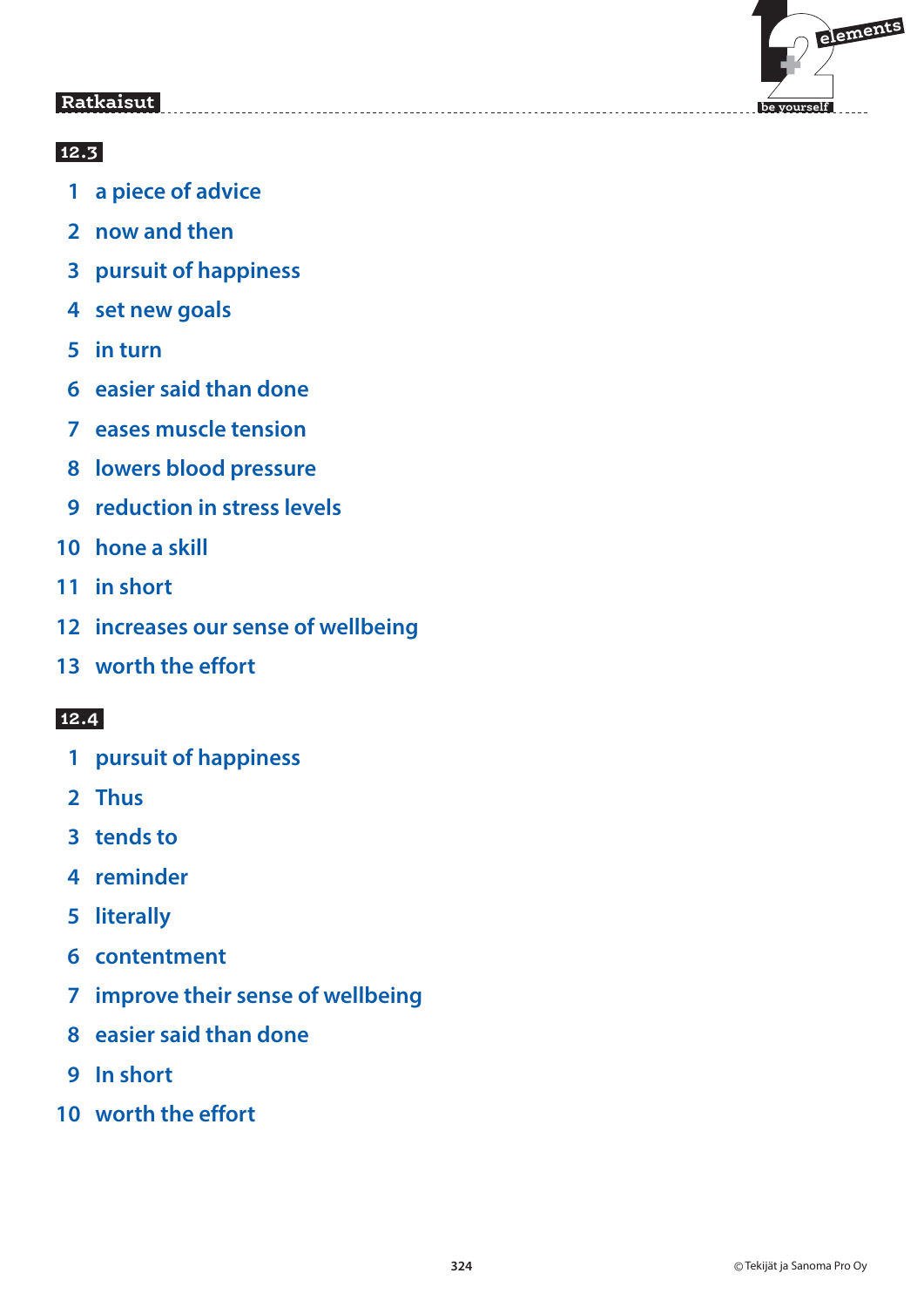

### **12.5**

| 1 infectious | 6 Mental    |
|--------------|-------------|
| 2 hone       | 7 benefits  |
| 3 decrease   | 8 releasing |
| 4 increase   | 9 improve   |
| 5 enhances   | 10 requires |

### **12.6**

**infectious, spreads rapidly to others robust, strong and healthy provide, make available for use passionate, showing strong feelings declare, say something in an emphatic way beneficial, resulting in something good flawed, having a weakness or an imperfection conventional, ordinary, commonplace approach, come nearer in distance or time altruistic, unselfish**

**Ylimääräiset openminded free**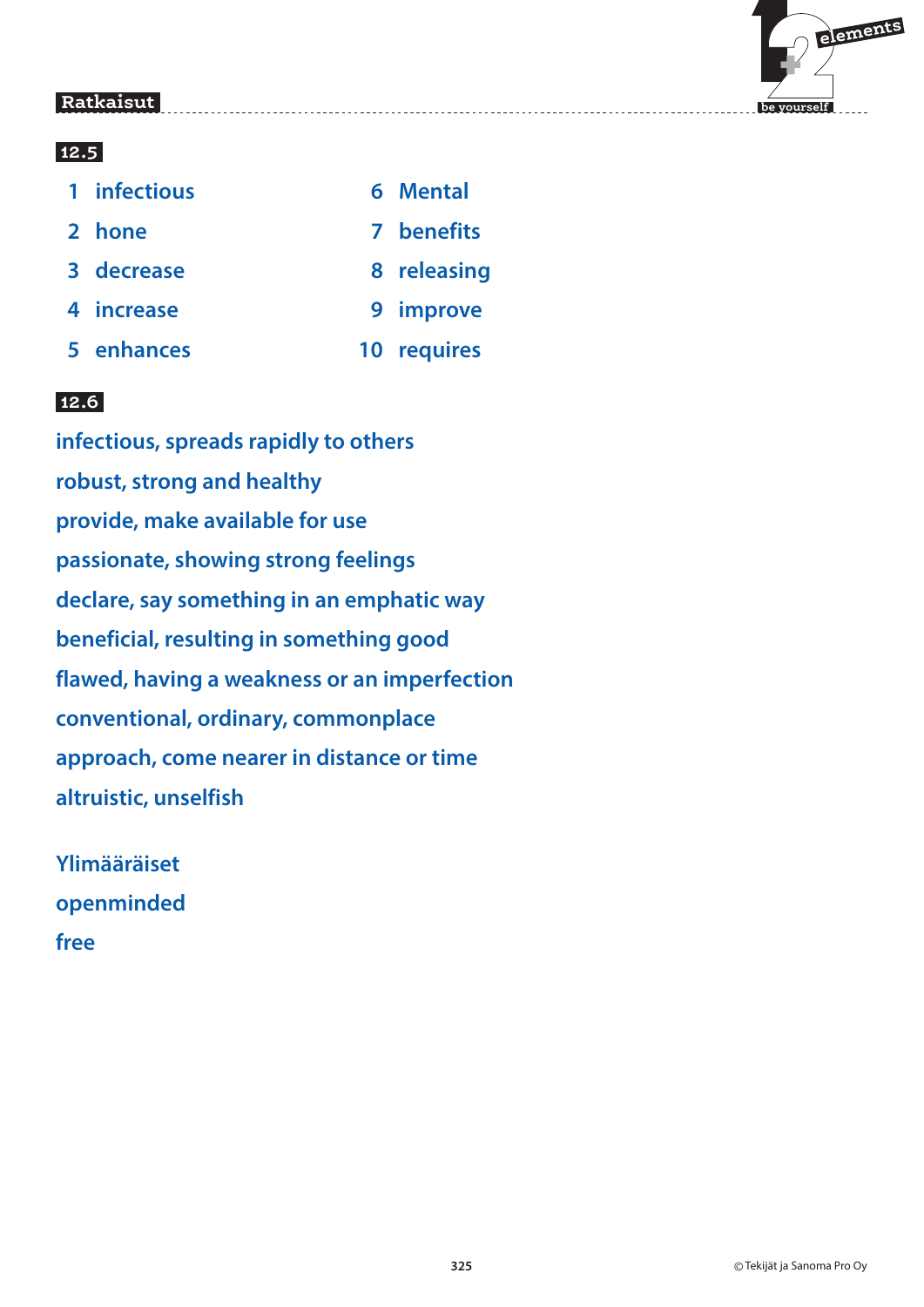

### **12.8**

- **1 What is your best piece of advice for reducing stress levels?**
- **2 Is setting new goals worth the effort?**
- **3 Gurus say altruistic/unselfish deeds help release a significant amount of endorphins.**
- **4 Being grateful is a skill we should hone to increase our sense of wellbeing.**
- **5 Showing generosity and gratitude are my recommendations for achieving happiness.**

### **12.9**

- **1 poet, tavoittelu, approach tehdä yhteenveto, flawed, palaute mental, hyödyllinen, hone**
- **2 promotion, vankka, luja käynnistää, target, tyytyväinen passionate, lisä-, achieve**
- **3 increase, etu, declare tarjota, replace, jännitys firm, auliisti, productive**

### **E6.1**

- **1 …phrases like 'Smile' and 'Cheer up' are potentially harmful for you.**
- **2 …trying to be positive can have the opposite effect on you.**
- **3 It may lead to addictions or threatening behaviour.**
- **4 It can help you realise what causes the emotion.**
- **5 …will create more misery in some people's opinion.**
- **6 Categorising your feelings is one way to start dealing with sadness.**
- **7 It contradicts Tina Miller's opinion about the pursuit of happiness.**
- **8 It's something that happens when you focus on the things that matter to you most.**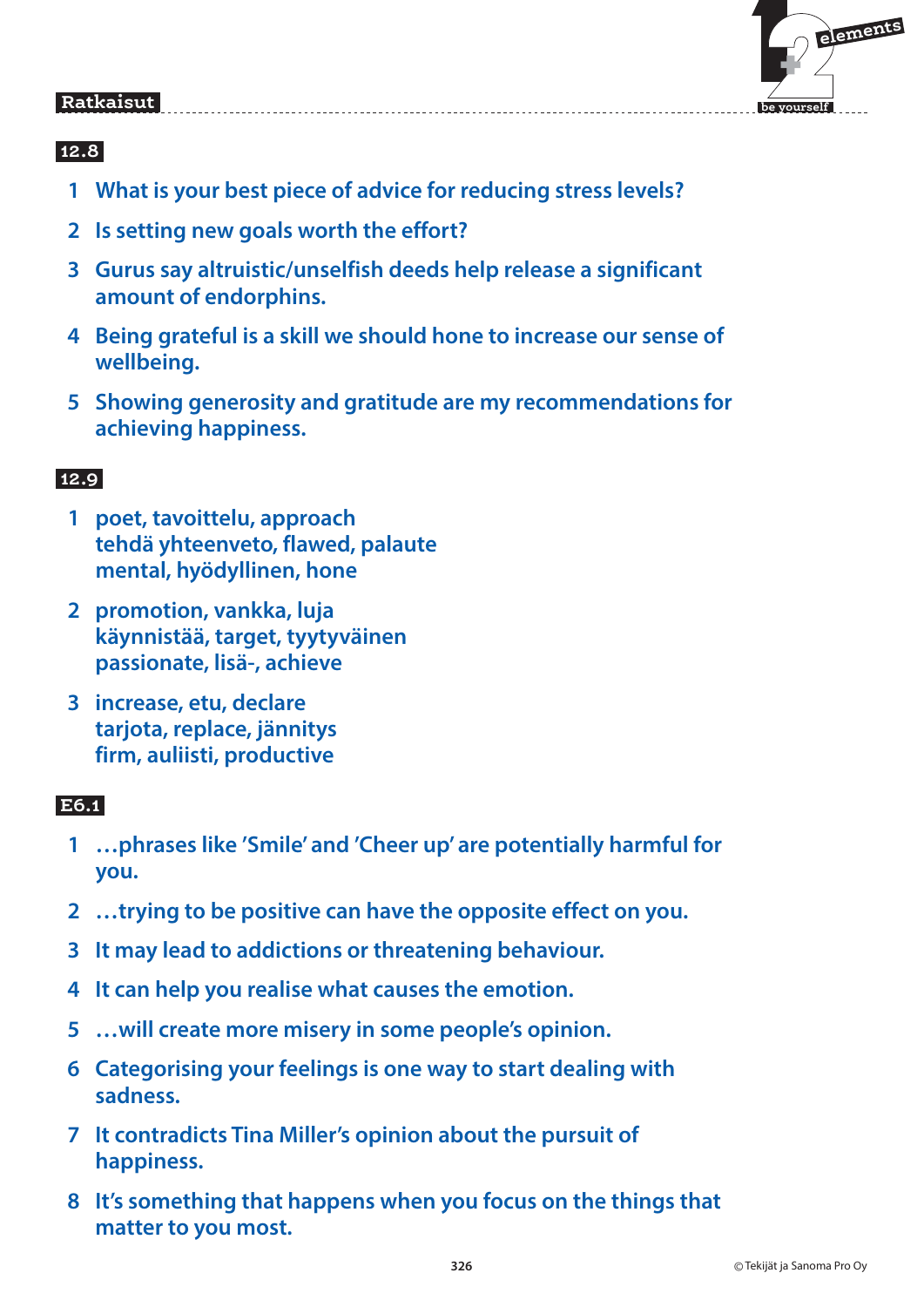

# **E6.3**

- **1 …are really angry with you.**
- **2 …to show their high status.**
- **3 He would step on his wig.**
- **4 When you think the person should unwind a bit.**
- **5 People's behaviour can help create them.**

### **E6.4**

 **1 makes** 

**Pelkkä ajatus lentämisestä saa hiukseni nousemaan pystyyn/saa minut kauhusta jäykäksi koska todella pelkään korkeita paikkoja.**

### **2 jumped**

**Pelästyin kovasti, kun näin yhtäkkiä käärmeen tuolin alla.**

 **3 blow** 

**Menettivätkö vanhempasi hermonsa/Polttivatko vanhempasi päreensä, kun kerroit heille kadottaneesi puhelimesi?**

 **4 hit** 

**Opettajat raivostuivat, kun saivat tietää joidenkin opiskelijoiden luntanneen kokeessa.**

 **5 made** 

**Tapasin sattumalta vanhan ystäväni ostarilla. Se todella pelasti päiväni / sai minut ilahtumaan.**

 **6 walking** 

**Mestaruuden voittaminen on ainutlaatuinen kokemus. Voittajat tuntevat olonsa varmaan todella onnellisiksi.**

#### $E6.5$  **E6.5**

- **1 Hän asuu Botswanan pääkaupungissa Gaboronessa.**
- **2 Sitä käytetään kommunikointivälineenä muualta maailmasta tulevien ihmisten kanssa. / Yhteisenä kielenä niiden kanssa, jotka tulevat auttamaan Botswanaan kehittymään maana.**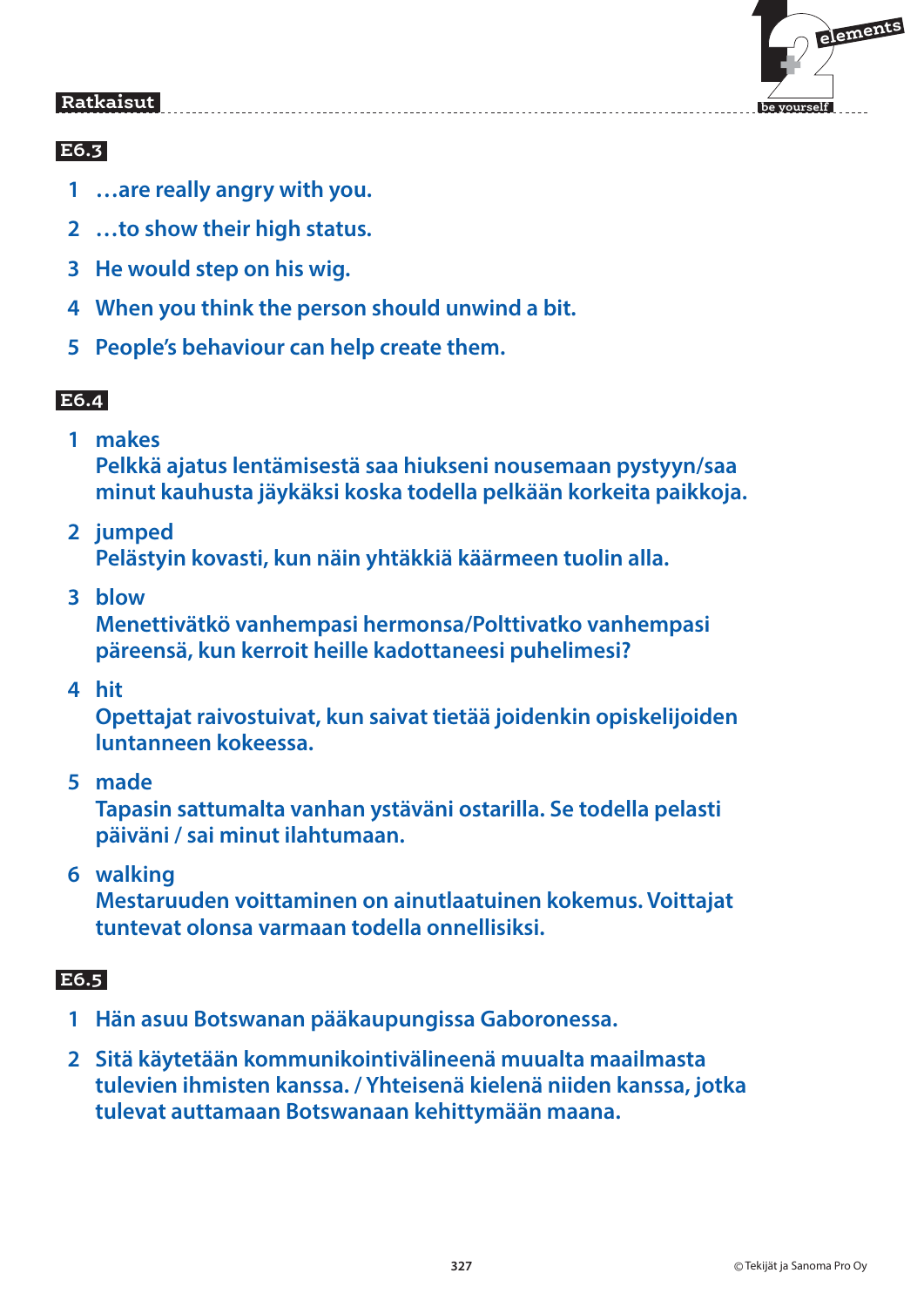

| E6.6           |                |                         |                         |
|----------------|----------------|-------------------------|-------------------------|
|                | 1 k            | 5 <sub>h</sub>          |                         |
| 2 <sub>g</sub> |                |                         | 6 <sub>b</sub>          |
|                | 3 p            | $\overline{\mathbf{z}}$ | $\mathsf{S}$            |
| 4 <sub>c</sub> |                | 8 <sub>t</sub>          |                         |
| E6.9           |                |                         |                         |
|                | 1 s, s         |                         | 6 w                     |
| 2 <sub>s</sub> |                |                         | 7 w                     |
|                | 3 <sup>c</sup> | 8                       | h                       |
| 4 <sub>s</sub> |                | 9                       | $\overline{\mathsf{C}}$ |
| 5 <sub>s</sub> |                | 10                      | r, c                    |
|                |                |                         |                         |

### **Secret message**

**An apple a day keeps the doctor away.**

### **E6.11**

- 1 challenge 6 talkative
- **2 characteristics 7 confusing**
- 
- **4 seem reserved 9 depends**
- **5 outgoing 10 react**
- **E6.12** 
	-
	-
	- **3 lower your blood pressure 8 Now and then**
	-
	- **5 enhance/improve**
- 
- 
- **3 exhausting 8 behaviour/behavior**
	-
	-
- **1 approach 6 taking up**
- **2 poet 7 mental**
	-
- **4 promotion 9 infectious/contagious**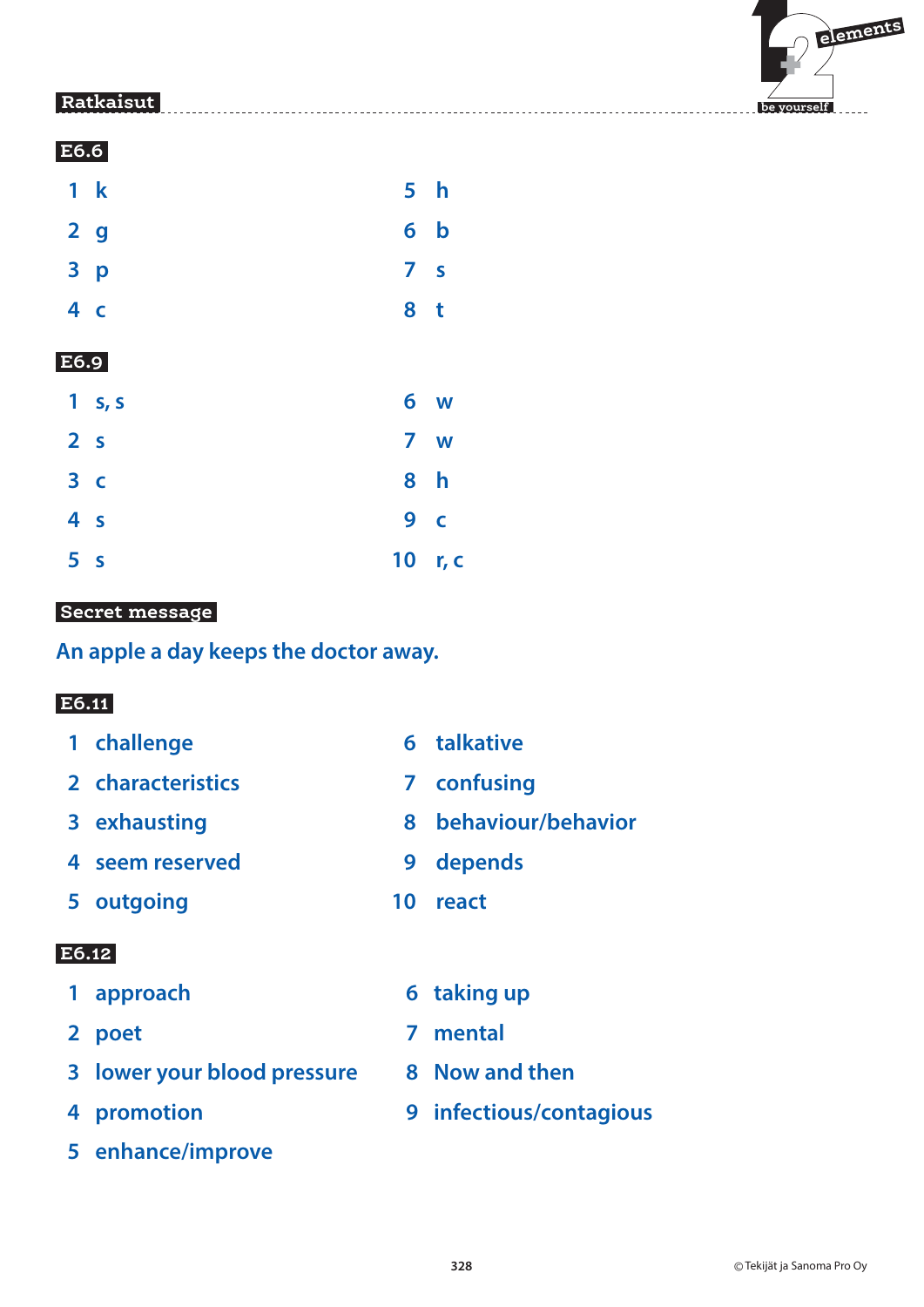

### **E6.13**

- **1 If you want to increase your sense of well-being, I can give you a good piece of advice / a good tip.**
- **2 Gratitude and generosity can make your life better / enhance your life / improve your life.**
- **3 In short, there are several ways to reduce your stress levels.**
- **4 Trying to achieve contentment is always worth the effort / It's always worth the effort to try to achieve contentment.**
- **5 Altruistic/Unselfish deeds are known to release endorphins.**

- **1 …felt nostalgic.**
- **2 …he wouldn't be able to forget about school.**
- **3 …had already finished high school.**
- **4 …had trouble adjusting to Tina's departure.**
- **5 …good at understanding people.**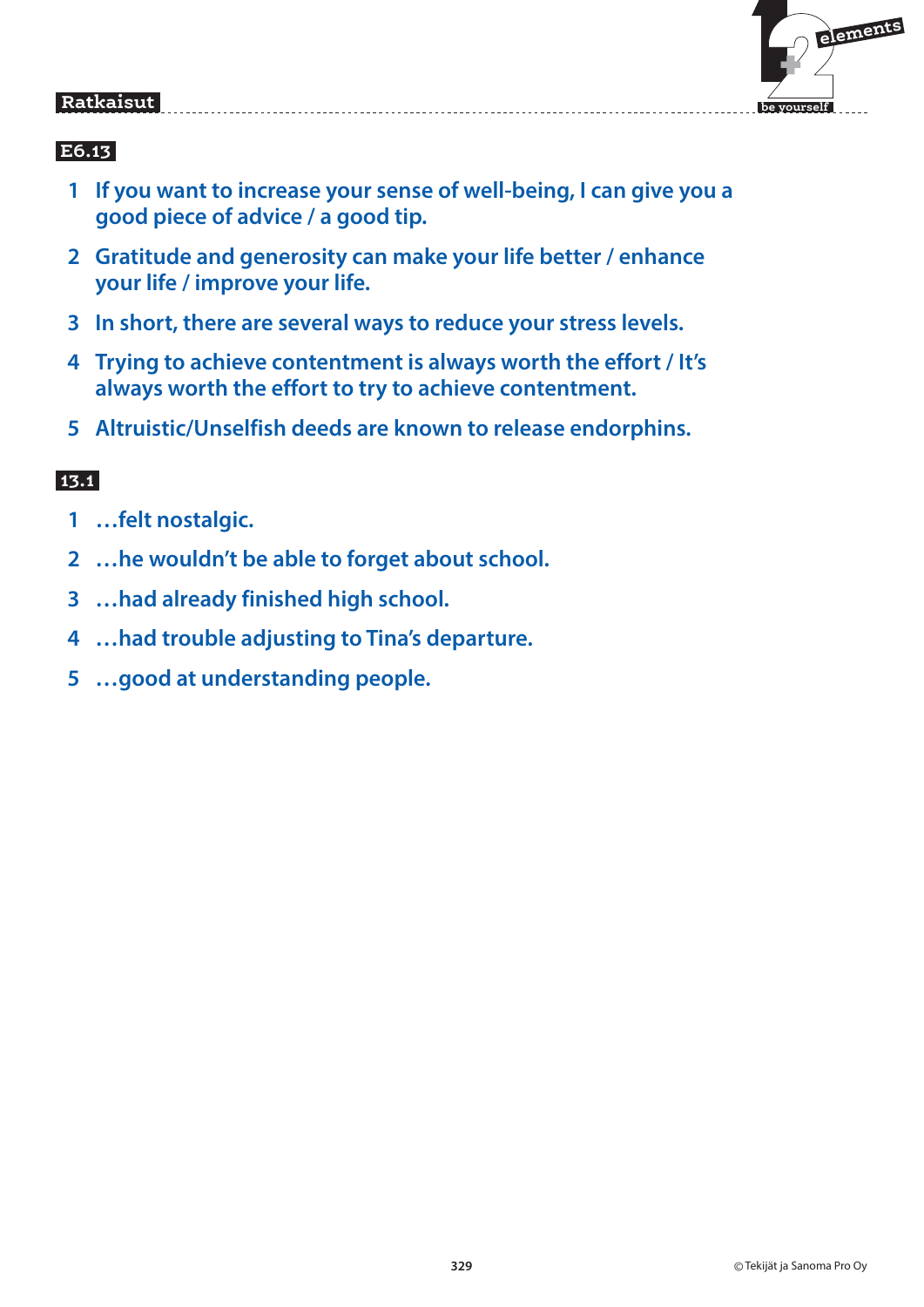# $\mathbf{F}$  **elements**

 **be yourself**

#### Ratkaisut  **Ratkaisut**

# **13.3**

**Suggested key:**

- **1 Peter was in high school, and "the dance next month" probably refers to vanhojen tanssit, so we can assume he's around 17–18.**
- **2 The names are Finnish, and Tina walked to Kumpunotko and caught a train to Helsinki, so we can assume Kumpunotko is a small Finnish city not too far from Helsinki.**
- **3 Peter sounds like any regular teenager: he worries about school exams, plays videogames, likes science fiction (Star Trek reference at the end) and wants to work in computing after school.**
- **4 His family consisted of his Mom, Dad and sister Tina. His sister had a troubled relationship with at least their Mom. Peter and Tina seem to be like regular siblings, as Peter says Tina "drives him insane".**
- **5 It seems to be good: his Mom checks in on him to see if he is okay. His relationship with his sister Tina doesn't seem to be very close, as he's not particularly worried about her running away, but he does say he misses her.**
- **6 Two friends from school, with Peter having had a crush on Jennifer.**

- **1 middle-aged protagonist**
- **2 I'll have other worries**
- **3 I'm getting sidetracked**
- **4 with nothing holding her back**
- **5 she drives me insane**
- **6 if I so much as look at her room**
- **7 I do hope she's okay**
- **8 one thing led to the other**
- **9 I suppose she has a point**
- **10 You're going places**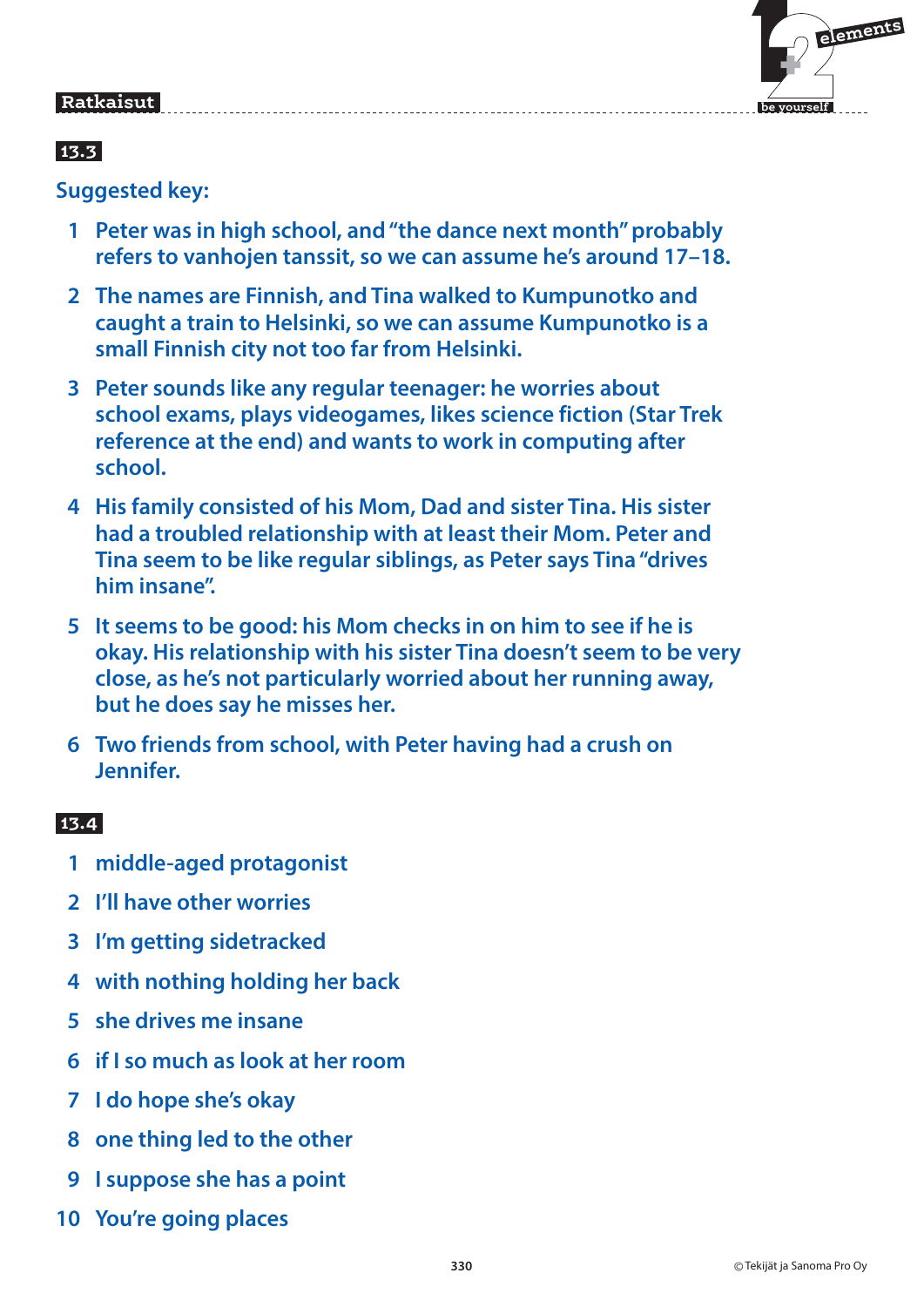

### **13.5**

- **1 currently**
- **2 gap year**
- **3 First of all**
- **4 With nothing holding you back**
- **5 wears off**
- **6 in the meantime**
- **7 protagonist**
- **8 you're going places**
- **9 decades**
- **10 one thing led to another**

# **13.6**

| 1 rip     | 5 accept   |
|-----------|------------|
| 2 explode | 6 apply to |
| 3 fade    | 7 prosper  |
| 4 lick    | 8 blink    |

- **1 One thing led to another, and finally my brother ended up moving out.**
- **2 Next year I'll have other worries to think about.**
- **3 I can't stand Harriet, she drives me insane!**
- **4 With nothing holding her back anymore, Clarisse signed up for a scuba diving course.**
- **5 Would you be interested in a book with a middle-aged protagonist? / … a book that has a middle-aged protagonist?**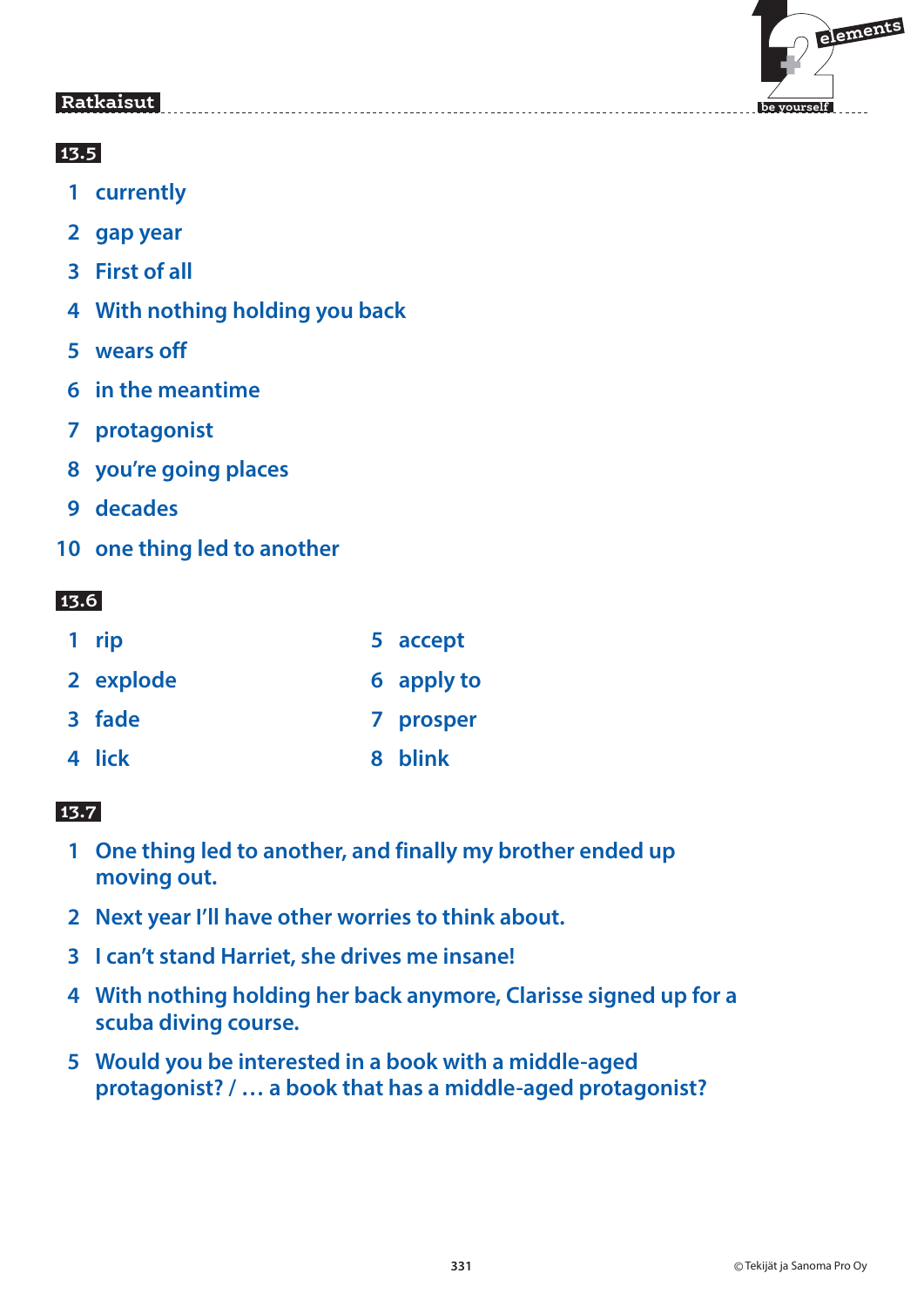

#### **14.1**

- **1 family counselor**
- **2 broken home**
- **3 single parent/single father/single mother**
- **4 raise/bring up/rear**
- **5 childcare**
- **6 break up/divorce/split up**
- **7 curfew**
- **8 weekly allowance/allowance**
- **9 family member/member of the family unit**
- **10 foster parents**
- **11 steady relationship**
- **12 long-term partner**

- **1 Jack McGovern 5 Simone Yapp**
- 
- **2 Cara Haven 6 Helen Duggan**
- **3 Simone Yapp, Helen Duggan 7 Cara Haven**
- **4 Jack McGovern 8 Simone Yapp**
- 
- -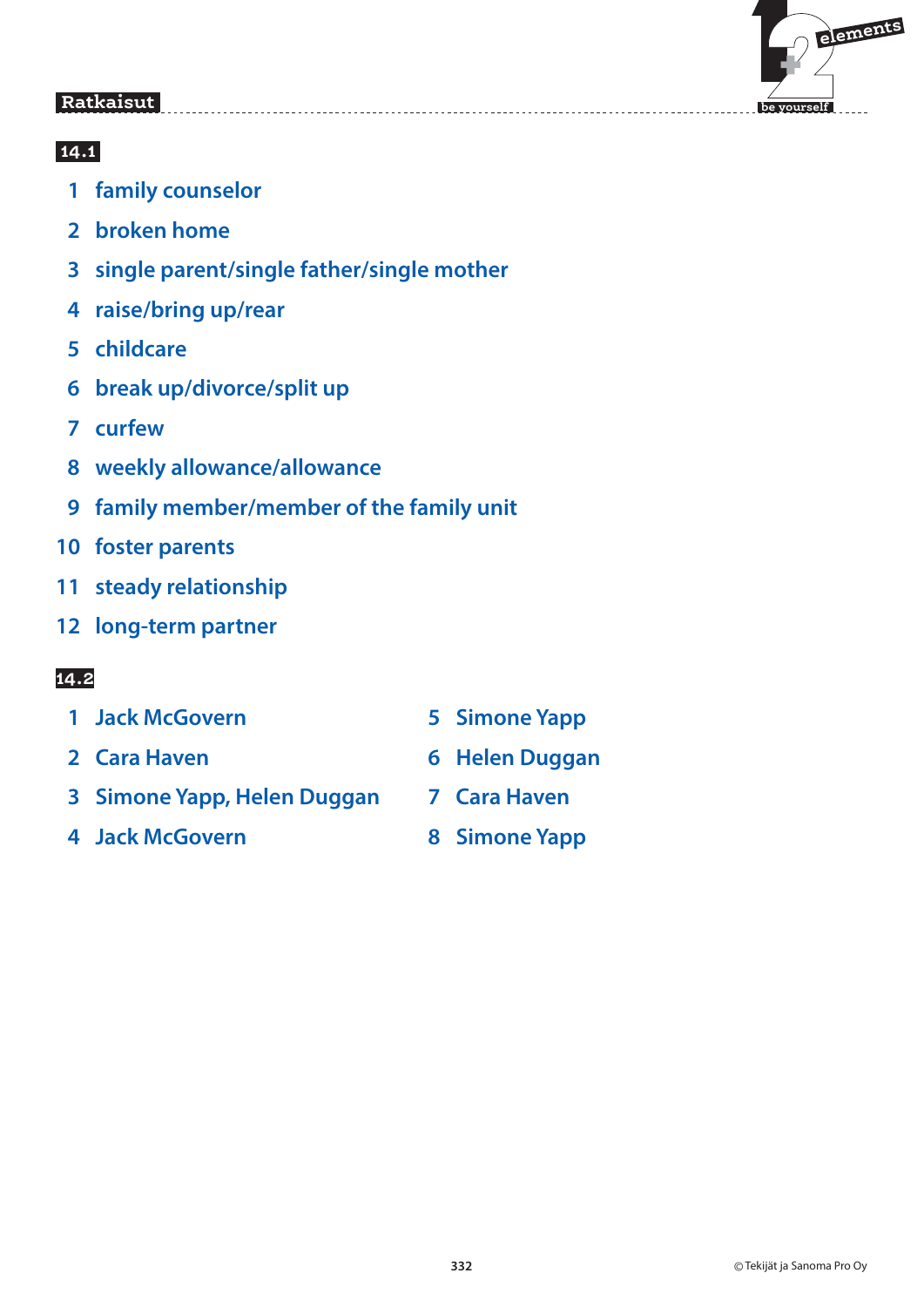

# **14.3**

 **1 negative: broken homes poverty drug addiction the dark underbelly of the online world (e.g. pornography, cyberbullying, body shaming playing video games / loss of connection with the natural world abusive stepfather/ parent**

 **2 positive: rehabilitation connection with the natural world great foster parents kindness (unconditional) love support guidance**

- **1 go-to scapegoat for society's problems**
- **2 rather than addressing this problem**
- **3 put additional strain on**
- **4 point the finger of blame**
- **5 my heart went out to the parents**
- **6 took a turn for the worse**
- **7 things came to a head**
- **8 he refused point blank**
- **9 insisted my daughter attend rehab**
- **10 was transformed by the advent of the internet/transformed by the advent of the internet**
- **11 look back on our youth**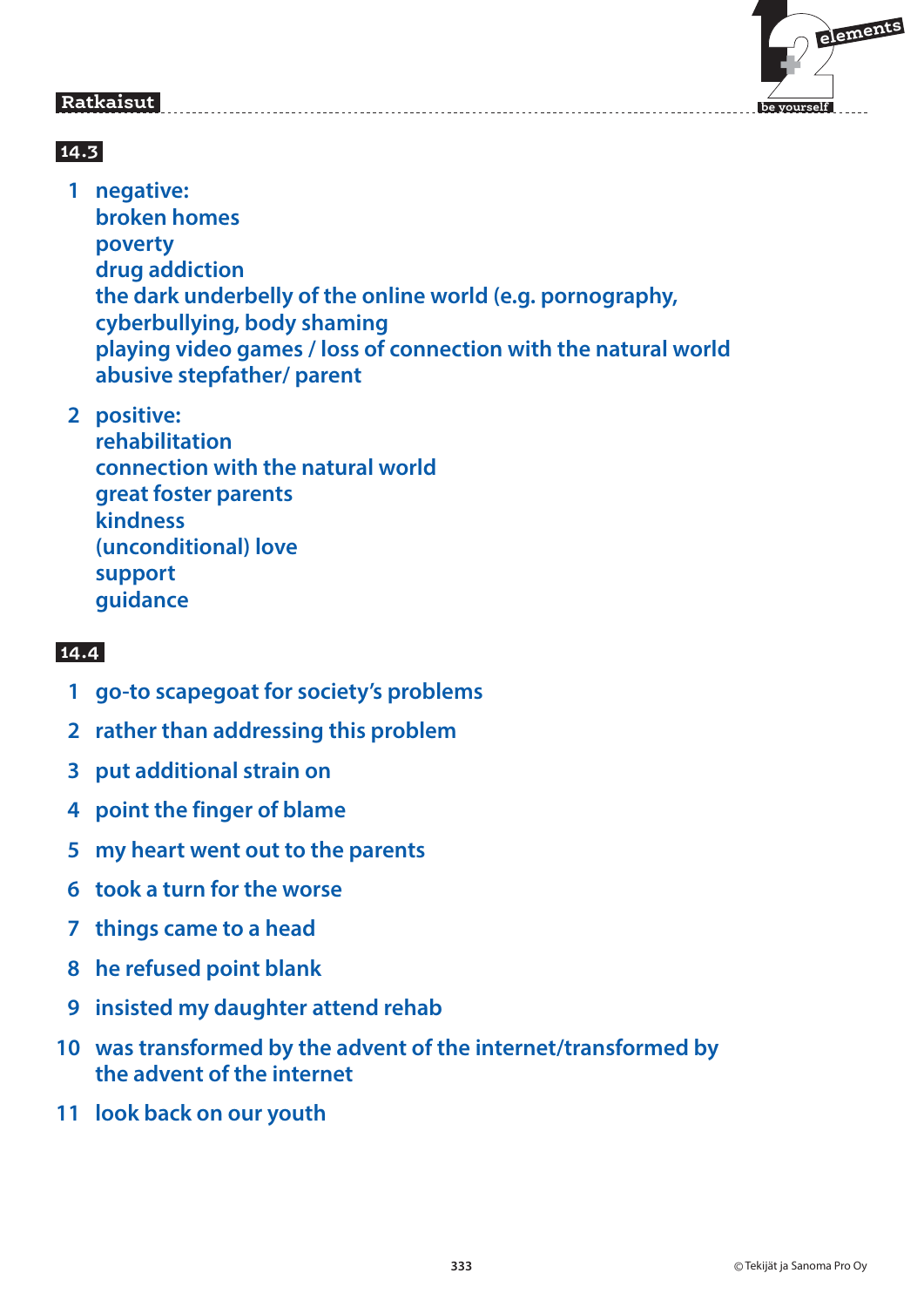

#### **14.5**

- **1 Perheneuvoja Adrian Bose viittaa eroperheisiin yhtenä tekijänä, joka myötävaikuttaa teinien mielenterveysongelmiin.**
- **2 Hallitus voi vältellä vastuuta siitä haitasta, jota sen menettelytavat ovat aiheuttaneet vähävaraisista taustoista/ perheistä tuleville lapsille.**
- **3 Heidän täytyy myös osata käsitellä online-maailman varjopuolta: kovaa pornoa, nettikiusaamista ja ulkonäön haukkumista.**

- **1 from a broken home or from an impoverished household/from a broken home or from an impoverished family**
- **2 rebellious or behaved erratically**
- **3 had suffered from low self-esteem**
- **4 unconditional love and support**
- **5 through this challenging phase of life**
- **6 fallen into a deep depression**
- **7 didn't qualify for government-funded therapy**
- **8 it would inevitably help him restore his peace of mind**
- **9 lead to his recovery**
- **10 he owes a lot to his parents**
- **11 turned his life around**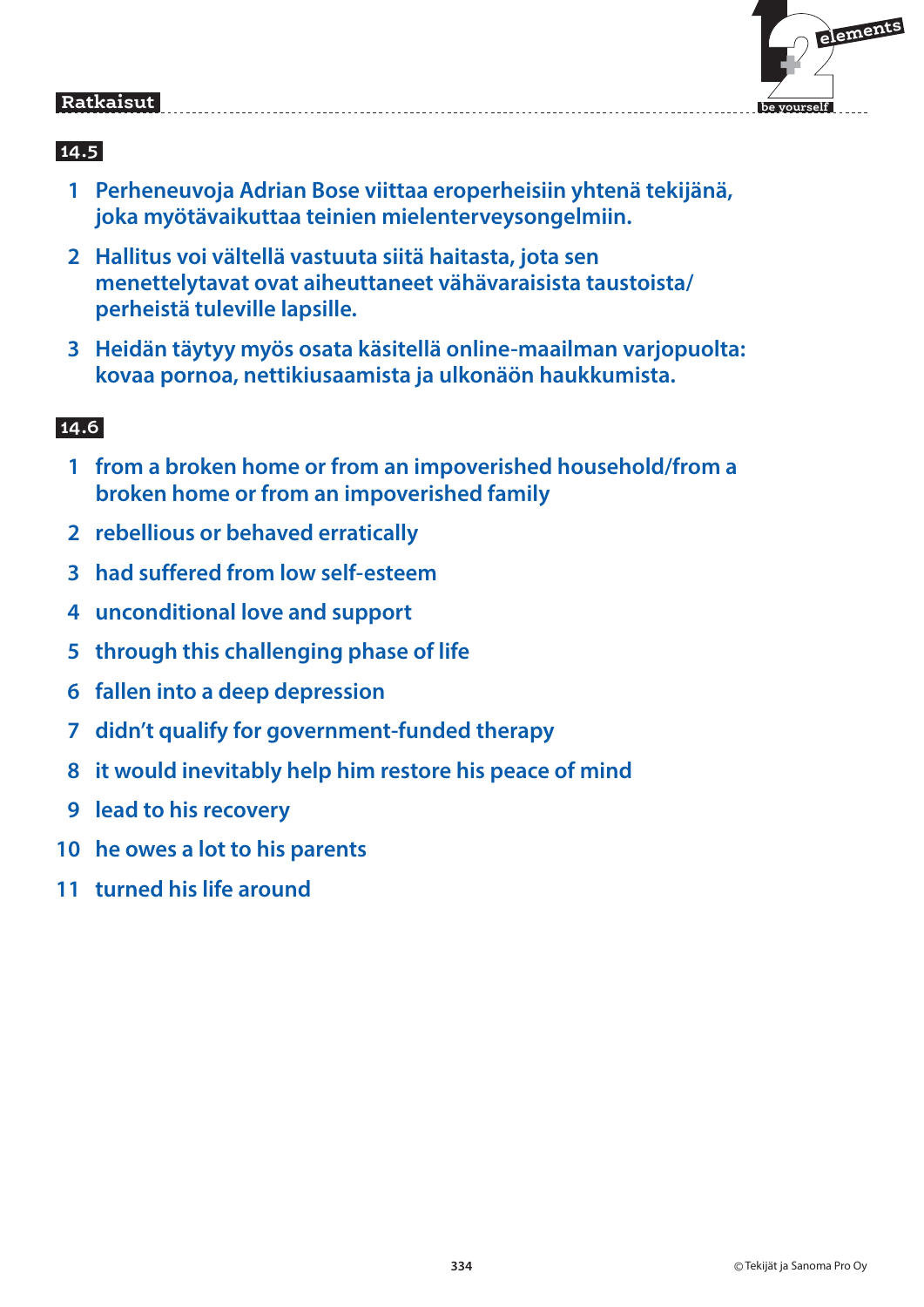

#### **14.7**

- **1 Our long-term family counselor contributed significantly to the recovery of our oldest daughter.**
- **2 The number of emotionally / mentally distressed teenagers has taken a turn for the worse.**
- **3 Rather than putting additional strain on welfare services, the government should address the factors / reasons behind teen mental health issues.**
- **4 My heart goes out to the impoverished families, who are regarded as scapegoats for society's problems.**
- **5 Volatile and vulnerable teenagers don't know how to negotiate / deal with the dark underbelly of US / American drug culture.**

#### **E7.1**

| 1 In-Laws                          | 9  | siblings          |
|------------------------------------|----|-------------------|
| 2 grandparents                     |    | 10 sister-in-law  |
| 3 daughter-in-law                  | 11 | <b>Aunt</b>       |
| 4 spouse/partner/significant other |    | 12 fiancé/fiancée |
| 5 nieces                           |    | 13 stepfather     |
| 6 nephews                          |    | 14 ex-wife        |
| <b>7 first cousins/cousins</b>     |    | 15 uncle          |
| extended family                    |    |                   |

 **8 extended family**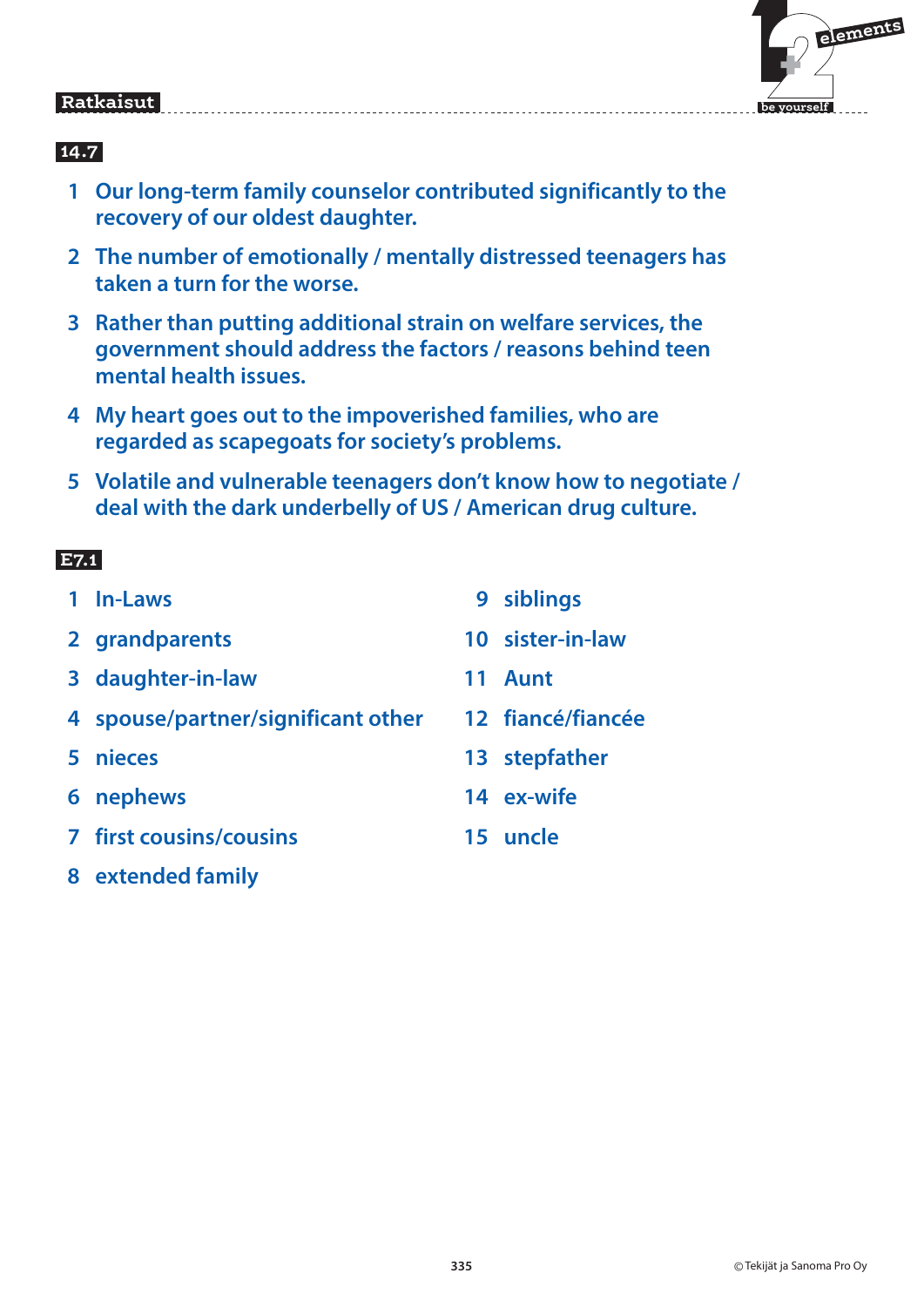

# **E7.3**

- **1 I have two nephews and my fiancé / fiancée has a / one niece.**
- **2 My grandparents invited me, my siblings and all of our cousins to visit them at the summer cottage every summer.**
- **3 My brother-in-law and his spouse / partner are foster parents to two orphans.**
- **4 Our forefathers built this country so that their descendants could live and prosper / succeed.**
- **5 What was your upbringing like?**
- **6 Same-sex couples are allowed to get married and adopt children in Finland.**

#### E7.5  **E7.5**

**The married couples are: Ingrid and Larry, Edward and Fanny, Helen and John, Alan and Karen, Gordon and Maggie, David and Barbara, Caroline and Nigel.**

#### E7.6  **E7.6**

- **1 The child is like the parents.**
- **2 The students come from wealthy families.**
- **3 A parent who is overly attentive towards their child.**
- **4 The Millers don't treat some of their relatives well.**
- **5 Many of the family members have problems with their heart.**
- **6 The colleague and the high school friend look almost identical.**
- **7 Family ties are closer than other relationships.**
- **8 A person who earns money to support the family.**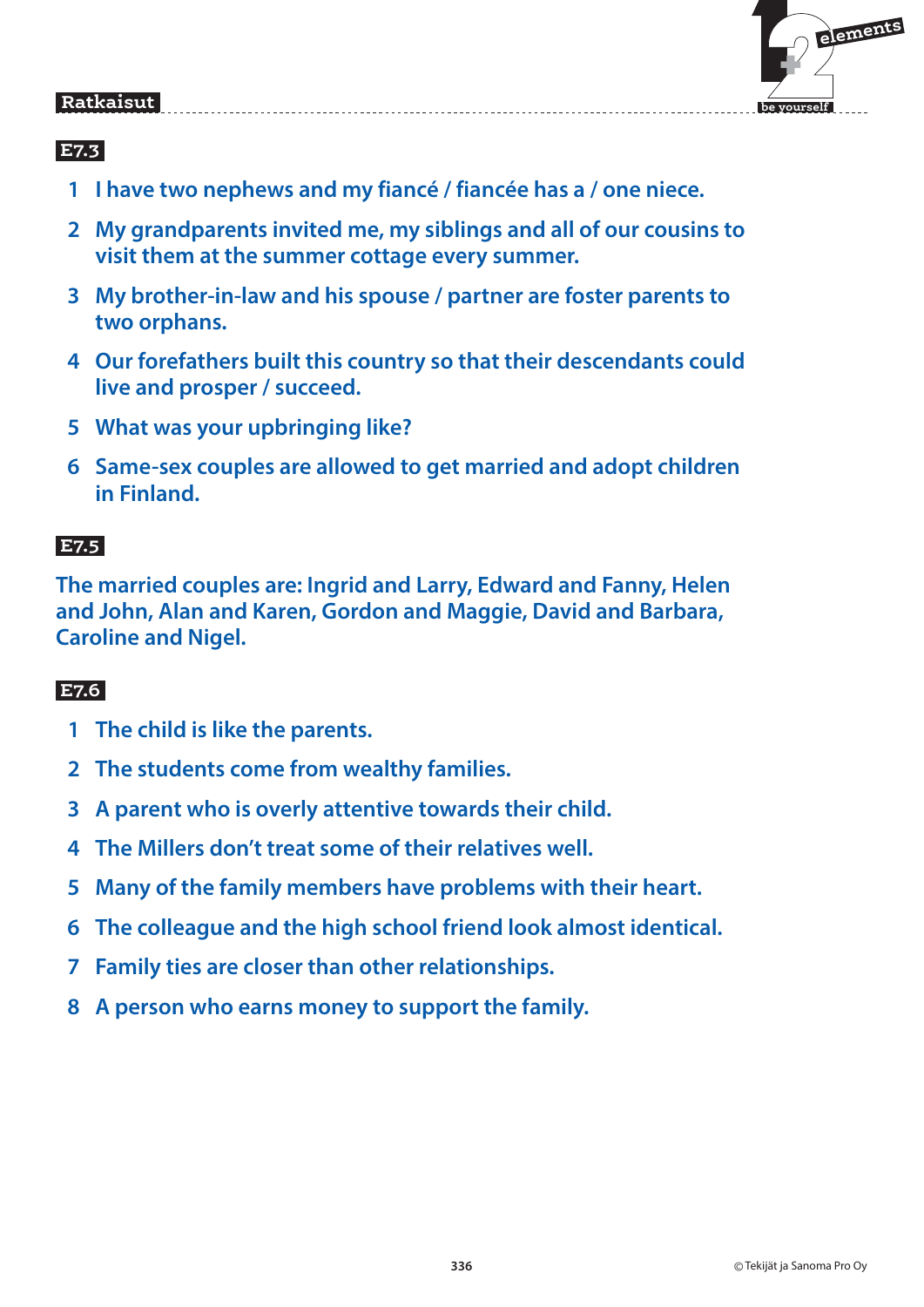

#### **E7.7**

- **1 As he didn't have work, it was difficult for him to take care of his family.**
- **2 The decision made by the family overruled his own needs.**
- **3 He imagined the joy when his family could move to stay with him.**
- **4 His family was able to witness his graduation.**
- **5 The lucky number matched with the number of the rooms in his new home.**
- **6 He thought he met with the criteria perfectly.**
- **7 The opinion on what is normal in Finland was not the same as in Nepal.**
- **8 What seemed selfish in Finland was considered the right thing to do in Nepal.**

#### **E7.8**

- **1 Hän lopetti lääketieteen opinnot kesken ja ryhtyi surffausohjaajaksi Miamissa.**
- **2 Koska mustan lampaan villa voitiin värjätä vain mustaksi, se oli vähemmän arvokasta kuin valkoinen villa, joka voitiin värjätä monella eri värillä.**
- **3 Molemmat ovat perheidensä mustia lampaita, mutta ovat erittäin menestyneitä ja suosittuja.**
- **4 Musta lammas tekee asiat eri tavalla kuin muut perheessä, kun taas syntipukkia syytetään sellaisista asioista, mitä muut ovat tehneet.**
- **5 Ruuan varastaminen, kotitehtävien tuhoaminen, kukkapurkkien kaataminen ja piereskely.**
- **6 Tuhansia vuosia sitten syntipukki oli oikea vuohi, jonka kylän pappi valitsi edustamaan kaikkien syntejä ja lähetti sen pois kylästä.**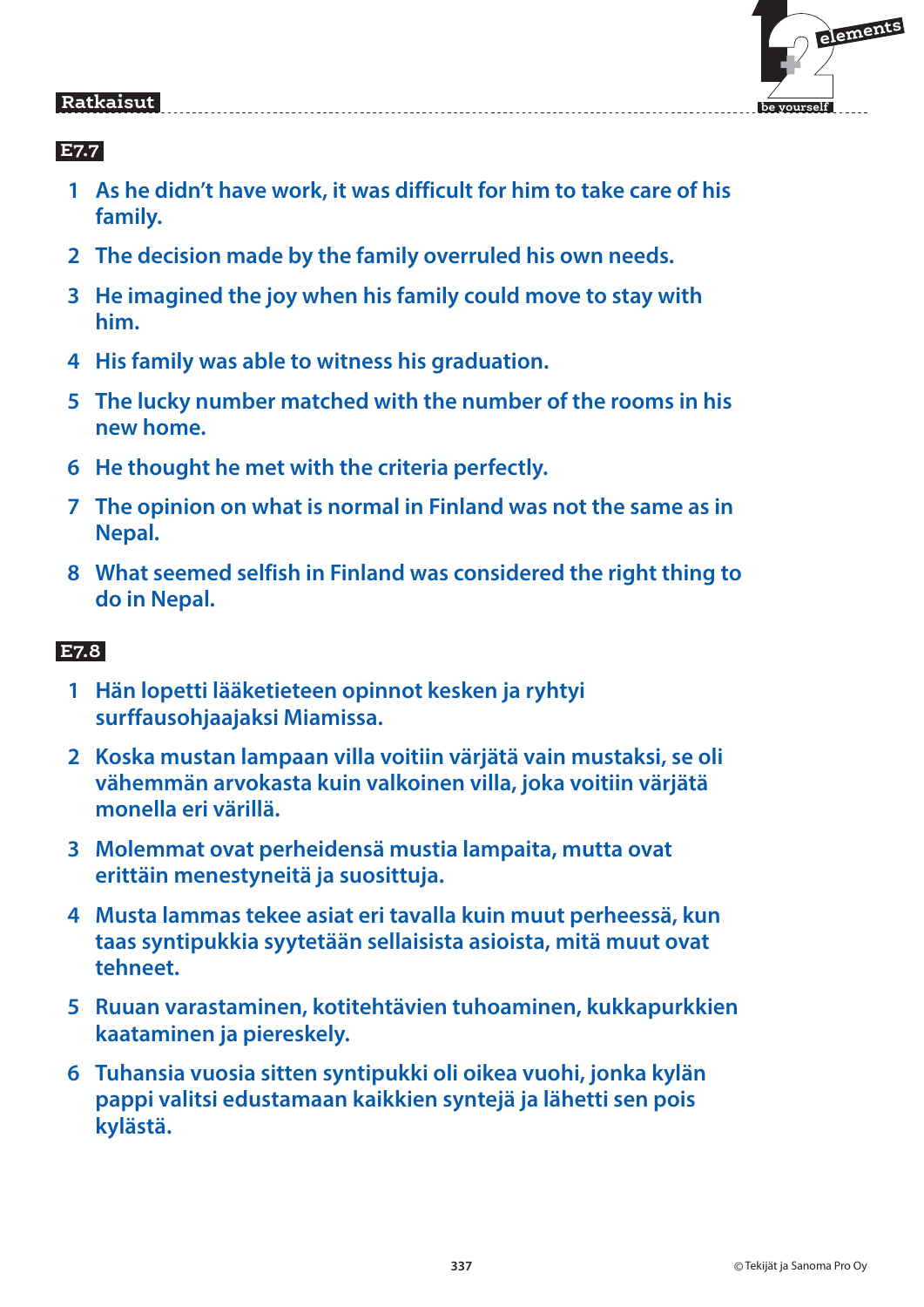

### **E7.10**

- **1 horses, Wait a minute!**
- **2 pony , I only have one ability / one thing I'm good at.**
- **3 weasel, He managed to avoid a responsibility in a sneaky way.**
- **4 hawk, The teacher was watching them very carefully.**
- **5 goose, You're on a hunt for something that you are unlikely to get or find.**
- **6 ducks, To make sure you are taking care of your responsibilities / that you have your affairs organized.**
- **7 monkey's, I'm very surprised!**
- **8 bull, Theodore is a very clumsy person**
- **9 cat, Liz revealed the secret carelessly.**
- **10 fly, Hamish is very kind and gentle.**

### **E7.11**

**Suggested key:**

**Enzon isä on puoliksi italialainen ja puoliksi britti, joten Enzo puhuu italiaa ja englantia. Enzon äiti on ranskalainen ja hän puhuu ranskaa äitinsä kanssa. Enzolla on myös sisar.**

**Enzo on syntynyt Italiassa, ja siksi häntä kutsutaan italialaiseksi lapseksi perheessä.**

**Usealla kielellä puhuminen on hänelle luonnollista. Negatiivista on, että kun hän on Italiassa, hän ei ole italialainen vaan britti tai ranskalainen, koska se on muille kiinnostavampaa, koska hän on erilainen. Erilaisuus vaivaa häntä joskus, mutta koska hän pitää siitä, että hän on erilainen ja kiinnostava, hän näkee yleensä asian positiiviset puolet.**

**Tulevaisuudessa hän haluaa asua jonkin aikaa Aasiassa, Etelä-Amerikassa tai Afrikassa, jotta hän saisi avarrettua eurooppalaista näkökulmaansa. Hänen mielestään on hyvä saada paljon kokemusta maailmalta ja monipuolisia opintoja tulevaisuuden töitä ja työhaastatteluja varten. Hän haluaa työskennellä jossakin start-upyrityksessä ja löytää oman polkunsa liikkumalla ympäri maailmaa.**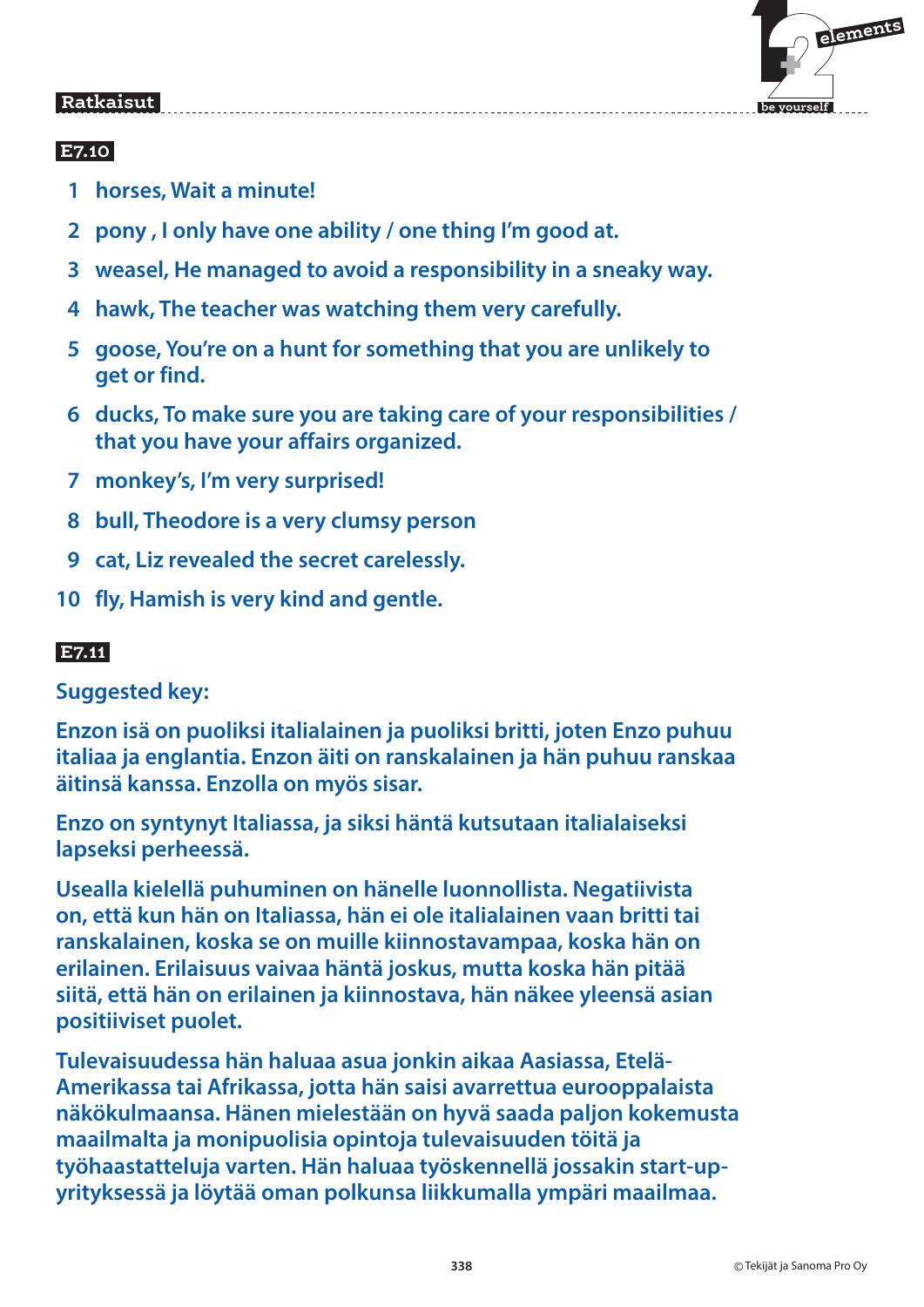

#### **E7.12**

| ı | <b>sum</b> | 7 Leek    |
|---|------------|-----------|
|   | 2 soles    | 8 lessen  |
|   | 3 maid     | 9 Colonel |
|   | 4 plain    | 10 read   |
|   | 5 sore     | 11 peek   |
|   | 6 idle     | 12 brakes |

### **E7.13**

**We knead the dough!, pizzeria**

**Pour taste., wine store**

**Beanscene, coffee shop**

**Let's taco bout it., Mexican restaurant**

**Fourth of chewn., chocolate bar**

**Be positive no matter watt., power company**

**You can't beet 'em!, vegetable supplier**

**Mussel power!, seafood restaurant**

**We knead the dough! / We need the dough. (knead = vaivata taikinaa, dough voi tarkoittaa sekä taikinaa että rahaa).**

**Pour taste. / Poor taste. (pour = kaataa lasiin)**

**Beanscene. / Been seen. (bean = kahvipapu)**

**Let's taco bout it. / Let's talk about it.**

**Fourth of chewn. / Fourth of June. (chewn = chew-verbin vanha taivutusmuoto)**

**Be positive no matter watt/what. (watt on tehon ja säteilyvirran yksikkö)**

**You can't beet 'em! / You can't beat them! (beet = punajuuri)**

**Mussel power! / Muscle power! (mussel = simpukka)**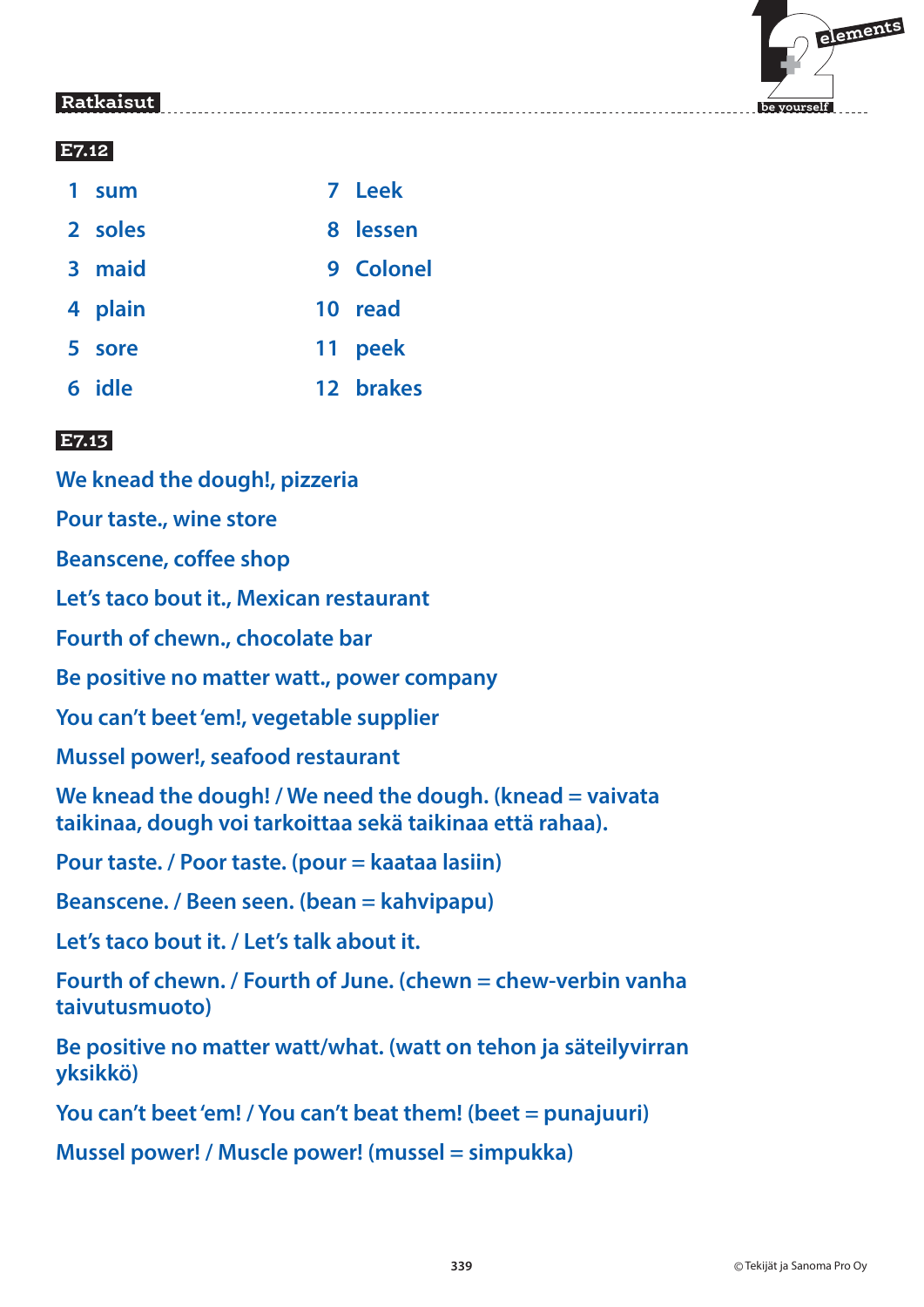

### **E7.14**

- **1 harmiton kysymys**
- **2 valtava hahmo**
- **3 viimeinen pisara**
- **4 kauan sitten**
- **5 pelastanut hänet**
- **6 liittyi poliisivoimiin**
- **7 hänen työvuoronsa jälkeen**
- **8 poliisilaitokselta**

### **E7.17**

 **1 It was old and brown and had been licked to close it.**

 **His old high school English teacher.**

 **Tina ran away from home and moved in with a friend.**

 **His family wasn't ready for the changes: his mother checked in on Peter a lot and his dad started baking.**

 **He always talked about his days with Jennifer, and helped her out with schoolwork.**

 **2 A ten-year period**

 **Something that is relevant or still happening today**

 **When two people decide to stop fighting, or countries decide to end a war**

 **The eyelids close and open quickly**

 **Taking a year off after high school studies**

 **3 computing**

 **ran away**

 **massive**

 **stormed**

 **currently**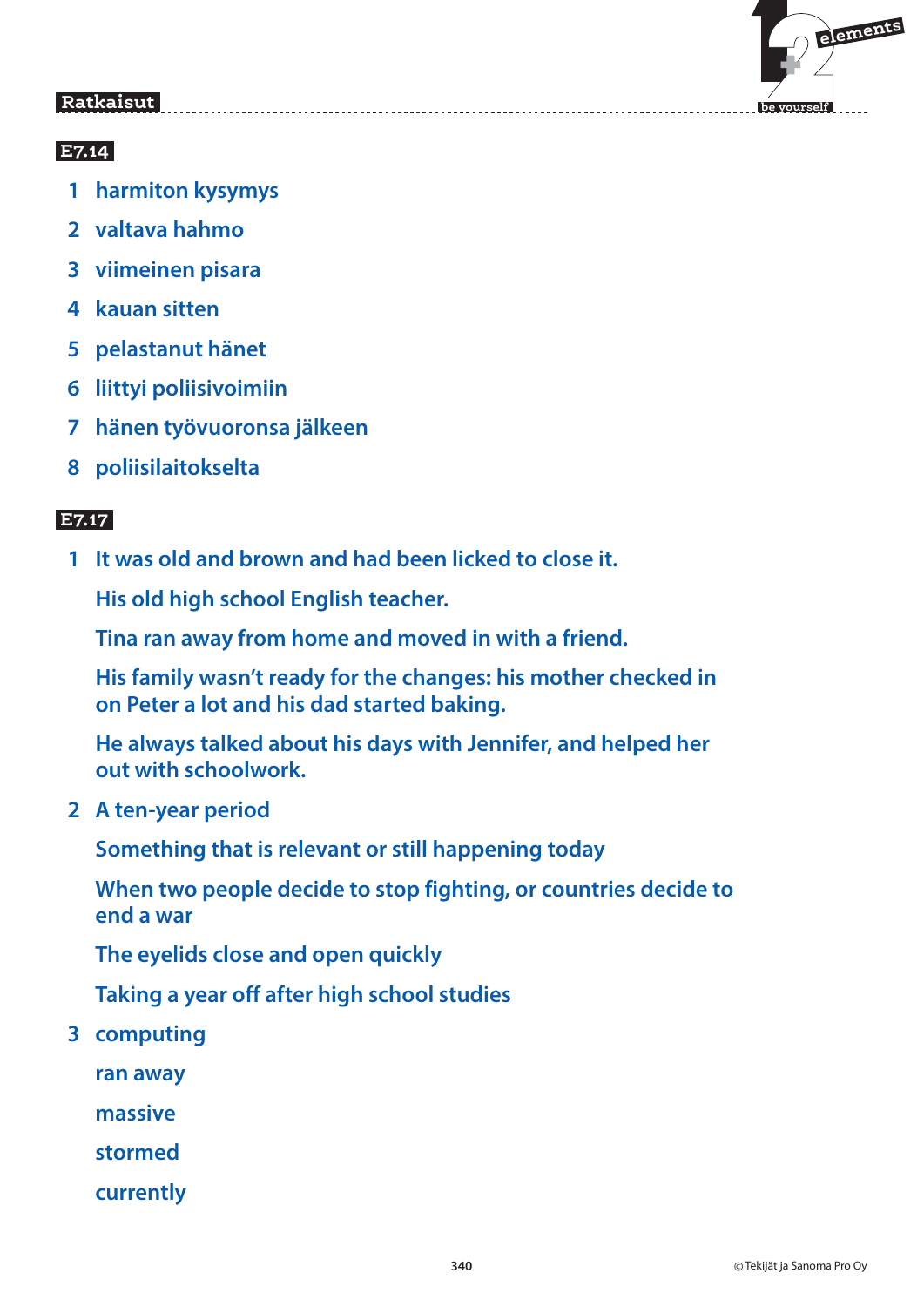

 **3 I'm getting sidetracked.**

 **She drives me insane.**

 **I suppose she has a point.**

 **I do hope she's okay.**

 **You're going places.**

 **4 fade**

 **wears off**

 **unfold it**

 **seal it (up)**

- **explodes**
- **5 Muistan kaverini valtavan virnistyksen.**

 **Veljelläni ja minulla oli räjähtävä riita eilen.**

 **Talossa oli aavemaisen hiljaista.**

 **Perhonen räpytteli siipiään.**

 **Lukion jälkeen aion hakea yliopistoon.**

# **E7.18**

- 
- 
- 
- **4 additional strain 9 anxiety**
- 

#### **Theme start**

- 
- **2 Gesundheit 5 schmuck**
- **3 c'est la vie 6 Ditto**
- **1 a rebellious streak 6 Rather than address her issues**
- **2 contributed to 7 insisted she attend**
- **3 opioid addiction 8 moody and volatile**
	-
- **5 self-esteem 10 took a turn for the worse**
- **1 pronto 4 vice versa** 
	-
	-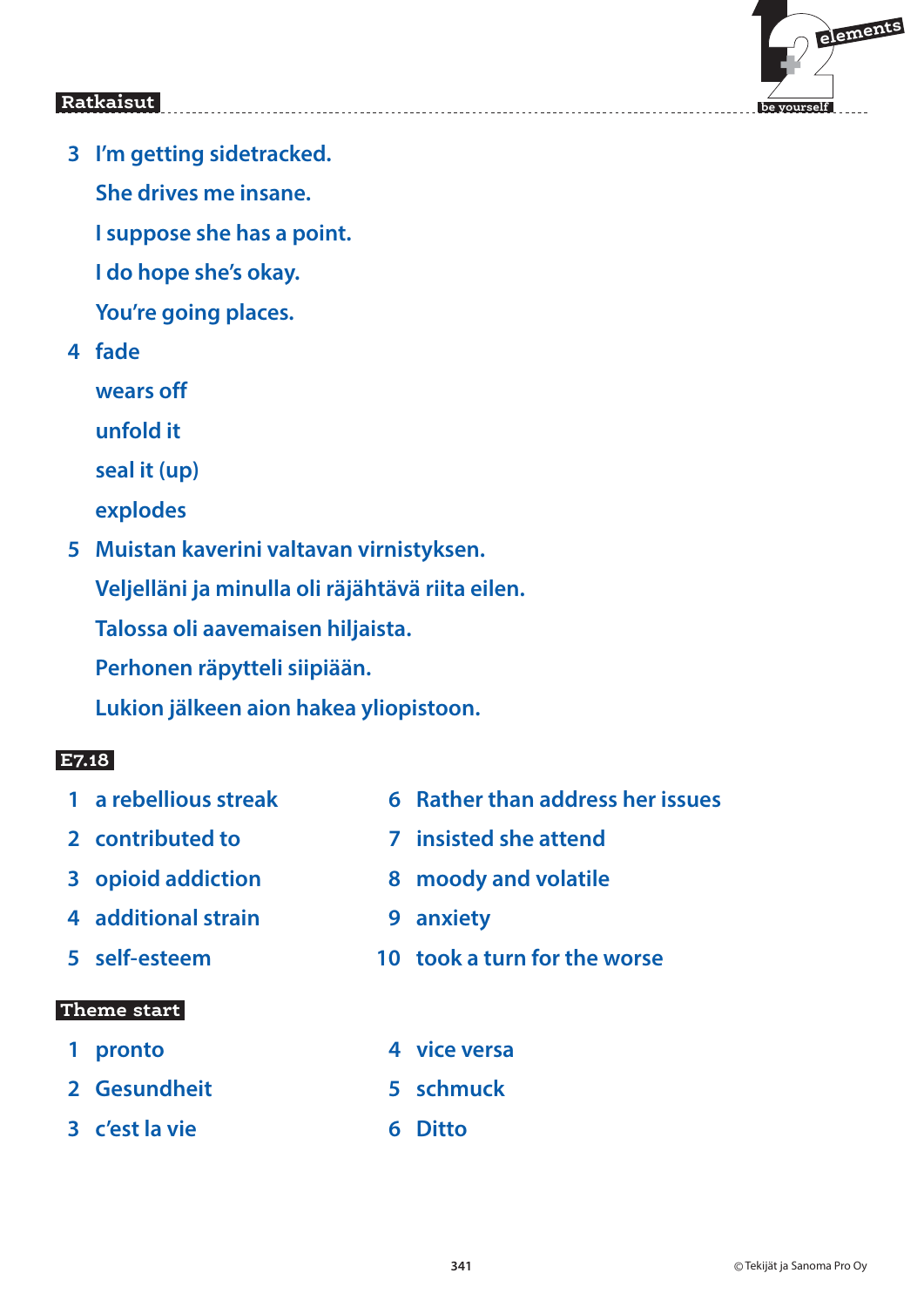

#### **Warm up 15**

- 
- **2 Advertisement 6 News report**
- **3 Dictionary 7 Textbook**
- **4 Film review 8 Legal act**
- **1 Joke 5 Food label**
	-
	-
	-

- **1 When Newton looked through the glass prism, he saw all the colours of the visible spectrum.**
- **2 If Newton had submitted his paper on prisms to a modern-day science teacher, he would very likely have received a failing grade.**
- **3 The use of English has changed a great deal since Newton's times.**
- **4 Over the centuries the use of the passive voice has become (more and more) common in scientific writing.**
- **5 The use of the passive voice emphasises the experiment/the object by placing it at the (very) beginning of the sentence.**
- **6 The removal of the person from the text allows the reader to focus entirely on the content.**
- **7 The use of the passive voice allows future scientists both to advance and improve on earlier findings, which is an important part of scientific research.**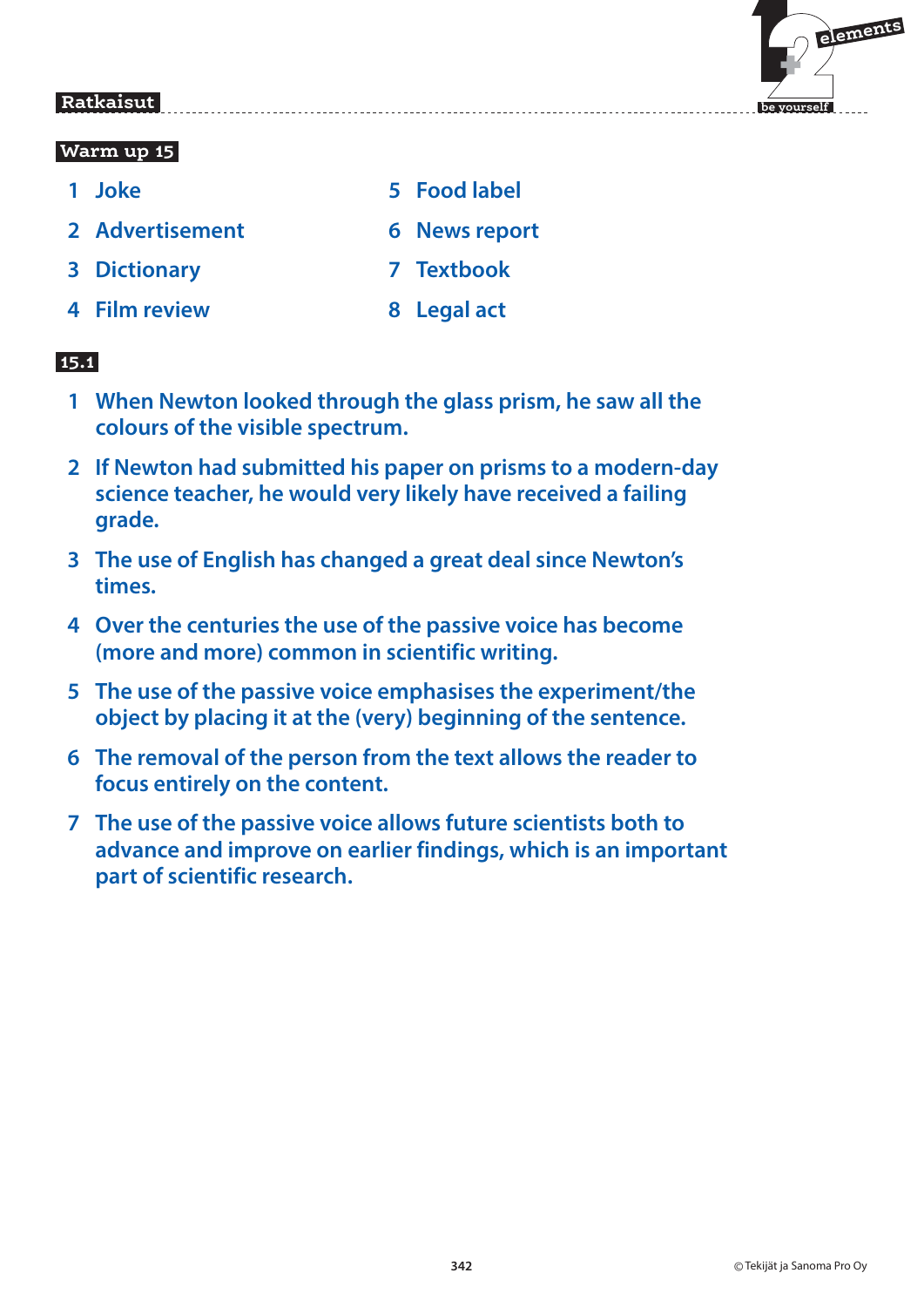

#### **15.2**

- **1 Tutkimus johti siihen, että Newton keksi ensimmäisen peilikaukoputken.**
- **2 Koska häntä pidetään eräänä maailman vaikutusvaltaisimmista tieteilijöistä ja hän on kuuluisa esimerkiksi painovoimaan liittyvästä tutkimuksestaan.**
- **3 Hänen käyttämänsä kieli on erilaista kuin se, jota käytetään nykyään tieteessä.**
- **4 1600-luvulla käytettiin paljon persoonapronominia "minä", nykyään tieteen kielessä ei käytetä persoonapronomineja, vaan passiivia.**
- **5 Passiivi korostaa koetta tai sen pääasiaa asettamalla sen lauseen alkuun. Passiivin ansiosta tosiasioita voidaan tarkastella omina, tieteilijän mielipiteestä itsenäisinä asioina. Lukija pystyy keskittymään puhtaasti sisältöön. Vähentää sen mahdollisuutta, että tekstin kirjoittajaa syytettäisiin puolueellisuudesta. Passiivi sallii tulevaisuuden tieteilijöiden sekä edistää että parannella aiempia löydöksiä. Kokeita on helpompi verrata ja olosuhteita toistaa.**

- **1 conducted an experiment**
- **2 is regarded as**
- **3 one of the most influential scientists of all time**
- **4 his work on gravity**
- **5 during his lifetime**
- **6 if he had submitted his paper … to a modern-day science teacher**
- **7 would very likely have received a failing grade**
- **8 the most obvious difference between 1666and today**
- **9 over the course of the centuries**
- **10 for a number of different reasons**
- **11 by placing it at the very beginning of the sentence**
- **12 to focus entirely on the content**
- **13 will be accused of bias**
- **14 both to advance and improve on earlier findings**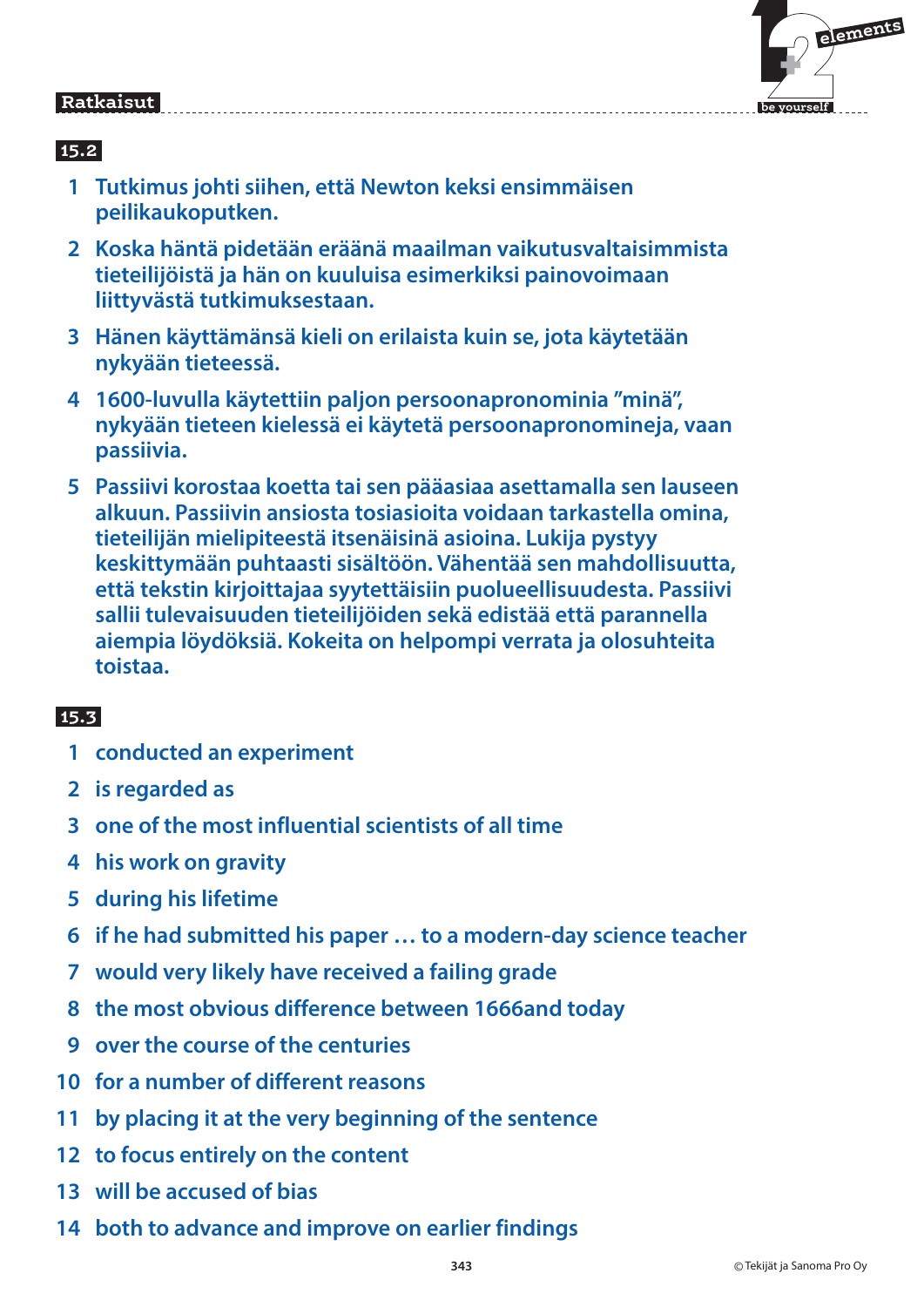

#### **15.4**

- **1 scientific**
- **2 both (to) advance and improve**
- **3 physicist**
- **4 remove**
- **5 focus entirely on the content**
- **6 visible**
- **7 effect**
- **8 experiments have been conducted**
- **9 development**
- **10 eventually**

# **15.6**

- **1 Newton is regarded as / considered one of the most influential scientists of all time.**
- **2 He is famous for his work on gravity.**
- **3 Newton would have received a failing grade for his paper in a modern school.**
- **4 Over the course of the centuries the use of English in scientific texts has changed a great deal.**
- **5 The focus of the experiment can be placed at the beginning of the sentence for a number of different reasons.**

| 1 behind | 6 for |
|----------|-------|
| 2 for    | 7 of  |
| $3$ in   | 8 in  |
| 4 on     | 9 on  |
| 5 during | 10 on |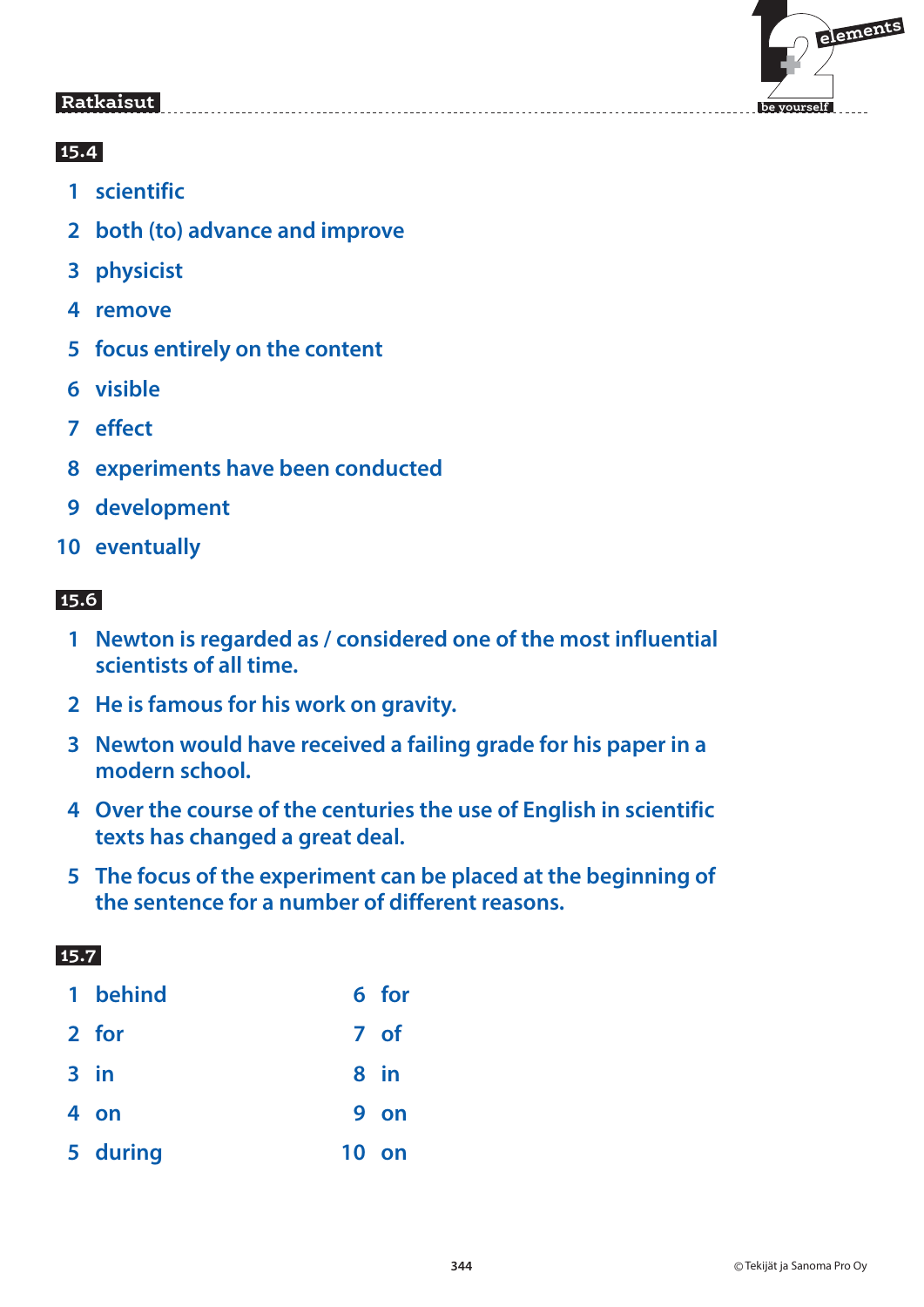

#### **Warm up 16**

**child, infant**

**water, aqua**

**brave, courageous**

**smart, intelligent**

**think, contemplate**

**love, adore**

**hate, detest**

**want, desire**

**do, perform**

**make, produce**

**The Anglo-Saxon words are short, frequently one-syllable words, words for common or everyday use, easier language.**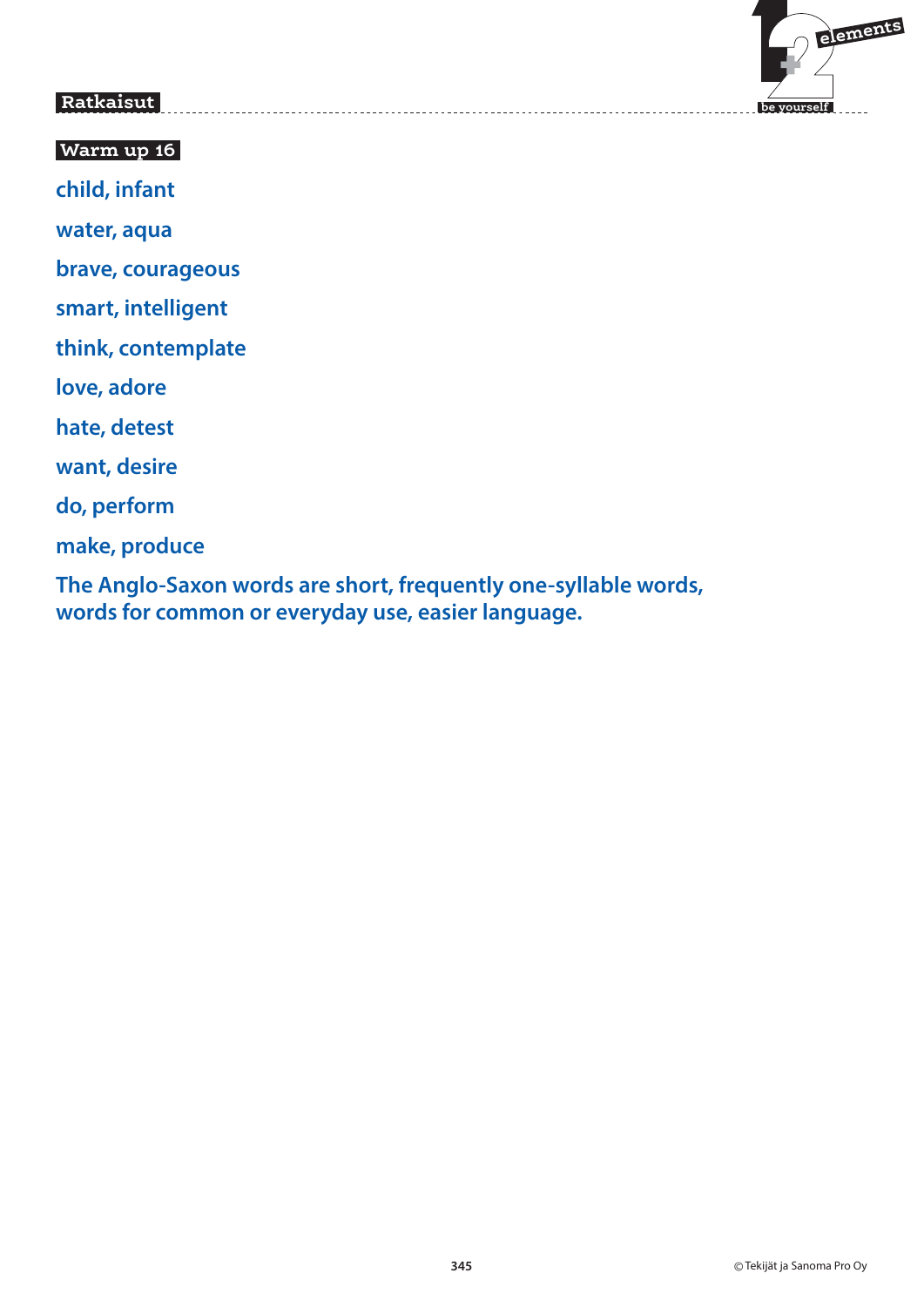# $\mathbf{F}$  **elements be yourself**

#### **Ratkaisut**

#### **16.1**

| $-450$                                       | 450-1100                                                              | 1100-1500                                          | 1500-                                                                 | 1900-                                                           |
|----------------------------------------------|-----------------------------------------------------------------------|----------------------------------------------------|-----------------------------------------------------------------------|-----------------------------------------------------------------|
| heimokieli                                   | muinaisenglanti                                                       | keskienglanti                                      | nykyenglanti                                                          | englanti<br>lingua<br>francana                                  |
| muutamia<br>tuhansia<br>puhujia              | vaikea-<br>selkoinen<br>nykyihmisille                                 | ranskalaiset<br>valtasivat<br><b>Britannian</b>    | kirkon<br>käyttämä kieli                                              | 1,5 miljardia<br>puhujaa                                        |
| germaanit<br>valtasivat<br><b>Britannian</b> | puolet<br>nykyenglannin<br>yleisimmistä<br>sanoista saivat<br>alkunsa | talonpoikien /<br>maalaisten<br>kieli              | Britannia valtasi<br>siirtomaita                                      | <b>Amerikan</b><br>kukoistus<br>kasvatti<br>englannin<br>asemaa |
|                                              |                                                                       | kansallisuus-<br>aate heräsi<br>hallitsijoissa     | <b>Amerikan</b><br>poliittinen<br>irtautuminen<br><b>Britanniasta</b> | elokuva-<br>kulttuurin<br>ja internetin<br>leviäminen           |
|                                              |                                                                       | englanti<br>levisi myös<br>yläluokkien<br>kieleksi | <b>William</b><br><b>Shakespearen</b><br>kieli                        | kansainvälisen<br>kaupan kieli                                  |
|                                              |                                                                       | 10000 sanaa<br>lainattiin ranskasta                |                                                                       | tieteen ja avaruus-<br>tutkimuksen kieli                        |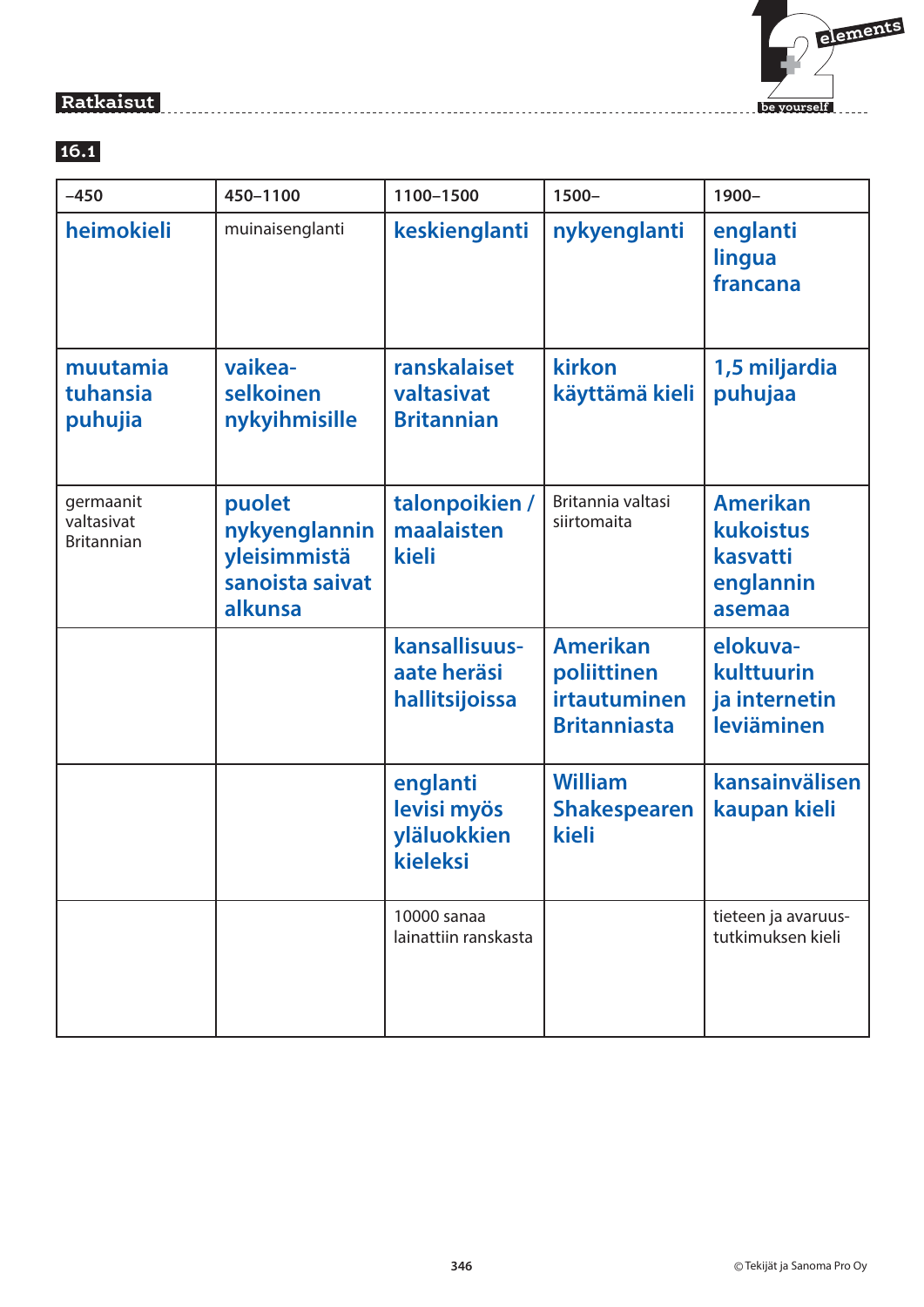

### **16.2**

- **1 in the 5th century CE**
- **2 have little to do with**
- **3 It is worth mentioning**
- **4 bear little resemblance to**
- **5 unintelligible language to most English speakers**
- **6 are also derived from Old English**
- **7 the English language regained its prestige**
- **8 refused to grant him**
- **9 declared independence**
- **10 did not sever linguistic ties along with political ones**
- **11 generates its own momentum**
- **12 in their skillset**

- **1 did not sever political ties**
- **2 bore little resemblance to**
- **3 which was derived from**
- **4 It is worth mentioning**
- **5 unintelligible**
- **6 skillset**
- **7 In the 5th century BCE**
- **8 declared**
- **9 never regained**
- **10 refused**
- **11 independence**
- **12 exerted a powerful influence on / had a great impact / had a huge influence / had a powerful effect on**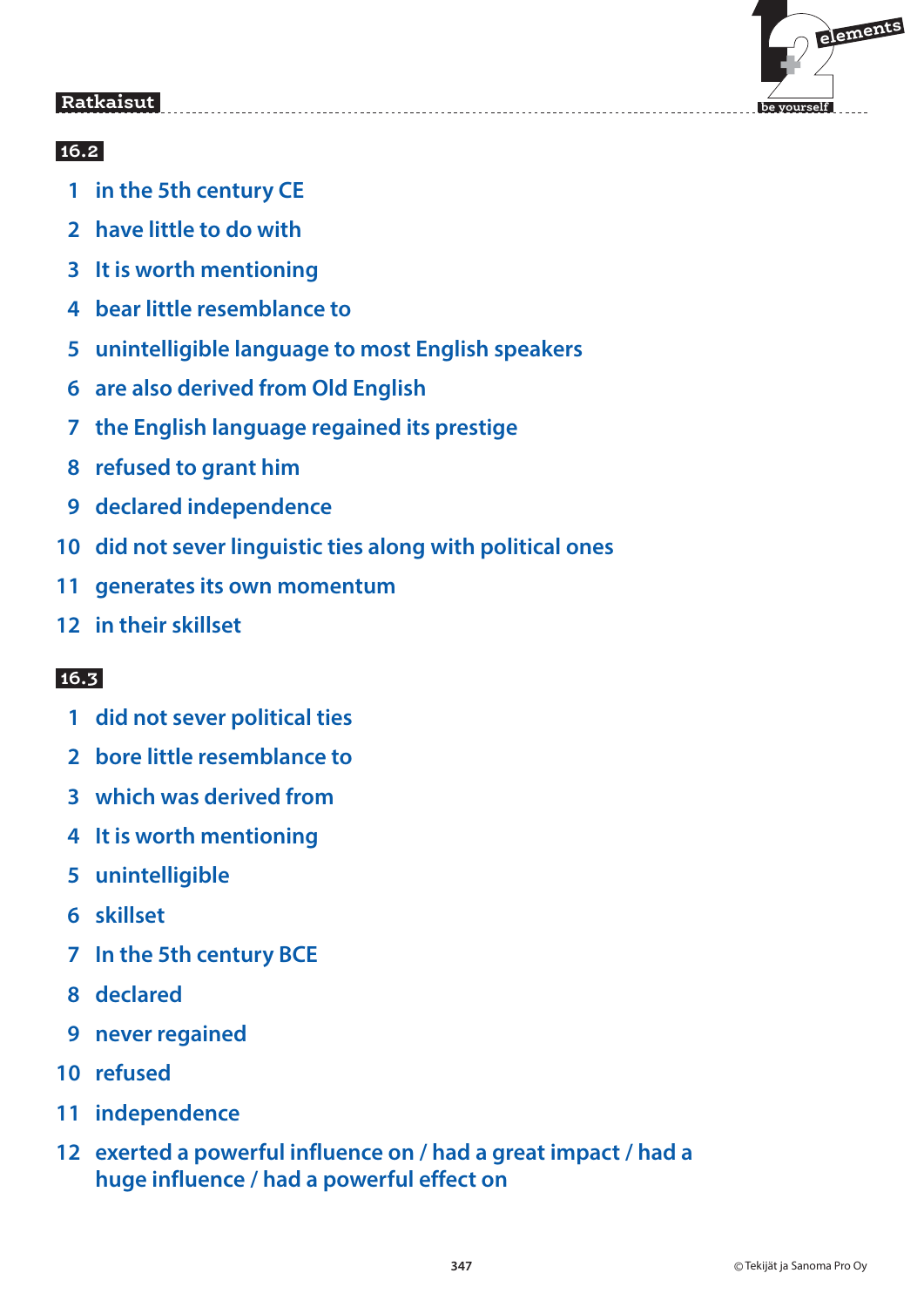

|   | $1$ to          |        | 7 into  |
|---|-----------------|--------|---------|
|   | 2 <sub>to</sub> |        | 8 on    |
|   | 3 from          |        | 9 with  |
|   | 4 to            | $10 -$ |         |
|   | 5 on            |        | 11 with |
| 6 | on              |        | 12 on   |

- **1 Invaders are not people in the highest social class like the aristocracy, nobility and upper classes.**
- **2 Intrinsic, inborn or inherent qualities are necessary or integral parts of something. Intellectual is associated with academic qualities or intelligence.**
- **3 Essential, critical, vital can all mean something very important in a particular situation. Recognisable means familiar.**
- **4 Change, transformation and conversion tell us that something has become different from its original form or state. Ubiquity refers to something that is seen everywhere.**
- **5 Widespread is the opposite of confined, restricted and limited (not very great in amount or extent).**
- **6 Squabble, dispute and quarrel describe an angry argument between people. Momentum is the power a moving object has.**
- **7 Mostly is not as extreme as the other three which mean in every way possible or in every part.**
- **8 Dominate describes power or influence. The other three words describe a process of change.**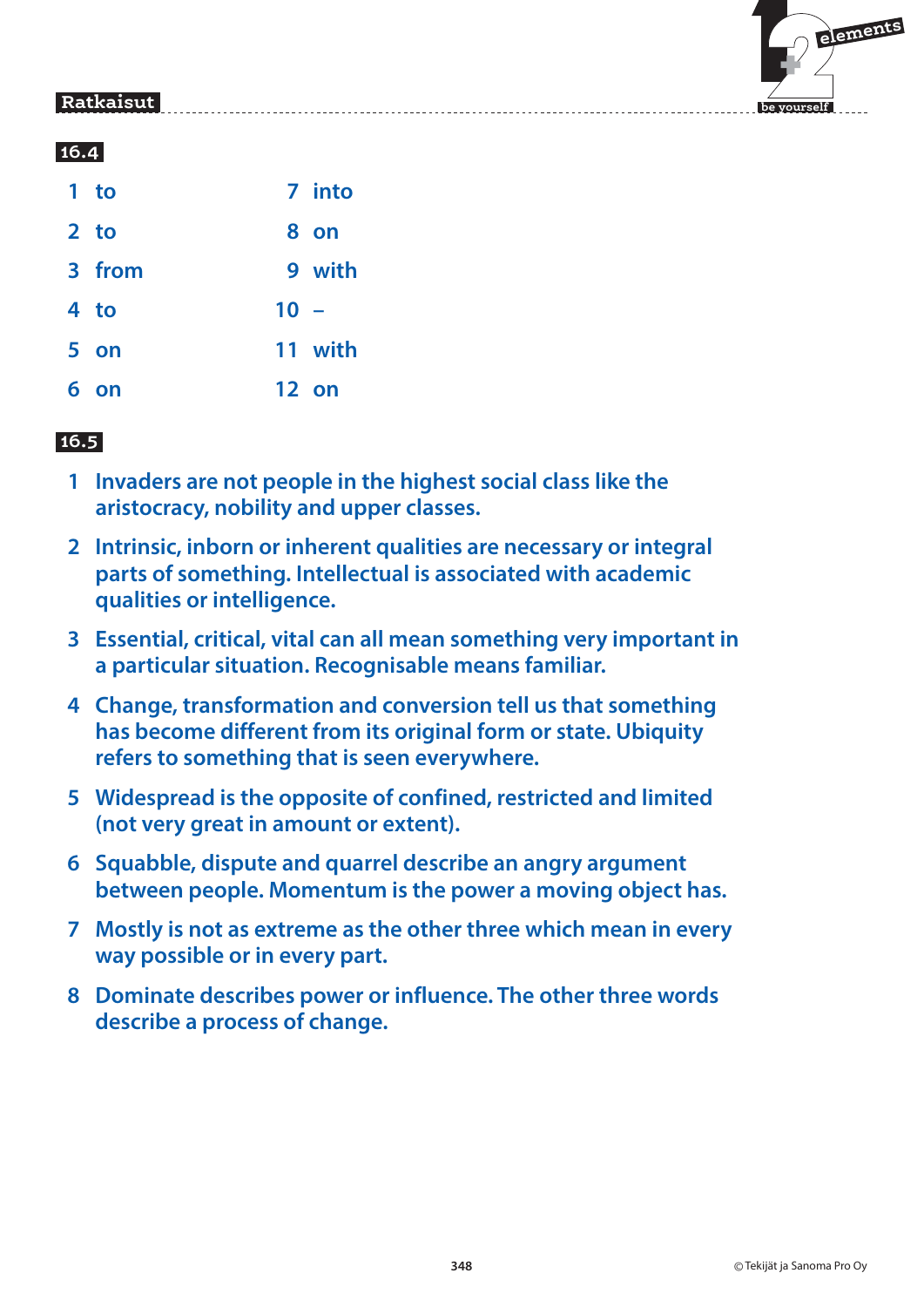

### **16.6**

| 1 resemblance  | 5 staff    |
|----------------|------------|
| 2 ties         | 6 inroads  |
| 3 momentum     | 7 prestige |
| 4 independence | 8 rise     |

#### **16.7**

- **1 FALSE (Germanic tribesmen)**
- **2 TRUE**
- **3 FALSE (about half derive from OE)**
- **4 TRUE**
- **5 FALSE (about ten thousand words)**
- **6 TRUE**
- **7 TRUE**
- **8 FALSE (linguistic ties were not cut, the US declared independence in 1776)**

- **1 English is the official language in dozens of different countries and over a billion people speak it as a second language.**
- **2 After the French invaders arrived in Britain, English became a peasant language / the language of (the) peasants whereas French was used among the nobility / the aristocracy / the ruling classes / the elite.**
- **3 In the 16th century / In the 1500s English was finally used in church services instead of Latin.**
- **4 American television series have had a powerful effect / impact / influence on the spread of the English language around the world.**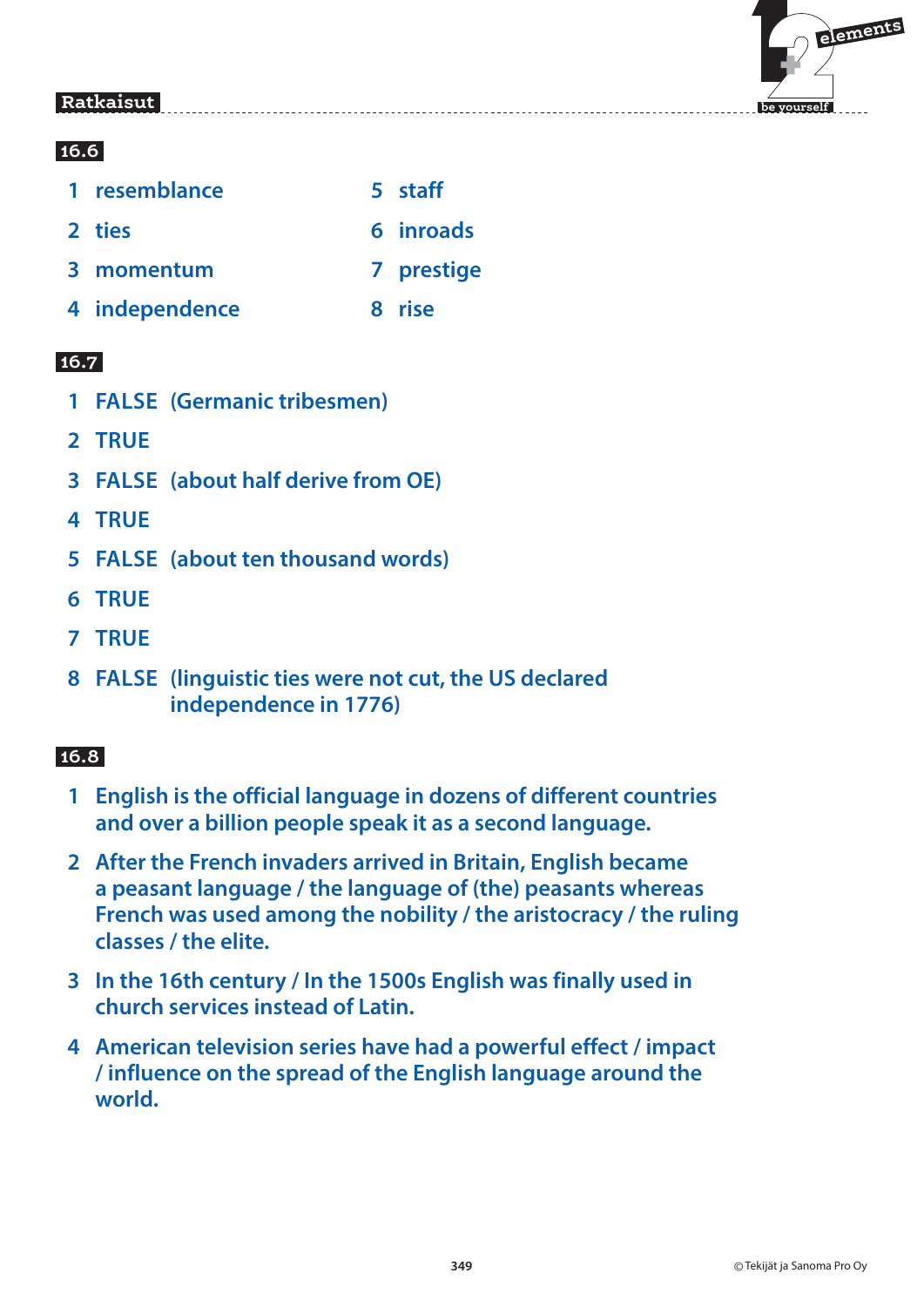

#### **16.9**

#### **Science and sorcery: A possible answer**

**Early scientists had some 1 odd beliefs. In the Middle Ages, for example, 2 numerous scholars 3 asserted that it was possible to turn lead into gold. Even Isaac Newton had faith in this 4 misguided idea. Those who 5 attempted to make gold from cheaper metals were called alchemists. One of the most famous alchemists was John Dee who 6 was employed by Queen Elizabeth I. He promised to 7 manufacture gold in his laboratory, but unsurprisingly he failed to do so. In his old age he became a 8 penniless beggar. He had to sell his 9 possessions to raise money for food and shelter. Later, alchemy evolved into modern chemistry which has achieved many 10 accomplishments – but it has never transformed other metals into gold!**

#### E8.1  **E8.1**

- **1 The only official language is French.**
- **2 Most people learn French at school.**
- **3 It used to be a part of France.**

### **E8.2**

- **1 Sille ei ollut englannin kielessä omaa sanaa satoihin vuosiin. Väriä kuvaava sana tuli sanasta appelsiini.**
- **2 Koska appelsiinille ei ollut omaa sanaa englannin kielessä.**
- **3 Käytettiin sanaa yellow-red eli keltapunainen.**
- **4 Persian sanasta narang, joka tarkoittaa appelsiinia. Arabialaiset muodostivat siitä oman versionsa, josta ranskalaiset pudottivat alkuun kuuluvan n-kirjaimen pois. Siitä muotoutui englannin kielessä sana orange.**
- **5 Että on hölmöä, että hedelmää tarkoittava sana on myös värin nimi.**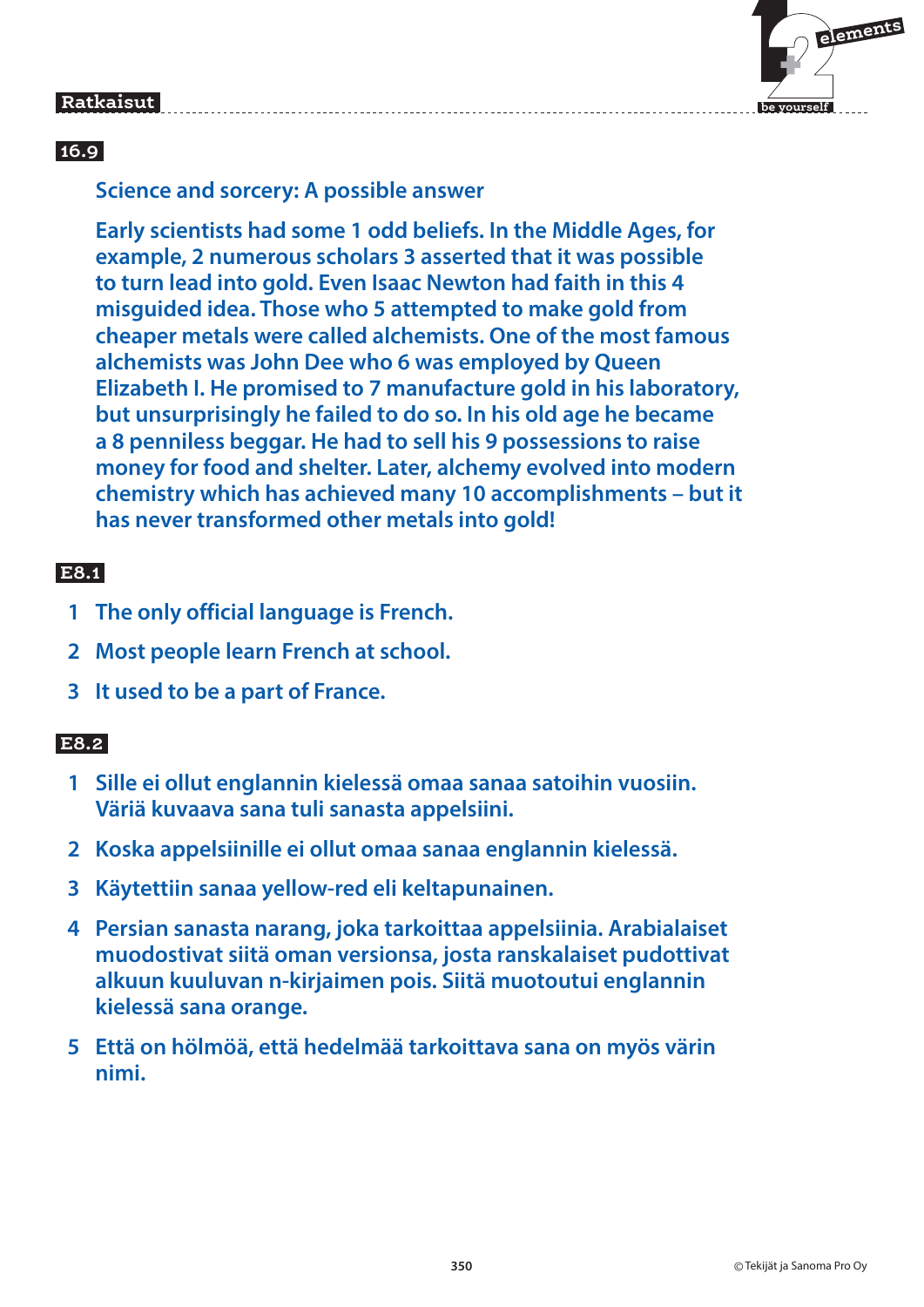# $\mathbf{F}$  **elements**

 **be yourself**

# **Ratkaisut**

#### **E8.3**

|              | 1 black   | 6 pink          |
|--------------|-----------|-----------------|
|              | 2 blue    | 7 red           |
|              | 3 green   | 8 brown         |
|              | 4 white   | 9 grey          |
|              | 5 yellow  | 10 red          |
| E8.4         |           |                 |
| toad /t/     |           | casual /k/      |
|              | these /ð/ | celebrate /s/   |
| guilty $/g/$ |           | chandelier / f/ |

jugle /dz/ **chin** /t $\frac{1}{\pi}$ 

genre /3/

#### **Secret message**

**You have now mastered the consonant sounds.**

# **E8.6**

- **1 Listen up, dudes → Good evening/morning; it's gonna rain →** it is going to rain; big time.  $\rightarrow$  heavily.
- 2 Yeah, → yes; dunno → don't know; gonna → going to/will; **wanna**  $\rightarrow$  **want to/wish to; outta**  $\rightarrow$  **graduate.**
- **3** Good evening, Mr. Reynolds. → Hi/Hey/Yo/What's up, (first name). **I am delighted to inform you → Good news! that you have been invited to participate in the festivities at our**  residence on Friday.  $\rightarrow$  Can you make it to the party at our house **on Friday? / You're invited to our house party Friday night.**

# **E8.7**

- **1 I'm loving it.**
- **2 Who are you going to call?**
- **3 She has (got) a ticket to ride but she doesn't care.**
- **4 Why are you so serious?**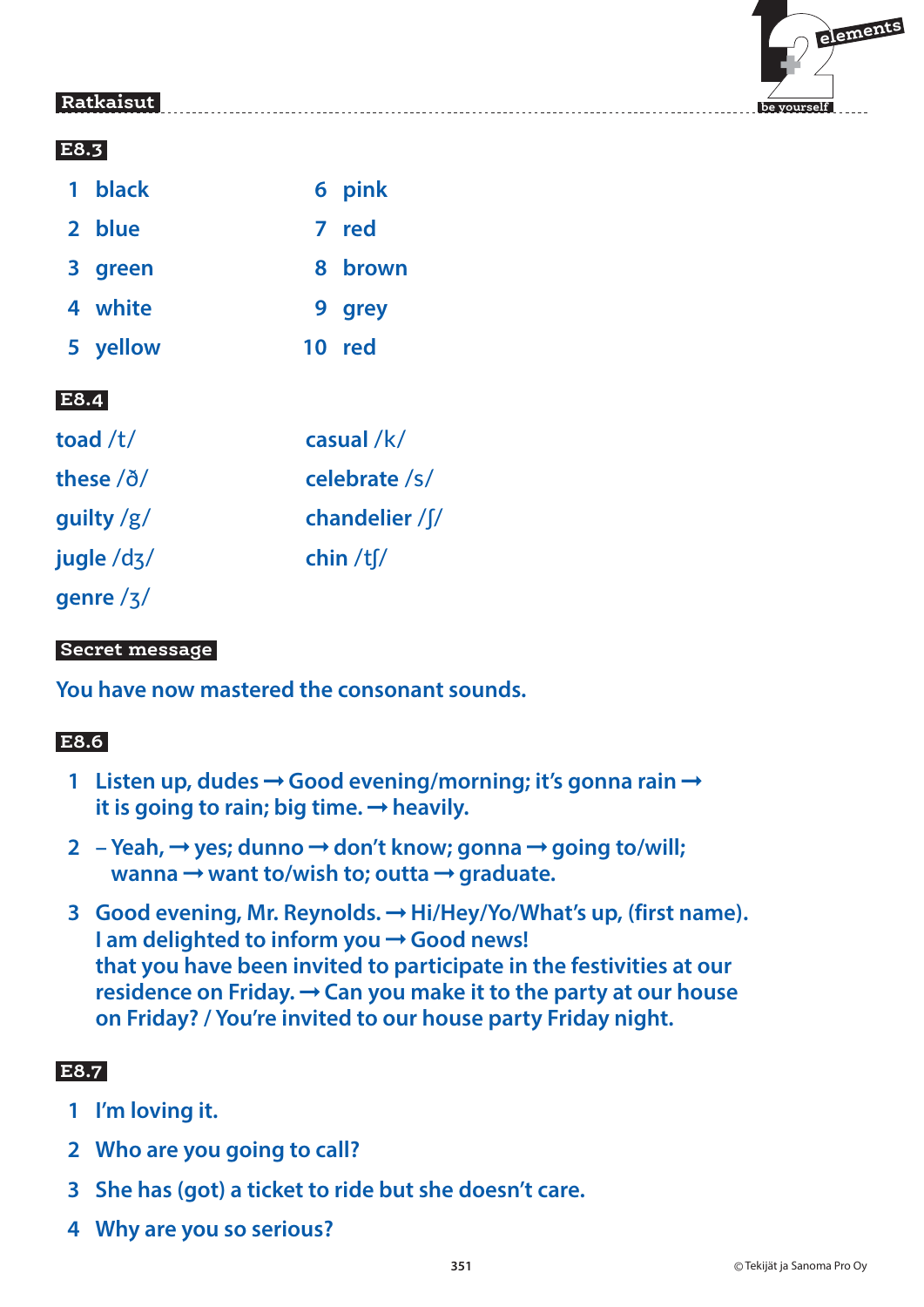

# **E8.8**

- **1 Can/Could you call me as soon as possible?**
- **2 I have to leave (a bit/little) earlier tomorrow.**
- **3 Yes, thank you. I'll see you later.**
- **4 I am going to be late because I cannot find my wallet.**

#### **E8.9**

- **1 scientific 7 argued**
- **2 physicists 8 a number of**
- 
- **3 gravity 9 conducted**
- **4 has also received 10 advance**
- **5 might be regarded as 11 focus on**
- **6 effect 12 obvious**

#### **E8.10**

- **1 essential 7 extend**
- **2 utterly 8 declare**
- **3 confined 9 prestige**
- **4 evolve 10 aristocracy**
- **5 ensuing 11 increasingly**
- **6 incorporate 12 quarrel**

# **G1.0**

**1 lives** 6 doesn't want **2** is staying **7** are discussing **3 always goes** 8 is meeting  **4 doesn't usually like 9 arrives 5 is eating 10 wants**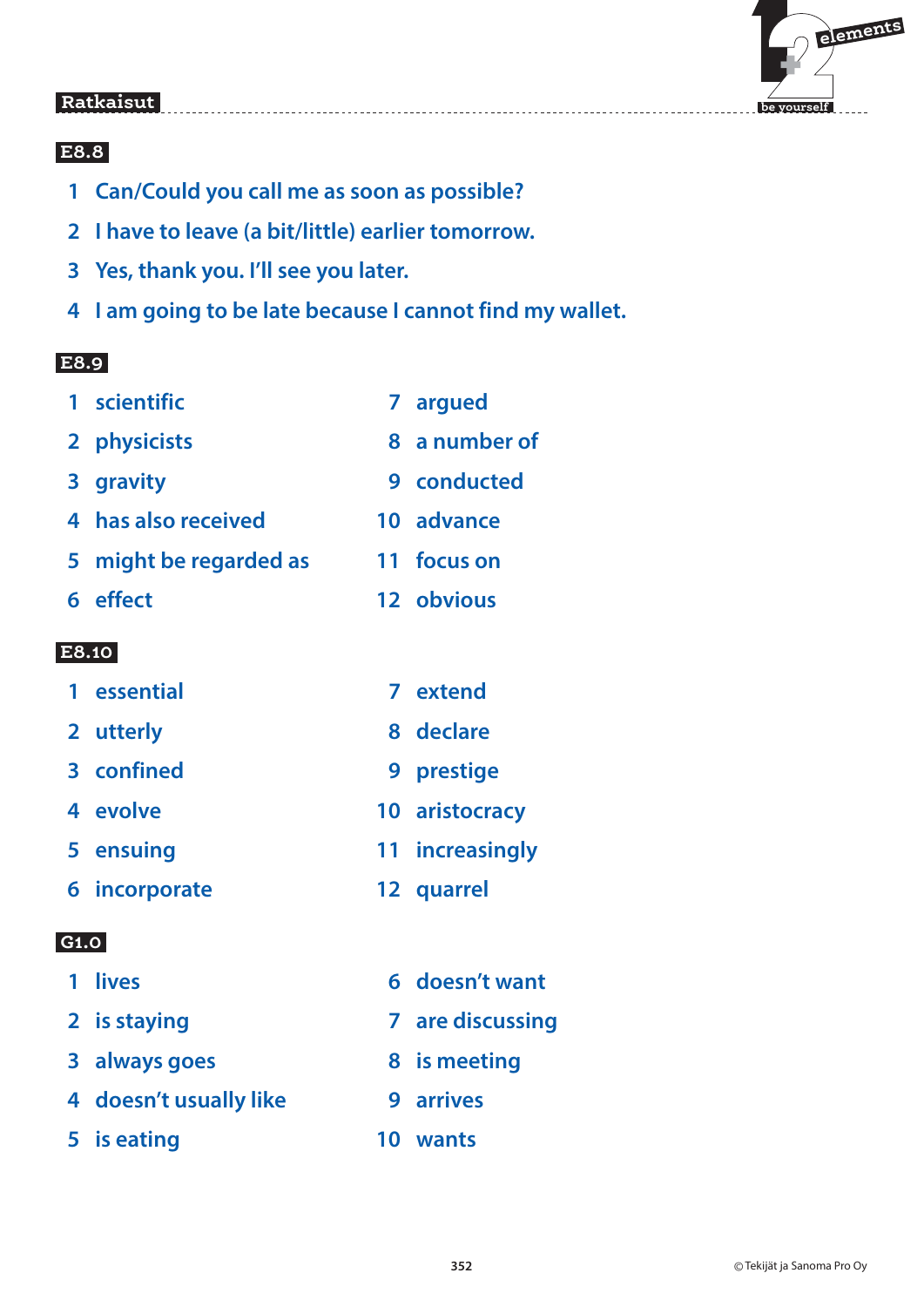

# **G1.1**

- **1 verbin perusmuoto**
- **2 Kun tekijänä on he, she tai it, eli yksikön kolmas persoona.**
- **3 do tai does**
- **4 often, always, usually**

# **G1.2**

**My parents live in Scotland. vakituinen tilanne Dublin is the cpaital of ireland. tosiasia Jacob never drinks coffee. ei tapahdu koskan Brans speaks both Spanish and English. kyky tai taito Jessica plays tennis three times a week. säännöllinen tekeminen**

### **G1.3**

- **1 be-verbistä ja pääverbin ing-muodosta**
- **2 puhehetkellä**

# **G1.4**

- **1 makes you 6 are**
- 
- **3 does listening to music give 8 want**
- 
- 
- 
- **2 Do you like 7 doesn't matter** 
	-
- **4 enjoy 9 improve**
- **5 shows 10 don't have/don't need**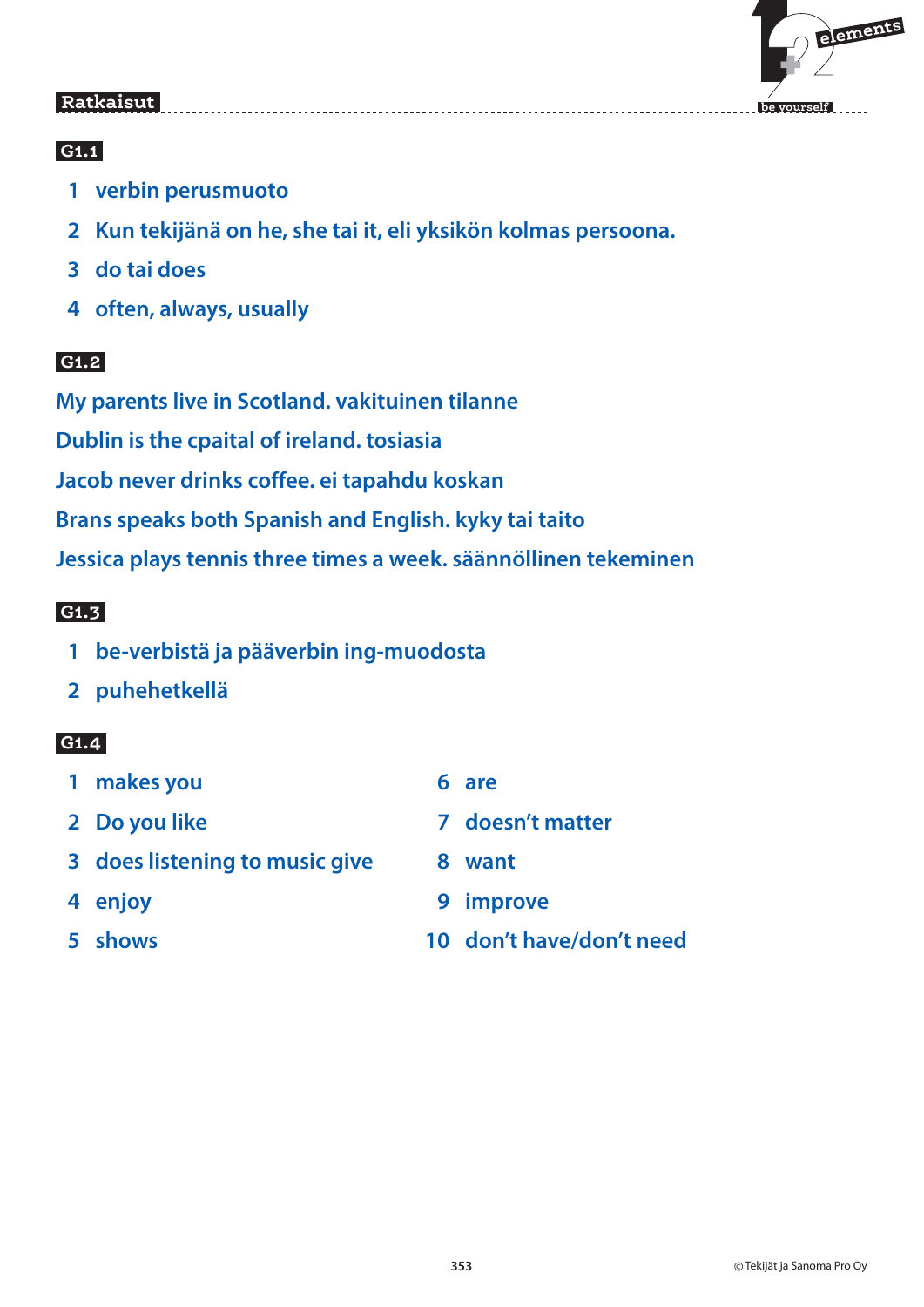

#### **G1.5A**

**is** is a set of  $\mathbf{i}$  s

 $171$ 

**thinks does teaches** speaks says practises **drinks knows chooses**

 $171$ 

#### **G1.7**

- 
- **2** is shining **7** Is walking
- 
- **4 are floating 19 are making**
- **5 aren't moving 10 am having**

#### **G1.9**

- **1 are you wearing 10 come**
- **2 am working 11 work**
- **3 don't usually wear 12 am painting**
- **4 don't you want 13 is practising**
- 
- 
- 
- **8 are you doing 17 leave**
- **9 am enjoying**
- **1 are lying 6 is tickling** 
	-
- **8 are singing 8 isn't bothering** 
	-
	-
	-
	-
	-
	-
- **5 am sweating 14 are making**
- **6 have 15 are you leaving**
- **7 takes 16 work**
	-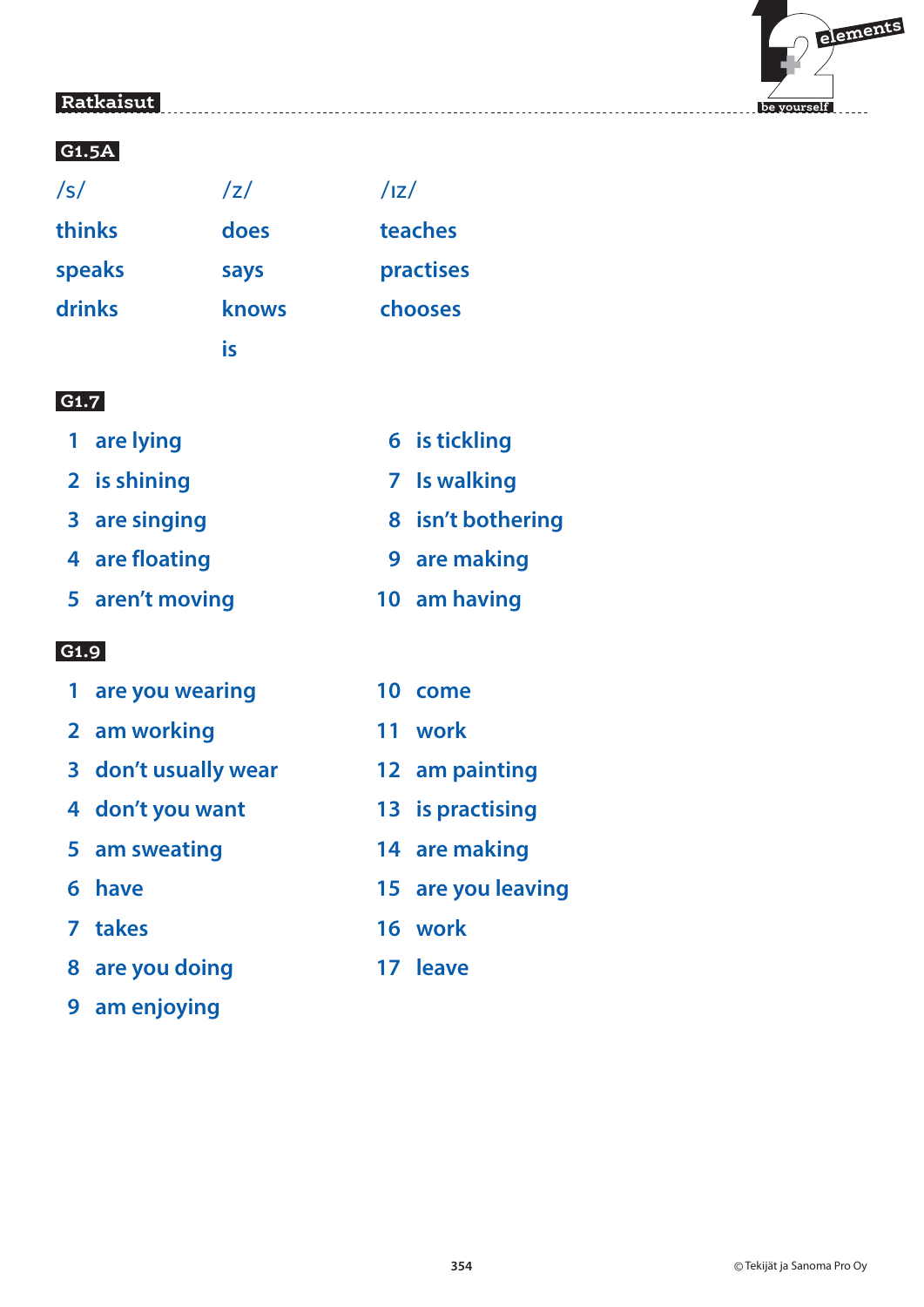

#### **G1.12**

- **1 is raining 12 are playing**
- **2 don't stay 13 are building**
- **3 put 14 means**
- **4 splash 15 is returning**
- **5 make 16 do perform**
- **6 build 17 don't attend**
- **7 count 18 are performing**
- **8 spend 19 is growing**
- **9 surrounds 20 are always looking**
- 
- **10 is 21 don't think**
- **11 believe**

# **G1.4**

- **1 The situation is becoming harder and harder by the day / day by day.**
- **2 She/He is always talking on the phone.**
- **3 Our teacher is always telling us jokes before exams.**
- **4 I'm always running into my aunt at the gym.**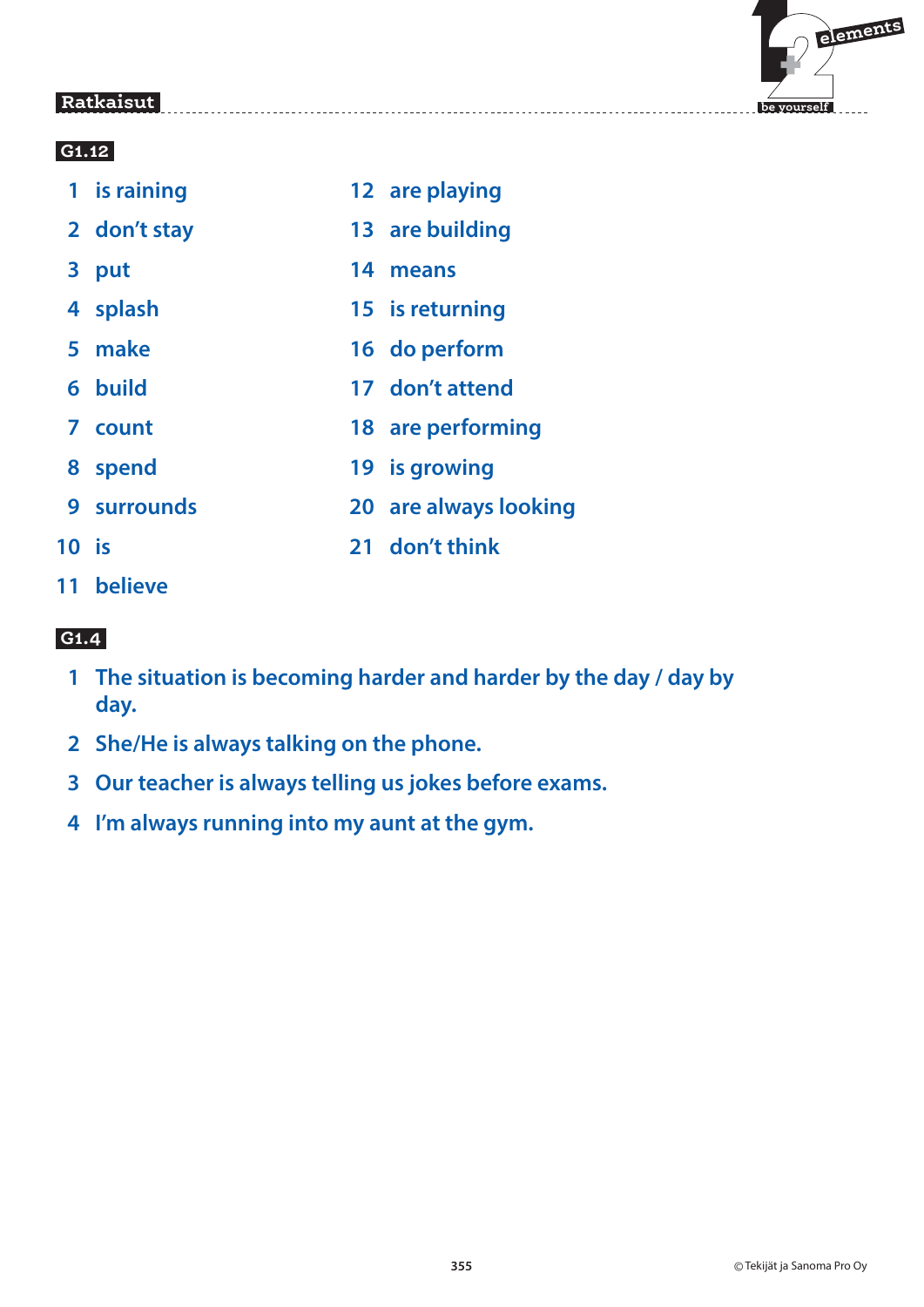

### **G1.15**

- **1 Merkityksessä 'painaa' (lause a), verbiä voi käyttää vain yleispreesensissä. Merkityksessä 'punnita' (lause b), kyseeseen voi tulla sekä yleis- että kestopreesens.**
- **2 Jos 'have' merkitsee omistamista (lause b), se on yleensä yleispreesensissä. Jos sillä taas on merkitys 'syödä', (lause a), se voi esiintyä sekä yleis- että kestopreesensissä.**
- **3 Jos kyseessä on mielipide (lause a), think-verbi on yleispreesensissä. Jos taas puhutaan ennemminkin pohdinnasta tai suunnitelmasta (lause b), käytetään kestopreesensiä.**
- **4 Lauseessa a 'see' kestopreesensissä viittaa tapailemiseen, kun taas lauseessa b kyse on ymmärtämisestä.**
- **5 Lauseessa a mind-verbin merkitys 'haitata' välittyy vain yleispreesensissä, kun taas lauseen b merkitys 'olla omissa ajatuksissaan' voi esiintyä sekä yleis- että kestomuodoissa.**

### **G2.0**

- 1 bought 6 was
- **2 chose 7 started**
- **3 had 8 were having**
- **4 were walking 9 broke**
- **5 felt 10 made**

#### **G2.1**

- **1 ed-pääte**
- **2 Koska niillä ei ole vain yhtä säännönmukaista muotoa, ne täytyy opetella ulkoa.**
- **3 did**
- **4 did + not + pääverbin perusmuoto**

#### **G2.2**

 **1 was/were + pääverbin perusmuoto**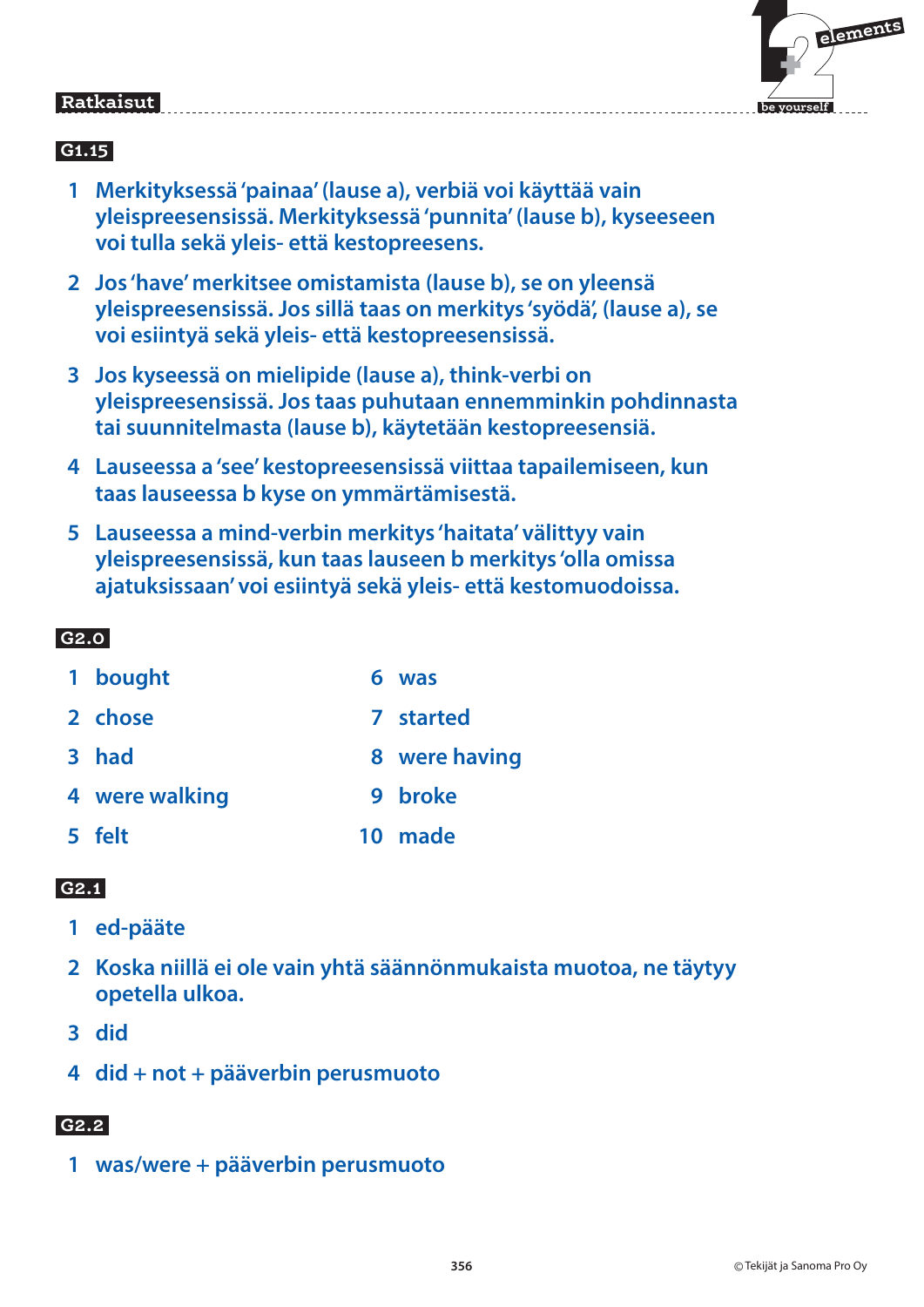

|--|

| 1 <sub>t</sub> |                   |                | 5d                           |
|----------------|-------------------|----------------|------------------------------|
|                | 2 d               |                | $6$ $\overline{\phantom{0}}$ |
|                | $3$ $\mathsf{Id}$ | 7 <sub>t</sub> |                              |
| 4 <sub>t</sub> |                   |                | $8$ $\overline{\phantom{1}}$ |
| 2.5            |                   |                |                              |
|                | 1 had             |                | 6 told                       |
|                | 2 spent           |                | 7 laughed                    |
|                | 3 cooked          |                | 8 wasn't                     |
|                | 4 ate             |                | 9 didn't have                |
|                | 5 didn't go       | 10             | were                         |

# **G2.6**

- **A I had a strange problem. My apple juice kept disappearing from our fridge and I didn't know how. Everyone else in my family was allergic to apples, so it couldn't be any of them. I didn't want to accuse any of my friends either. So, what could I do? If I stopped buying the juice, it couldn't disappear anymore. But I really liked apple juice, it was my favourite drink. This problem was too much for me to handle.**
- **B I didn't know how to tell my daughter this. She had a peculiar problem that she didn't know about. Almost every night before I went to sleep, I saw her do something weird. This is what she did: She walked in her sleep to our kitchen, took the apple juice from the refrigerator and started drinking it. She drank one glass after another until there was no more juice left. What could I do?**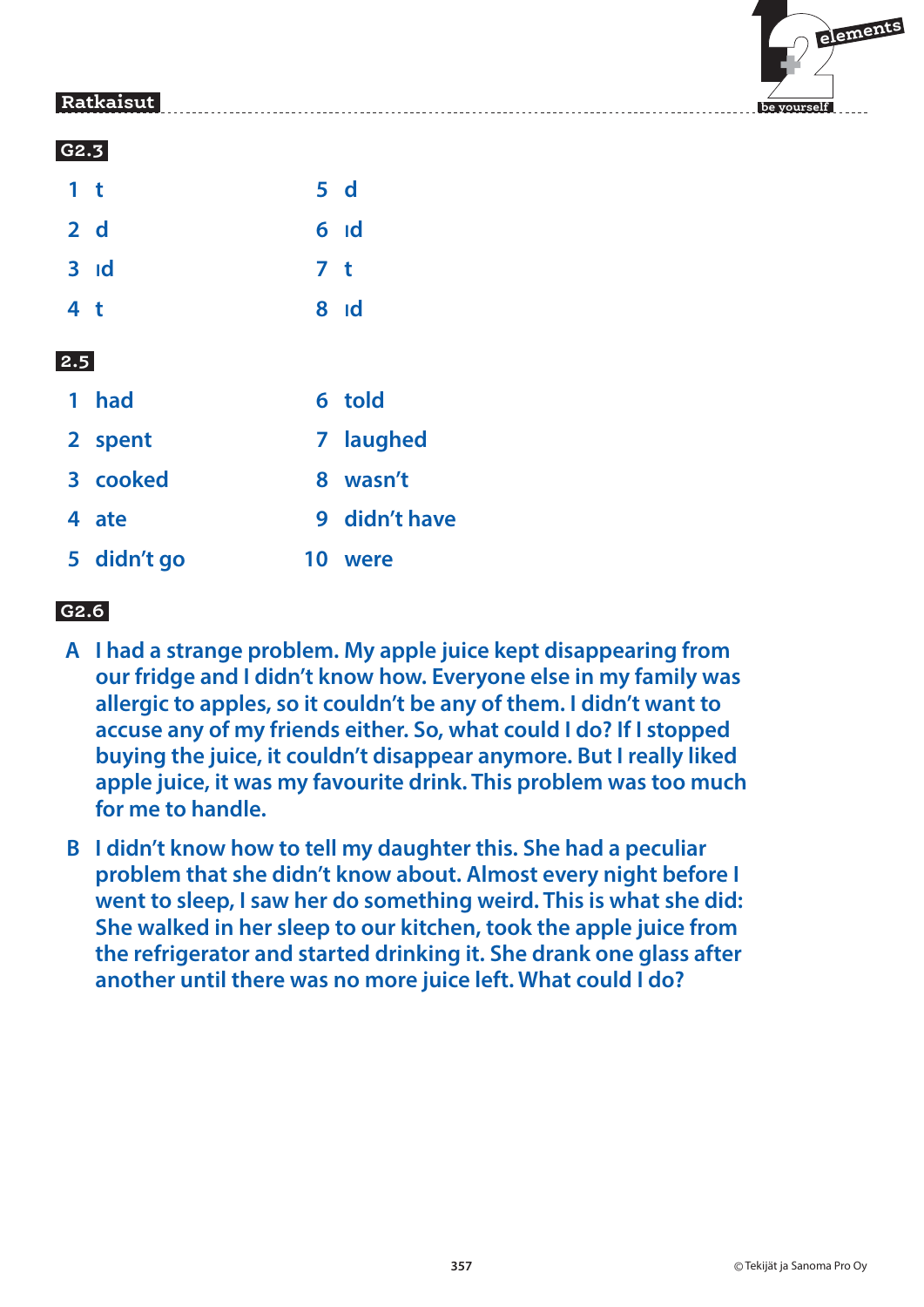

### **G2.7**

- **1 Did you go to the concert you told me about yesterday?**
- **2 I hope you enjoyed it more than I liked my day.**
- **3 I tried to study for my English test, but I fell asleep.**
- **4 My mother woke me up, because she didn't want me to sleep too much in the afternoon.**
- **5 But I missed my yoga lesson and I was angry/mad at myself all evening.**

#### $G2.8$  **G2.8**

- 
- **2 was preparing/making 7 weren't listening**
- 
- **4 wasn't practising 9 weren't doing**
- 

- 
- **2 tripped, fell 7 helped**
- **3 got, was bleeding, hurt 8 decided**
- **4 was nearly crying, was 9 rang**
- 
- **1 were playing 1 and 1 and 1 and 1 and 1 and 1 and 1 and 1 and 1 and 1 and 1 and 1 and 1 and 1 and 1 and 1 and 1 and 1 and 1 and 1 and 1 and 1 and 1 and 1 and 1 and 1 and 1 and 1 and 1 and 1 and 1 and 1 and 1 and 1 and 1** 
	-
- **3** were walking **8** were you doing
	-
- **5 were having 10 was writing on the board**
- 1 was reading, rang b aw, was hurting, rushed
	-
	-
	-
- **5 was 10 was, said, was bringing**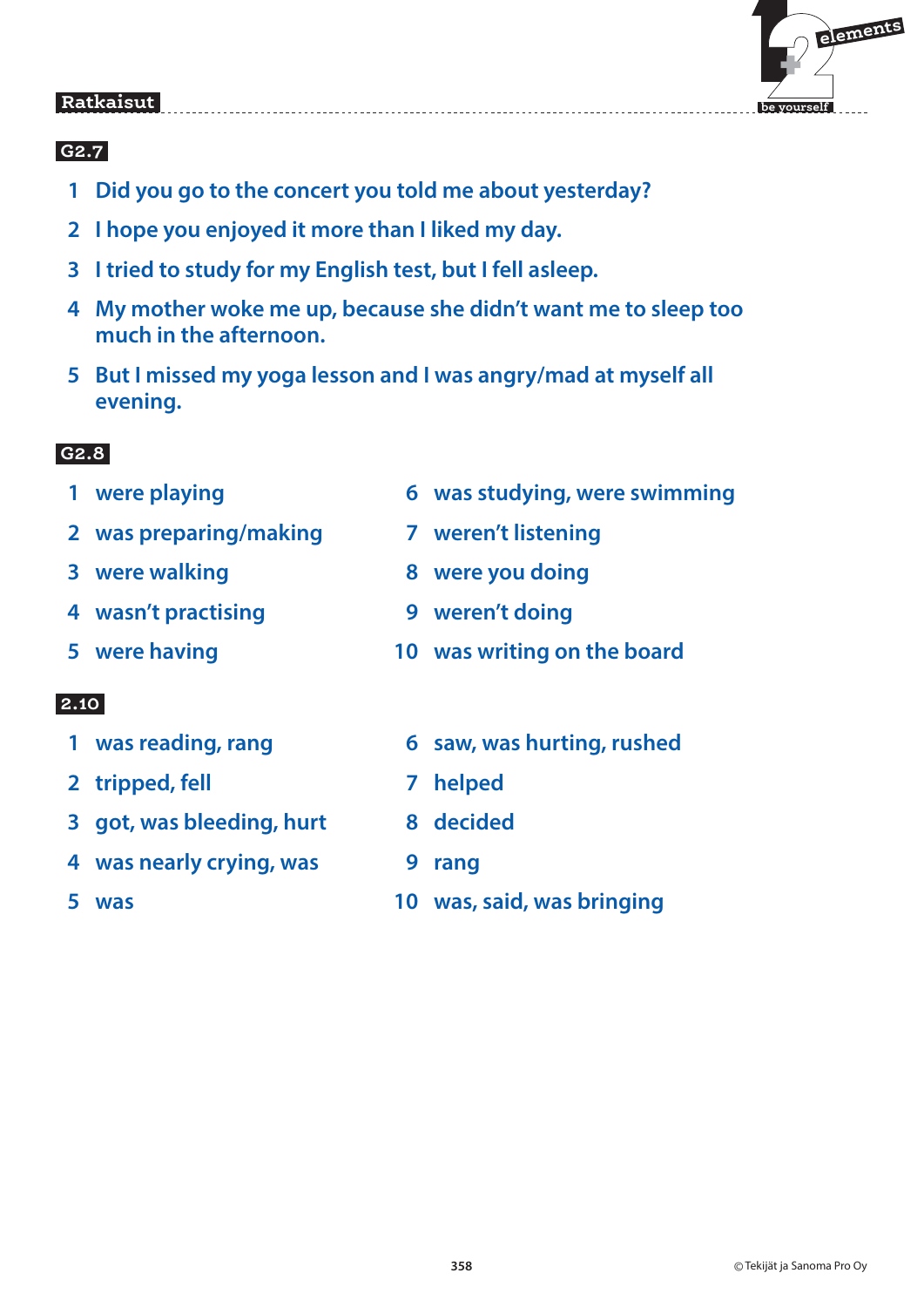

# **G2.11**

- **1 were sitting, rang**
- **2 met, was working**
- **3 left, wasn't shining**
- **4 Were the students playing, came**
- **5 were sleeping, were watching**
- **6 started/began, was watering**
- **7 opened, wasn't raining**
- **8 heard, was talking**
- **9 was taking, were eating**
- **10 were you doing**

# **G2.12**

- **1 When I came into the living room, my cats were sitting on the table.**
- **2 I could tell by their eyes that they were planning something.**
- **3 I decided to lie on the sofa/couch while I was waiting for them to carry out their plan.**
- **4 I was listening to music when I heard a strange noise.**
- **5 Somebody was meowing, but it was neither of my cats.**
- **6 I went to the kitchen to see what was going on there.**
- **7 A completely/totally strange cat was eating cat food and meowing.**
- **8 I turned to look at my cats and they looked guilty.**
- **9 This wasn't the first time I found new cats in my home.**
- **10 I sighed and went to buy (some) more cat food.**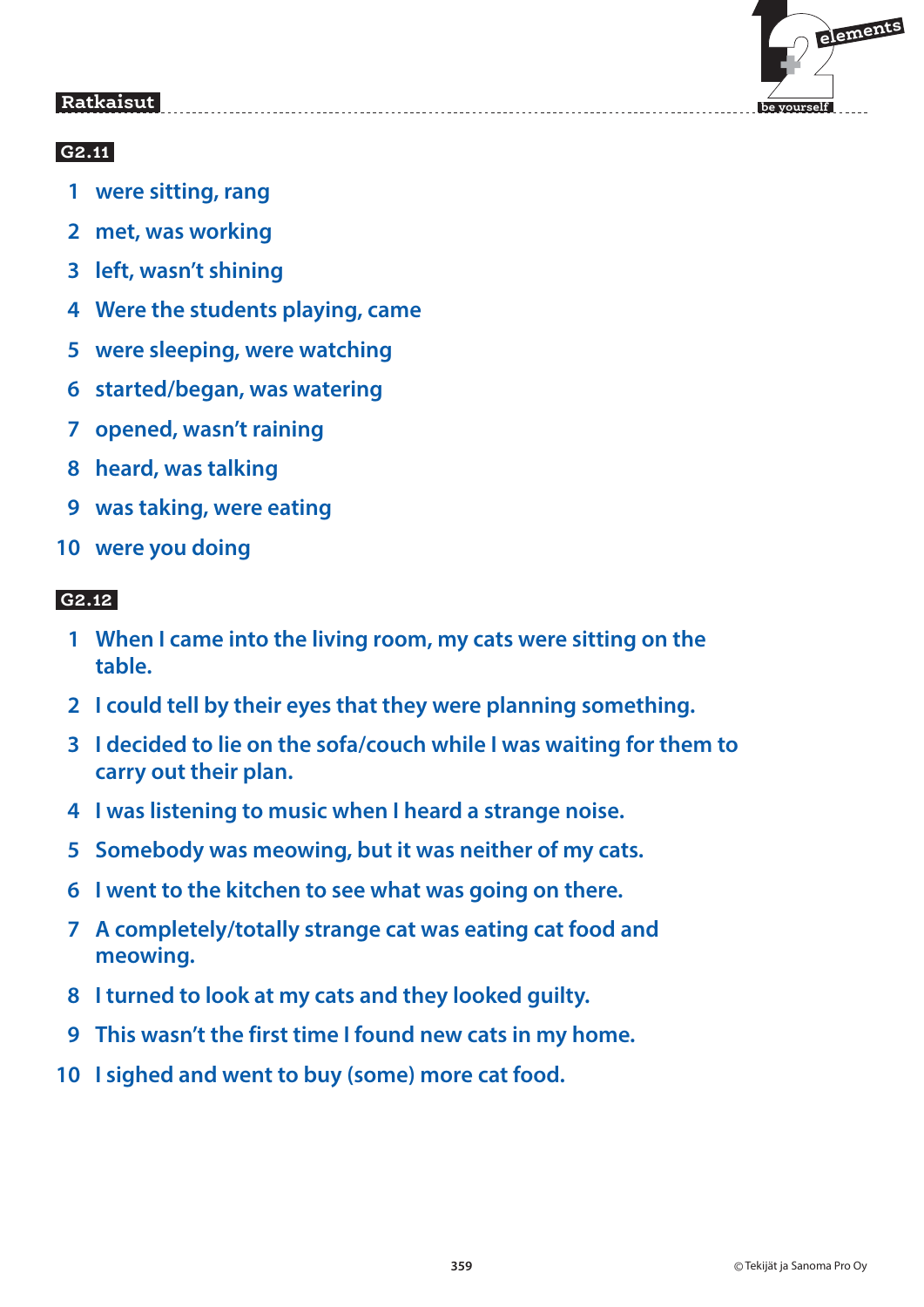

#### **2.15**

| 1 wound up | 6 bade     |
|------------|------------|
| 2 wove     | 7 inlaid   |
| 3 arose    | 8 forecast |
| 4 strove   | 9 stank    |
|            |            |

 **5 slew 10 underwent**

#### **2.16**

- **1 The children are getting tired so I think it's time we went home.**
- **2 I was wondering if it was possible to book (the) tickets in advance.**
- **3 We were thinking of moving the meeting until tomorrow.**

### **G3.0**

|  | 1 Have you finished |  | 6 have written |
|--|---------------------|--|----------------|
|--|---------------------|--|----------------|

- **2 borrowed 7 bought**
- **8 days are seen learning 8 have been learning**
- **4 have been reading by 9 showed**
- 
- 
- **5 started 10 has been working**

# **G3.1**

 **1 has/have + pääverbin ed-pääte säännöllisillä verbeillä tai epäsäännöllisten verbien 3. muoto**

#### **G3.2**

**I have read The Lord of the Flies. loppu**

**I have been reading The Lord of the Flies all morning. kesken**

**It has rained a lot. loppu**

**It has been raining since noon. kesken**

**They have been travelling since last September. kesken**

**They have travelled in 25 countries. loppu**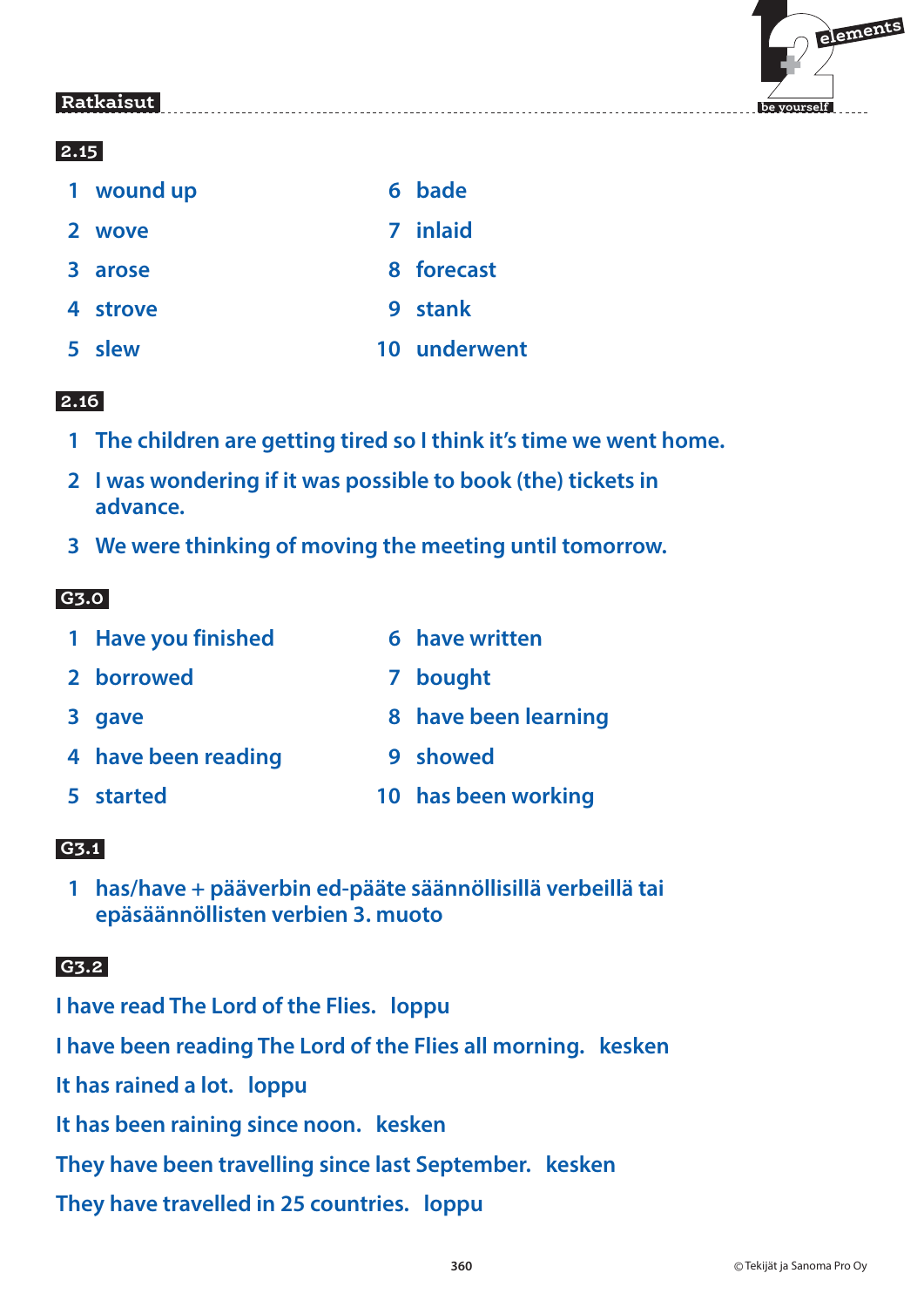

# **G3.3**

- **1 I have never played golf.**
- **2 Connor has lost his keys again.**
- **3 Who has painted the fence green?**
- **4 My sister hasn't had her birthday yet.**
- **5 Have you written the essay?**
- **6 We haven't visited this museum before.**
- **7 Have you already forgiven him?**
- **8 The children have started a new game.**
- **9 I haven't seen them in years.**
- **10 How long has the house been for sale?**

#### **G3.4**

| 1 has had             | 6 has taught          |
|-----------------------|-----------------------|
| 2 has worked          | 7 haven't seen        |
| 3 have taken          | 8 haven't met         |
| 4 has lived           | 9 hasn't even thought |
| 5 have learned/learnt | 10 Have you ever met  |

### **G3.6**

- **1 Usain Bolt has broken the world record several times.**
- **2 He has never run a mile.**
- **3 Has he already quit / stopped competing?**
- **4 After his career, he has become a vegetarian.**
- **5 He hasn't given (any) interviews after his last competition.**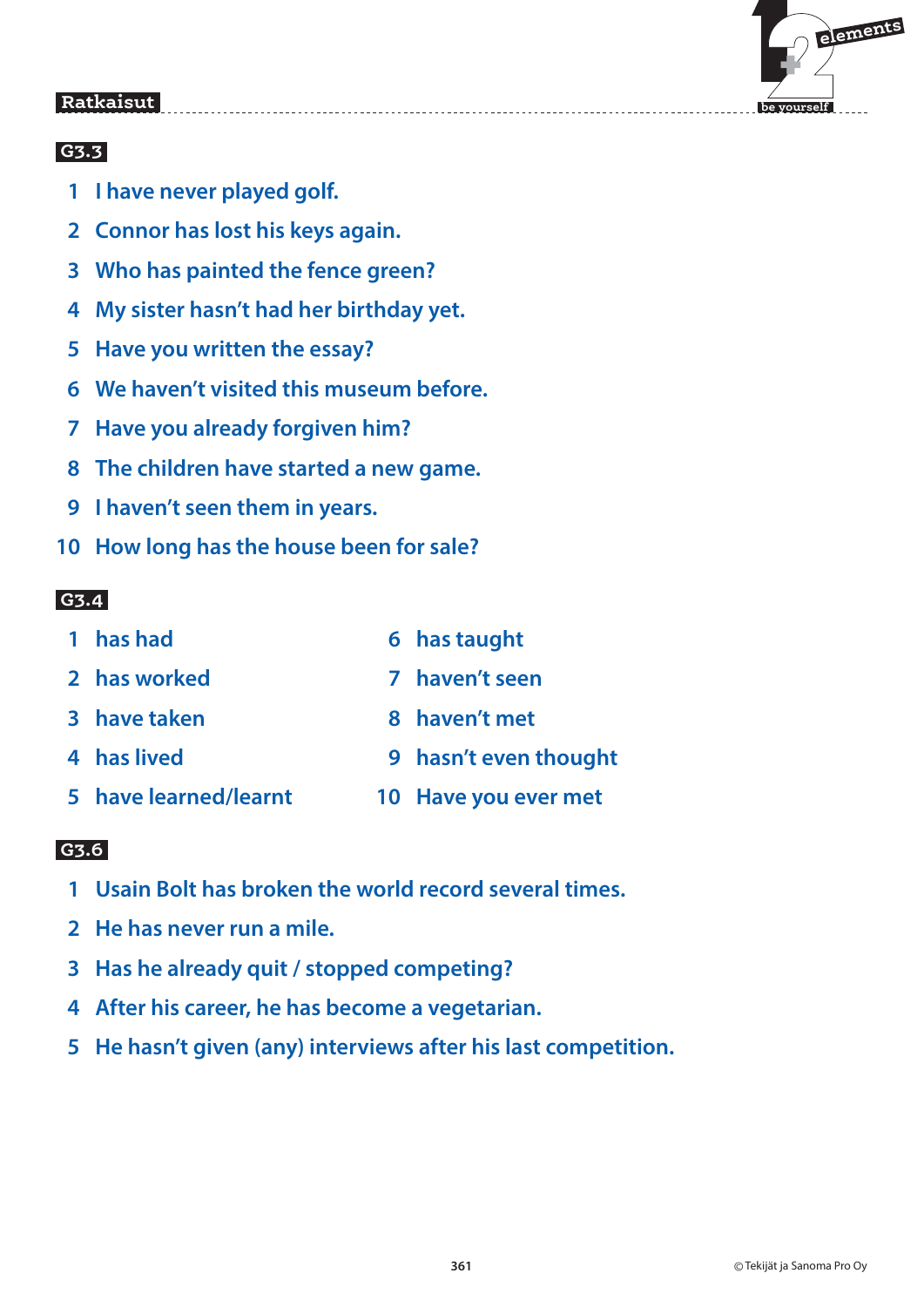

# **G3.7**

- 
- 
- **3 have been writing 10 has been calling**
- 
- 
- **6 hasn't been helping 13 have been editing**
- 

#### **G3.8**

- 
- 
- 
- 
- 
- 
- 
- 
- **9 have been walking. hiking 19 hasn't taken**
- 

#### $G3.10$  **G3.10**

- 
- 
- 
- 
- 
- **6 have named/baptised 13 have processed**
- 
- **1 have been doing 1 assume 8 have been looking**
- **2 Have you been working 9 Hasn't anyone been trying**
	-
- **4 has been planning 11 have you been daydreaming**
- **5 have been drawing 12 haven't been sleeping**
	-
- **7 has been browsing 14 have all been making**
- **1 have been trying 11 have gathered**
- **2 have found 12 have even taught**
- **3 haven't reached 13 have also discovered / found out**
- **4 have hunted 14 have thrown / have been throwing**
- **5 has developed 15 haven't argued**
- **6 hasn't run 16 have always been**
- **7 has been looking 17 have always had**
- **8 have spent 18 have become**
	-
- **10 has proven 20 have we gone**
	- **1 has published 8 have been trending**
	- **2 has approved 9 have been baptising/naming**
	- **3 have made it 10 have generated**
	- **4 haven't met 11 have you regarded as**
	- **5 has listed 12 have discovered**
		-
	- **7 has witnessed 14 have contemplated**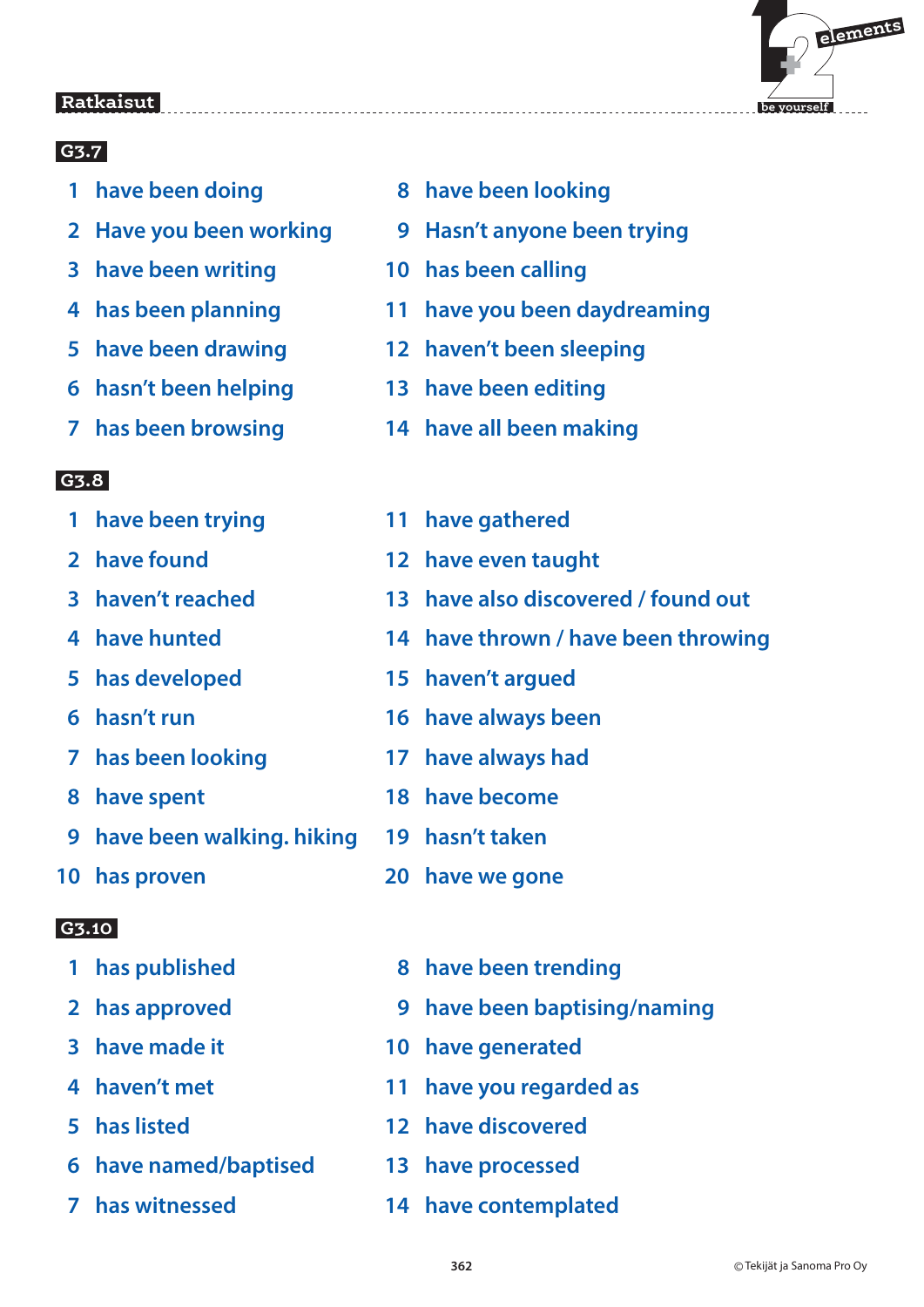| elements |
|----------|
|          |

 **be yourself**

#### Ratkaisut  **Ratkaisut**

# **G3.11**

- **1 I've been reading the first Harry Potter every morning before school. Yleisperfekti on väärin, koska kirjassa on niin paljon sivuja, ettei sitä todennäköisesti voi lukea yhdessä aamussa.**
- **2 Oh no! I have broken my mother's favourite vase! Kestoperfekti on väärin, koska maljakko todennäköisesti rikotaan vain kerran.**
- **3 I can't walk, because I have hit my knee really hard against the kitchen table. Kestoperfekti on väärin, koska polvi on lyöty kerran, jonka jälkeen tekeminen on päättynyt.**
- **4 My brother has been waiting all day for his boss to call him, because he wants to know when to go to work. Yleisperfekti on väärin, koska puhelun odottaminen jatkuu yhä.**
- **5 Could you help me? I've lost my keys. Kestoperfekti on väärin, koska jos avaimet on hukattu, niin hukkaaminen on päättynyt.**

### **G3.12**

- 1 worked, has worked and a 4 have made, made
	-
- **2 sold, Has sold 5 wore have worn**
- **3 have known, knew**

# **G3.13**

- **1 I visited Paris for the first time last year. Virkkeessä on menneen ajan ilmaisu last year, jolloin toiminta on päättynyt.**
- **2 We have lived here in Brighton since 2019. Since 2019 viittaa siihen, että he asuvat Brightonissa edelleen.**
- **3 I have already known about the problem for two weeks, but I haven't been able to come up with a solution yet. Virkkeen loppuosasta käy ilmi, että henkilö on tiennyt ongelmasta jo pitemmän aikaa, eikä siihen ole vielä löytynyt ratkaisua.**
- **4 Mr Grisham had been a lawyer before he became a writer. Hän ryhtyi kirjailijaksi jo aiemmin, eli hän on nyt kirjailija. Toiminta (ryhtyminen) on päättynyt.**
- **5 When did you first meet your boyfriend? When-kysymys viittaa täsmälliseen aikaan menneisyydessä, jolloin poikaystävä on tavattu ensimmäistä kertaa.**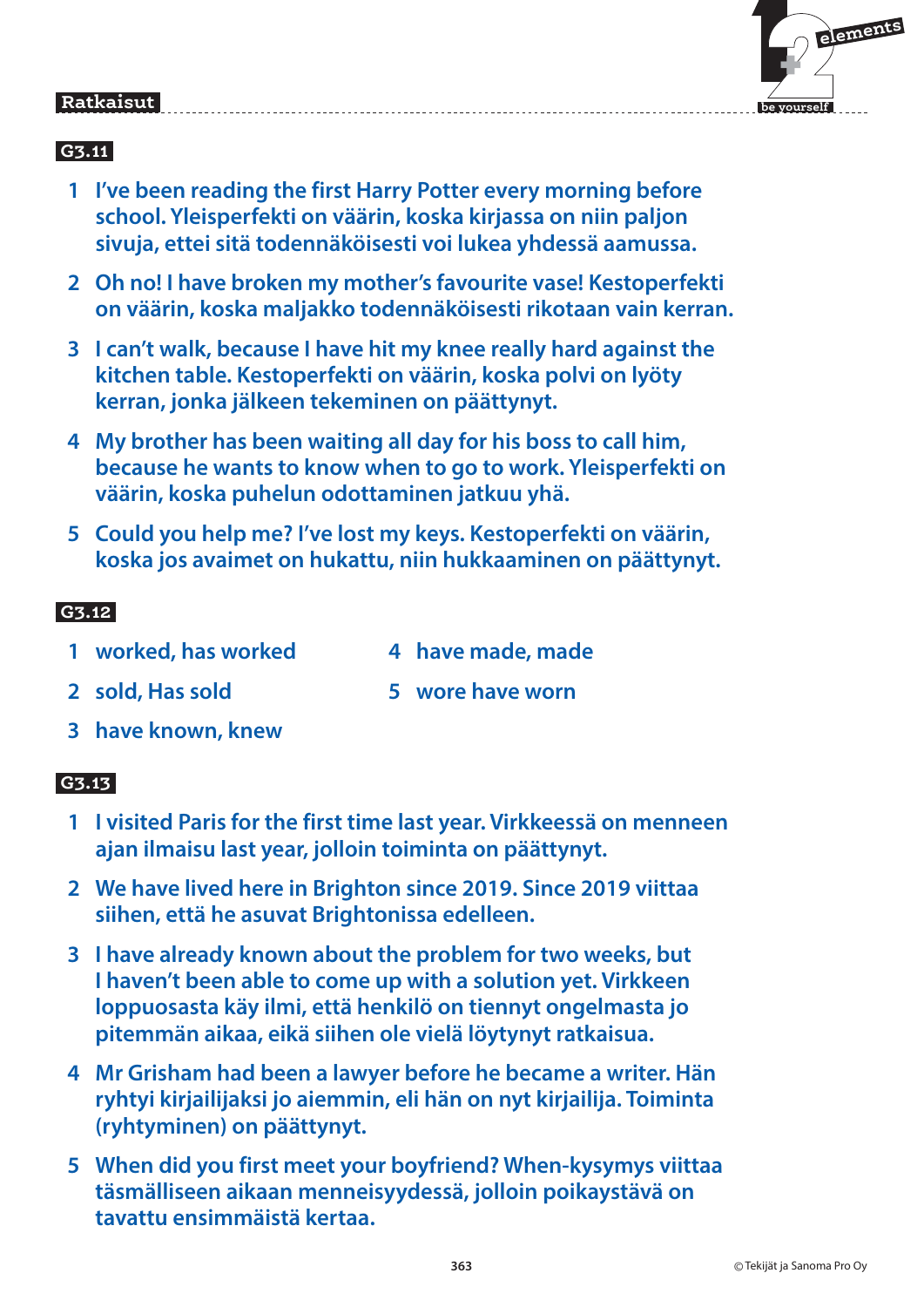

#### **G3.14**

- **1 Ensimmäisessä iltapäivää on vielä jäljellä, ja henkilö voi kirjoittaa vielä lisää, kun taas jälkimmäisessä iltapäivä on jo ohi.**
- **2 Ensimmäisessä päivää on vielä jäljellä, ja henkilö voi vielä pestä tukkansa. Jälkimmäisessä puhuja viittaa siihen, että henkilön tavanomainen aika pestä tukkansa on mennyt, eli henkilö tuskin pesee tukkaansa sinä päivänä enää.**
- **3 Ensimmäisessä on vielä aamu, eli henkilö voisi syödä vielä aamupalaa sinä aamuna. Jälkimmäisessä aamu on jo mennyt.**
- **4 Ensimmäisessä viikkoa on vielä jäljellä, ja henkilö voi vielä nähdä Orlandon. Jälkimmäisessä viikko on jo ohi.**
- **5 Ensimmäisessä kysytään, onko posti tullut puhehetkeen mennessä. Jälkimmäisessä kysytään tuliko posti silloin, kun sen oli määrä.**

#### **G3.5**

- **1 have broken 1 and 1 and 4 was, lived**
- 
- **2 happened 5 have bought**
	-

 **3 has died**

#### **G3.16**

- **1 Giba played volleyball, koska pelaaminen on tapahtunut menneisyydessä, kun henkilö oli nuorempi.**
- **2 We have lived, koska now-sana ilmaisee, että he asuvat kylässä edelleen.**
- **3 I studied, koska koe on jo palautettu.**
- **4 Celia Hughes directed, koska hän on kuollut eikä voi enää ohjata elokuvia.**
- **5 My parents threw, koska muutto on jo tapahtunut.**
- **6 I have had pains, koska now-sana ilmaisee, että kivut eivät ole vieläkään loppuneet.**
- **7 Andrew Taylor has already done, koska hän mainostaa uutta kirjaansa edelleen.**
- **8 We saw, koska tapahtuma päättyi menneisyydessä, vuonna 2018.**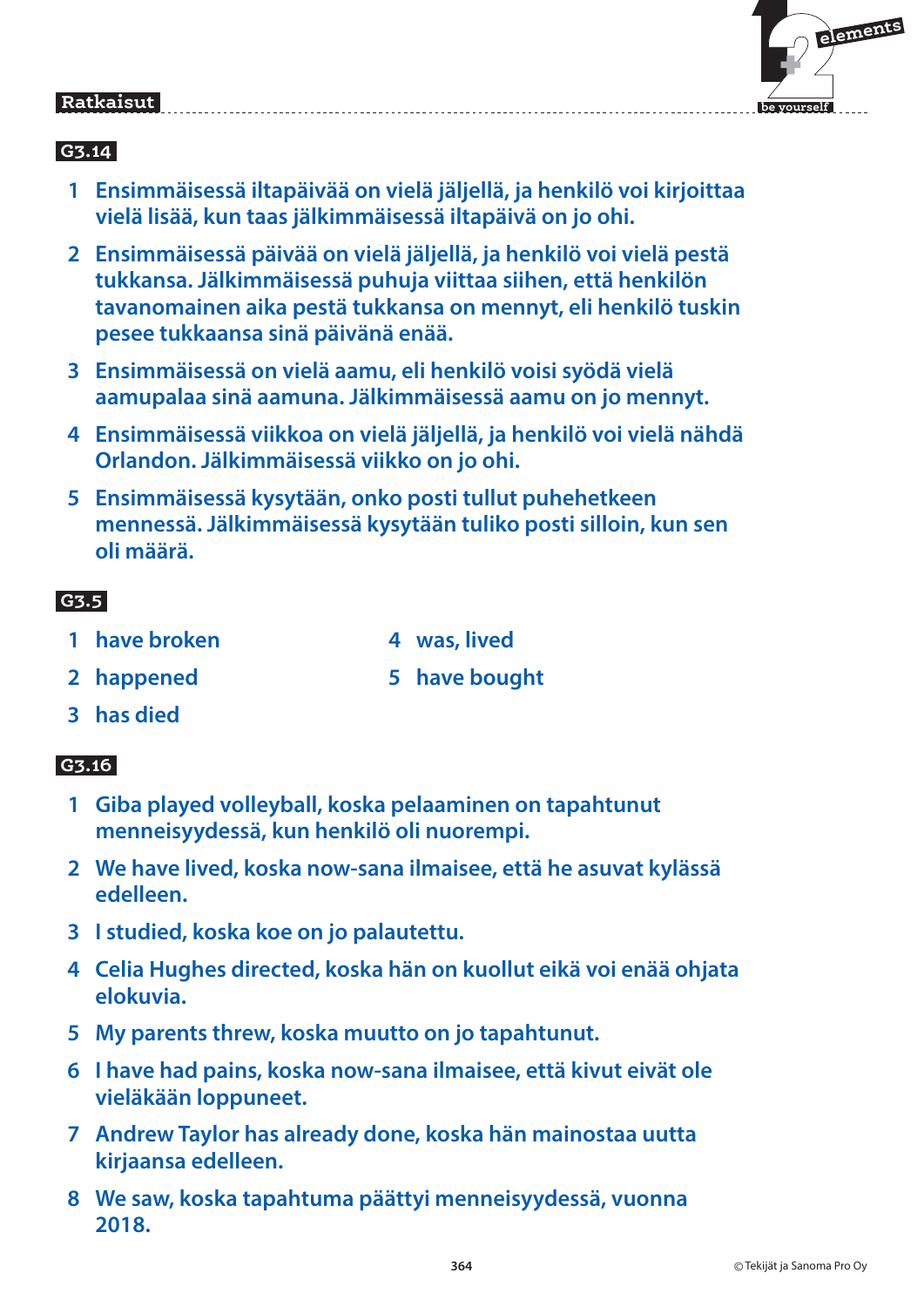

### **G3.17**

- **1 Vain perfekti**
- **2 Väärin, Finland became independent in 1917.**
- **3 Merkitysero, perfekti → tunnen hänet yhä, imperfekti → hän muutti pois, emmekä pidä yhteyttä**
- **4 Merkitysero, perfekti hän opettaa italiaa edelleen, imperfekti hän ei enää opeta italiaa**
- **5 Väärin, The police asked us a lot of questions before they let us go.**
- **6 Vain perfekti**
- **7 Merkitysero, perfekti hän työskentelee siellä edelleen, imperfekti hän ei työskentele siellä enää**
- **8 Vain perfekti**
- **9 Väärin, I think the Smiths sold their restaurant back in the 2010s.**

#### **G4.0**

- 1 met 6 moved
- **2 had started 7 had been living**
- **8 graduated 8 found**
- **4 had agreed 9 had been saving**
- **5 landed 10 managed**

### **G4.1**

- **1 Bussin lähteminen.**
- **2 Matthew'n lähteminen.**
- **3 had + pääverbin ed-muoto**

#### **G4.2**

- **1 Bussin odottaminen.**
- **2 had been + pääverbin ing-muoto**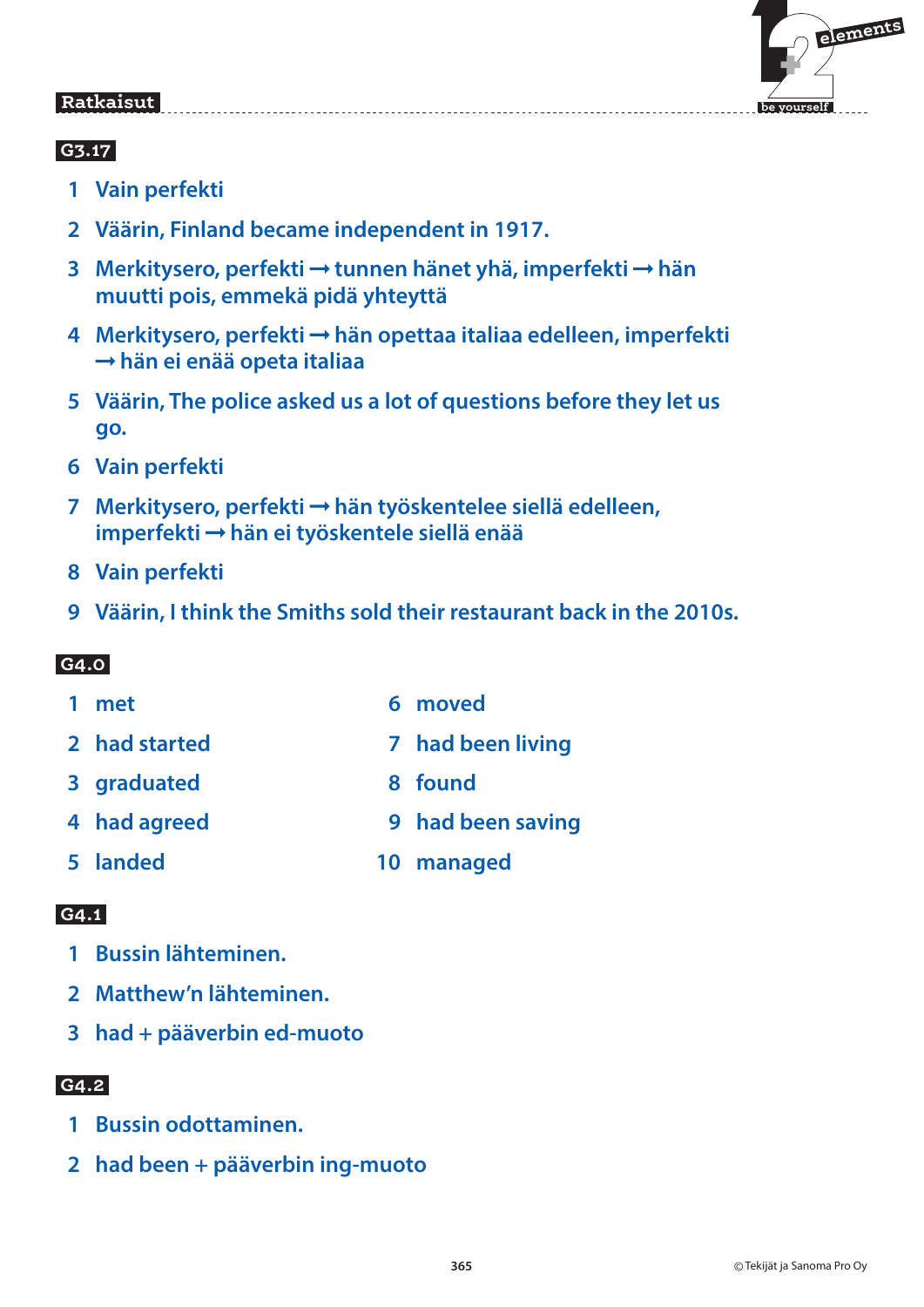

### **G4.3**

- **1 I had already seen it**
- **2 you had broken your foot/leg**
- **3 he had eaten too much**
- **4 we had already been there**
- **5 they had just run 10 kilometers**

#### $GA.4$  **G4.4**

- **1 I had never seen a double rainbow before.**
- **2 I had never gone winter swimming before.**
- **3 I had never been bitten by mosquitoes before.**
- **4 I had never found a four-leaf clover before.**
- **5 I had never taken part in a snowball fight before.**

### **G4.5**

- **1 Why had you woken up so early?**
- **2 Had you had trouble sleeping?**
- **3 Had you got/gotten lost?**
- **4 Had you forgot/forgotten your phone?**
- **5 Why hadn't you told her?**

# **G4.6**

- **1 had been sleeping 6 had been lying**
- **2 had been raining 7 had been hoping**
- 
- **4 had been walking 9 had been trying**
- 
- 
- 
- **3 had been waiting 8 had been planning**
	-
- **5 had been doing 10 had been wanting**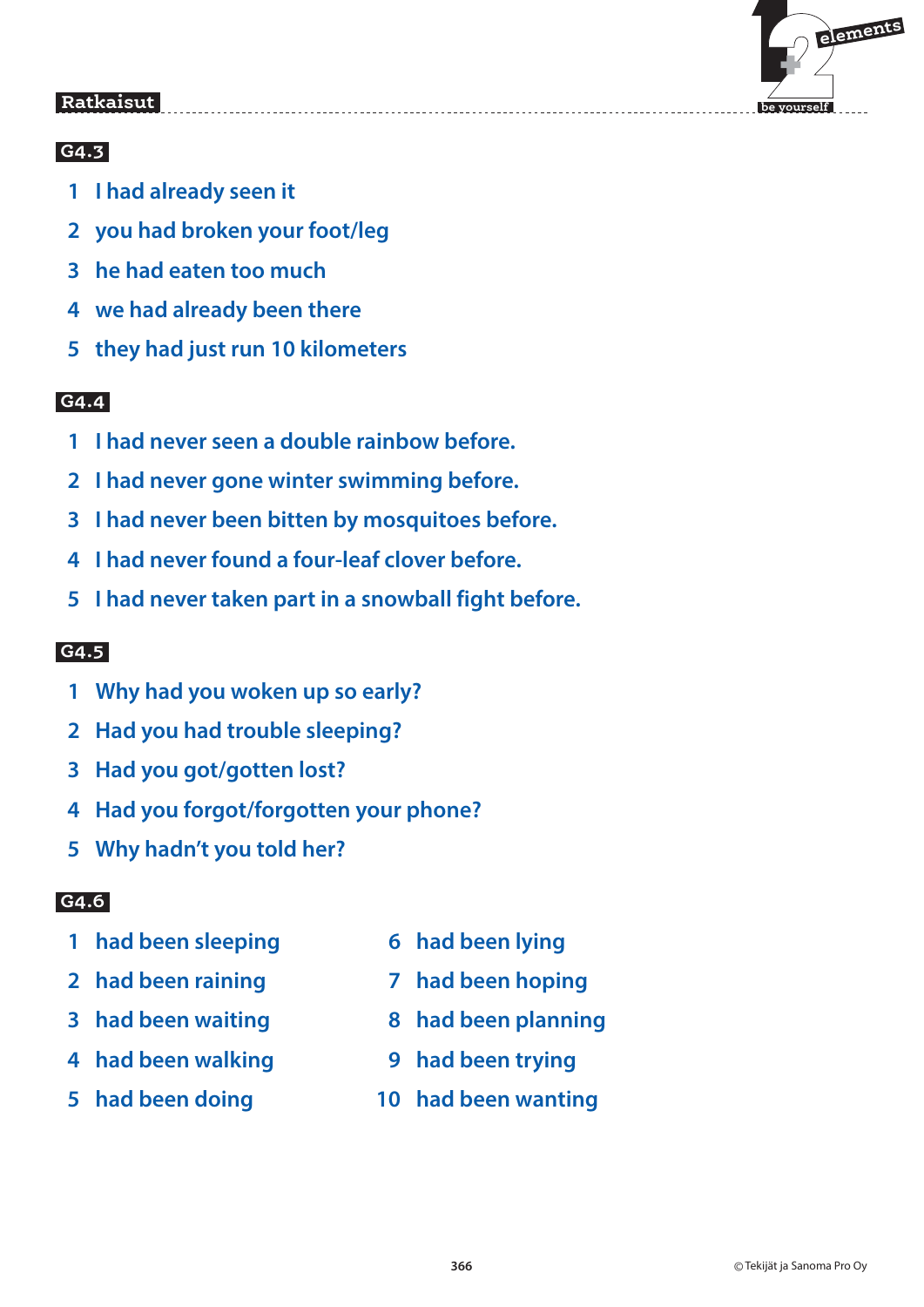

#### **G4.7**

- **1 It had been five years since they had last seen each other.**
- **2 I went to buy tickets, but the store hadn't opened yet.**
- **3 Kieren had hoped (that) he could go to Korea during his gap year, but he didn't have enough money.**
- **4 It was the first time that I had seen a bear in the wild.**

#### **G5.1**

| 1   | isn't it              | 13 have had          |
|-----|-----------------------|----------------------|
|     | 2 haven't seen        | 14 Have you learned  |
|     | $3$ is                | 15 lived / had lived |
|     | 4 are doing           | 16 moved             |
|     | 5 is living           | 17 haven't spoken    |
|     | 6 is she doing        | 18 passed away       |
|     | 7 is teaching         | 19 has been          |
|     | 8 has been            | 20 met               |
|     | <b>9</b> is working   | 21 had got/gotten    |
|     | 10 taking / is taking | 22 are wearing       |
| 11. | comes                 | 23 came              |
|     | 12 is he taking       | 24 I'm running       |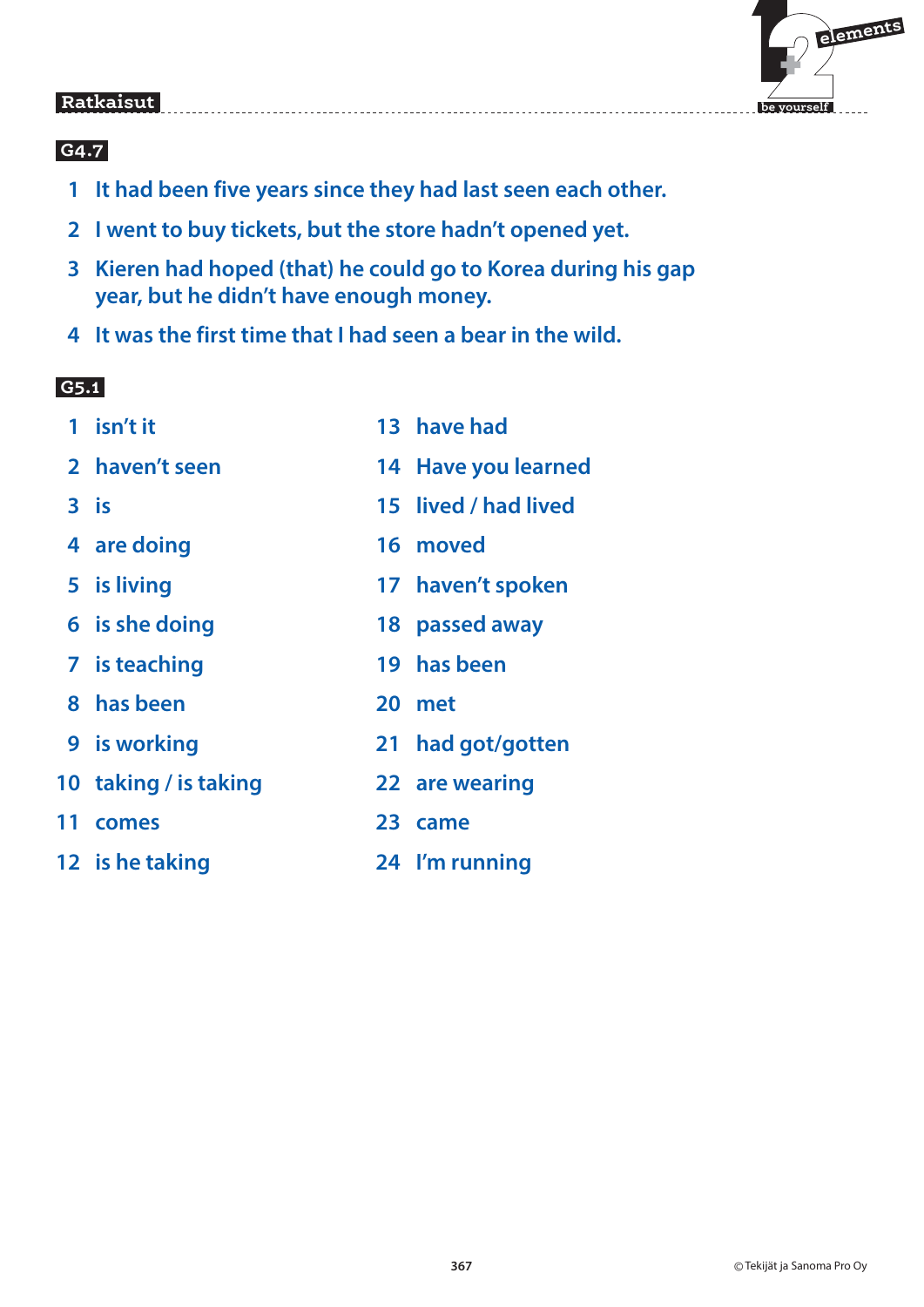



### **G5.2**

| 1 have been concerned | 11 created          |
|-----------------------|---------------------|
| 2 can cause           | 12 are              |
| 3 used                | 13 could ever count |
| 4 was                 | 14 have you thought |
| 5 chose               | 15 protects         |
| 6 are still using     | 16 Did you know     |
| 7 introduced          | 17 doesn't burn     |
| 8 became              | 18 have proven      |
| 9 needed              | 19 can help prevent |
| 10 hadn't been        | 20 are you getting  |

#### **G5.3**

- **1 My closest friends always say snacks are a must.**
- **2 I agree with them, but I also feel guilty if my snacks aren't healthy enough.**
- **3 For a few weeks I have been trying to eat healthier food.**
- **4 I had no idea how interesting it is.**
- **5 For example, I had never tasted peanut butter with apples before.**
- **6 Now I eat nuts and fruit every day.**
- **7 I tried all kinds of vegetables too, but I didn't like them as much as fruit.**
- **8 Yesterday my cousin gave me Greek yoghurt with a banana.**
- **9 He/She/They said it has been his/her/their favourite snack for years.**
- **10 What kind of snacks do you enjoy?**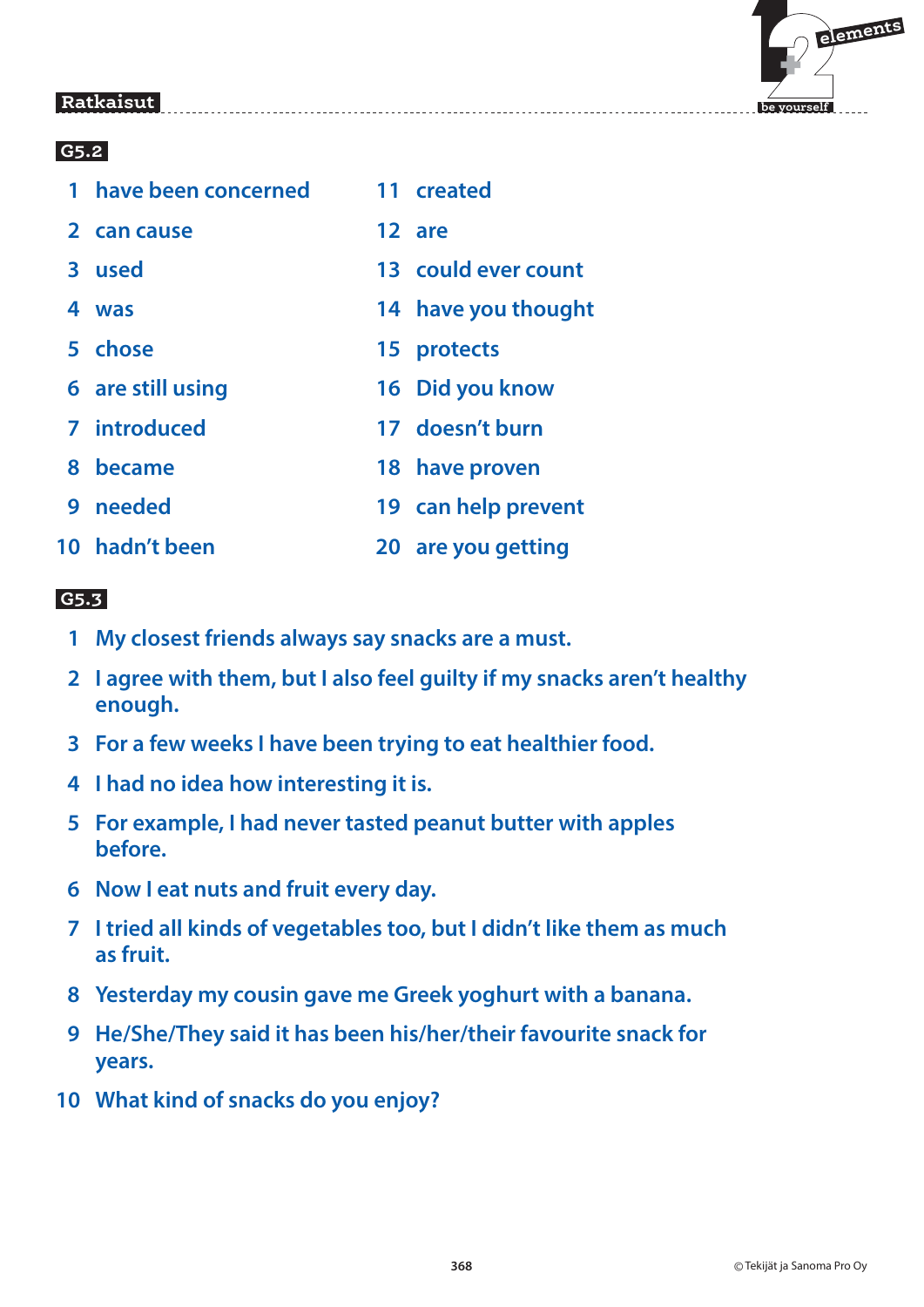

### **G5.4**

- **1 have always wanted 5 and 1 have always wanted 5 and 1 matures 9 hadn't known**
- **2 is your dog doing 10 do you decide**
- 
- **4 did your brother graduate 12 have been writing**
- 
- 
- **7 have you been waiting 15 walk or cycle**
- 

### **G6.0**

- 
- **2** is going to snow 6 starts
- 
- 

- **1 preesensiä**
- **2 will**
- **3 aiotko**
- **4 tomorrow, in the afternoon, at 9.45, on Monday, next summer**
- **5 preesens**
- 
- 
- **3 had lived 11 was closing**
	-
- **5 never buy 13 do you feel**
- **6 hadn't cleaned 14 has been living / has lived**
	-
- **8 is writing 16 weren't discussing**
- **1 will win 5 am going to study**
	-
- **3 Shall we go 7 don't get up, won't have time**
- **4 are we going to renovate 8 is going to take, graduates**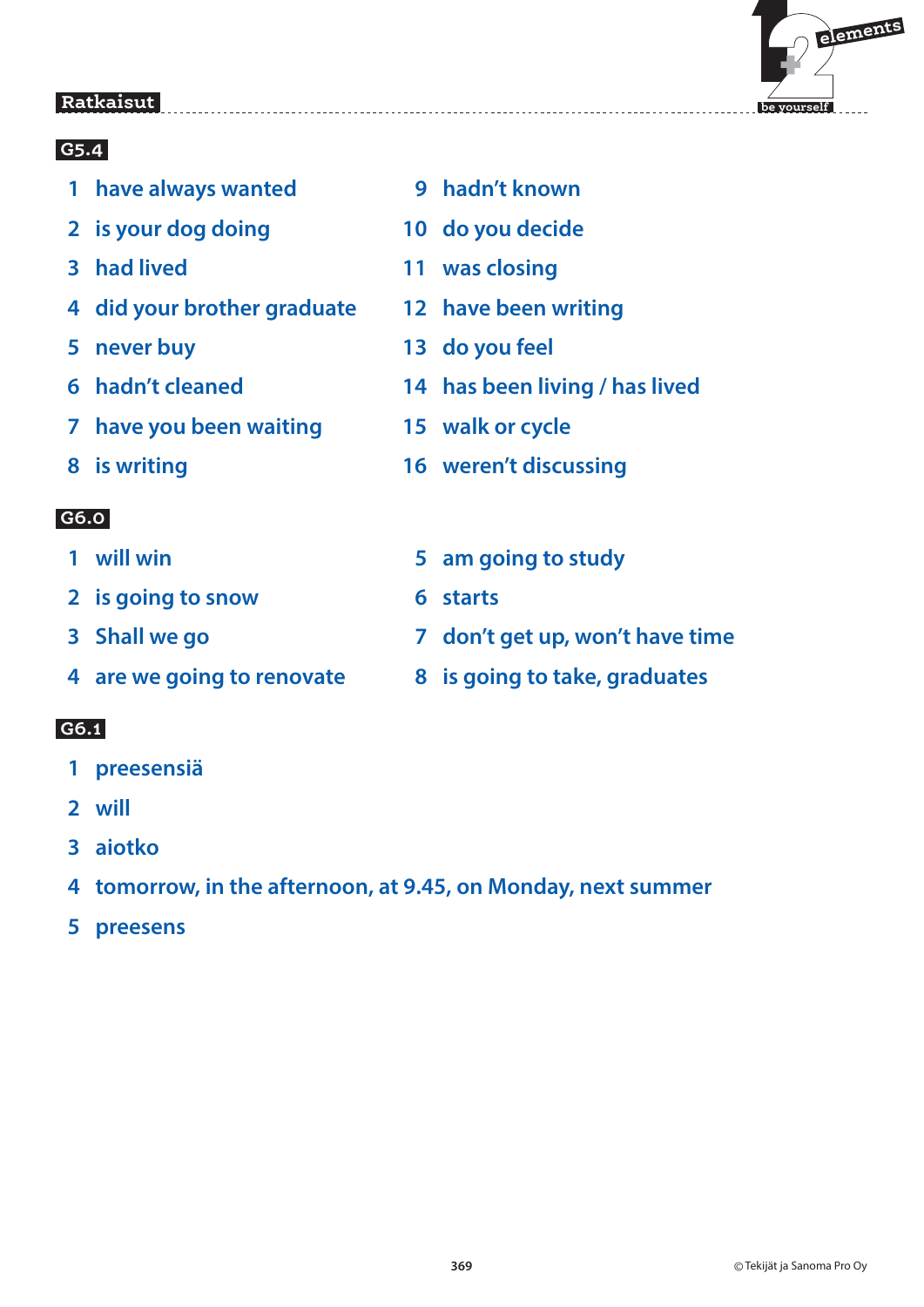

#### **G6.2**

- **1 is going to be, ennusmerkeistä tehty johtopäätös**
- **2 Shall I get, kohtelias ehdotus**
- **3 am not going to do, aikomus**
- **4 will take, puhehetkellä tehty päätös**
- **5 starts, aikataulutieto**
- **6 am flying, sovittu toiminta lähitulevaisuudessa**
- **7 are you going to travel, aikomus**
- **8 will have packed, toteamus**
- **9 will not wait, toteamus**
- **10 will have, puhehetkellä tehty päätös**

#### **G6.4**

- **1 will dress 7 will participate**
- 
- **3** is going to attend **9** is gettingg
- **4 won't notice 10 begins**
- 
- **6 starts**

- **1 I'm / I am going to plant (some) flowers when the rain stops.**
- **2 If I get everything done by three, I´ll / I will go to the movies.**
- **3 Will you help me or are you going to study all day / the whole day?**
- **4 I'll / I will bake Lisa's birthday cake first, if you don't mind.**
- **5 I'll / I will help you as soon as I get the cake out of the oven.**
- **6 I can't / cannot come to the movies with you because I'm / I am seeing Alex tonight.**
- 
- **2 will recognise 8 am going to do**
	-
	-
- **5 will study 11 Shall we start**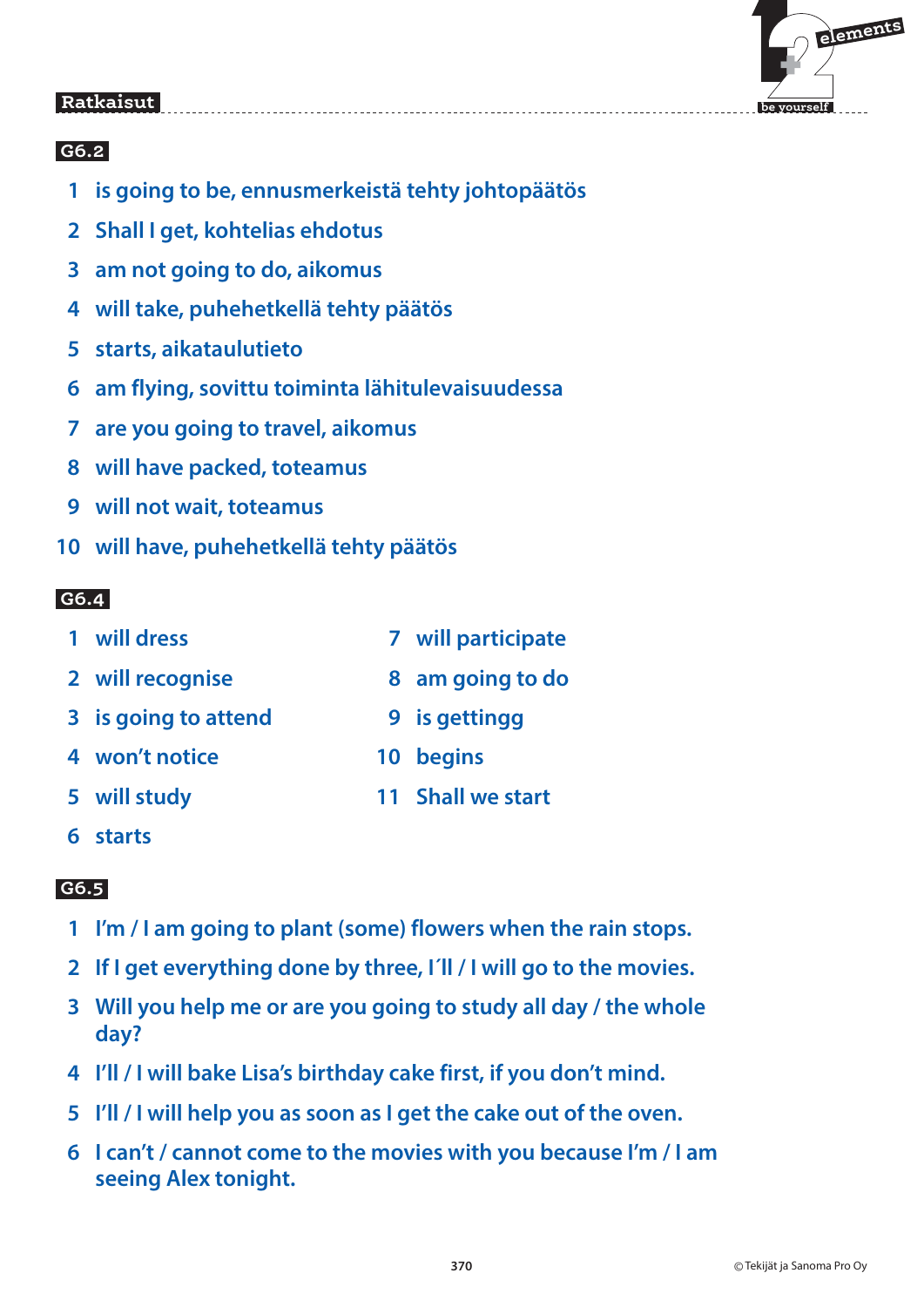

- 
- **2 don't you know 15 changed**
- **3 have you heard 16 tell**
- 
- 
- **6 wasn't 19 hear**
- **7 have managed 20 will win**
- 
- 
- 
- 
- 
- **13 have begun**
- **1 do you watch 14 didn't manage**
	-
	-
- **4 has built 17 won't be**
- **5 saw 18 had replaced**
	-
	-
- **8 found 21 announced**
- **9 had used 22 performed**
- **10 discover 23 didn't amaze**
- **11 have replaced 24 will they predict**
- **12 built 25 will find**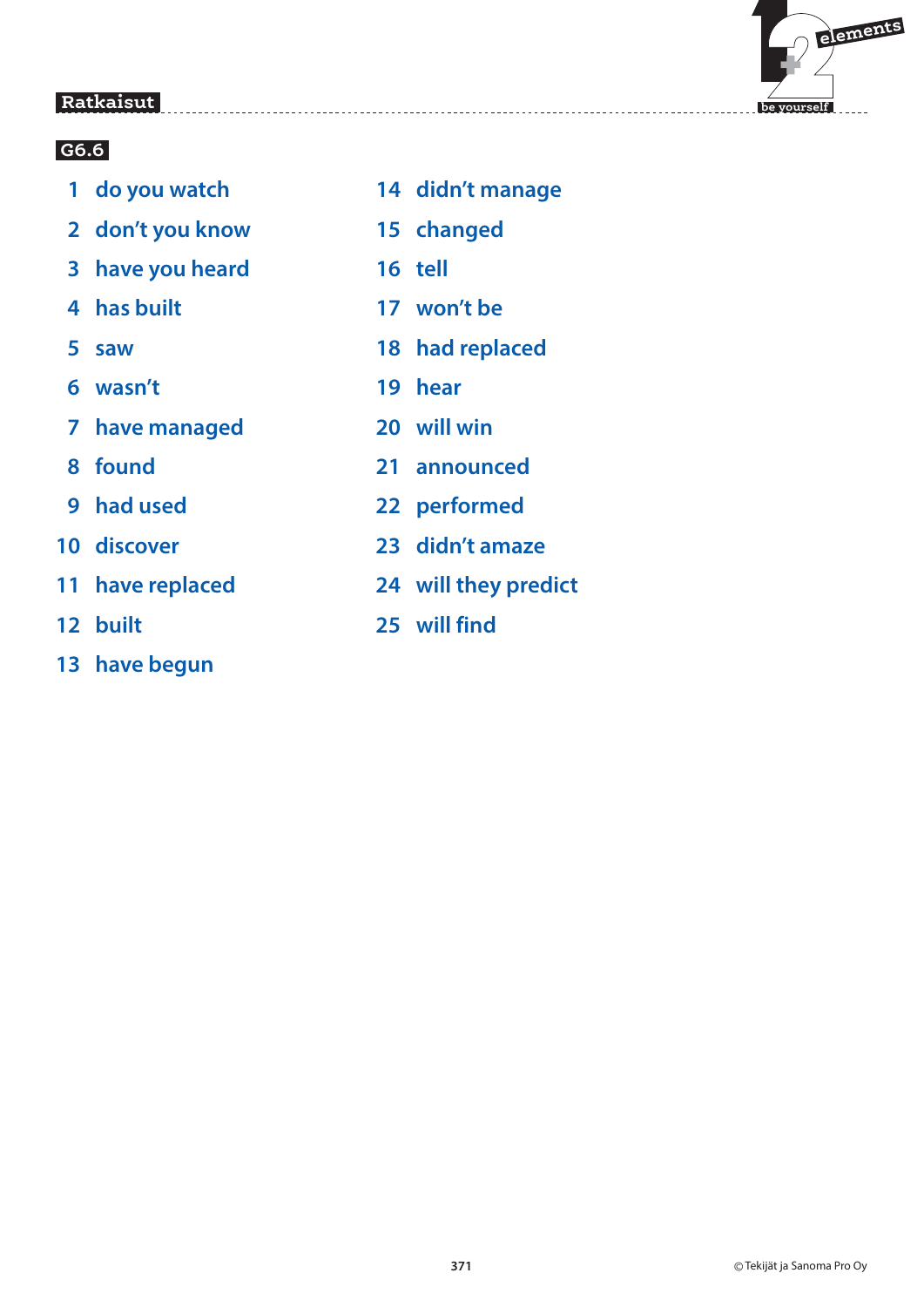### **G6.7**

- **1 Where will you spend your summer holiday this year? / Where are you spending your summer holiday this year? / Where are you going to spend your summer holiday this year?**
- **2 I have always wanted to travel to Mexico, but I haven't had / have not had the time or the money to go there.**
- **3 I have been saving 200 euros a month for the past year and I have finally booked my dream holiday.**
- **4 How did you manage that? I thought you had spent all your money on your new computer.**
- **5 I didn't waste all my money. I bought a used computer and saved the rest. I recommend (that) you do the same.**
- **6 I will follow your advice. I have been waiting for ages to see the sandy beaches of Los Cabos.**
- **7 My dream has been to travel to Egypt to see the pyramids. And I have never ridden on a camel! I will try that for sure.**
- **8 When are you leaving Kajaani for Cairo? Are you going to visit Luxor as well?**
- **9 My plane is leaving at 8 am/in the morning. I hope won't/will not miss the flight. I usually sleep very soundly.**
- **10 I promise (you) that this time next year I will be taking a nap on a sandy beach somewhere far away.**

- 
- **2 has disappeared 10 were driving**
- 
- **4 am seeing/meeting 12 broke**
- 
- 
- **7 did you stop 15 had tried**
- **8 are staying**
- **1 bring 1 bring 1 bring 1 bring 1 bring 1 bring 1 bring 1 bring 1 bring 1 bring 1 bring 1 bring 1 bring 1 bring 1 bring 1 bring 1 bring 1 bring 1 bring 1 bring 1 bring 1 bring 1 bring 1 bring 1 bring 1 bring 1 bring 1 bri** 
	-
- **3 caught 11 have you read**
	-
- **5 had bought 13 will finish**
- **6 will give 14 am practising**
	-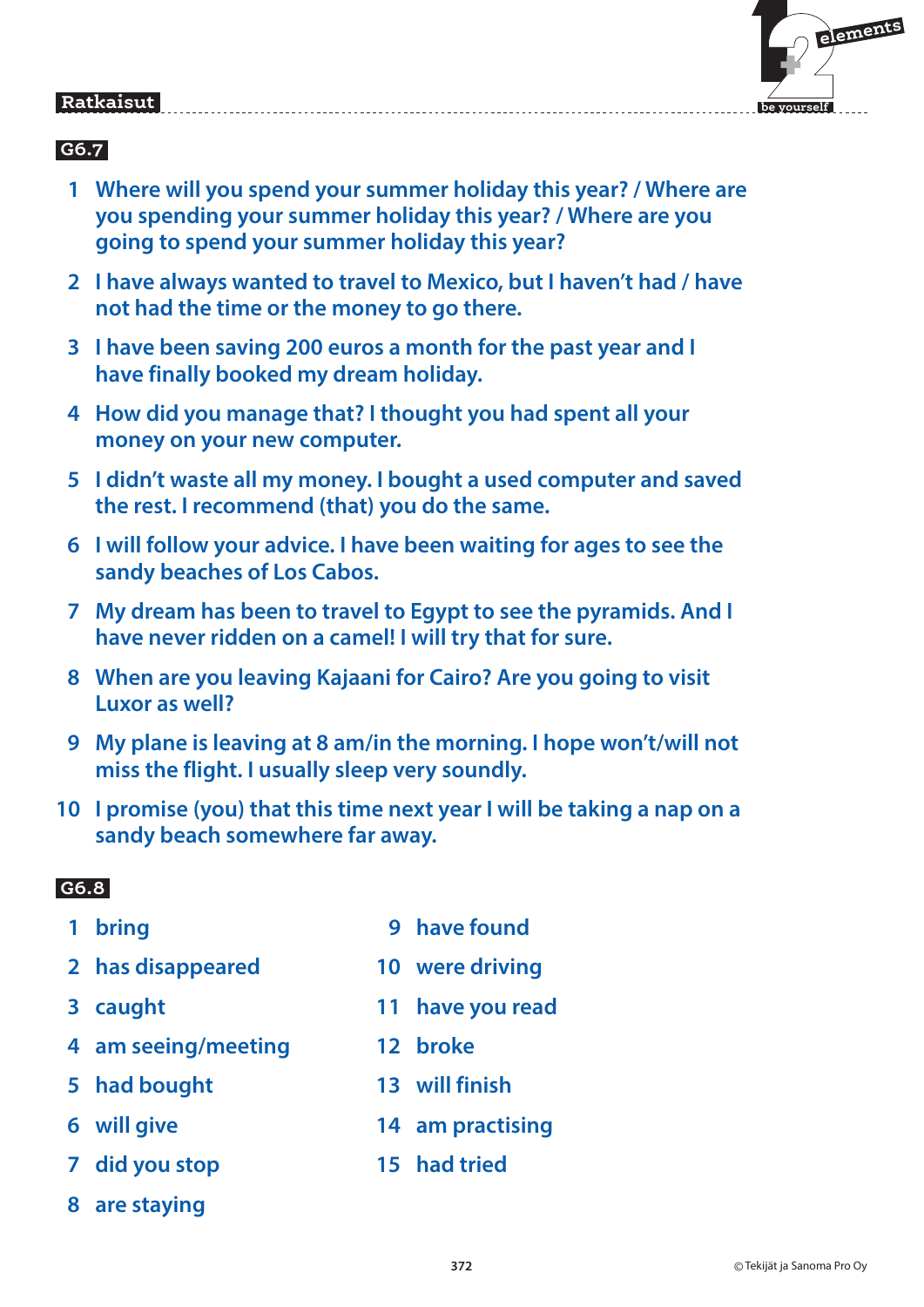#### **G6.10**

- **1 will leave 7 will take**
- **2** will have arrived **8** will meet
- 
- **4 will be preparing 10 will get**
- 
- **6 will have checked in**

### **G6.11**

- **1 He will stare out of the window until his father returns home from work.**
- **2 Will you leave that innocent bird alone!**
- **3 Will you be coming to Alex's birthday party tomorrow?**
- **4 I can guarantee that I won't forget / shan't forget tomorrow's meeting.**
- **5 Do what you will with the money. You have never been very good at saving for a rainy day.**

### **G7.0**

- **1** would take **8** can fulfil
- **2 might quit 9 win**
- **3 didn't like it 10 would have spent**
- **4 would be 11 had known**
- **5 won 12 would you do**
- **6 could pay 13 were**
- **7 wouldn't need**

#### **G7.1**

- **1 Would**
- **2 Perusmuoto**
- **3 Imperfektiä**
- 
- **3 will be waiting 9 will be discussing**
	-
- **5 will have arrived 11 will have finished**

**373** © Tekijät ja Sanoma Pro Oy

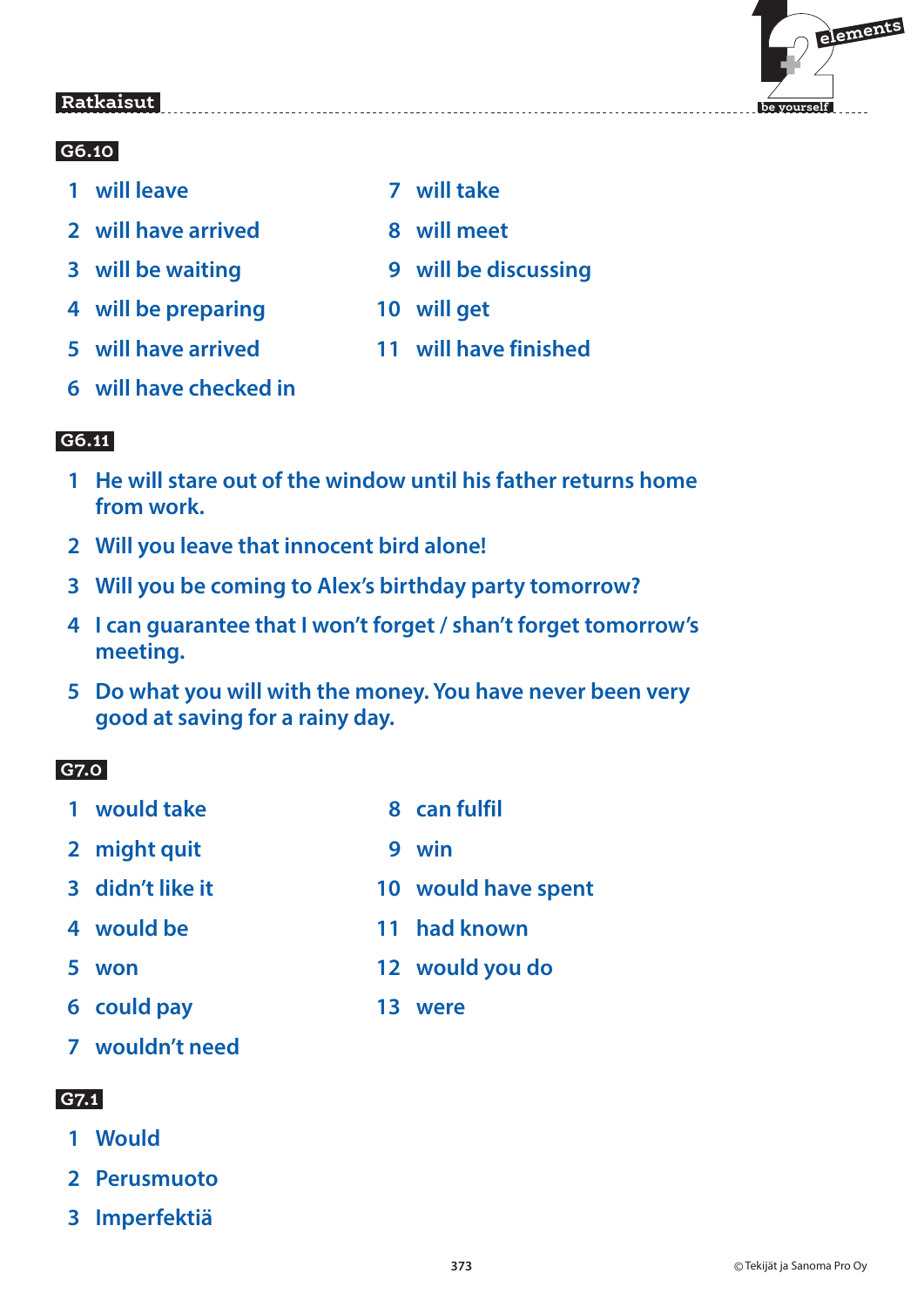### **G7.2**

- **1** would invite **6** would ruin
- **2 knew 7 came**
- **3 Could you ask 6 8 would know**
- **4 might actually have 9 talked / spoke**
- 
- -
- 
- 
- **5 Wouldn't you like 10 should call / ought to call**

### **G7.4**

- **1 We would save nature if everyone travel(l)ed by public transport/ transportation.**
- **2 If you wrote a story, would it have a happy ending?**
- **3 Your plants would die if you forgot to water them.**
- **4 If your car didn't / did not start, you would have to ride your bike / would have to cycle to work.**
- **5 You might learn a new language if you lived in another country long enough.**
- **6 We wouldn't / would not learn social skills if robot teachers replaced real teachers at school.**

### **G8.1**

- **1 Would + have**
- **2 3. muoto**
- **3 Pluskvamperfektiä**

- 
- **2 wouldn't have been 7 should have sought**
- 
- **4 had trusted 9 had had**
- 
- **1 had been 6 might also have auditioned** 
	-
- **3 would have enjoyed 8 would have experienced**
	-
- **5 could have applied 10 Would have helped**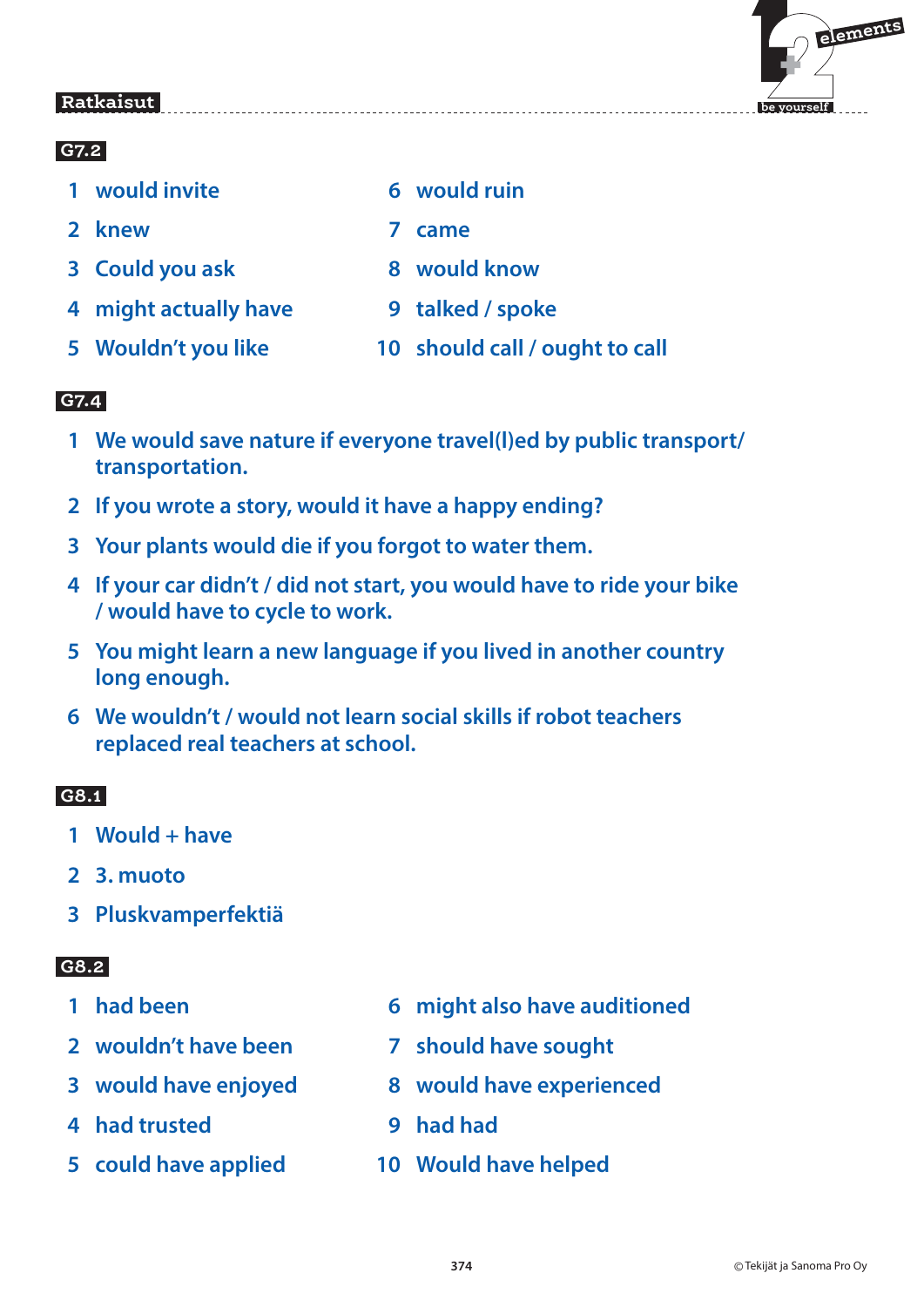

| 1 would like       | 10 would confess |
|--------------------|------------------|
| 2 Would you happen | 11 had crashed   |
| 3 should tell      | 12 don't help    |
|                    |                  |

 **7 would she have taken 16 will call**

- **4 would already have told 13 will never lend**
- **5 had had 14 were**
- **6 might have borrowed 15 would call**
- **8 could have asked 17 admits**
- **9 hadn't had**

- **1 If I could travel anywhere, I would fly to some distant island.**
- **2 If you were a famous blogger, what would you write about?**
- **3 Our neighbours would have thrown / organised a garden party if the weather had been better.**
- **4 I will not / won't be mad at you if you decide to stay home and rest.**
- **5 You might not have felt so lonely if you had joined us.**
- -
	-
	-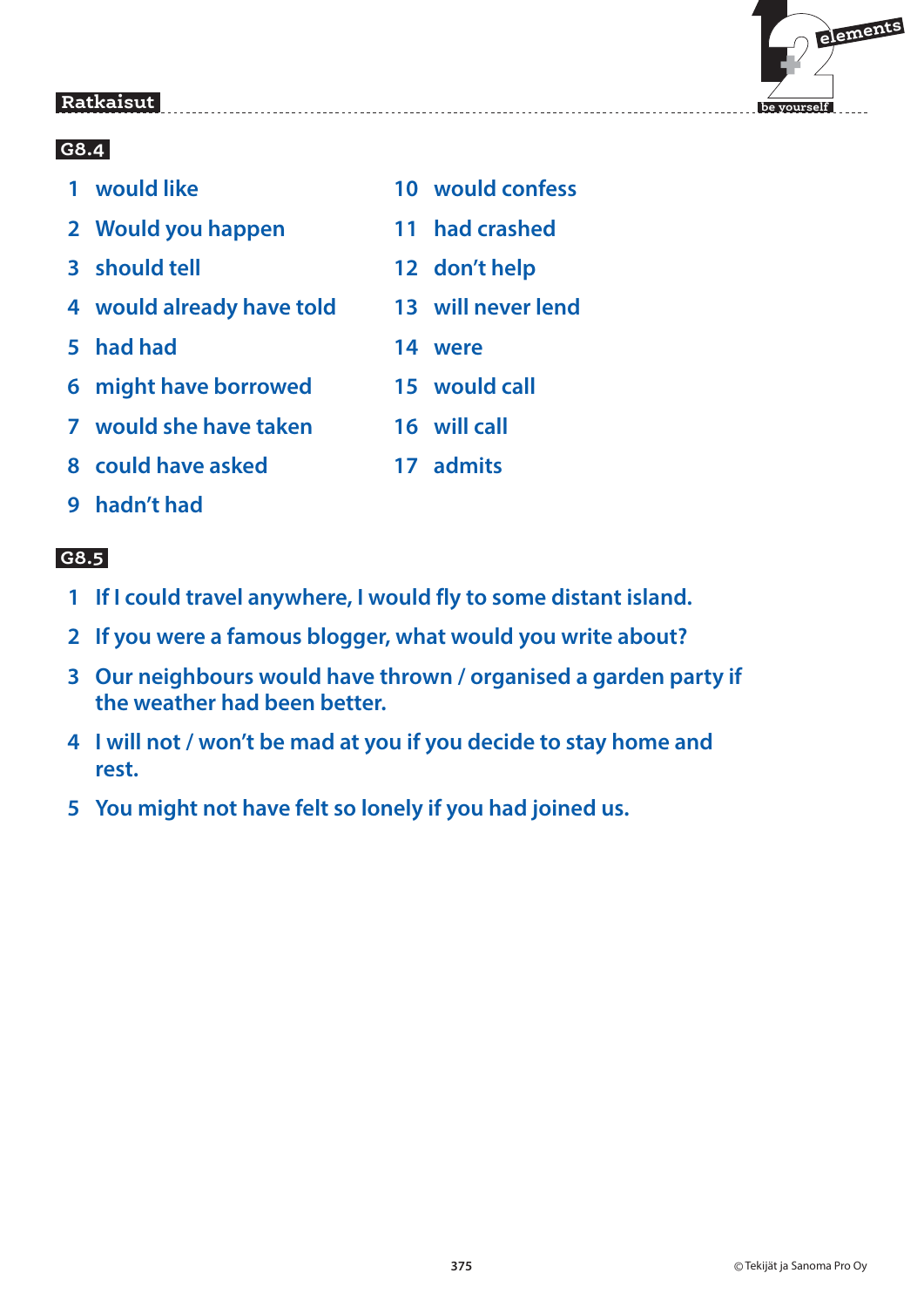

### **G8.7**

- **1 What were you doing when I rang the doorbell?**
- **2 Remember, we are meeting grandmother for lunch today.**
- **3 The movie / film starts at 6.15 pm and after that we will have pizza / we are going to have pizza.**
- **4 When you have written your essay, you can have a small break until everyone / everybody is ready.**
- **5 Are you going to participate / take part in the school's singing contest / competition this year?**
- **6 He has been trying to learn / memorise the words for three hours but he still doesn't/does not remember all of them.**
- **7 I couldn't/could not imagine what I would do if I didn't/did not go to high school / upper secondary school.**
- **8 If my skates had been too small for me, I should have bought new ones.**
- **9 I'm/am glad the rain had stopped before I woke up.**
- **10 Tomorrow's exam will test you on the grammar (that) we have studied on/during this course.**

- **1 have gone 5 am studying 2 will look after 10 had broken 3 did van Gogh paint 11 heard 4 Have you been running 12 are going to invite**
- 
- 
- 
- **8 would you keep**
- 
- -
- **5 had brought 13 have never ridden**
- **6 will help 14 wouldn't drive**
- **7 found 15 got married**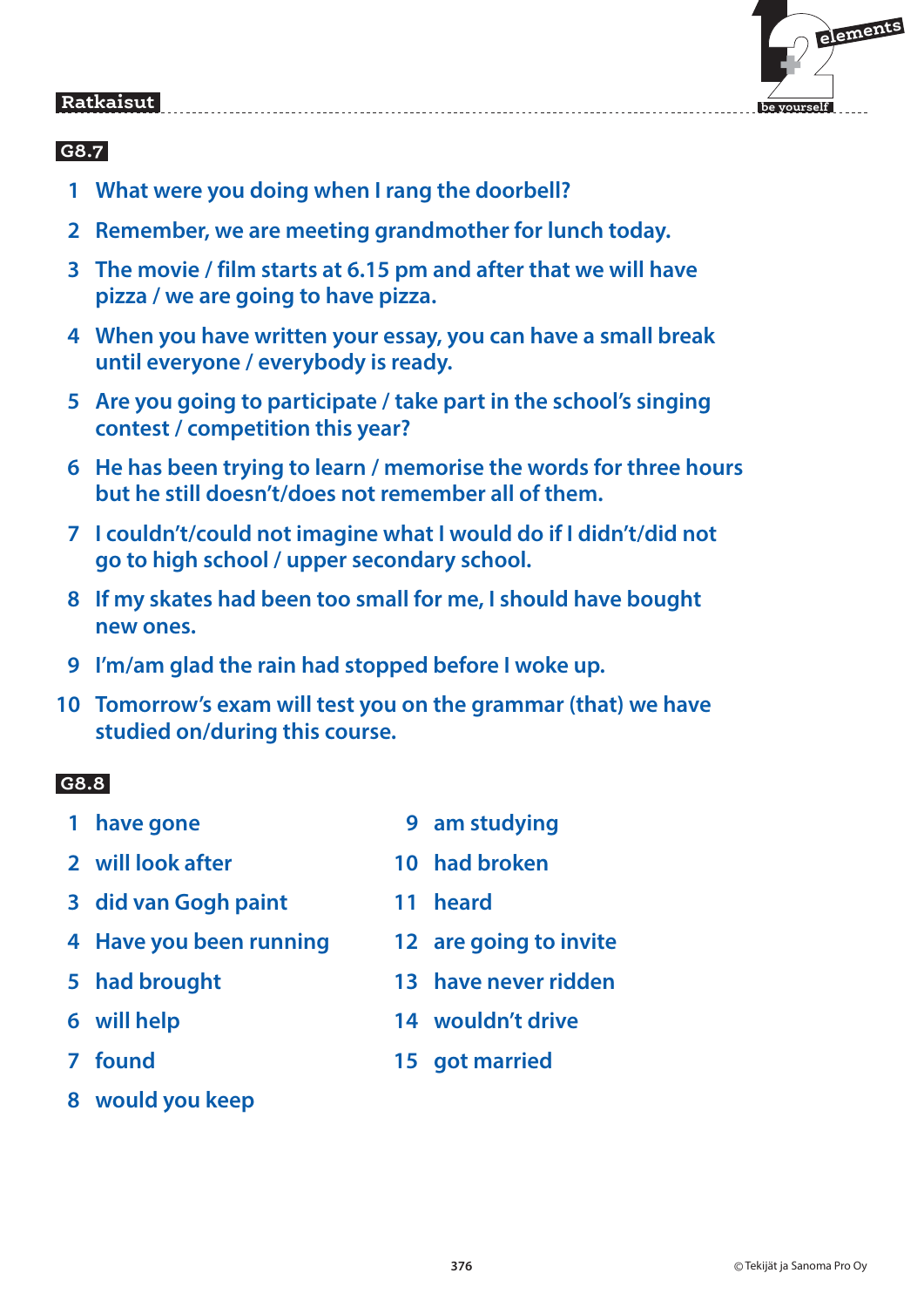

#### **G8.9**

- **1 They would be sleeping if the storm hadn't woken them up.**
- **2 As a child, if I was sick, my grandmother would make me berry juice.**
- **3 If anyone should call, tell them I've gone for a walk.**
- **4 If you would be so kind as to turn off your phones.**
- **5 If only you hadn't broken your leg right before the big game / match.**
- **6 Dad, would you sit down. I'd / I had better tell you something.**

- **1 hadn't got up**
- **2 would be celebrating, hadn't passed away**
- **3 were, wouldn't let**
- **4 should notice**
- **5 had better forget**
- **6 would study**
- **7 hadn't forgotten**
- **8 would be**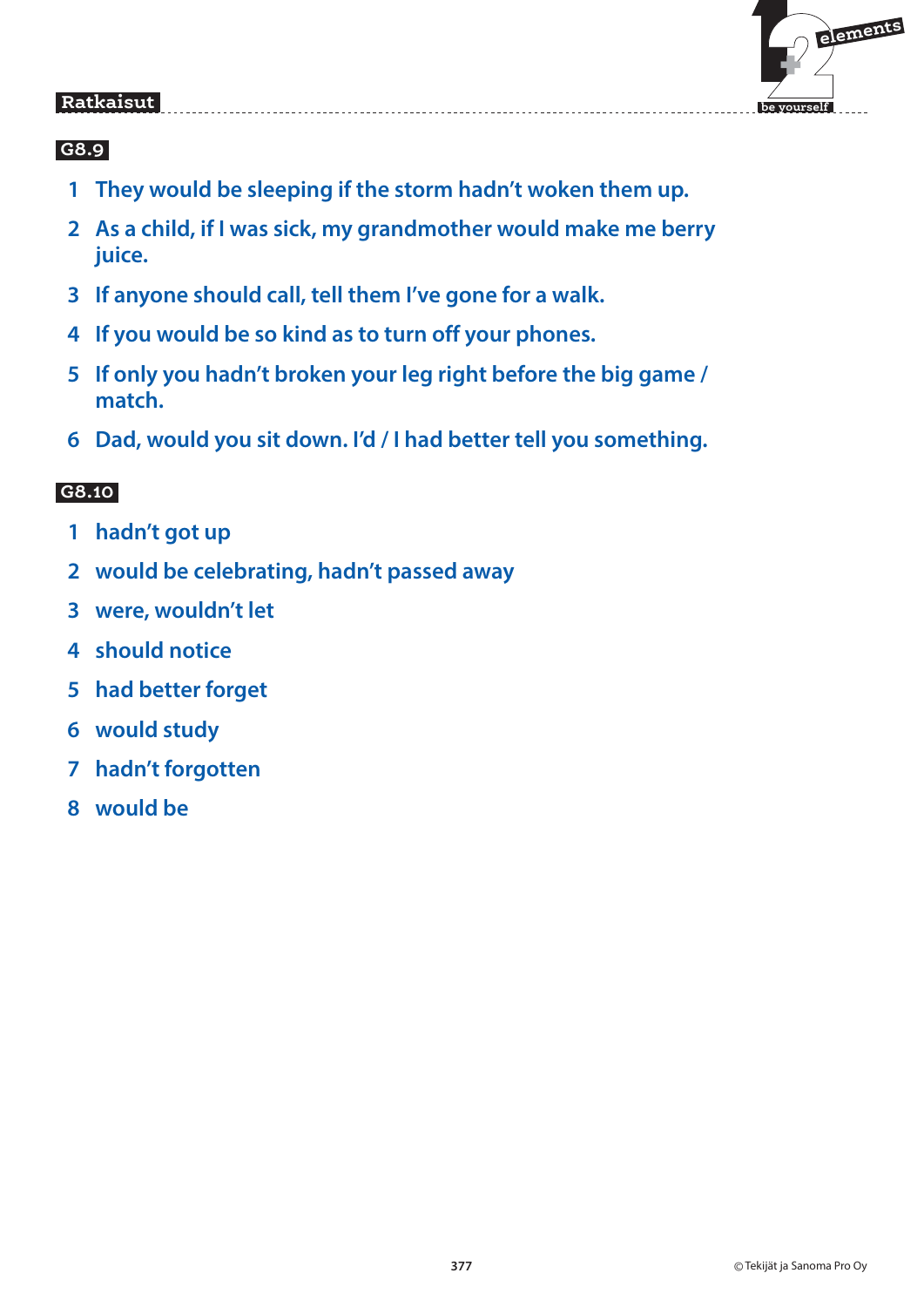## $\mathbf{F}$  **elements**

 **be yourself**

#### Ratkaisut  **Ratkaisut**

### **G8.11**

- **1 If you didn't know where to start, you should have asked for more instructions. Päälauseessa on loogisempaa käyttää wouldverbin tilalla should-verbiä "olisi pitänyt kysyä"**
- **2 Unless the ambulance the ambulance arrives soon, the patient will not survive. Unless-lause on sivulause, joten siinä ei käytetä will-apuverbiä vaan preesensiä viittaamaan tulevaan.**
- **3 Can you inform him about what we decided if you see him? Iflauseessa ei käytetä will-apuverbiä vaan preesensiä tulevaan viitatessa.**
- **4 If she hadn't done/had not done shopping today, we would (have) run out of milk. If she hadn't done/ had not done, we would run out of milk. If-lauseessa ei käytetä would-apuverbiä vaan tässä tapauksessa pluskvamperfektiä, sillä lause viittaa johonkin, mikä ei toteutunut (Hän teki ostokset, joten maito ei loppunut.)**
- **5 I wouldn't have got the summer job if I had been arrogant in the interview. If-lauseessa ei käytetä would-apuverbiä vaan tässä tapauksessa pluskvamperfektiä, sillä lause viittaa johonkin mitä ei tapahtunut.**
- **6 If Madonna was/were a poor singer, she wouldn't have sold so many albums. If-lauseessa ei käytetä would-apuverbiä vaan imperfektiä, kun viitataan siihen, miten asiat voisivat olla, mutta eivät ole.**

- **1 believe in yourself** 5 and 9 will have
- 
- 
- 
- 
- 
- 
- **8 grow up**
- 
- **2 doesn't follow 10 have probably not received**
- **3 affect 11 will make**
- **4 will feel 12 doesn't require**
- **5 have taken 13 will not help**
- **6 will strengthen 14 respect**
- **7 have taught 15 will become**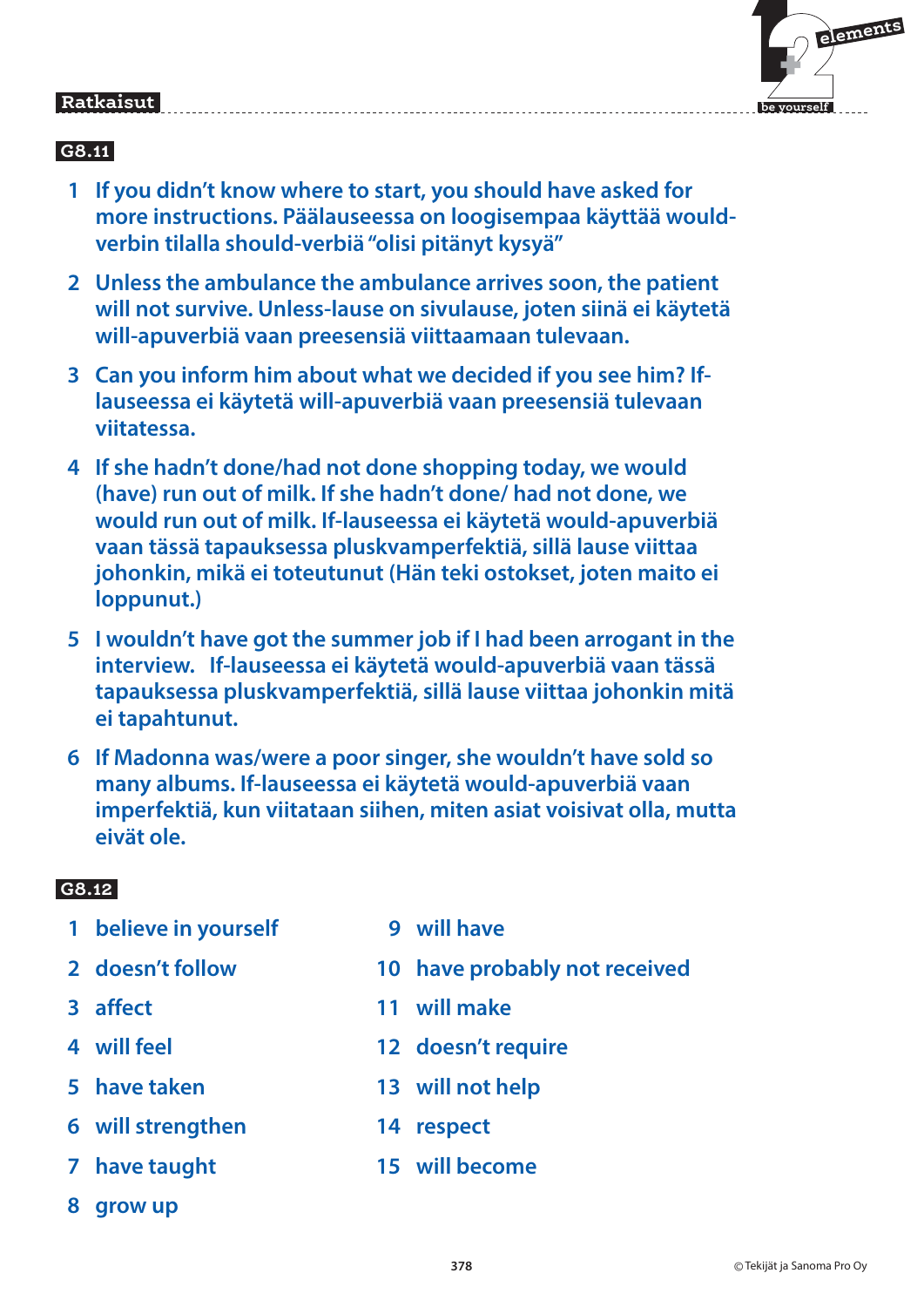

### **G8.13**

- 
- 
- **3 was lying 11 wanted**
- 
- 
- 
- 
- **8 had never seen**

- **1 A man went to bed and put the lights out. When he woke up, he saw several boats in his garden. What had happened? (He had switched the lights of the lighthouse off.)**
- **2 Imagine you had taken part in a holiday safari and heard a lion roar outside your tent. How would you escape? (Stop imagining.)**
- **3 When years go by and I get older, I will look younger and younger every day. How is that possible? (I'm a photo)**
- **4 If there were five candles and three tealights on the table and you blew out three candles. How many candles would remain on the table? (Five. Two with flames, three without.)**
- **5 While there was a blackout someone had eaten the last piece of cake. Mom said she had taken the rubbish out, my brother said he had been sleeping and dad said he had been watching tv. Who was guilty? (Dad, of course.)**
- **1 Did I already tell 9 would have built**
- **2 found 10 had lived**
	-
- **4 was 12 had traveled**
- **5 decided 13 had already missed**
- **6 had been 14 would have to**
- **7 had probably crashed 15 What would you have done**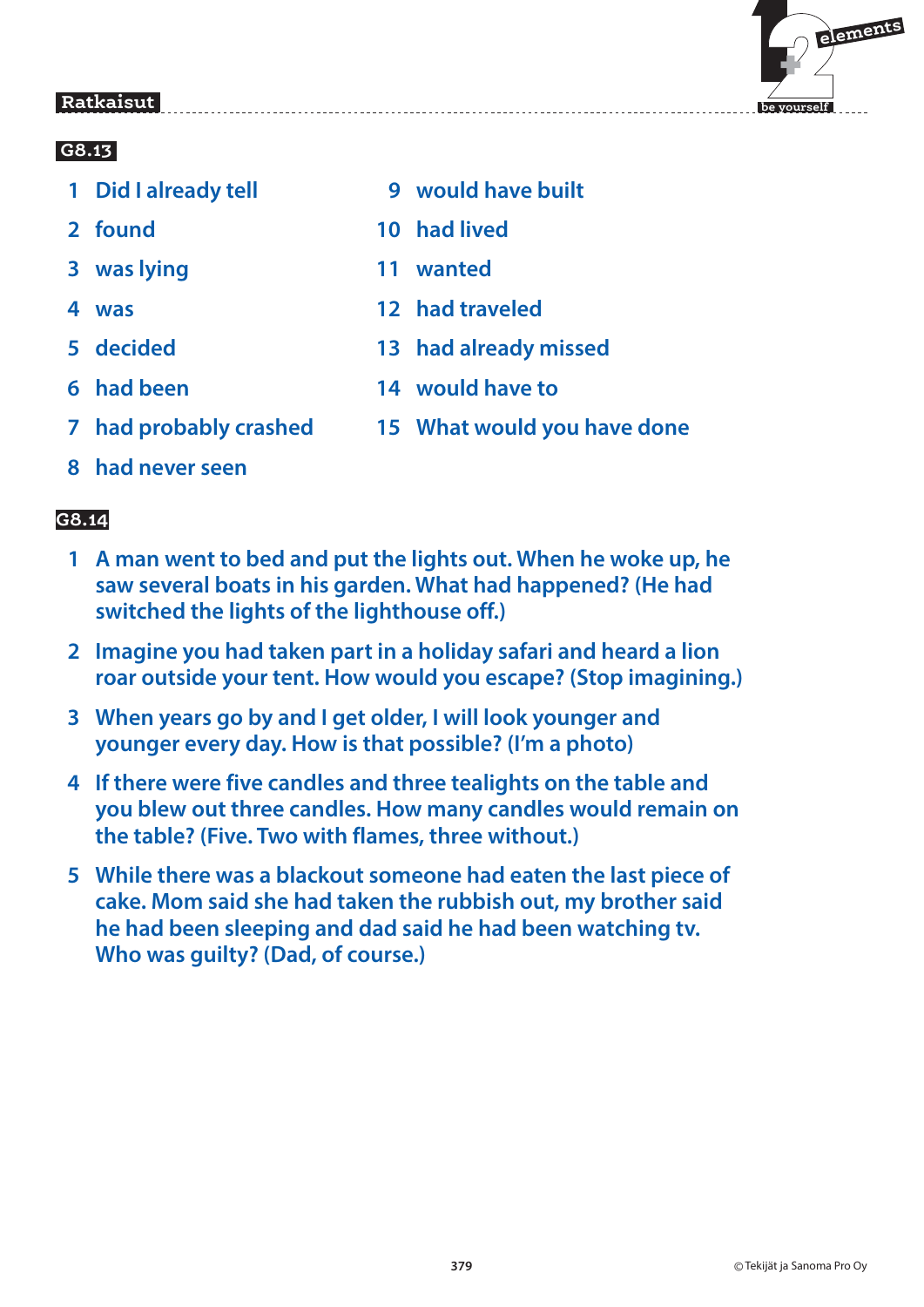

#### **G8.15**

- **1 Alex. The others are watching TV now, Alex usually does.**
- **2 Taylor. The past perfect tells us that Taylor left before Drew's arrival.**
- **3 Kyle. The simple future can be used to express offers.**
- **4 Alex. The present continuous + always can be used to express an annoying habit.**
- **5 Austin. The present perfect shows an unfinished period of time (until now) while the past tense is finished.**

|                | 1 Would we know              |    | 16 had committed    |
|----------------|------------------------------|----|---------------------|
| 2 <sup>1</sup> | hadn't written               |    | 17 had threatened   |
|                | 3 Would Albert Einstein have |    | 18 came back        |
| 4              | hadn't spend                 |    | 19 burned down      |
|                | 5 will most likely remain    |    | 20 told             |
| 6              | are                          |    | 21 had been running |
|                | 7 have raised                |    | 22 don't believe    |
|                | 8 was born                   |    | 23 owned            |
|                | 9 had died                   |    | 24 has              |
|                | 10 wanted                    |    | 25 was sitting      |
|                | 11 didn't like               |    | 26 struck           |
|                | 12 becomes                   |    | 27 worked           |
|                | 13 wrote                     |    | 28 did say          |
|                | 14 included                  |    | 29 will impress     |
|                | 15 felt                      | 30 | have seen           |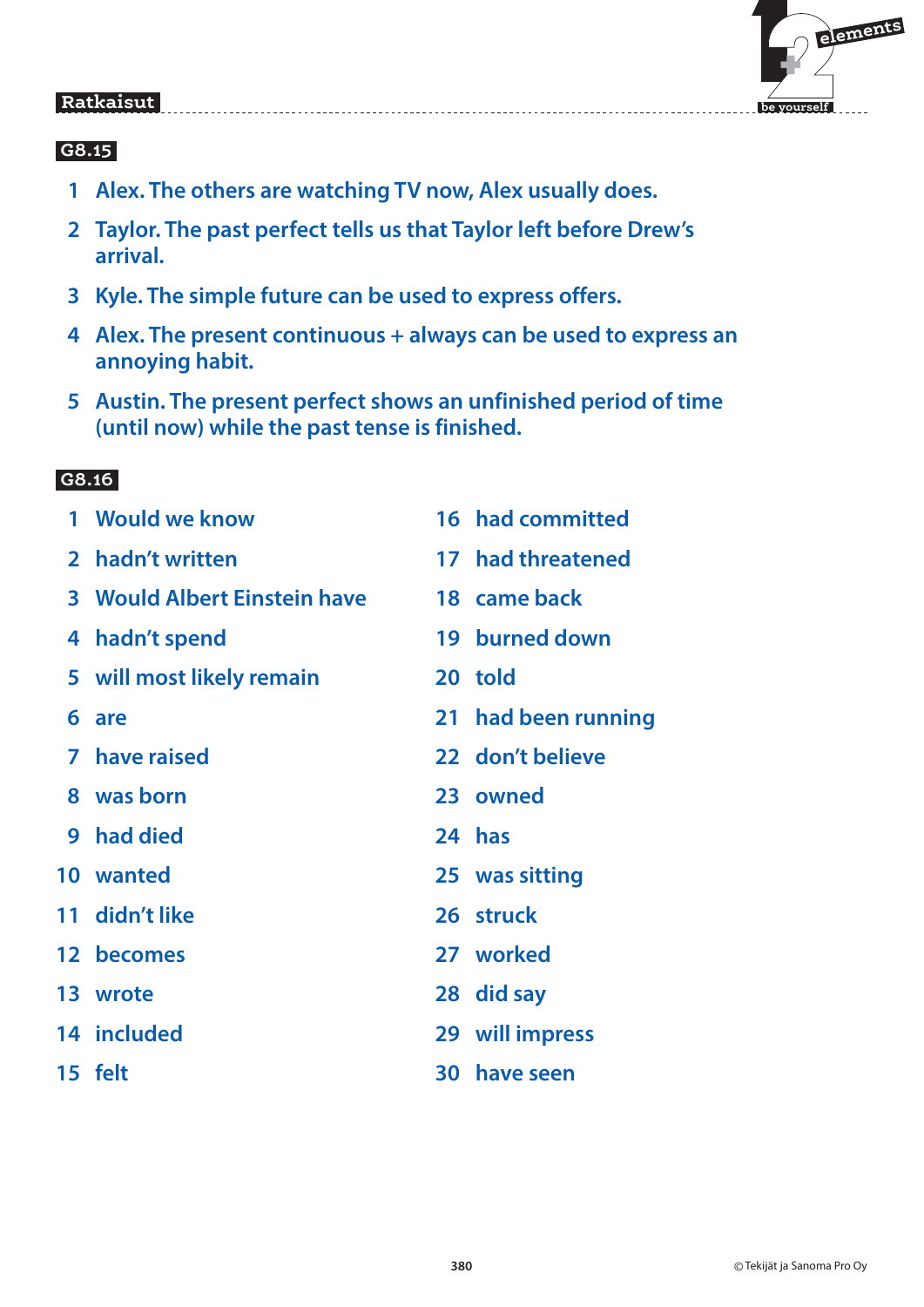

#### **G8.17**

- **1 should be 14 had been 2 can't wait 15 am I dreaming 3 said 16 have been 4 has been 17 appears 5 Can 18 shouldn't come 6 will experience 19 would have gone 7 have taken 20 was just having 8 happened 21 had been wandering 9 was 22 fell 10 were waiting 23 could drown 11 wasn't 24 is 12 knows 25 will transport**
- **13 say**

- **1 do you like**
- **2 usually go**
- **3 do not have**
- **4 can always do**
- **5 in the park at 6 pm every day**
- **6 doesn't it**
- **7 makes it**
- **8 is usually**
- **9 quickly home after school**
- **10 so much homework to do**
- **11 is it**
- **11 to my favourite oak in the park every afternoon**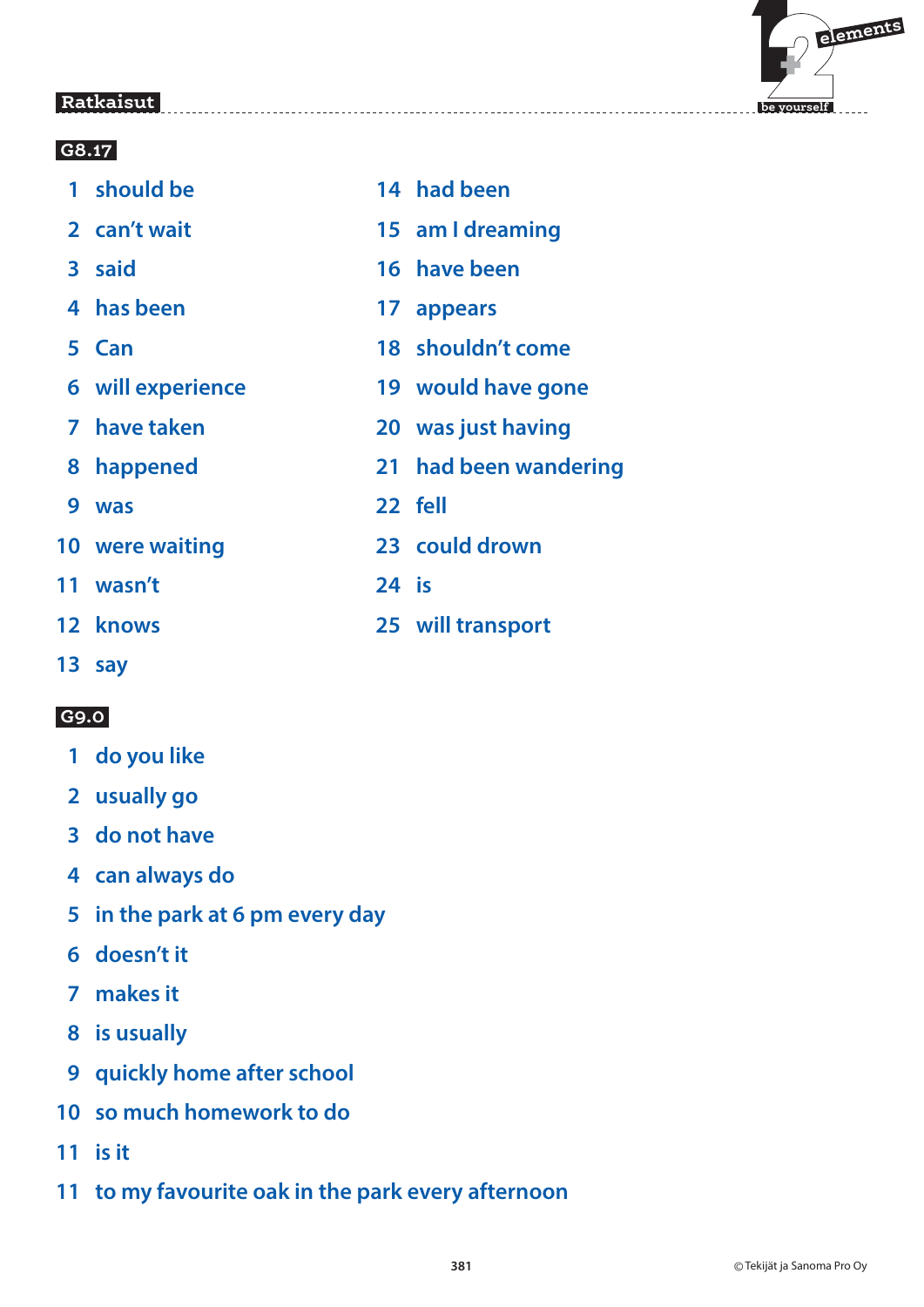

#### **G9.1**

 **1 I**

- **2 have loved**
- **3 running**
- **4 in the park, always, in spring**

### **G9.2**

- **1 Subjekti tulee ennen predikaattia.**
- **2 Tapa, paikka, aika.**
- **3 Tarkempi tai rajatumpi määre tulee ennen yleisempää määrettä.**
- **4 be-verbin jälkeen muun verbin eteen moniosaisen verbin ensimmäisen osan jälkeen**

- **1 I have never liked loud music.**
- **2 We have already finished our ballet class so you can come to pick us up.**
- **3 Jack is always late for his piano lessons.**
- **4 Would you also like to try parasailing?**
- **5 We usually play tennis twice a week.**
- **6 I'm not good at orienteering. I can barely find my way out of the forest!**
- **7 My old team didn't ever have practice at the gym.**
- **8 I'm sure I'll be in good condition before summer. Look, I have even bought new running shoes!**
- **9 Do you often go to the movies on Fridays?**
- **10 Billie was so famous that she could hardly have avoided being recognised.**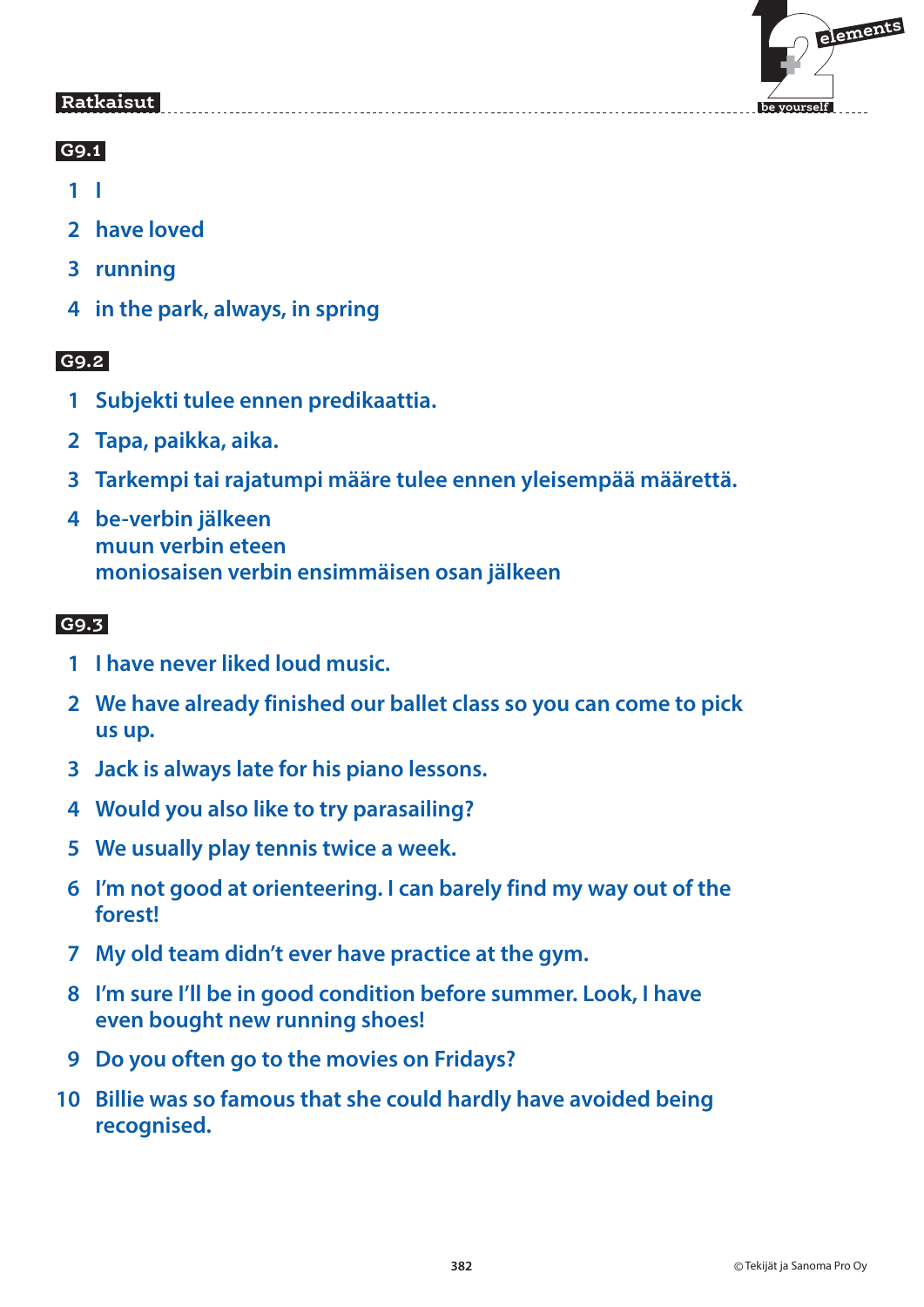

### **G9.4**

- **1 I sometimes walk slowly in the forest in the morning.**
- **2 Sue always has her yoga lesson in the yoga studio at seven am on Tuesdays.**
- **3 Do you usually play tennis on the court near the spa hotel in summer?**
- **4 We met our cousins by accident at the new restaurant near the port on Saturday evening.**
- **5 David has already bought the theatre tickets for all of us earlier today.**

#### **G9.5**

- **1 My dad got a summer job for me.**
- **2 My mother told good stories to us children.**
- **3 Our teacher taught many grammar rules to us.**
- **4 My neighbour found a new flat for me.**
- **5 My girlfriend made a delicious cake for me.**
- **6 My grandma has always given good advice to me.**
- **7 My best friend sent a birthday card to me.**
- **8 Who sold this car to you?**
- **9 I bought flowers for my sister.**
- **10 We ordered pizza for everyone.**

- **1 We often have a picnic in the park on Sunday/on Sundays.**
- **2 I sometimes sit quietly in my room in the evening.**
- **3 Why did you choose me that dress? Why did you choose that dress for me?**
- **4 I don't usually want to sit at a corner table in a restaurant.**
- **5 We have the test in the auditorium on the third floor at 2 pm next Friday.**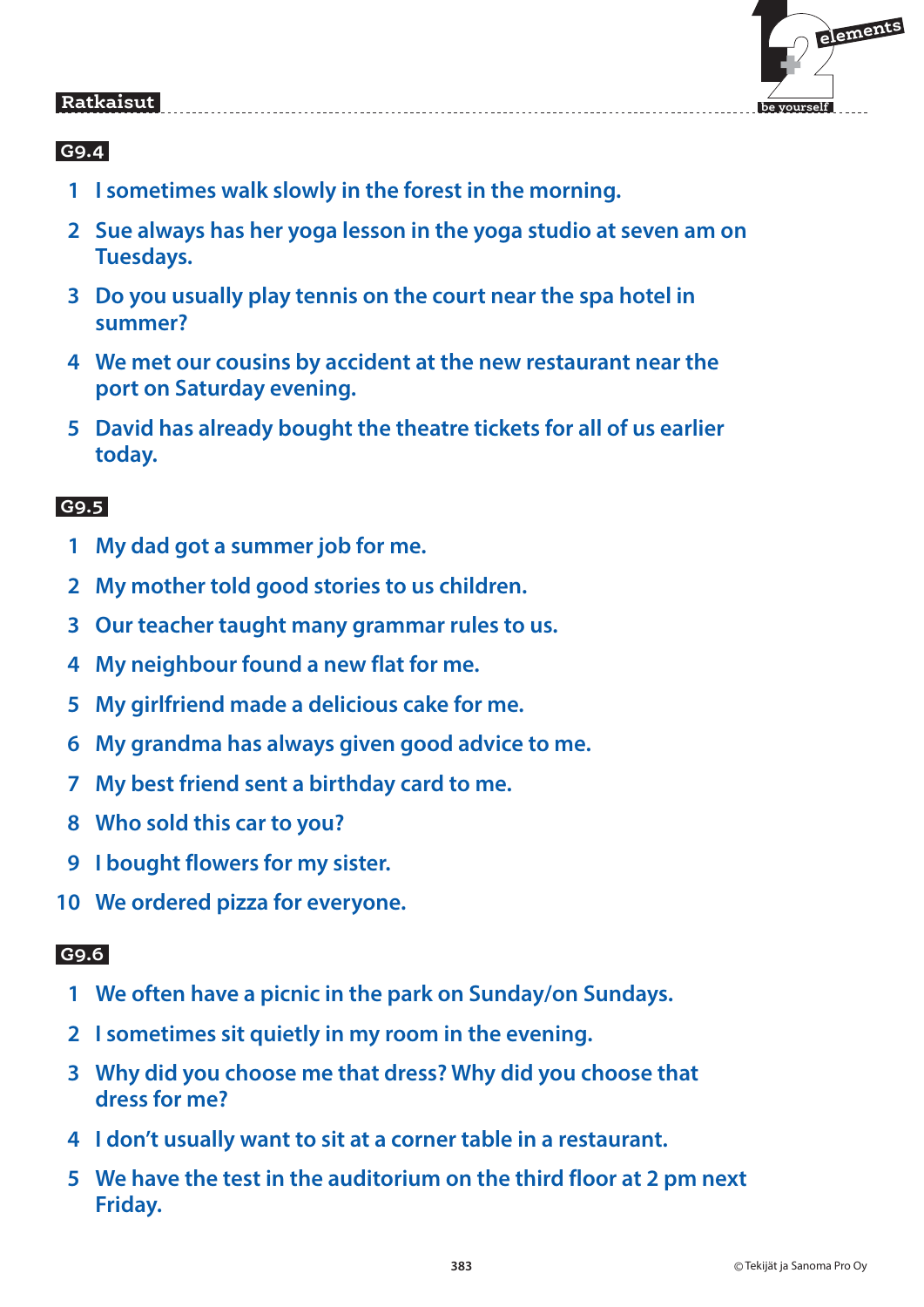

### **G9.9**

- **1 Why do you sometimes sleep till noon on Sundays?**
- **2 Put the frozen pizza quickly/fast on the top shelf in the freezer.**
- **3 We often have a meeting at the Indian restaurant next to the park at seven (pm) on Wednesdays. / We often have a meeting at the Indian restaurant next to the park at seven o'clock on Wednesdays.**
- **4 My grandmother always made me hot chocolate/cocoa in the evenings in winter. / My grandmother always made hot chocolate/cocoa for me in the evenings in winter.**
- **5 Simon is usually ready to start work in/at his office on the fifth floor at eight (am) on weekdays. / Simon is usually ready to start work in/at his office on the fifth floor at eight o'clock on weekdays.**

### **G9.11**

- **1 Little did we know in the morning that we would have to spend the night out in the woods.**
- **2 Should you see Iris at the party tonight, tell her I will call her first thing tomorrow.**
- **3 Only after the meeting did we realise that we had forgotten to choose our representatives for the debate competition.**
- **4 Were I a little faster, I would be in the school running team.**
- **5 Had Megan passed the ball more quickly, I would have scored a goal.**

- **1 Never before had we witnessed such a terrible storm.**
- **2 Not for a moment did I dare to think about crashing, I was so scared.**
- **3 Rarely have I seen such waves.**
- **4 Not only were we wet when we managed to get to the shore, but also exhausted.**
- **5 Only after we had landed did we notice that there was a hole in the hull.**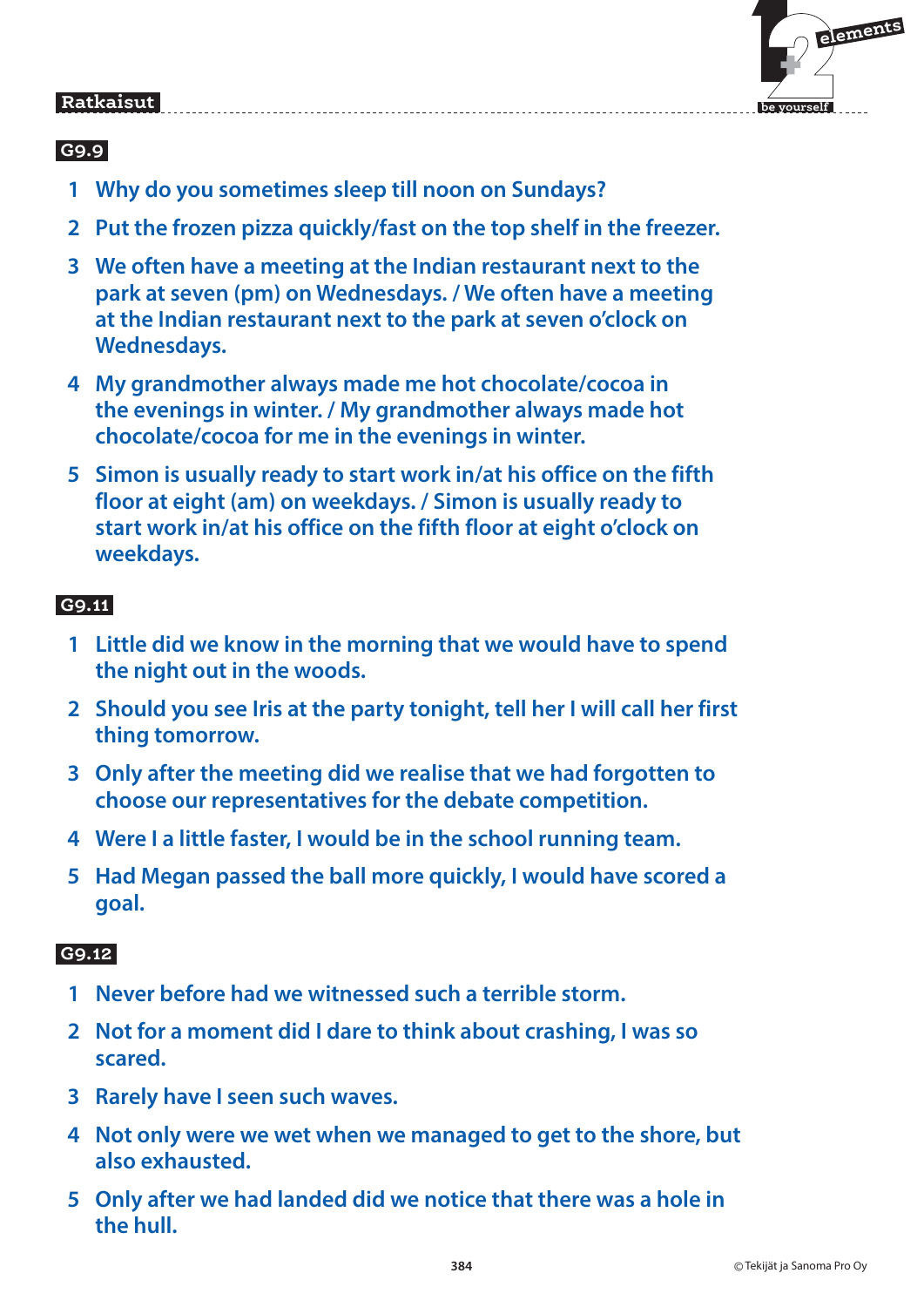

#### **G10.1**

- **1 Kielteinen**
- **2 Myönteinene**
- **3 Apuberbi/Be-verbi (+not) + subjekti (persoonapronomini)**

#### **G10.2**

| 1 didn't you | 6 shall we      |
|--------------|-----------------|
| 2 will you   | 7 haven't you   |
| 3 hasn't it  | 8 doesn't it    |
| 4 did you    | 9 shouldn't you |
| 5 won't you  | 10 do they      |

#### **G10.3**

| 1 have I    | 6 haven't you |
|-------------|---------------|
| 2 didn't he | 7 can't it    |
| 3 will you  | 8 are they    |
| 4 won't you | 9 don't you   |
| 5 shall we  | 10 aren't l   |

#### **G10.4**

| 1 Confirmation | 4 Surprise |
|----------------|------------|
|                |            |

- **2 Real question 5 Sarcasm**
- **3 Suggestion**

| $1 \text{ A}$ |      | 6P  |
|---------------|------|-----|
| 2A            |      | 7 A |
| 3P            |      | 8 P |
| 4 A           |      | 9 A |
| 5 P           | 10 P |     |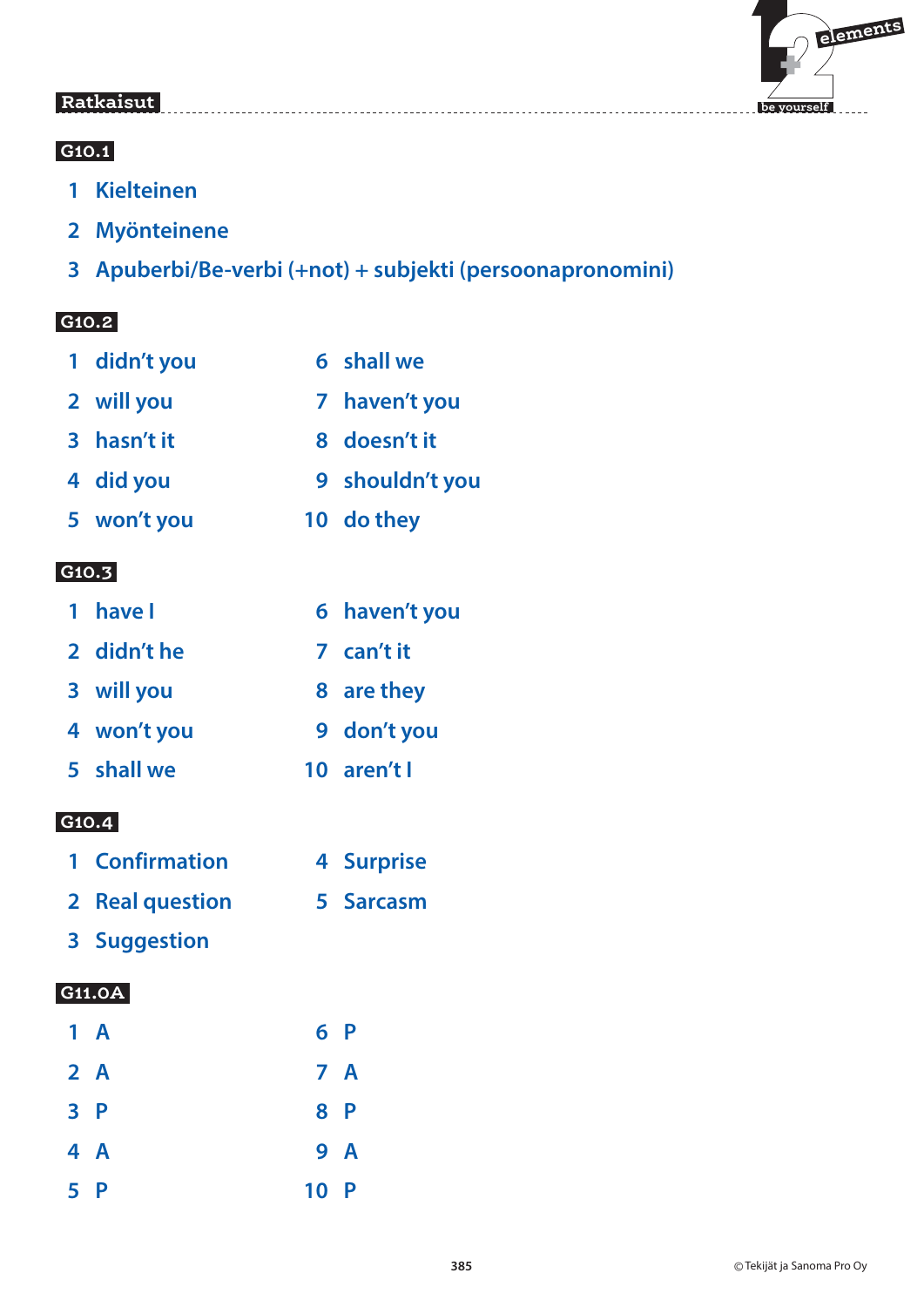

#### **G11.0B**

- **1 has been closed**
- **2 will be opened**
- **3 hasn't been painted**
- **4 isn't allowed/permitted**
- **5 had been cancelled/canceled**
- **6 is being built**
- **7 Will every passenger be checked**
- **8 was the cathedral built?**
- **9 were sent**
- **10 isn't visited**

#### **G11.1**

- **1 be ja pääverbin 3. muoto**
- **2 Passiivilause aloitetaan yleensä tekemisen kohteella.**
- **3 Passiivilauseen tekijä ilmaistaan by-prepositiolla ja sitä kutsutaan agentiksi.**
- **4 Kieltosana lisätään be-verbin jälkeen.**
- **5 Kysymys muodostetaan käyttämällä käänteistä sanajärjestystä eli be-verbi tulee kysymyssanan jälkeen.**

| 1 P | 5 A |
|-----|-----|
| 2A  | 6 P |
| 3P  | 7 P |
| 4 A | 8 A |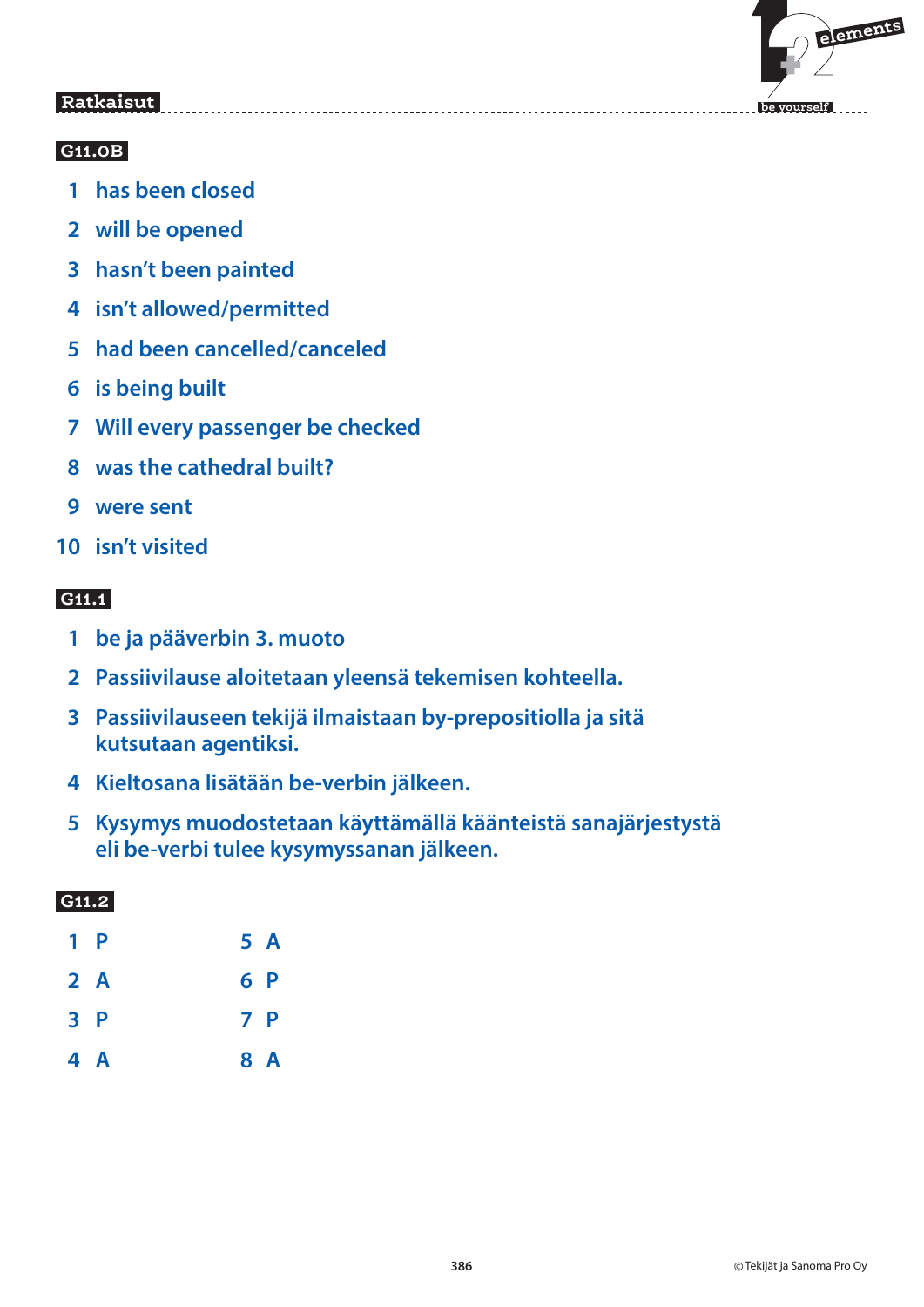

#### **G11.3**

- **1 has been caused 6 reached**
- 
- 
- 
- **5 received 10 said**

#### **G11.4**

- 
- 
- 
- **4 have been amazed 9 haven't been given**
- 

- 
- 
- 
- **4 had been specially designed 14 were resisted**
- **5 were being sold 15 will be made**
- **6 were manufactured 16 can be recycled**
- **7 had been experimented with 17 are being embedded**
- 
- **9 have been pioneered 19 is**
- 
- 
- **2 passed 7 were blocked**
- **8 burst 8 were brought**
- **4 were rescued 12 and 14 and 14 and 14 and 14 and 14 and 14 and 14 and 14 and 14 and 14 and 14 and 14 and 14 and 14 and 14 and 14 and 14 and 14 and 14 and 14 and 14 and 14 and 14 and 14 and 14 and 14 and 14 and 14 and 14** 
	-
- **1 is located 6 can be visited**
- **2 It is believed 7 shouldn't be missed**
- **8 was built 8 were they built** 
	-
- **5 are surrounded 10 were constructed/built**
- **1 was invented 11 wasn't patented**
- **2 carried 12 have been used**
- **3 was it called 13 have not been added**
	-
	-
	-
	-
- **8 was born 18 are programmed**
	-
- **10 should be fitted 20 will be enhanced**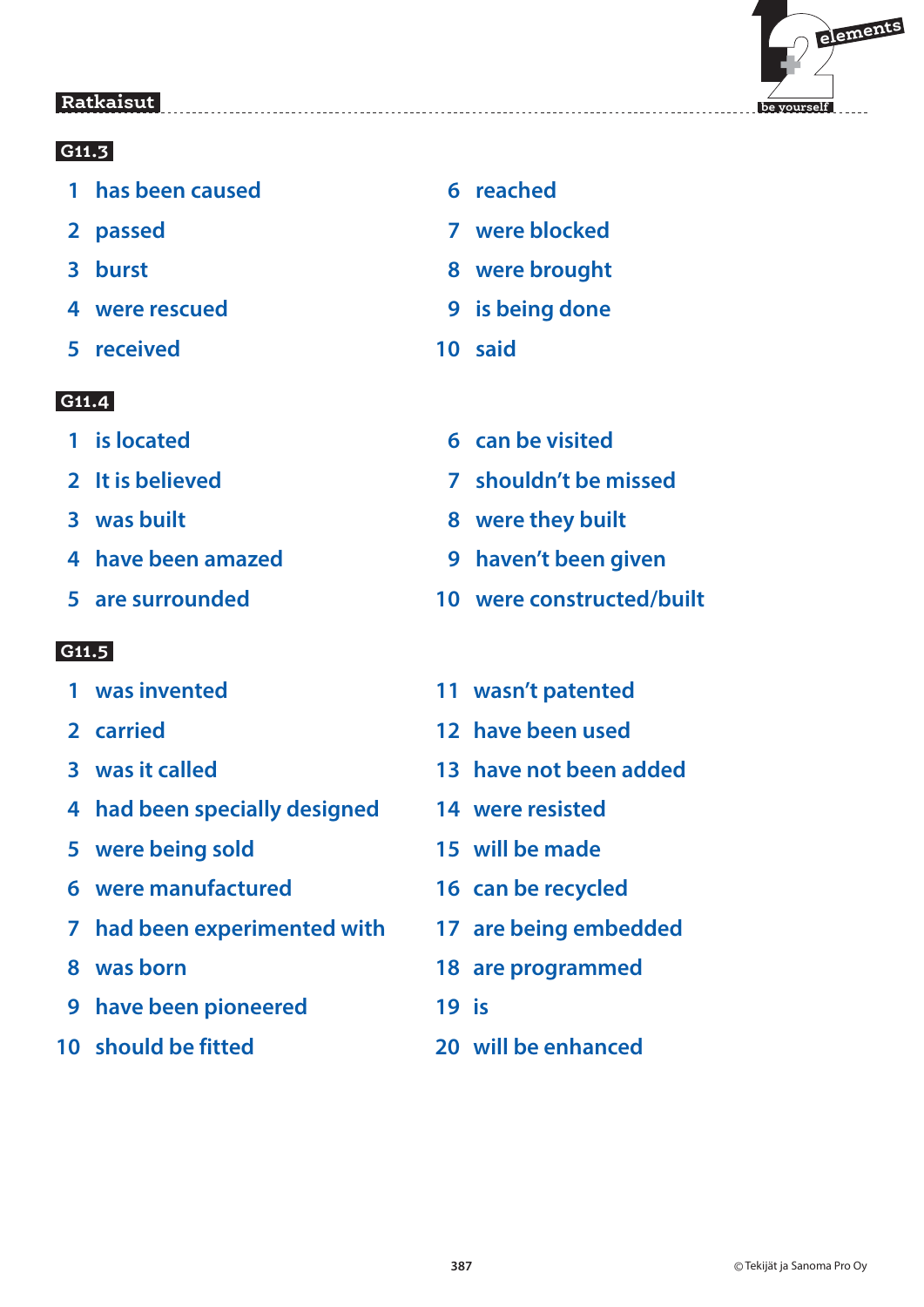

### **G11.6**

- 1 have been destroyed **6** would be surprised
- **2 were drowned 7 were mistaken**
- 
- 
- **5 was located/situated 10 has been amazed**

- 
- 
- 
- 
- **5 will this book be translated 15 was spread**
- 
- 
- 
- 
- **9 have to be fed / must be fed interrupted**
- **10 was the old factory destroyed 20 should be eaten**
- 
- 
- **3 are injured/hurt 8 will be disappointed**
- **4 had been killed 9 to be scared/afraid**
	-
- **1 are named 11 had been broken**
- **2 were sold 12 should be returned**
- **3 has been given 13 Were the children seen**
- **4 had been stolen 14 hasn't been opened**
	-
- **5 can't be served 16 am I not understood**
- **6 is being played 17 was being interviewed**
- **7 wasn't told 18 will be built**
- **8 Are we being followed 19 We wouldn't have been**
	-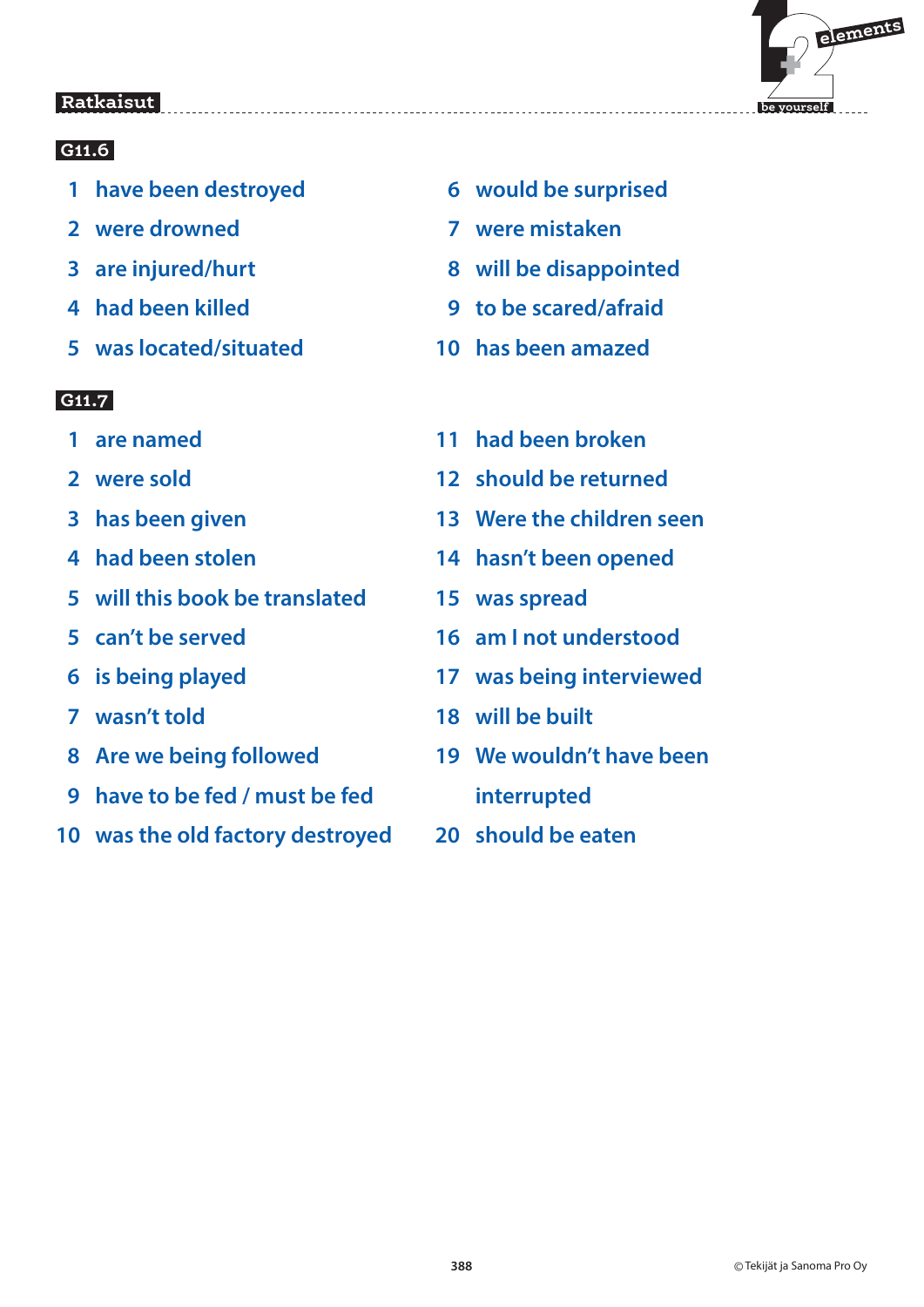

### **G11.8**

- **1 I'm reading a book that was voted detective story of the year.**
- **2 A young actor/actress called Windy Jones has been found dead.**
- **3 It is clear that she has been murdered.**
- **4 The body was found by the owner of the theatre.**
- **5 The police are called and everybody in the building is questioned.**
- **6 It is believed that the murder was committed early in the morning.**
- **7 Another actor is suspected, but he hasn't been seen at the theatre for a week.**
- **8 I don't know who the murderer is. All the actors are being questioned now.**

### **G11.10**

- **1 This American city is visited by millions of tourists every year.**
- **2 Originally, a small town was built here by Spanish settlers in the 1700s.**
- **3 The city was given its Spanish name by the settlers. / Its Spanish name was given to the city by the settlers.**
- **4 This region can be hit by earthquakes.**
- **5 New high-rises are still being planned by developers here.**
- **6 Big mansions have been bought by many celebrities in the famous hills.**
- **7 These celebrities should be given some privacy by fans when their houses are viewed on tours (by them). / Some privacy should be given to these celebrities by fans when their houses are viewed on tours (by them).**
- **8 The legendary theme parks in the area might also be enjoyed by some visitors.**

**Los Angeles**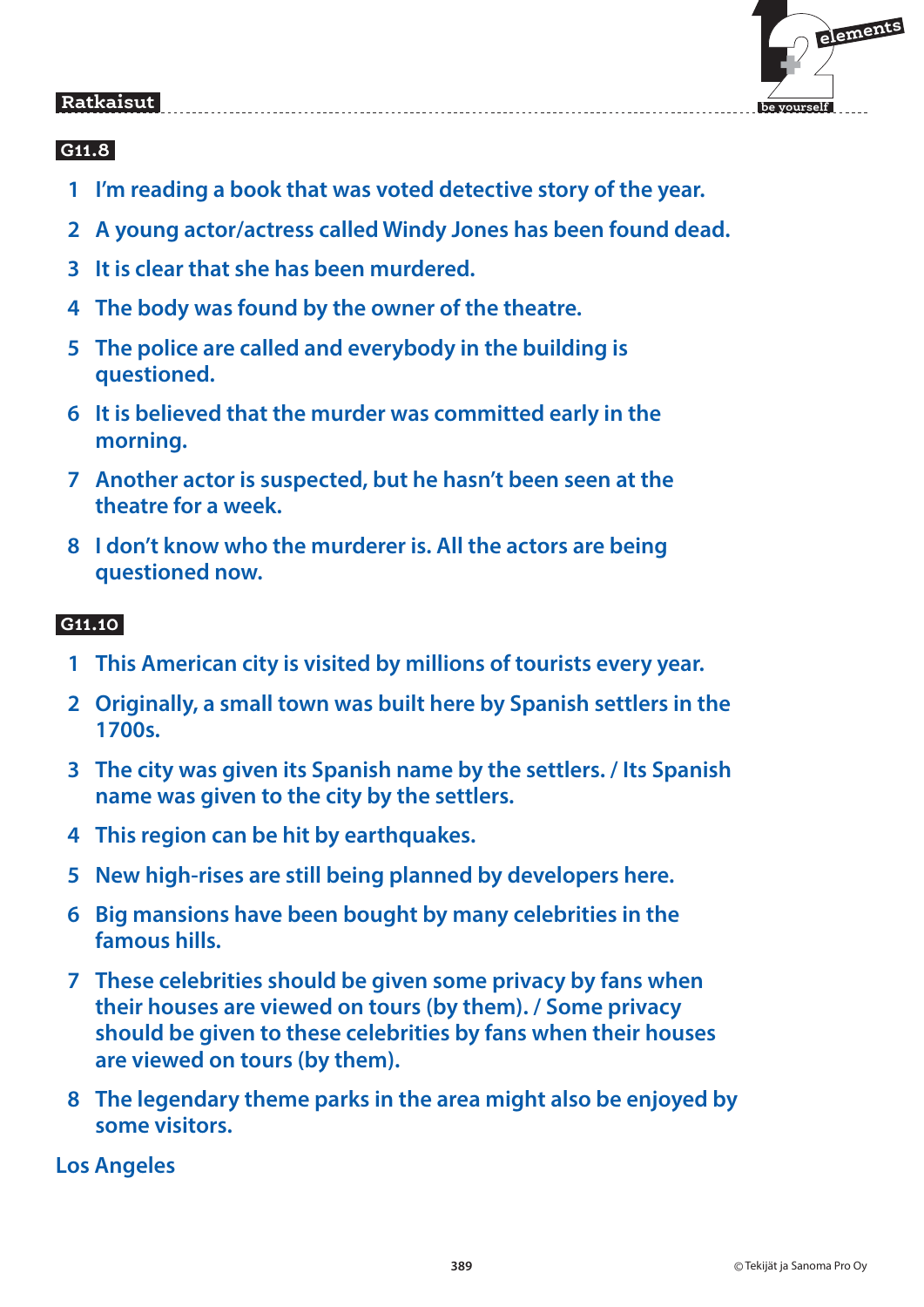

### **G11.11**

- 
- 
- **3** is not known **8** was packed
- 
- 

- **1 have been invited 11 is this achieved**
- **2 was established 12 are woven**
- **3 have been conducted 13 is illuminated**
- 
- 
- 
- 
- **aren't manufactured 19 haven't been sold**
- **9 has been produced 20 will be bought**
- **10 will be spotted**
- **1 is known 6 was obliged to**
- **2** is thought **7** are believed
	-
- **4 was seen 19 manual manual manual manual manual manual manual manual manual manual manual manual manual manual manual manual manual manual manual manual manual manual manual manual manual manual manual manual manual manu**
- **5 was brought 10 are thought to be**
	-
	-
	-
- **4 are injured 14 is reflected**
- **5 could be done 15 have to be attached**
- **6 were equipped 16 has been built**
- **7 was born 17 will be protected**
- **8 are not manufactured / 18 has been chemically treated**
	-
	-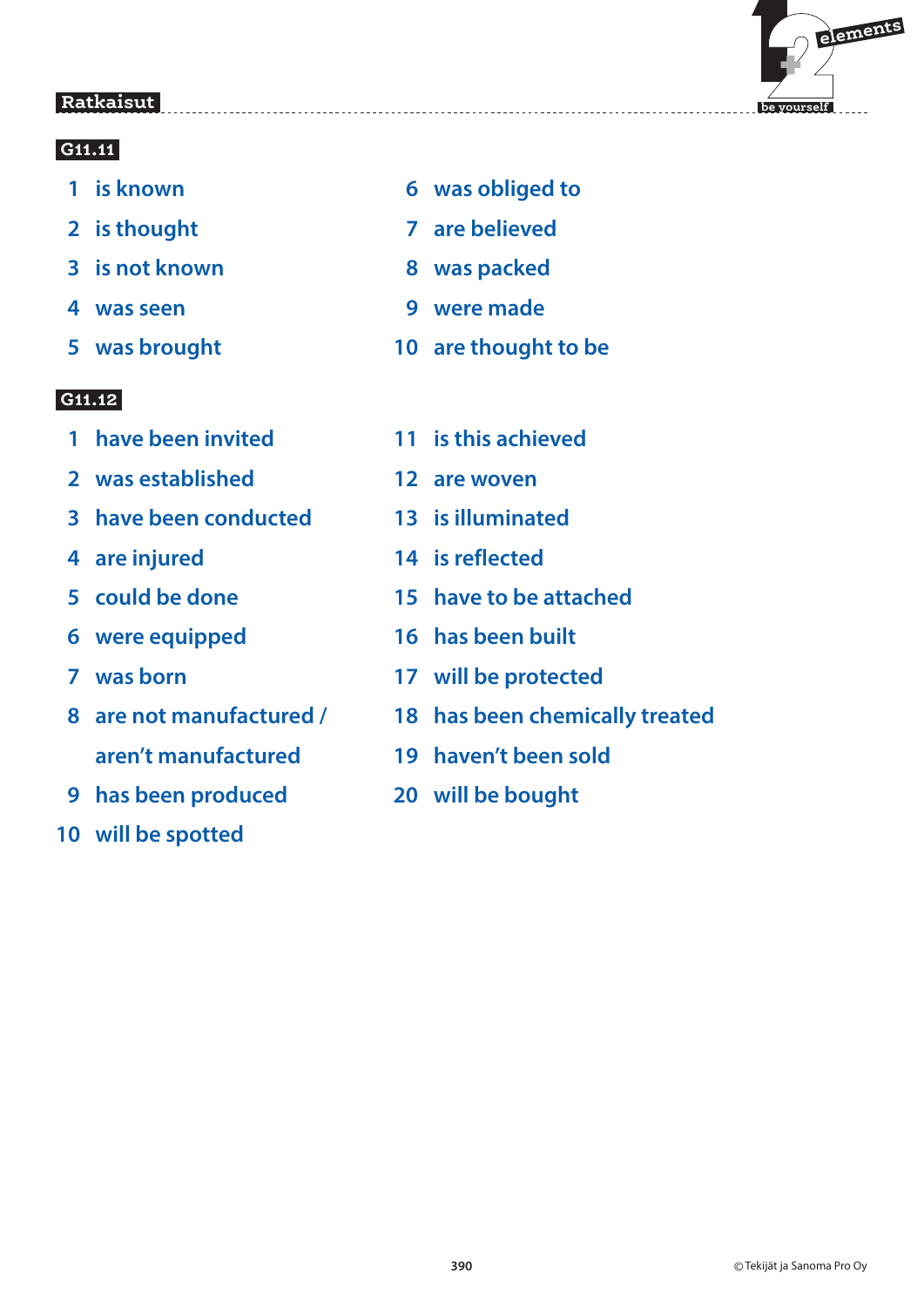

### **G11.13**

- **1 This famous apartment building was designed by an American architect in 1884.**
- **2 The architect was given a commission by a wealthy businessman to design luxurious apartments. / A commission was given to the architect by a wealthy businessman to design luxurious apartments.**
- **3 The rich and famous have been attracted by the building ever since it opened.**
- **4 The building is called "the Dakota" for short by local people.**
- **5 The Dakota was used by the cult horror classic as a filming location.**
- **6 John Lennon was shot dead by a crazed fan in front of the building in 1980.**
- **7 The legendary album "Double Fantasy" had been released by Lennon only three weeks earlier.**
- **8 To become a resident at the Dakota, a rigorous selection process must be completed by all hopeful applicants.**
- **9 The future residents will be chosen by the building's selective board of directors.**
- **10 A luxury apartment at the Dakota would have been bought by Madonna, but she was famously rejected by the board.**
- **11 Currently, a 10-room apartment is being sold by one resident for the price of \$14.5 million there.**

 **New York City**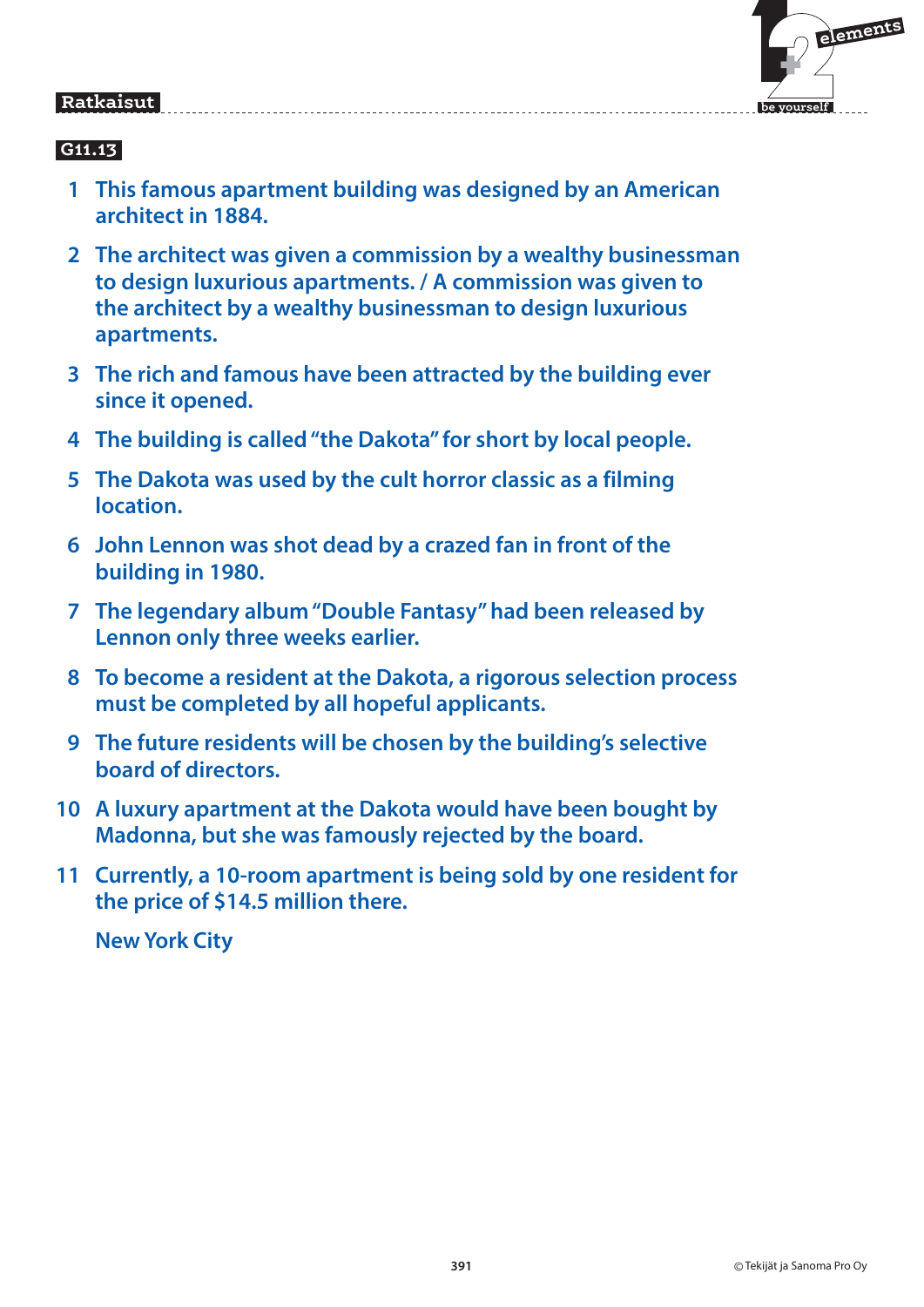

#### **G12.1**

| 1               | mine          | 16              | your         |
|-----------------|---------------|-----------------|--------------|
| $\overline{2}$  | $\mathbf{I}$  | 17              | he           |
| 3 <sup>1</sup>  | me            |                 | 18 You       |
| 4               | <b>She</b>    |                 | <b>19 We</b> |
| 5               | my            | 20 <sub>2</sub> | her          |
| 6               | them          | 21              | <b>us</b>    |
| 7               | hers          |                 | 22 her       |
|                 | 8 myself      |                 | 23 mine      |
| 9               | her           |                 | 24 she       |
| 10 <sub>l</sub> |               | 25 it           |              |
| 11              | our           | 26 <sup>2</sup> | her          |
|                 | 12 him        |                 | 27 them      |
|                 | 13 my         | 28              | himself      |
| 14              | He            | 29              | we           |
| 15 <sub>1</sub> |               | 30              | they         |
|                 | G12.3A        |                 |              |
| 1               | We            |                 | 5 you        |
| $\mathbf{2}$    | you           | 6               | it           |
| 3               | It            | 7               | We           |
|                 | 4 us          |                 | 8 your       |
|                 | G12.3B        |                 |              |
|                 | 9 mine        | 13 it           |              |
|                 | 10 my         |                 | 14 you       |
|                 | 11 they       |                 | 15 them      |
|                 | 12 its        |                 | <b>16 me</b> |
|                 | G12.3C        |                 |              |
|                 | 17 you        |                 | 19 ours      |
|                 | 18 yourselves |                 | 20 their     |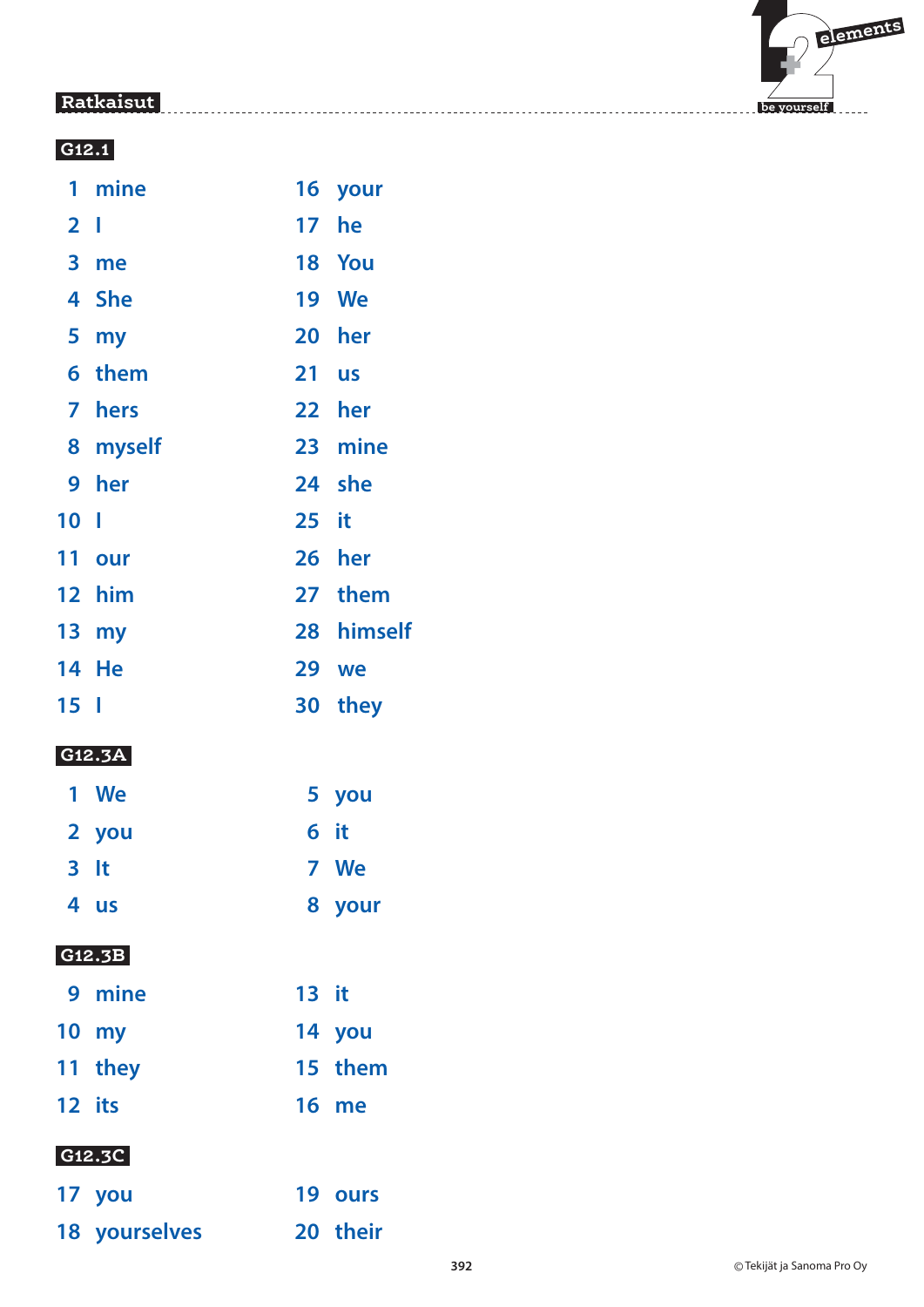

### **G12.4**

#### **Sarah**

**Yesterday, she woke up with a stomach ache. She told her mother about it, and she said she should go to see a doctor. Her sister gave her a ride. They talked about their upcoming exams on the way to the doctor. Once they got to the doctor's office, the nurse told them that their waiting time would be half an hour. Her sister waited with her. She even offered to come with her to meet the doctor, but she told her she could manage by herself. Soon, the doctor called her last name… but she said her sister's name, not hers! Somehow the nurse had mixed up their names. Her sister and she just laughed about the mix-up – they were always called by each other's names at school, so it was nothing new to them!**

#### **Joel, 18**

**Last year, he broke his leg while skating. All that rest and being unable to exercise didn't suit him at all. He takes good care of himself, usually, so the fact that he couldn't even walk by himself really sucked. On top of that, he couldn't participate in their team's ice hockey practise for several months. They have practise several times a week, and all of them take it very seriously. Luckily, his leg eventually healed, and he was able to go back to practising with his teammates. They have a match coming up next week, so let's keep our fingers crossed for them, okay? They've been training a lot, so the game will definitely be theirs!**

#### **G13.1**

**ajanilmaus 6**

**sään ilmaus 1**

**mielipiteen ilmaus 7**

**välimatkan ilmaus 3**

**jonkin asian korostus 5**

#### **Mitkä lauseet ilmaisevat, että jossakin on/oli jotakin?**

**2 ja 4**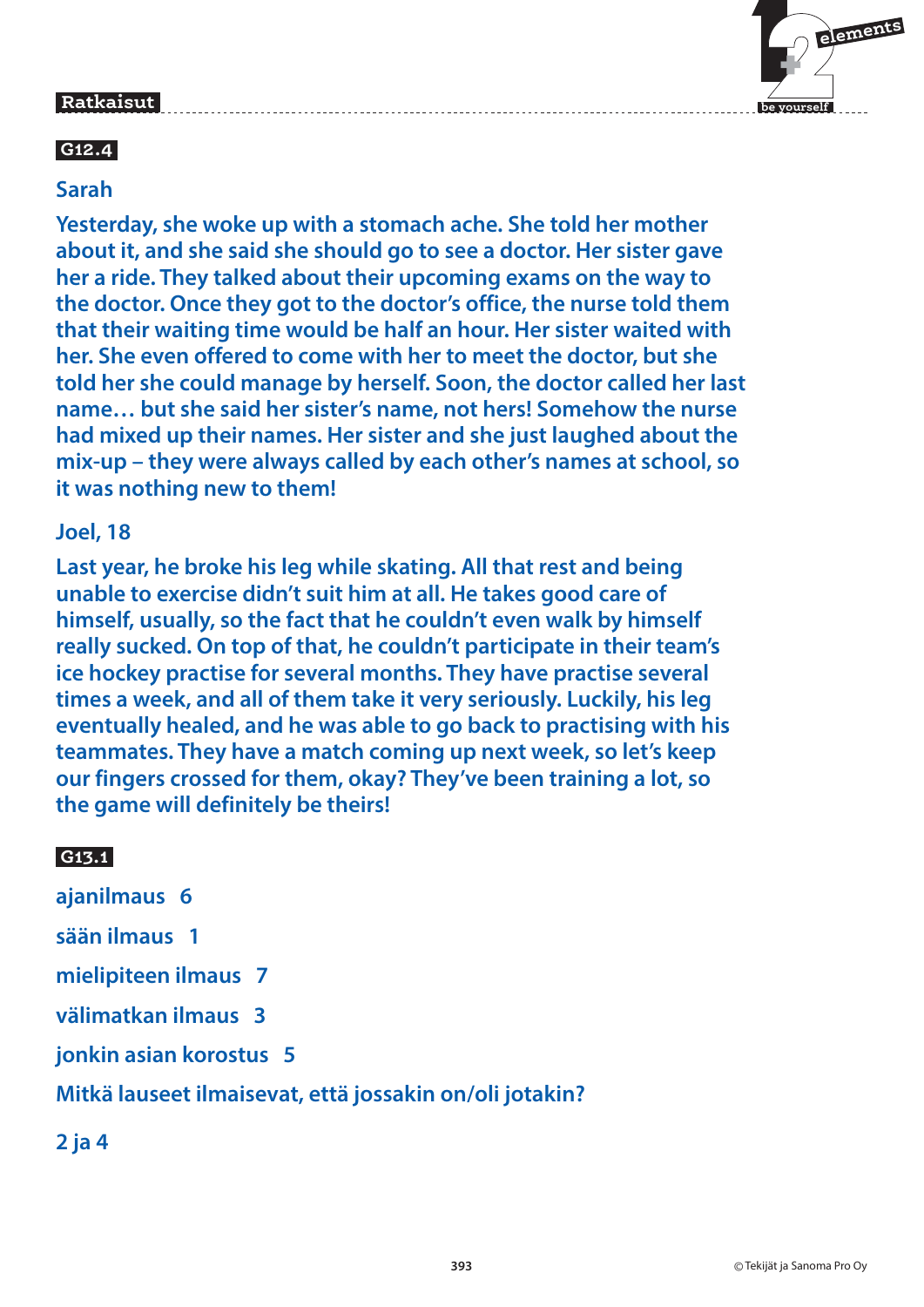

#### **G13.2A**

| 1 It is |  |  | 4 There is |
|---------|--|--|------------|
|         |  |  |            |

- **2** It is 5 It is
- **3 There are**

#### **G13.2B**

| 6 There is | 9 There are |
|------------|-------------|
| 7 It is    | 10 There is |

 **8 It is**

#### **G13.4**

| 1 It was     | 6 there were |
|--------------|--------------|
| 2 There was  | 7 There was  |
| 3 it was     | 8 It was     |
| 4 There were | 9 there was  |
| 5 It was     | 10 It was    |

#### **G13.5**

- **1 I checked my bag. There was nothing there / in it.**
- **2 It has been quite rainy this autumn / fall.**
- **3 It was my turn to sing.**
- **4 There is nothing to see here.**
- **5 Isn't it wonderful that we get a free lunch at school?**
- **6 How warm is it today?**

### **G13.7**

| 1 There is    | 6 It is                      |
|---------------|------------------------------|
| 2 It was      | 7 It is                      |
| 3 It had been | 8 There was / There had been |
| 4 There are   | 9 There aren't               |
| 5 it isn't    | 10 it was                    |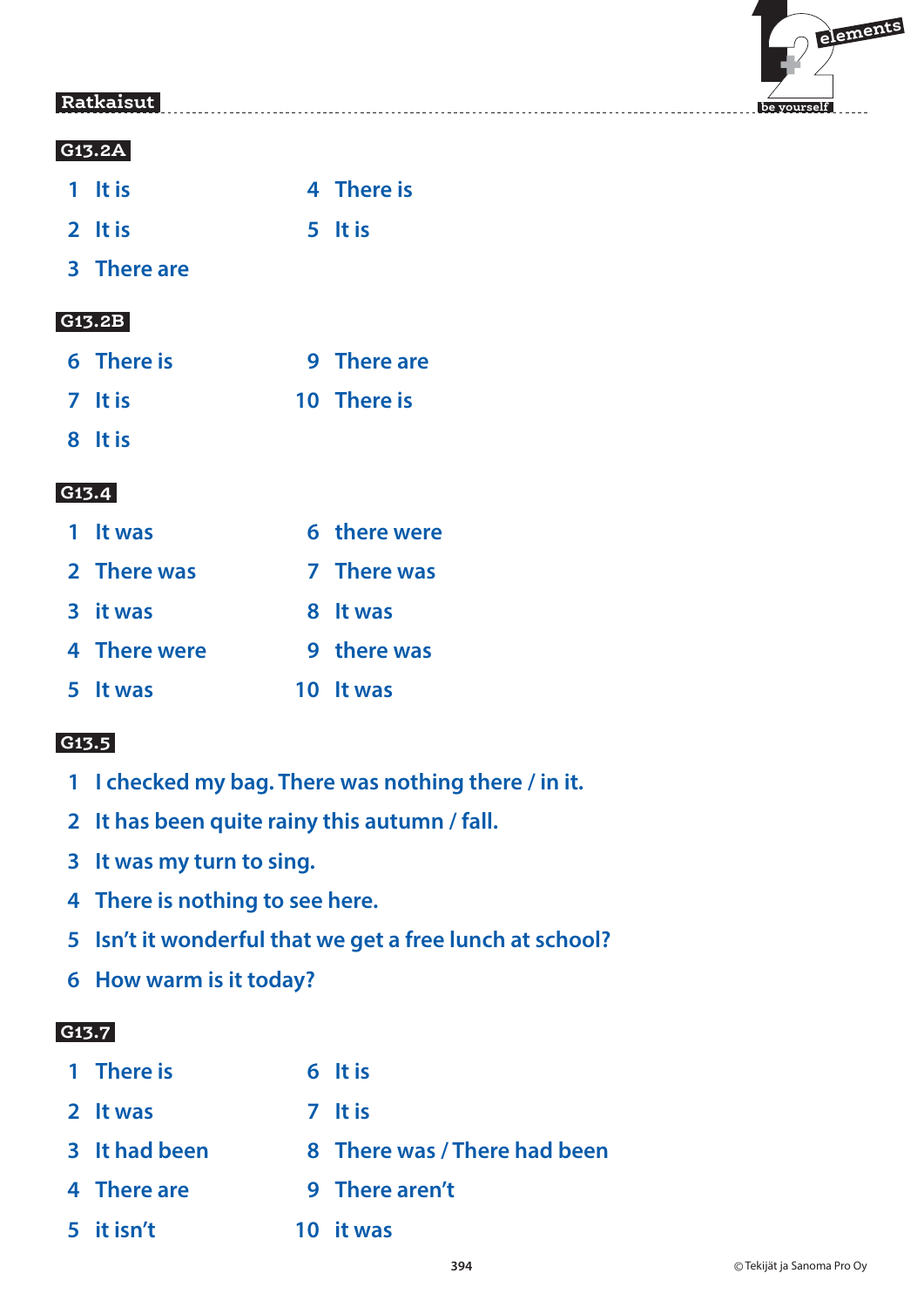# $\mathbf{F}$  **elements**

 **be yourself**

### **Ratkaisut**

#### **G13.8**

- **1 There is** 6 It is
- **2 It was 7 It is / It was**
- **3** It had been 8 There was
- **4 There are 9 There aren't**
- **5 it isn't 10 it was**

### **G14.1**

- **1 I bought bananas, salad, bread and cheese to eat. Listoissa käytetään pilkkuja kuten suomen kielessäkin.**
- **2 If you are not busy, you could join me for lunch. Englannissa sivulauseen ja sen jälkeen tulevan päälauseen väliin tulee pilkku.**
- **3 We can have a picnic in the park if it is not too cold. Englannissa päälauseen ja sen jälkeen tulevan sivulauseen välissä ei käytetä pilkkua toisin kuin suomessa.**
- **4 I heard that you had visited the popular new restaurant. Englannissa ei tule pilkkua ennen that-lausetta. Vertaa suomen kielessä: Kuulin, että olit käynyt suositussa uudessa ravintolassa.**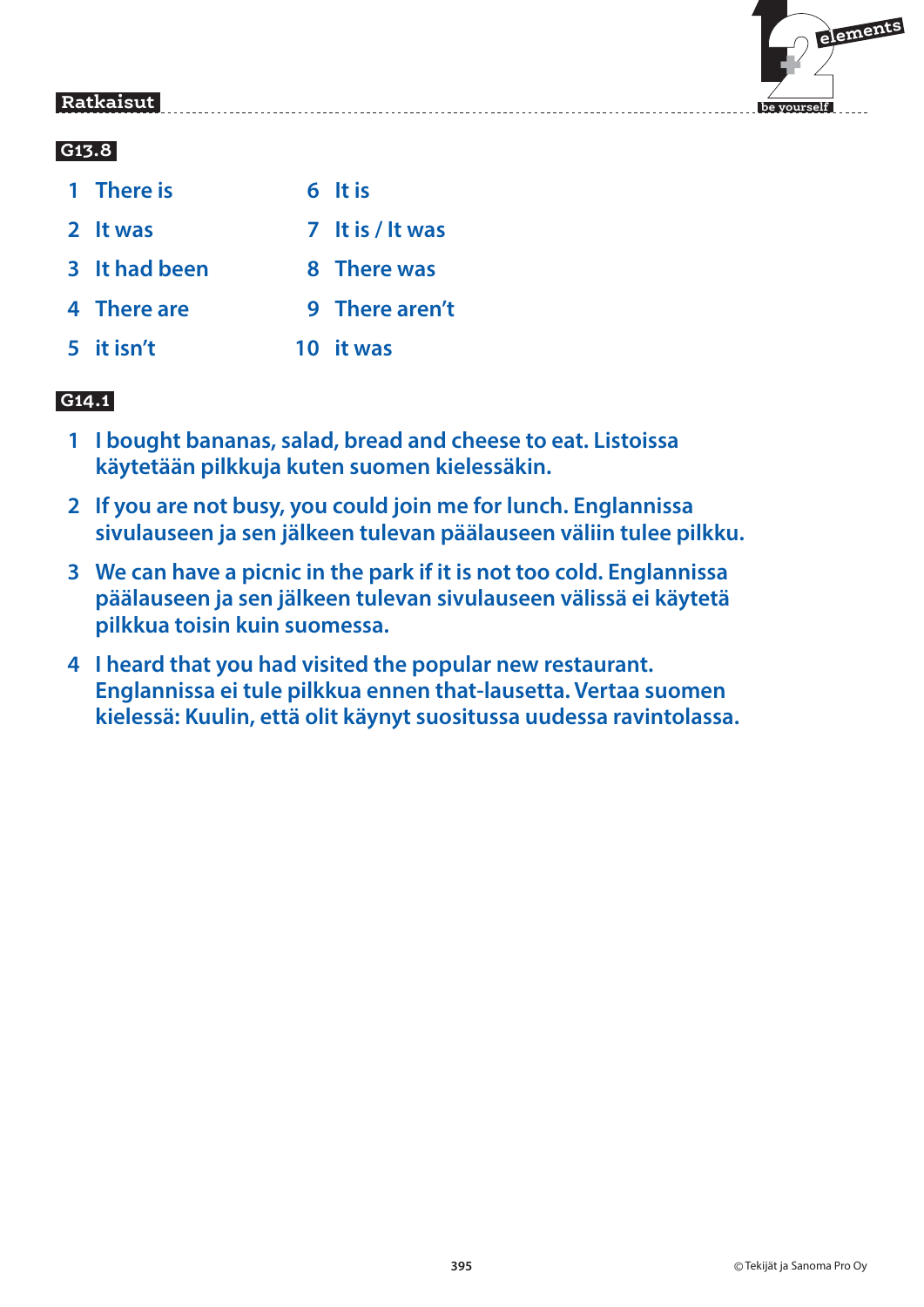

### **G14.2**

#### **Athletes with an appetite**

**What do sports superstars Usain Bolt, LeBron James or Wayne Gretzky have in common, apart from their obvious talent in their chosen sport? Surprisingly, these pro athletes have taken their success from the sports field and ice rink into the restaurant business.**

**Now that he is officially retired, the world's fastest man keeps himself busy with business ventures. Usain Bolt has opened three restaurants in Jamaica, one in the UK, and plans to open more soon. Tracks and Records restaurants serve, of course, authentic Jamaican food such as jerk chicken and pork, red pea soup and vegan ackee, not to mention their Bolt-inspired burgers.**

**In 2012, basketball champion LeBron James invested \$1 million in an unknown pizza chain called Blaze. The pizza chain was growing fast nationally, and James decided to open a pair of Blaze restaurants in Chicago and Miami. Blaze is now, in fact, the fastest-growing food chain of all-time in the United States. If James had not been so business-savvy, he would have missed the £35 million investment that his original stake in the Blaze franchise is now worth.**

**Wayne Gretzky might not be as successful in the restaurant business as LeBron James (,) since his restaurant in Toronto, Ontario is going out of business. It is rumoured that the restaurant will shut down because of construction work in the area. The Great One's sports bar and restaurant offers classic American bar food with the Canadian favourite Poutine, a dish of French fries, cheese curds and gravy. The restaurant highlights Gretzky's greatest moments in hockey history, while offering a comfortable place to relax and enjoy tasty food. Many will miss this landmark tourist destination in Toronto.**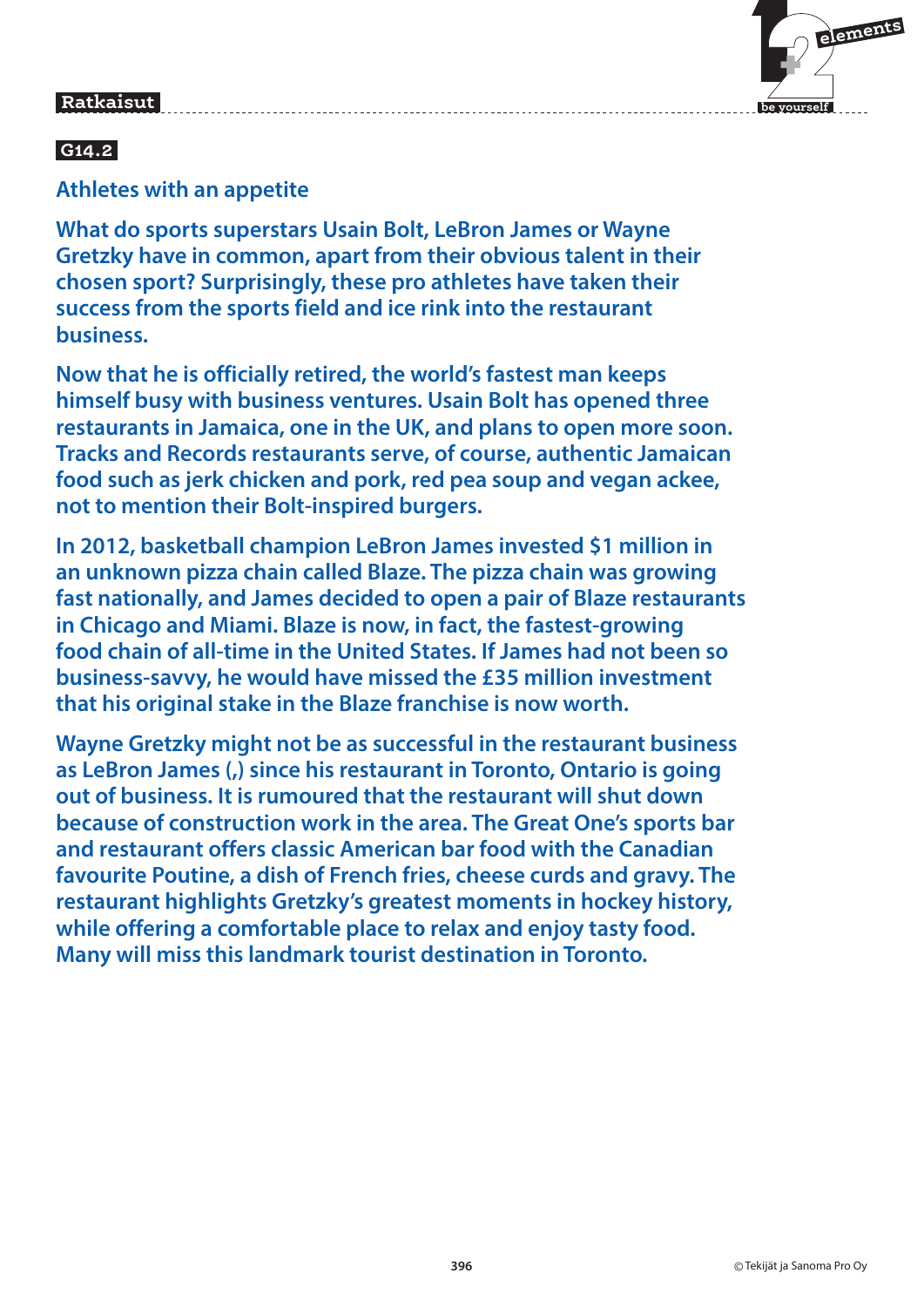

### **G14.3**

- **1 I like cooking, my friends and pets.– Luettelo**
- **2 I often watch cooking videos because they are very informative.– Päälauseen jälkeiseen sivulauseeseen ei pilkkua.**
- **3 My friend Jules, who lives in France, enjoys eating oysters and mussels.–Irrallinen relatiivilause**
- **4 Jules told me that their family likes to cook specialities from around the world.– Ei pilkkua ennen that-lausetta**
- **5 They would like to try Finnish food, for example, reindeer and lingonberry sauce.– Lisäys**
- **6 If they come to Finland, I will make them some sautéed reindeer.– Sivulause ja sen jälkeen tuleva päälause erotetaan pilkulla.**
- **7 Jules said they might come next year, but it depends on the flight prices.– But-alkuisen lauseen eteen tulee pilkku.**

### **G14.4**

**Saku Koivu: Finland's ice hockey legend**

**Saku Koivu, a world-famous hockey player, was born on November 23, 1974 in Turku, Finland. Before moving to Canada in 1995, he played for TPS where he was one of the team's top-scoring players.**

**During a long and successful career Koivu won many awards including two Olympic medals, the Finnish president's trophy(,) and a place in the International Ice Hockey Federation Hall of Fame.**

**In 2001 he was diagnosed with cancer. Thousands of Koivu's fans sent get-well-soon cards and emails to the hospital where he was staying. Several newspapers ran articles expressing commentators' concerns about his future, but he made a remarkable comeback on April 9, 2002. Koivu's fans gave him an eight-minute standing ovation when he skated onto the Molson Centre ice for the team's 80th game of the season.**

**"I've never seen a player who's so talented, resilient and brave," said a Canadian fan who witnessed the event.**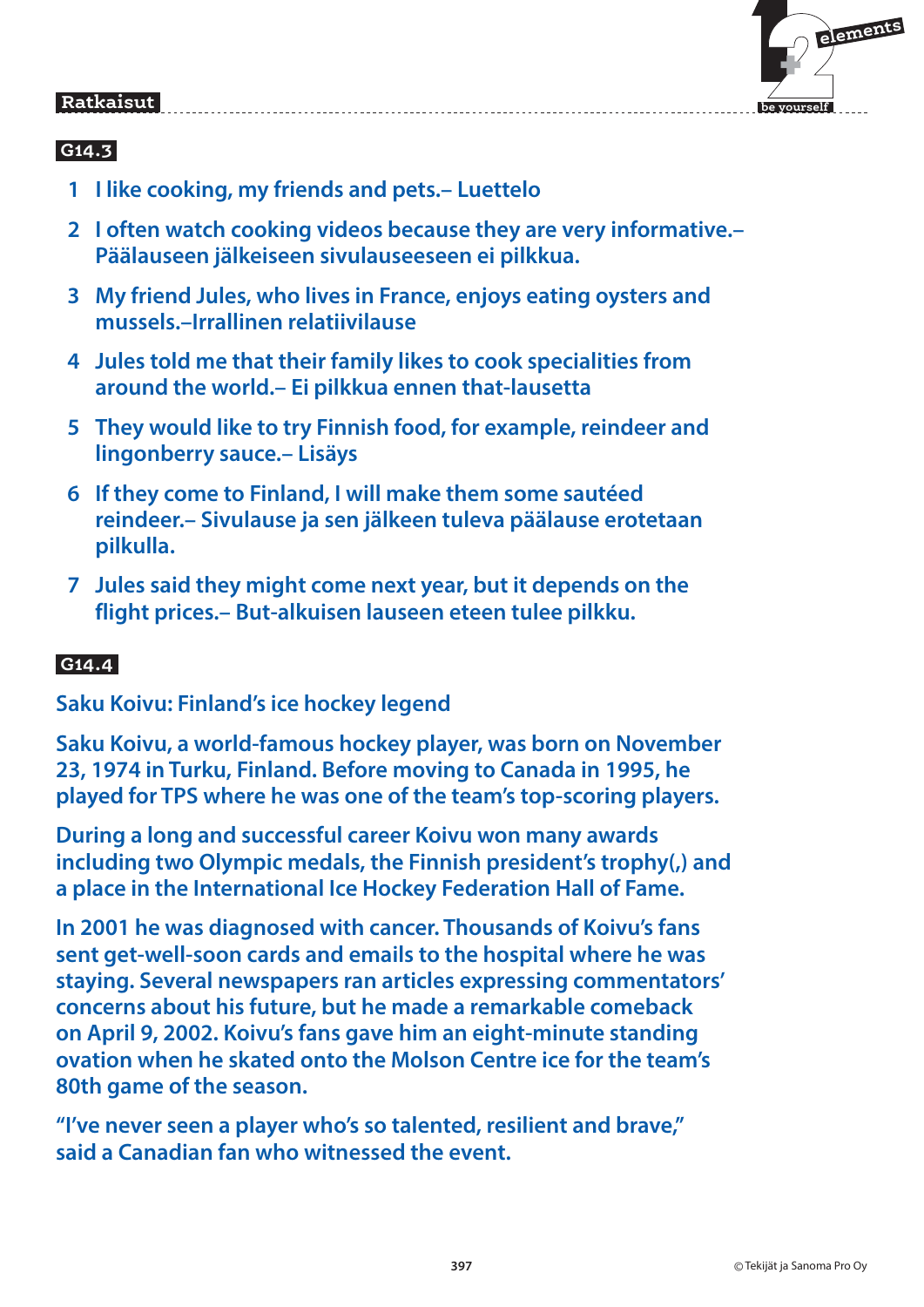## $\mathbf{F}$  **elements**

 **be yourself**

#### Ratkaisut  **Ratkaisut**

### **G14.5**

**How NOT to revise**

**Tyler-Joe wasn't ready for his maths exam. He'd had weeks to prepare for it, but he'd spent most of his free time playing action-adventure videogames with his friends.**

**Now it was Wednesday night, and the exam was scheduled for 8 o'clock on Thursday morning. If he didn't revise now, he hadn't a hope of passing. He decided to do an all-night study session. He went to Morgan's Minimart, a 24-hour food store, and bought supplies: coffee, candy, cola and two types of energy drink.**

**The notes he had taken in Ms Taylor's maths lesson were not very clear because he'd been busy scrolling through memes on his phone. In the end, he decided to watch a YouTube video posted by a fasttalking, eighteen-year-old high student called Zac.**

**"Join my class of mathletes," said Zac. "Let's calculate those angles; let's solve those equations; let's plot those graphs."**

**Unfortunately, after Zac's ten-minute lecture, Tyler-Joe was still none the wiser.**

**On the right-hand side of the screen there was a list of upcoming videos. He clicked on one about maths and sport. The presenter was trying to raise students' interest in geometry by analysing basketball players' movements during a game.**

**Despite all the sugar and caffeine in his bloodstream, Tyler-Joe felt very sleepy. He rested his head on the desk(,) and dreamed of a two-hour maths exam in which he couldn't understand any of the questions.**

**When he did Ms Taylor's exam the following morning, Tyler-Joe discovered that sometimes your dreams really do come true.**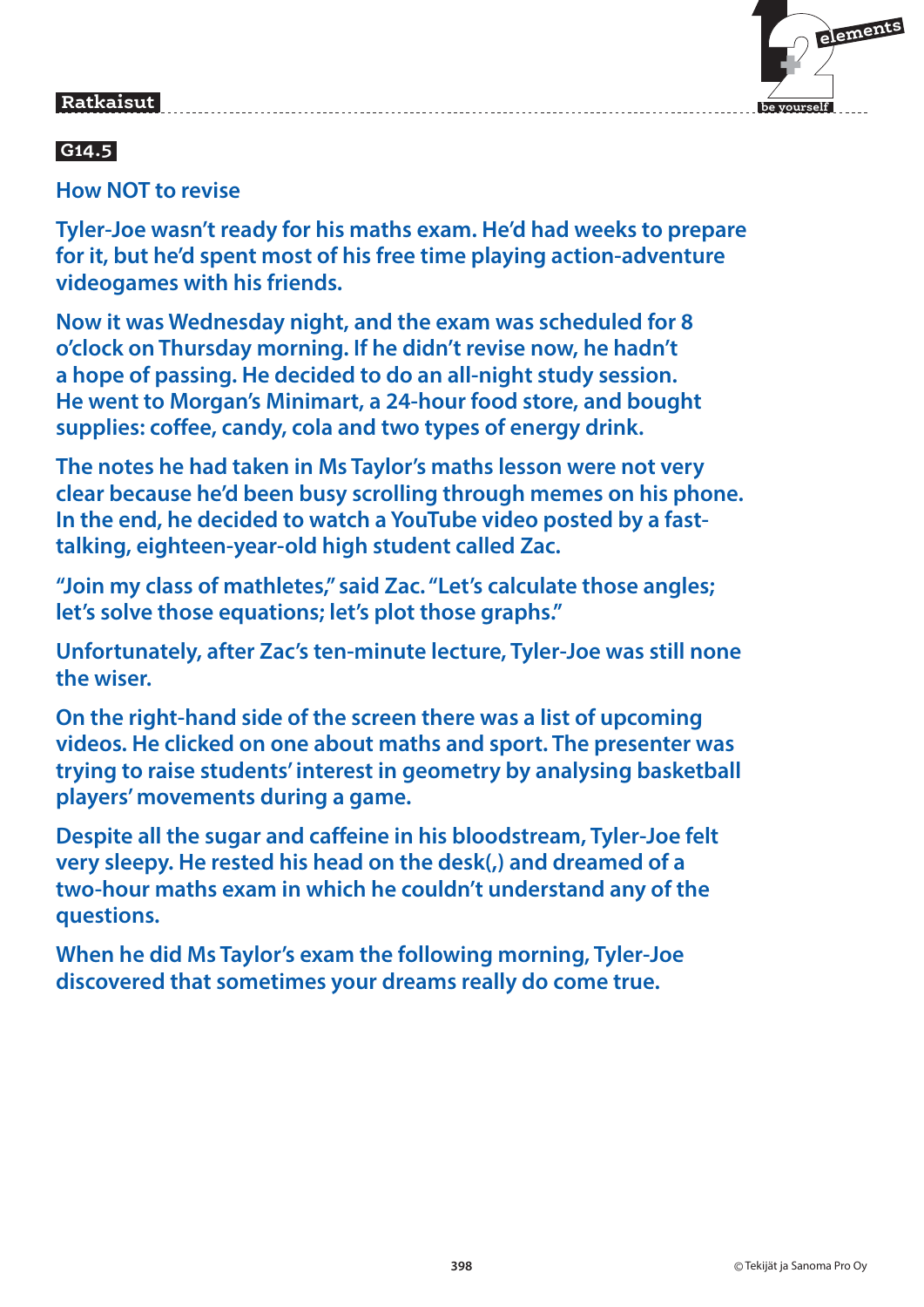

### **G15.1**

- **1 Claudio Ottoni of the University of Leuven in Belgium has studied the history of domestic cats. Kaikki erisnimet kirjoitetaan isolla englannissa, kuten henkilön nimet (Claudio Ottoni), oppilaitokset (the University of Leuven) ja maat (Belgium).**
- **2 Ancient Egyptians and Romans valued and respected cats. Virkkeen ensimmäinen sana kirjoitetaan aina isolla alkukirjaimella. Kansallisuussanat kuten egyptiläiset ja roomalaiset kirjoitetaan englannissa isolla alkukirjaimella (Egyptians, Romans) toisin kuin suomen kielessä.**
- **3 Cats were thought to be demons in Europe, and Christians associated cats with devils and witches during the Middle Ages. Maantieteelliset nimet kirjoitetaan isolla (Europe), samoin uskonnot (Christians) historialliset aikakaudet (the Middle Ages).**
- **4 My Grandma Selma is a cat-lover, and I gave her the book What Cats Want, written by a famous Japanese vet Dr Yuku Hattori, as a Mother's Day gift.**

**Sukulaisuutta ilmaisevat nimet kirjoitetaan isolla jos niitä käytetään erisnimen tapaisesti (Grandma Selma). Minä kirjoitetaan aina isolla. Teosten nimet kirjoitetaan isolla (What Cats Want). Muista kansallisuussanat isolla (Japanese). Arvonimet kirjoitetaan isolla alkukirjaimella (Dr), samoin juhlapäivät (Mother's Day, suomessa äitienpäivä).**

 **5 There are almost 90 million cat owners in the United States, and there is even a special holiday for cats, National Cat Day, which is celebrated annually on October 29.** 

**Maantieteellinen nimi (the United States) kirjoitetaan isolla alkukirjaimilla, paitsi nimeen kuuluva artikkeli tai prepositio pienellä. Juhlapäivät (National Cat Day) ja kuukaudet (October) kirjoitetaan isolla alkukirjaimella.**